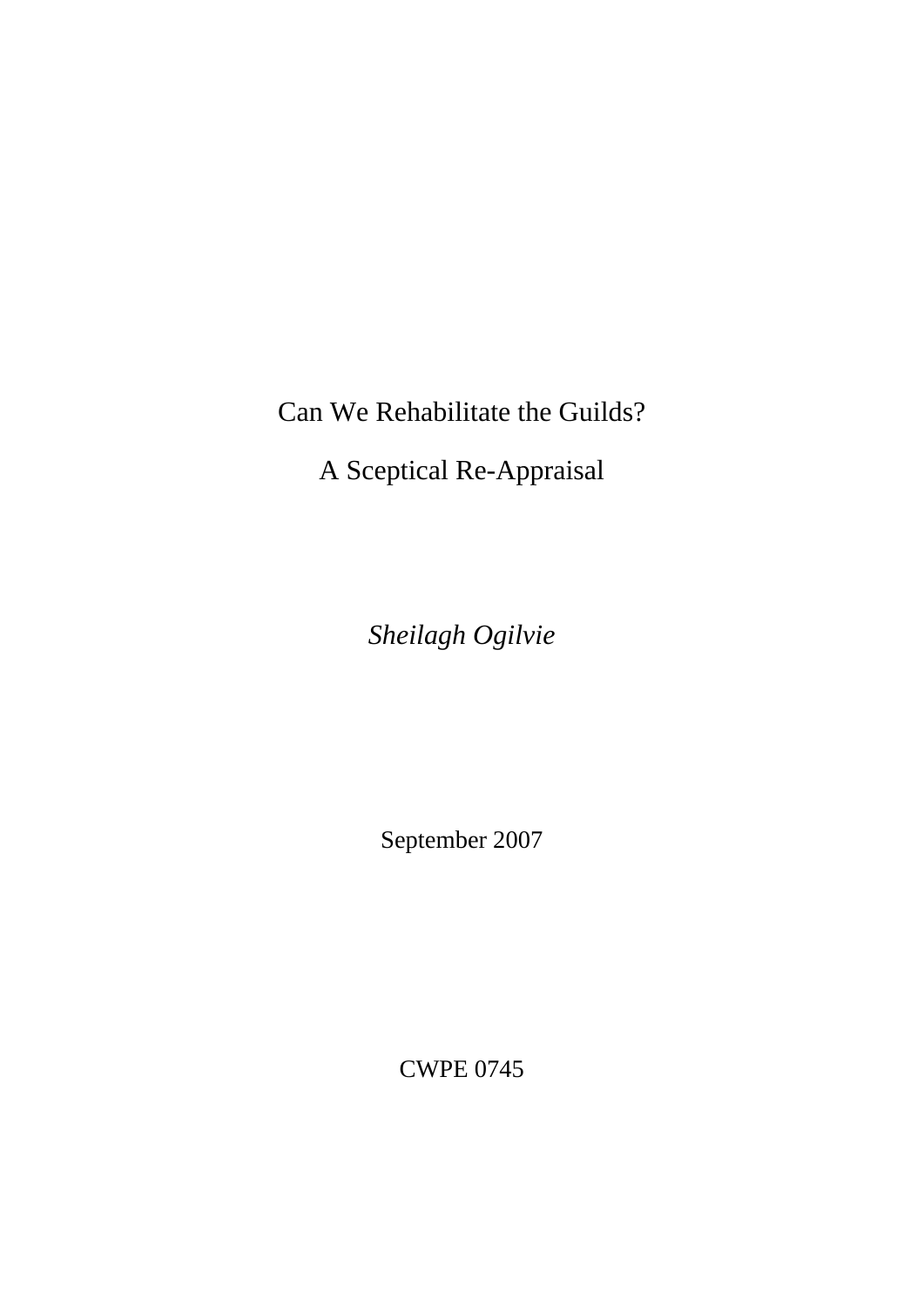## **Can We Rehabilitate the Guilds? A Sceptical Re-Appraisal**

**Sheilagh Ogilvie University of Cambridge** 

*Abstract:* This paper examines recent attempts to rehabilitate pre-modern craft guilds as efficient economic institutions. Contrary to rehabilitation views, craft guilds adversely affected quality, skills, and innovation. Guild rent-seeking imposed deadweight losses on the economy and generated no demonstrable positive externalities. Industry flourished where guilds decayed. Despite impairing efficiency, guilds persisted because they redistributed resources to powerful groups. The 'rehabilitation' view of guilds, it concludes, is theoretically contradictory and empirically untenable.

JEL Classifications: N01, N43, O17, O43, P48

Keywords: institutions; guilds; rent-seeking; monopoly; craft; industry; quality; human capital; training; technology; innovation; economic history; methodology; local studies; case studies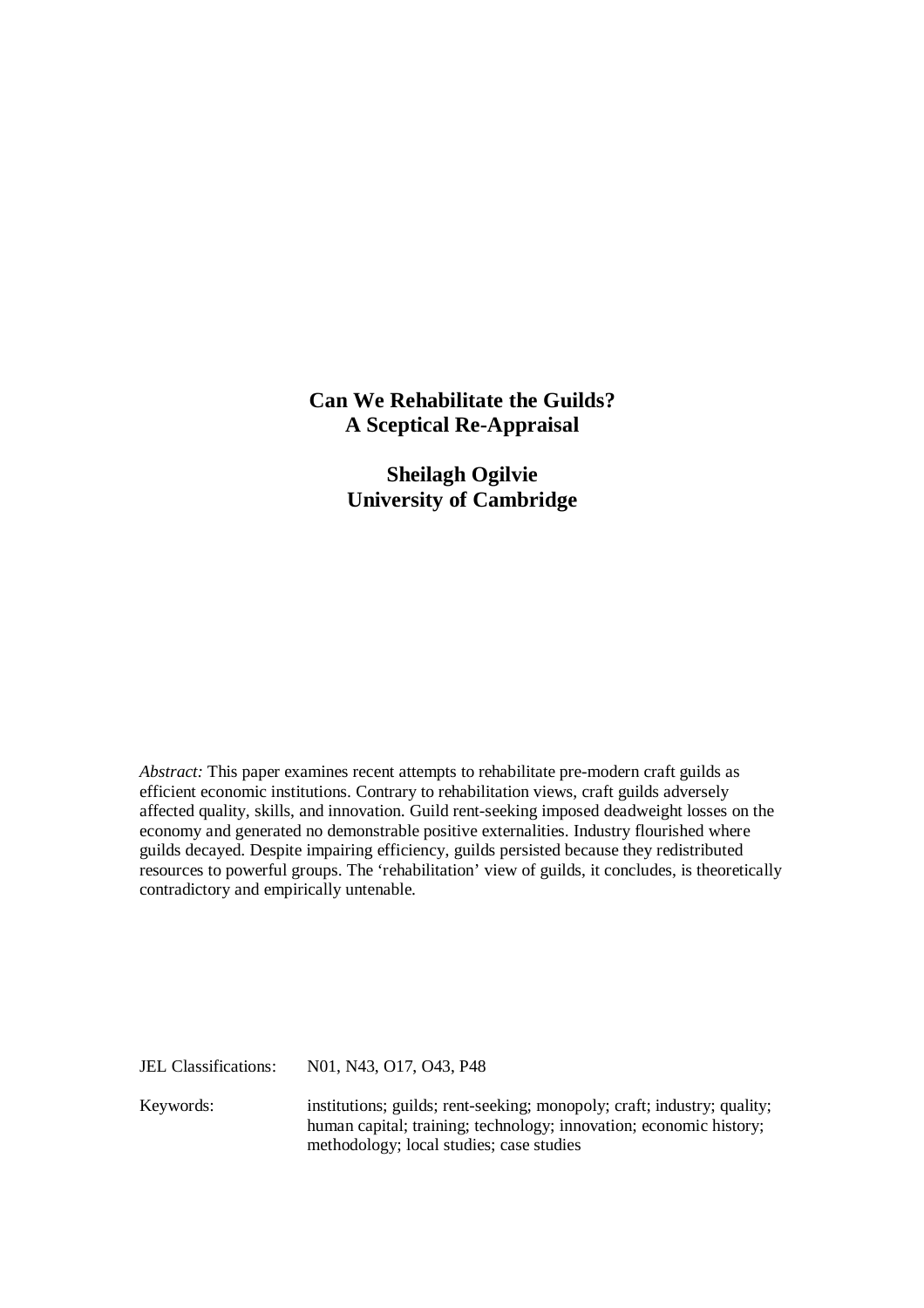# Table of Contents

| Introduction                                                                                                                                                                                                                                                                                                                                                                                                                    | $\mathbf{1}$                     |
|---------------------------------------------------------------------------------------------------------------------------------------------------------------------------------------------------------------------------------------------------------------------------------------------------------------------------------------------------------------------------------------------------------------------------------|----------------------------------|
| 1. What Does It Mean to Say That Guilds Were Efficient?                                                                                                                                                                                                                                                                                                                                                                         | $\overline{4}$                   |
| 2. Did Guilds Improve Quality Control?                                                                                                                                                                                                                                                                                                                                                                                          | 7                                |
| 2.1. What Does Economic Theory Tell Us about Guild Quality Controls?<br>2.2. Can Legislation Show That Guilds Benefited Quality?<br>2.3. What Do Numerous Quality Violations Show?<br>2.4. Can the Evidence Be Reinterpreted to Rehabilitate Guilds' Role<br>in Quality Control?                                                                                                                                                | 9<br>11<br>12<br>13              |
| 3. Were Guilds Important for Human Capital Investment?                                                                                                                                                                                                                                                                                                                                                                          | 16                               |
| 3.1. Does Cognitive Psychology Show That Guilds Were Essential?<br>3.2. Can Legislation Show That Training Required Guilds?<br>3.3. Can Guilds' Exclusion of Females Be Dismissed?<br>3.4. Can the Evidence on Apprenticeship Be Reinterpreted?<br>3.5. Was It Only in the Worsted Industry that Guild Training<br>was Unnecessary?<br>3.6. Can European Evidence Be Reinterpreted to Rehabilitate<br>Guilds' Role in Training? | 17<br>19<br>20<br>24<br>28<br>29 |
| 4. Did Guilds Favour Technological Innovation?                                                                                                                                                                                                                                                                                                                                                                                  | 31                               |
| 4.1. Was Guild Opposition to Innovation Harmless?<br>4.2. Did Guilds Encourage Innovation through Apprenticeship?<br>4.3. Can the Württemberg Evidence Be Reinterpreted to Show<br>Guilds Favoured Innovation?                                                                                                                                                                                                                  | 34<br>36<br>37                   |
| 4.4. Can European Evidence Be Reinterpreted to Rehabilitate<br>Guilds' Role in Innovation?                                                                                                                                                                                                                                                                                                                                      | 38                               |
| 5. Was Guild Rent-Seeking Beneficial?                                                                                                                                                                                                                                                                                                                                                                                           | 39                               |
| 5.1. Was the Welfare Loss from Guild Rent-Seeking Trivial?<br>5.2. Was Guild Rent-Seeking Positively Beneficial?                                                                                                                                                                                                                                                                                                                | 40<br>41                         |
| 6. Do European Comparisons Show That Strong Guilds Meant Strong Economies?                                                                                                                                                                                                                                                                                                                                                      | 42                               |
| 6.1. Were the Strong Württemberg Guilds Atypical?<br>6.2. Were English and Dutch Guilds Strong?                                                                                                                                                                                                                                                                                                                                 | 43<br>45                         |
| 7. What Approaches and Methodologies Are Best for Understanding                                                                                                                                                                                                                                                                                                                                                                 |                                  |

the Role of Guilds? 50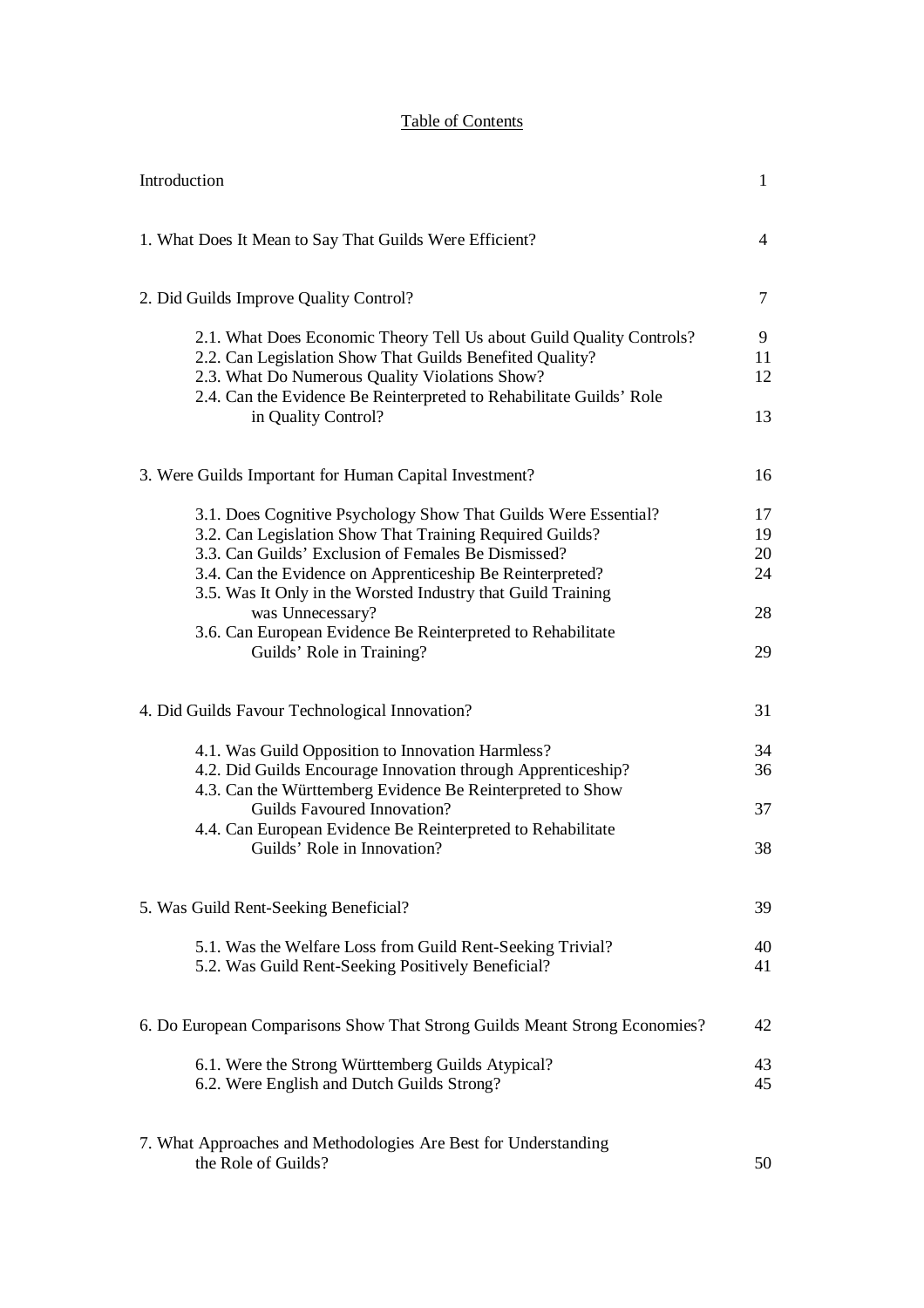## Can We Rehabilitate the Guilds? A Sceptical Re-Appraisal<sup>1</sup>

A guild is an association formed by a group of people who regard themselves as sharing some common characteristic and wish to pursue some common purpose. The characteristics uniting guild members might be as various as residential propinquity within a town, religious observance, or alien geographical origin. In Europe, however, by far the most frequently observed characteristic around which guilds were formed was occupation, and the commonest type of guilded occupation was manufacturing. Throughout the medieval and early modern periods, most European craftsmen and even many export-oriented proto-industrial producers organized themselves into guilds. The typical guild, therefore, was a craft guild – a local association among the independent practitioners in a particular branch of industry in a particular locality, usually centred in a town but often including surrounding rural areas. Some craft guilds pursued religious, cultural, social, and political activities, but all craft guilds pursued economic ones. The one universal purpose uniting members of any European craft guild was to obtain charters and ordinances from the political authorities endowing its members with exclusive rights to practise a particular industrial occupation and to enjoy privileged access to its input and output markets.

The craft guild was one of the most widespread institutions in Europe from the Middle Ages to the Industrial Revolution. Although it began to break down in some European societies as early as the sixteenth century, it survived in others well into the nineteenth century. Its widespread existence and long survival raise the question of why it existed, what impact it had on European economic development, and whether it provides any insights into the institutional sources of economic well-being more widely.

For as long as guilds have existed, people have been divided about the impact they exerted on the economy. Contemporaries already held strong views about guilds, with mercantilists and cameralists such as Colbert and Becher regarding them as essential for national industrial development while early political economists such as De la Court, Childs, Smith, and Turgot advanced more critical assessments. Historians, too, have been deeply divided on the question, with some arguing that guilds exercised harmful monopolies, others that guilds were economically powerless, and still others that guilds were positively beneficial.<sup>2</sup>

The traditional historiography on guilds consisted mainly of economic historians criticizing the monopolistic regulations in guild charters, and social historians celebrating guilds' contribution to pre-modern social solidarity – two perspectives that seldom intersected. In recent decades, however, these views have been brought together by a group of scholars who use arguments derived from a particular strand of economics to buttress their favourable view of guilds as social institutions. These scholars argue that the craft guild was so widespread and long-lived that it must have been an efficient solution to economic problems facing early modern industries.<sup>3</sup> According to one such enthusiast, 'Guilds were not in fact the rentseeking organizations bound by tradition and against technological change painted by their Liberal critics, but flexible and adaptable associations ...'.<sup>4</sup>

These scholars have sought not only to downplay the negative effects of guild monopolies and rent-seeking, but to make a positive case for guilds as solutions to market failures. Some

<sup>&</sup>lt;sup>1</sup> I thank André Carus, Tracy Dennison, and Jeremy Edwards for their very helpful comments on earlier versions of this paper.

 $2^{2}$  For surveys of the European guilds debate, see Bräuer 1993/4; Ehmer 1998, pp. 19-35; Epstein 1998, pp. 685-6; Gustafsson 1987, pp. 1-7, 12-13; Ogilvie 1997, pp. 308-10, 339-66; Pfister 1998, pp. 12-14; Reith 2000, pp. 21-8.

<sup>&</sup>lt;sup>3</sup> For representative recent examples, see Epstein 1998; Gustafsson 1987; Hickson / Thompson 1991; Pfister 1998; Reith 2000; and a number of the essays in Epstein et al. 1998; Haupt 2002; and Prak et al. 2006.

<sup>4</sup> Epstein 1999, p. 986.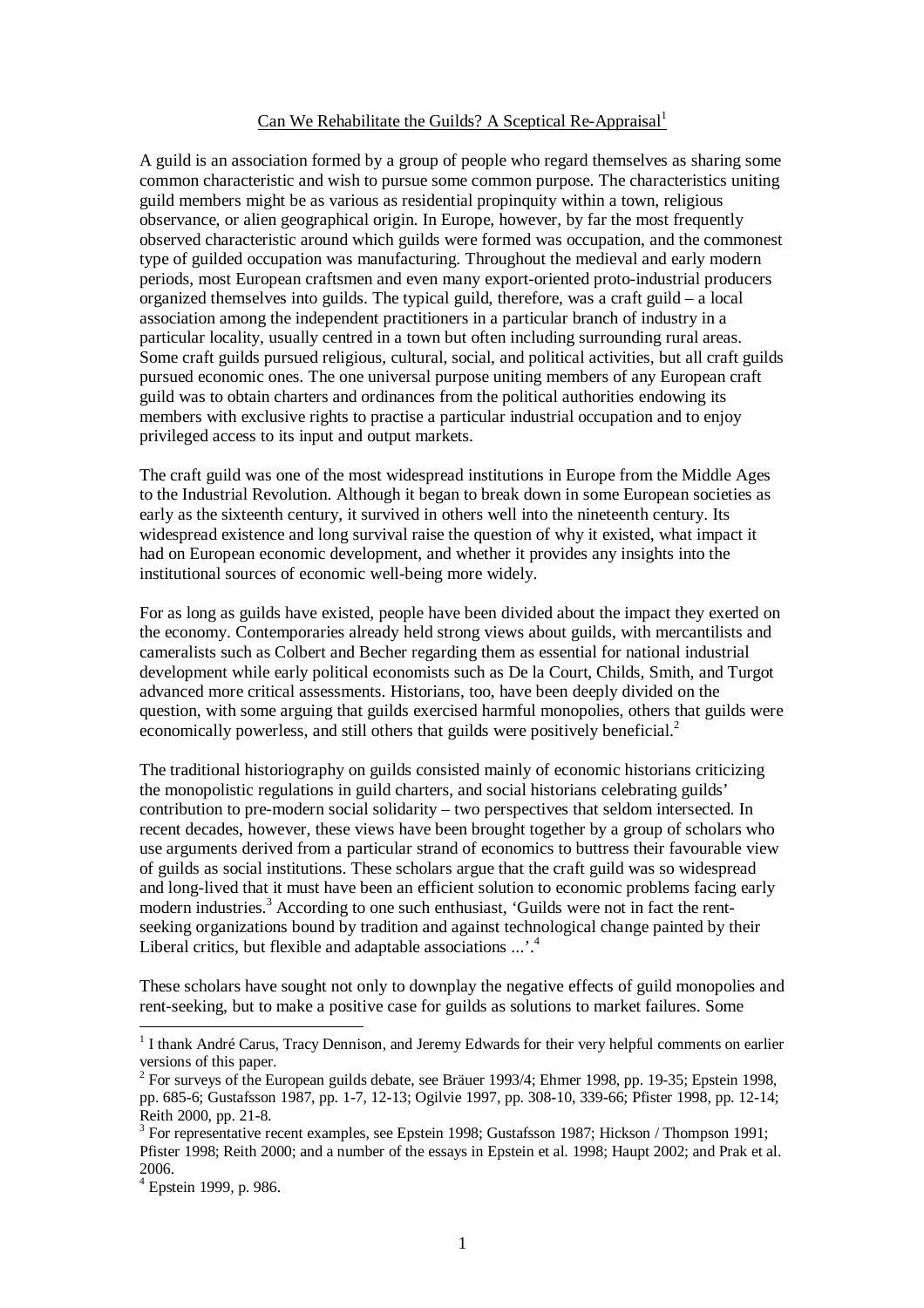adherents of this view have argued that guilds existed to solve asymmetries of information between producers, merchants, and consumers concerning *product quality*, thereby increasing the volume of exchange and enabling industries to expand over larger spatial areas.<sup>5</sup> Others have claimed that guilds existed to overcome imperfections in markets for *trained labour*, thereby both increasing the volume of exchange and improving industrial productivity.<sup>6</sup> Still others have contended that guilds existed because they were an efficient institutional solution to imperfections in markets for *technological innovations*, creating incentives for innovators to invent new ideas and disseminate their innovations more widely.<sup>7</sup> Guilds persisted so widely and for so long, these scholars argue, because they were economically efficient institutions.

At the same time, some political scientists have begun to adduce guilds as historical exemplars of 'social networks' which generated beneficial 'social capital' for the economy as a whole. Thus a final and more general version of the case for the economic benefits of guilds has claimed that they created social capital by sustaining shared norms, punishing violators of these norms, effectively transmitting information, and successfully undertaking collective action. This in turn is supposed to have heightened the overall level of trust in the society, causing markets and governments to function better and benefiting aggregate economic growth and social well-being.<sup>8</sup>

In a series of publications over the last decade or so, I have argued that these teleological views of guilds as efficient and beneficial economic institutions are flawed. Empirically, they have relied mainly on legislative or literary sources, often assembled impressionistically from the secondary literature on a wide array of different societies and time periods.<sup>9</sup> Theoretically, their arguments are contradictory and uncorroborated. Detailed case studies of what particular guilds actually did, combined with cross-European comparisons on an industry-by-industry basis, indicate strongly that guild rent-seeking and monopolies were a major *source* of market failure in pre-modern economies. The widespread persistence of guilds was caused not by their efficiency, but by the fact that they redistributed resources in ways that benefited the powerful.<sup>10</sup> This more sceptical view of pre-modern guilds, as I have pointed out, is supported by empirical findings from outside the guilds debate, including much of the literature on the history of technology,<sup>11</sup> women's work,<sup>12</sup> migration,<sup>13</sup> Jewish occupations,<sup>14</sup> illegitimacy,<sup>15</sup> and economic marginalization.<sup>16</sup>

Enthusiasts for guilds, however, continue to claim that their favourable economic assessment of pre-modern guilds has turned into a 'modern consensus' from which there can no longer be any deviation. In December 2006, a conference was held at Utrecht on 'The Return of the Guilds', at which criticisms of guilds were almost universally dismissed in favour of a new orthodoxy, according to which guilds were described as flexible and well-functioning

<sup>5</sup> Pfister 1998, pp. 11, 14-18; Gustafsson 1987; Reith 2000, pp. 49-53.

<sup>6</sup> Epstein 1998, pp. 688-93; Pfister 1998, pp. 14, 18.

<sup>7</sup> Epstein 1998, pp. 693-705; Reith 2000, pp. 45-8.

<sup>8</sup> Putnam et al. 1993, pp. 163-85; Raiser 2000, p. 231.

<sup>9</sup> As vigorously criticized, e.g., by Ehmer 1998, pp. 29, 40; Bräuer 1993/4, p. 37.

<sup>&</sup>lt;sup>10</sup> See the theoretical discussion and empirical findings in Ogilvie 1997; Ogilvie 2003; Ogilvie 2004a; Ogilvie 2007.

<sup>&</sup>lt;sup>11</sup> Clark 1936; David 2004; Mokyr 1999; Mokyr 2002; Mokyr 2005a; Mokyr 2005b; Mokyr 2005c; Mokyr 2007.

<sup>&</sup>lt;sup>12</sup> Bandhauer-Schoeffmann 2006; Coffin 1994; Crowston 2001; Eibl 1995; Hafter 1995; Hafter 2001; Jacobsen 1998; Ogilvie 2003; Simon-Muscheid 1998; Vámos 1987; Van Neederveen Meerkerk 2006a; Van Neederveen Meerkerk 2006b; Quataert Vicente 1996; Wiesner 1990.

<sup>13</sup> Esser 2006; Goose / Luu 2005; Lee 1999; Luu 2005, esp. ch. 4; Yildirim 2006, esp. pp. 6-8, 16.

<sup>&</sup>lt;sup>14</sup> Botticini / Eckstein 2003; Penslar 2001; Wischnitzer 1965.

<sup>15</sup> Boes 2003; Kuehn 2002; Ogilvie 1986.

<sup>16</sup> Boes 2003; Stuart 1999.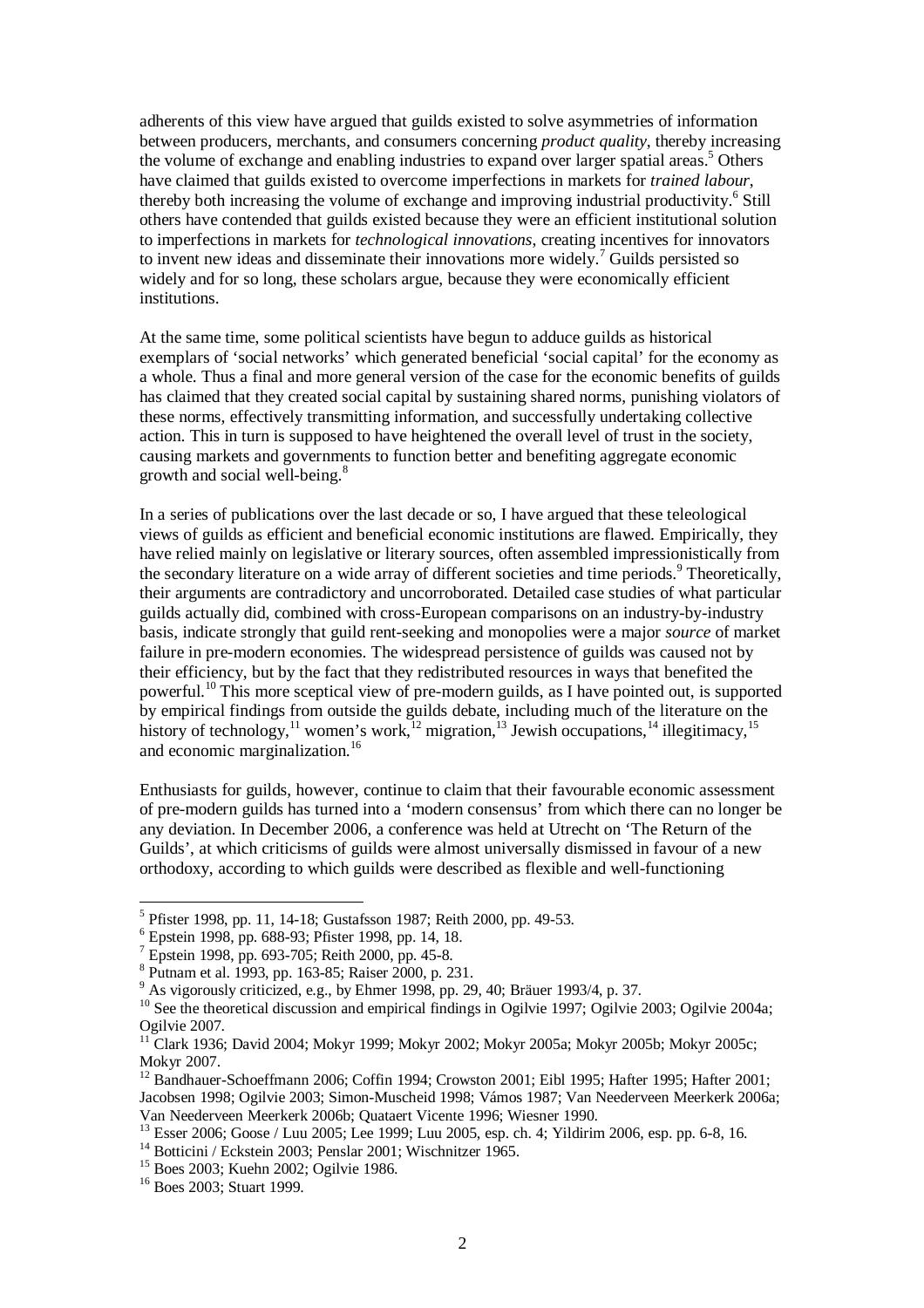institutions which benefited pre-industrial European economies and societies.<sup>17</sup> A recent article by one member of this group, Epstein, explicitly criticizes my more sceptical assessment of guilds, thereby seeking to re-establish the claim that guilds' aggregate benefits outweighed their costs.<sup>18</sup>

This suggests that the time is ripe for a renewed and critical assessment of the economic debate about guilds. This is the more important in that the discussion seems to be becoming bogged down in the issue of whether one is 'for' or 'against' guilds. But this is not the basic question. Rather, the important challenge is that of explaining how European economies first escaped from poverty and stagnation, and thus of understanding the institutional constraints on economic growth more widely. To do so requires that we apply to our examination of European guilds both rigorous empirical analyses of how these institutions worked in practice and a critical theoretical consideration of what causes economic institutions to arise and survive.

This paper seeks to begin this process by examining the claims advanced in Epstein's paper, as well as other recent re-statements of the view that guilds were beneficial economic institutions. It begins, in Section 1, by examining the precise claims that enthusiasts for guilds advance concerning the aggregate impact of these institutions on the pre-modern economy. Focussing specific attention on claims that guilds were 'efficient' or 'optimal', it explores what it means to argue that the aggregate economic benefits of guilds outweighed their costs, and examines the implications of making that claim for any institution – a theme which is revisited in the methodological discussion in Section 7.

Section 2 then turns to the first major argument advanced in favour of guilds as beneficial economic institutions – that they overcame asymmetries of information and problems of delegated monitoring concerning product quality. It asks what economic theory tells us about guild quality controls, whether legislative evidence is adequate to demonstrate that guilds benefited quality, what precisely can be deduced from the fact that some guilds imposed numerous penalties on quality violations, and whether available evidence – including the findings of my German case study – can be reinterpreted in such a way as to rehabilitate guilds' role in quality control.

Section 3 investigates the second argument often advanced to support the view that guilds were beneficial economic institutions – their role in human capital investment. It critically examines recent claims that cognitive psychology can demonstrate that guilds were essential for ensuring skilled training in pre-modern crafts. It then asks if legislative evidence can be used to establish that craft training required guild regulation, if guilds' exclusion of females from industrial training can be dismissed as having no deleterious economic impact, and if the absence of apprenticeships in many successful pre-modern crafts can somehow be reinterpreted to support the view that guilds were essential. It then addresses the claim, advanced in Epstein's recent paper, that evidence that guild training was unnecessary derives solely from a single branch of manufacturing, the worsted textile industry analysed in my case study. In concludes by investigating whether European evidence can be reinterpreted in such a way as to establish that guilds were essential for human capital investment in the centuries before the Industrial Revolution.

Section 4 explores the third argument advanced by enthusiasts for guilds – that guilds encouraged technological innovation. It begins by asking whether guilds' widespread opposition to new techniques and practices can be dismissed as economically harmless. It then examines the quality of the evidence adduced in support of the view of some enthusiasts,

 $17$  See http://www.iisg.nl/hpw/return-guilds.php.

<sup>&</sup>lt;sup>18</sup> Epstein 2008, to which I refer hereafter by paragraph-number as the published version with pagenumbers has yet to appear. For my 2000-word response to that article, see Ogilvie 2008.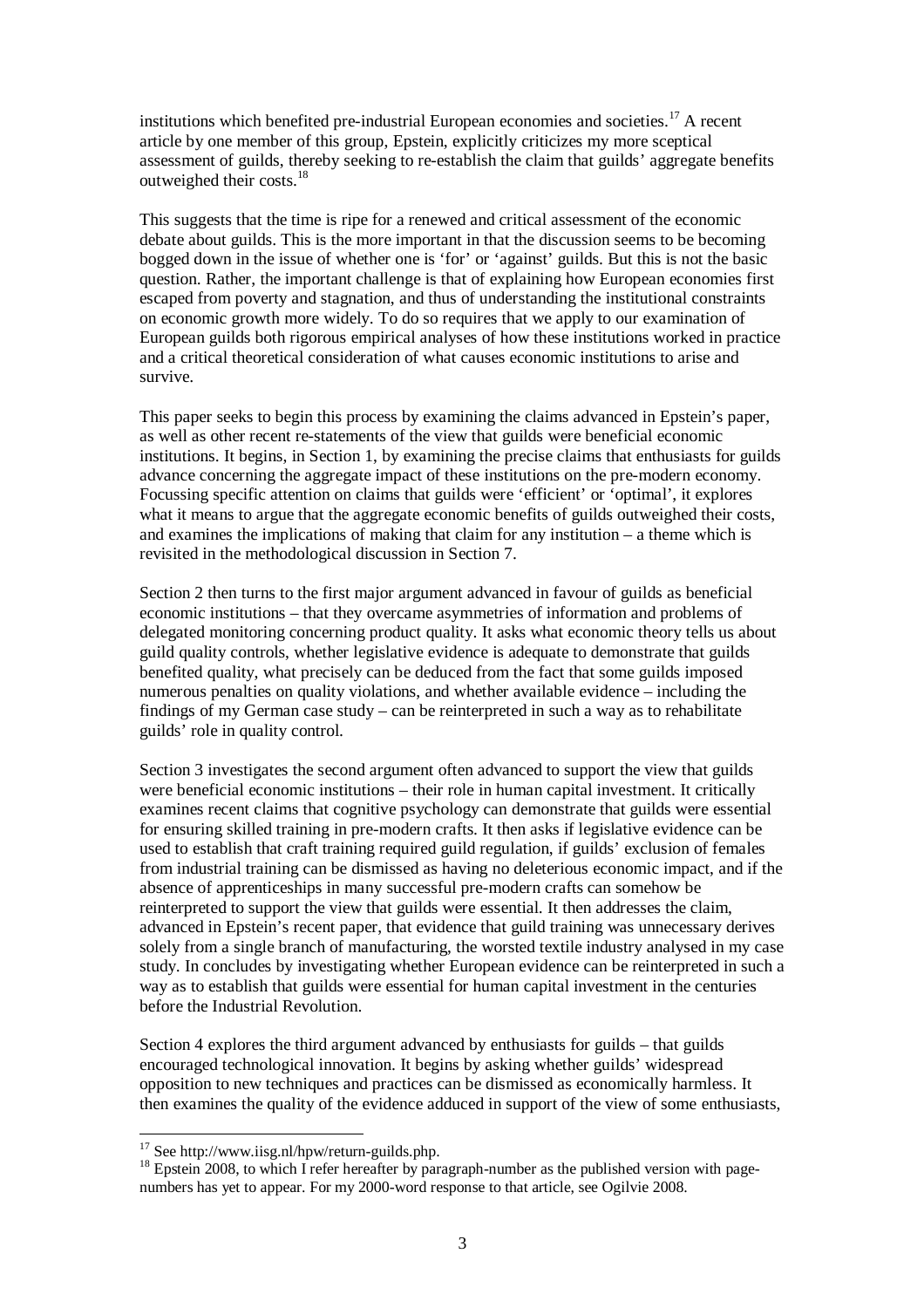that guilds positively encouraged innovation by encouraging the transfer of 'embodied' technical knowledge. It addresses the claim, advanced in Epstein's paper, that evidence from my empirical case study of the German territory of Württemberg can be reinterpreted to show that guilds actually encouraged innovation. Finally, it examines whether cross-European comparisons can be interpreted to rehabilitate guilds as having played a positive role in technological progress before factory industrialization.

Section 5 discusses the phenomenon of guild rent-seeking. Even scholars who wish to argue that guilds were economically beneficial acknowledge that they engaged in rent-seeking, investing resources in obtaining legal monopolies and other economic privileges from the political authorities. Monopolies cause deadweight losses to the economy and rent-seeking activities consume resources that could otherwise have been used for productive purposes. This section begins by examining the argument, advanced by enthusiasts for guilds, that the welfare loss from guild rent-seeking was quantitatively trivial and cannot have inflicted significant harm on the pre-modern economy. The section then investigates the more extreme claim, advanced in the recent paper by Epstein, that guild rent-seeking was positively beneficial for early modern European economic development.

Section 6 examines differences in the strength of guilds and the success of industry across pre-industrial Europe. Scholars concerned to argue that guilds were beneficial have sought to dismiss the harmful activities of strong guilds, such as those revealed in my German case study, as atypical. This section therefore begins by investigating how widespread such strong guilds were in pre-modern Europe and whether the degree and type of economic regulation they exercised was indeed atypical. Enthusiasts for guilds are also concerned to establish that strong guilds were associated with successful economies, and hence that, counter to the existing historiography, English and Dutch guilds were especially strong by European standards. This section investigates whether such arguments can be supported by the empirical findings.

The paper concludes, in Section 7, by considering the theoretical and methodological underpinnings of arguments that guilds were beneficial, and suggests that they are lacking in coherence. It examines whether enthusiasts for guilds are justified in criticizing the methodology of the in-depth empirical case study or the cross-country comparison among industries. It also analyses the tenability of the alternative approach they advocate, in particular the 'efficiency' view of economic institutions. It concludes that much remains to be discovered about guilds and their role in European economic development. But to do so, this paper argues, requires us to replace the desire to view traditional institutions as beneficial and efficient with a more critical and balanced exploration of how they behaved in practice and how they affected pre-modern economies.

## 1. What Does It Mean to Say That Guilds Were Efficient?

Let us begin by examining what exactly is claimed by scholars who are enthusiastic about the benefits of guilds. The view that guilds existed so widely and for such a long time because they corrected failures in markets for product quality, skilled training, and technological innovation certainly appears to imply a belief that guilds were economically efficient institutions. But some enthusiasts for guilds object to the idea that they are asserting that guilds were efficient. Thus Epstein, in his recent paper, denies having argued 'that guilds were "efficient" institutions', on the grounds that he had never claimed 'that guilds were socially optimal'.<sup>19</sup>

But this is based on a confusion between economic *efficiency* and social *equity*. It is understandable that enthusiasts for guilds should deny claiming that guilds were 'socially

 $\overline{a}$ <sup>19</sup> Epstein 2008, para. 7.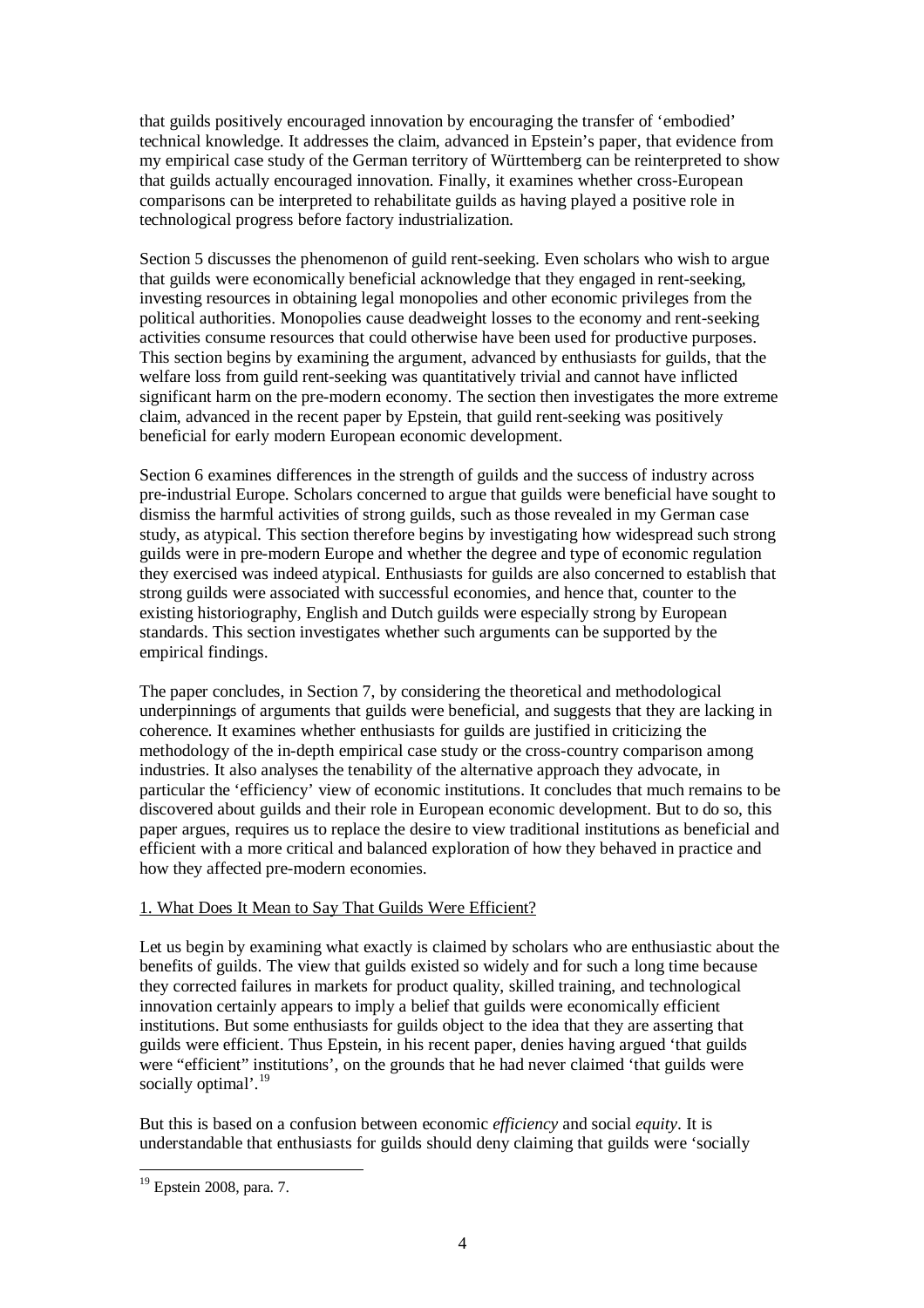optimal' institutions (i.e. ones that accorded with acceptable levels of distributional justice). As has been demonstrated in innumerable analyses, guilds used their monopoly privileges to overcharge customers, underpay employees and suppliers, and exclude potential competitors, thereby redistributing resources to relatively well-off guild masters at the expense of consumers and poorer social groups such as women, labourers, and migrants.<sup>20</sup> But whether economic arrangements result in a socially equitable distribution is a separate issue from whether such arrangements are efficient. A set of economic arrangements is Pareto-efficient if there is no feasible alternative set of arrangements that can make some individual better off without another being made worse off. An improvement in efficiency involves a change that benefits at least one individual without harming any others. Since this concept of efficiency relates only to changes in which there are no losers, it is silent about distributional trade-offs. In practice, it is difficult to make changes in economic arrangements that do not involve both gainers and losers, so the concept of efficiency is often interpreted in terms of the gainers being able *in principle* to compensate the losers and still be better off after the change. On this interpretation, an institution is efficient if there is no feasible alternative institution such that the gains of those who would benefit from the alternative exceed the losses of those who are harmed by it.

It is important to note that minimizing the costs of economic activity (producing and transacting) is a necessary, but not sufficient, condition for economic efficiency. For example, a monopoly may produce its output at minimum cost, but the outcome is not efficient because the price charged to consumers exceeds the marginal cost of production. Ending the monopoly would increase efficiency because the gains to consumers exceed the losses of the monopolist, and thus in principle the consumers can compensate the monopolist for the lost monopoly profits and still be better off.

The publications of most scholars who are enthusiastic about guilds suggest that they are at least claiming that guilds minimized the costs of economic activity, and in some cases are making the wider claim that guilds' aggregate benefits outweighed their aggregate costs. Thus Hickson and Thomson offer an 'efficiency-based theory of the social function of entryrestricting guilds' as cost-minimizing institutions for protecting members from opportunistic exploitation, collecting capital taxes, and ensuring provision of military protection.<sup>21</sup> Gustafsson argues that medieval craft guilds were an efficient solution to asymmetries of information between producers and consumers about product quality.<sup>22</sup> Pfister claims that craft guilds helped ensure quality control in proto-industries where production was geographically dispersed, and also provided an efficient solution to credit-market imperfections.<sup>23</sup> Reith contends that guilds were an efficient mechanism for transferring advanced knowledge and skills among different localities through journeymen's travels.<sup>24</sup> Mocarelli argues that Italian and Spanish guilds were 'extremely efficient, thus guaranteeing their survival over a period of several centuries',<sup>25</sup> and that as late as the final years of the eighteenth century, guilds were 'a still efficient organization' which protected customers, stabilized markets, and reduced transaction and organization costs.<sup>26</sup> Van Zanden argues that 'the efficiency of the guilds' in providing skilled training helped Europe surpass Asia in the early modern period.<sup>27</sup> Persson claims that craft guilds provided a bargaining mechanism whereby 'collusion was institutionalized into co-operation based on a balance of rights and obligations', transaction costs were reduced through the regulation of prices and qualities,

 $20$  For a summary, see Ogilvie 2004a; Ogilvie 2005b.

<sup>&</sup>lt;sup>21</sup> Hickson / Thompson 1991, p. 136; on efficiency, see also p. 132.

 $^{22}$  Gustafsson 1987.

<sup>23</sup> Pfister 1998.

<sup>&</sup>lt;sup>24</sup> Reith 1989.

 $25$  Mocarelli 2006, p. 8.

 $26$  Mocarelli 2006, p. 12.

 $27$  Van Zanden 2004a, p. 9.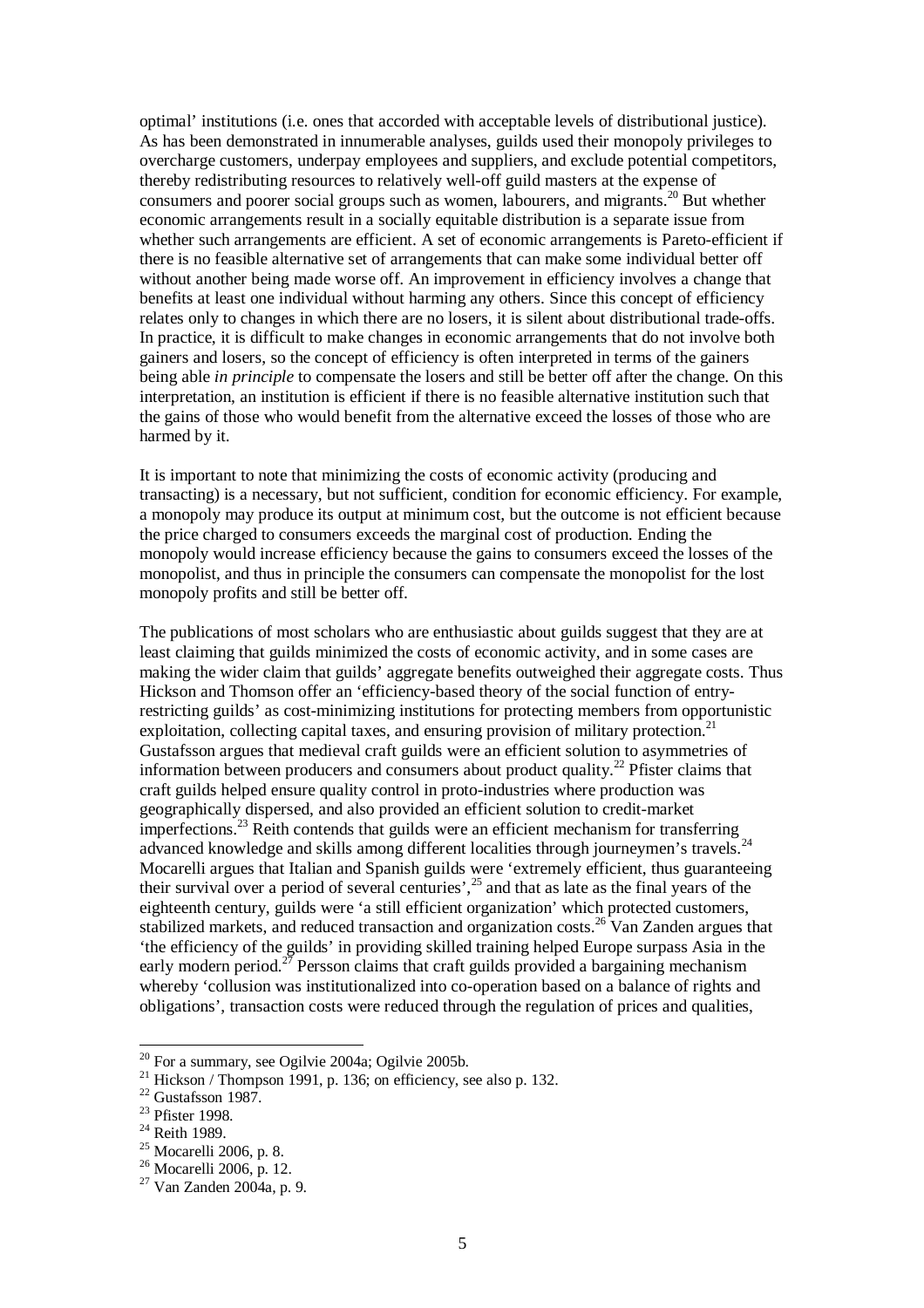entitlement crises were mitigated by rationing, and implicit insurance was provided to guild members by reducing competition. While admitting that we cannot be certain that this was efficient 'because we do not have straightforward efficiency results for bargaining outcomes', he nonetheless concludes that guild institutions were 'adequate and even progressive'.<sup>28</sup>

Even those who most vehemently deny advancing an efficiency view of guilds give every evidence of doing so. Thus Epstein, in an article of 1998, asserts that craft guilds existed because they were the best institution 'to allocate skilled labor efficiently'<sup>29</sup> and 'to provide an ideal market structure for innovation'.<sup>30</sup> In an article of 2004, he states that the purpose of guild-mandated tramping by journeymen was 'to coordinate information and allocate skilled labour more efficiently across regions'.<sup>31</sup> In a recent reiteration of these arguments, he argues that 'the extraordinary longevity of the craft guild' can be explained by its 'functional complexity and flexibility' in solving information asymmetries, providing capital, enforcing quality, and ensuring skilled training.<sup>32</sup> Guilds, he claims, 'offered a superior organizational matrix for the acquisition of skills by most urban artisans working under the prevailing technological, commercial and political circumstances'.<sup>33</sup> He summarizes his position by stating that guilds' '*aggregate* social benefits outweighed their costs'.<sup>34</sup> This statement is essentially the view that guilds were efficient not just in the limited sense that they minimized the costs of economic activity, but in the broader sense that the gainers from guilds would have been in principle able to compensate the losers and still be better off. That is, it amounts to the claim that guilds satisfied the conditions for potential Pareto-efficiency.

To reach a balanced assessment of the craft guild as an economic institution, it is important to be clear about what is implied by the assertion that they were 'efficient' or that their aggregate social benefits outweighed their costs. Epstein's recent paper claims that critics of guilds adopt 'a public choice perspective that assumes that historical markets are deviations from a hypothetical competitive optimum'.<sup>35</sup> On the contrary: to assess the efficiency of an institution, one compares it to feasible alternatives. My own evaluation of the efficiency of guilds compared a strongly guilded textile industry in early modern Germany to other examples of that same textile branch in other early modern European economies which were characterized by a variety of alternative institutional frameworks.<sup>36</sup> These ranged from very strong guilds (including those in my own study of the Württemberg Black Forest), to much weaker guilds in some other central and northern European economies, to entirely unguilded frameworks in some Dutch and English worsted regions. Product quality, training and technology were regulated in some European worsted industries by guilds, but in others by municipal administrations, state regulations, merchant offices, or private contracts between individual weavers, apprentices, spinners, merchants, and customers. The evidence presented in these case studies demonstrates that those industries that made use of these institutional alternatives to guilds produced something closer to the quality-price combinations that customers demanded, transmitted more appropriate levels of skill to a wider array of practitioners, and more readily generated and adopted innovations, than those that were regulated by guilds. This demonstrates that there were feasible alternative institutions in premodern Europe that were more efficient than guilds, and hence that guilds cannot be characterized as efficient.<sup>37</sup> In a publication of 2004, I point out that none of the alternative

 $\ddot{\phantom{a}}$ 

<sup>37</sup> I also pointed out that guilds were less *equitable* than some of these alternative institutions, which did not transfer so much of the consumer surplus to a guild monopolist, did not compel employees and

<sup>&</sup>lt;sup>28</sup> Persson 1988, pp. 50-54.

<sup>29</sup> Epstein 1998, p. 692.

<sup>30</sup> Epstein 1998, p. 704.

<sup>&</sup>lt;sup>31</sup> Epstein 2004b, p. 384.

<sup>32</sup> Epstein 2008, para. 2.

<sup>33</sup> Epstein 2008, para. 48.

<sup>&</sup>lt;sup>34</sup> Epstein 2008, para. 7.

<sup>&</sup>lt;sup>35</sup> Epstein 2008, para. 30.

<sup>36</sup> Ogilvie 1997; Ogilvie 2004a.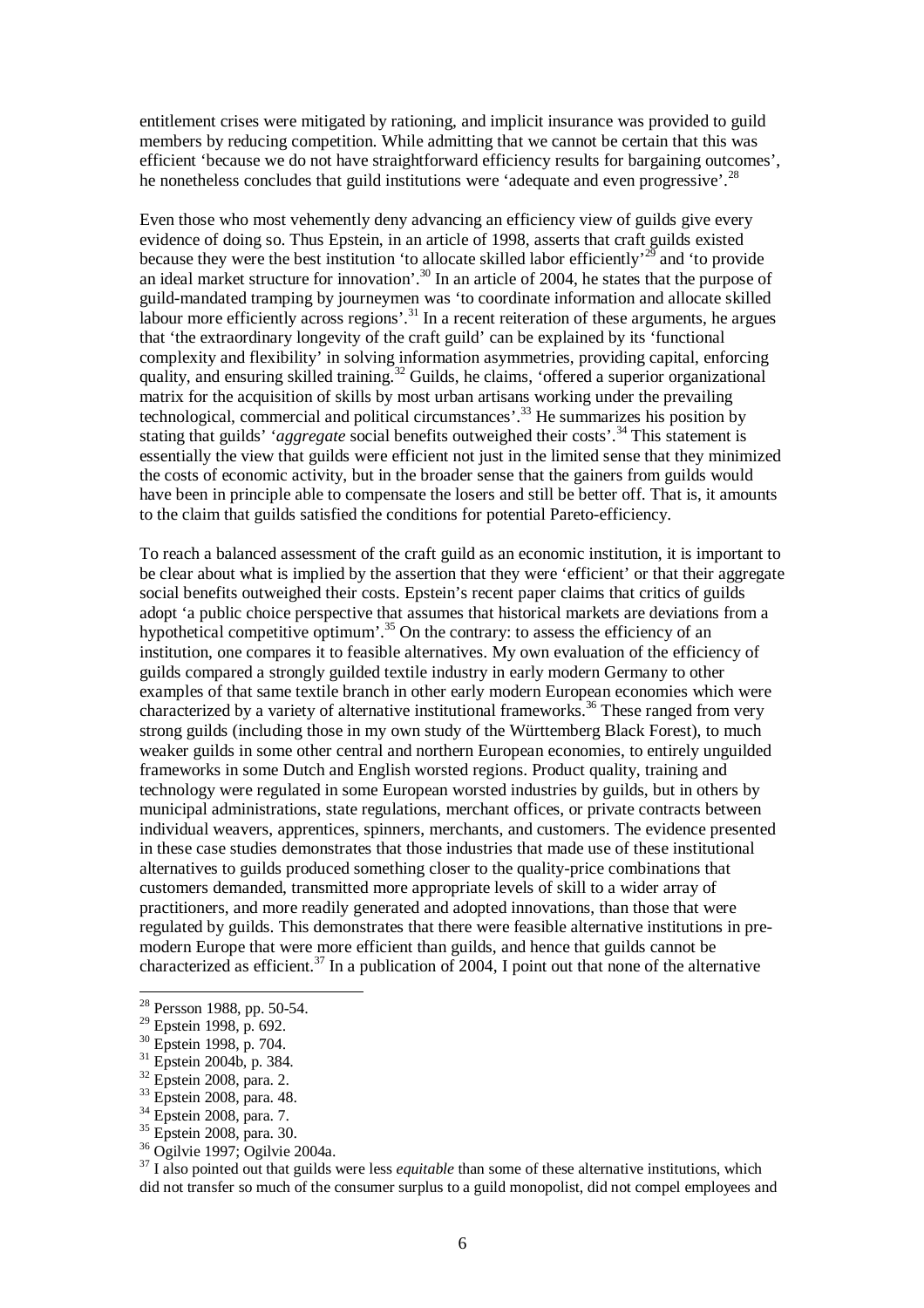institutional frameworks for pre-modern industry were free of market failures, but that they demonstrate the existence of alternative institutions that were superior to guilds:

As shown by the difficult and often painful process of development even in the richest, most innovative, and fastest-growing economies of early modern Europe – the Low Countries and England – the pre-industrial economy had plenty of market failures, and these could be very hard to correct. But the even more painful development of economies such as Württemberg suggests that powerful guilds were not the answer to correcting them.<sup>38</sup>

As will be discussed later in Section 7, precisely such systematic comparison of detailed casestudies on particular industries across different European economies is essential for investigating whether guilds – or any other institutional arrangement – were efficient in the sense that there was no feasible alternative institution such that the gains of those who would benefit from the alternative exceed the losses of those who were harmed by it.

Most enthusiasts for guilds explicitly describe them as economically 'efficient'. Even those who do not acknowledge subscribing to an 'efficiency' theory assert that guilds' aggregate social benefits outweighed their costs – and thus advance the claim of potential Paretoefficiency. In making such assertions, these scholars focus specifically on the contribution of craft guilds to four aspects of pre-modern economic activity: quality control, skilled training, technological innovation, and political 'coordination' of the economy. In the following sections of this paper, I explore each of these arguments in turn.

#### 2. Did Guilds Improve Quality Control?

A first argument advanced by enthusiasts is that craft guilds were an efficient solution to asymmetries of information about product quality, because they imposed minimum quality standards and punished masters who violated them. As I have pointed out in a number of publications, even in theory there are a number of problems with this view. First, it takes for granted that what merchants and consumers wanted, and what was best for the economy, was a high absolute quality. But the relevant quality level is *what consumers want*. The problem of 'quality' under asymmetric information is solved not by guaranteeing a minimum quality level, but by providing reliable information about what the quality is. The quality can be low, as long as the customer knows what it is. Second, guilds were not ideally suited to provide the relevant quality level – i.e. what consumers wanted – because they justified their *other* privileges (e.g. barriers to entry) by claiming that these ensured *high* quality. This could lead to the rigid imposition of inappropriately high quality standards, even when a lower quality in combination with a lower price would have better addressed customer demand. Third, while a single, monopolistic entity such as a guild might be more capable than a variegated range of individual producers to guarantee a single, standard quality, those same characteristics made a guild less able, and probably also less willing, to undertake the market research and the flexible response to changes in demand necessary to deliver the combinations of quality and price desired by a varied and changing population of consumers. This problem was pointed out by contemporary critics and surfaces repeatedly in disputes between low-cost competitors and the guilds who sought to prohibit them.

These theoretical problems are compounded by the inadequacy of the evidence adduced to support the view that guilds benefited the economy through their quality-related activities.

 $\frac{200}{38}$  Ogilvie 2004a, p. 331.

suppliers to sell inputs to guild masters at below-market prices, and permitted a wider range of producers to participate in production. In a number of publications, I have explored these issues with regard to a specific (but substantial) group of consumers and producers – women – who suffered particularly acutely from the economic discrimination exercised by strong guilds. On this, see Ogilvie 2003; Ogilvie 2004a, pp. 289-90, 297-8, 303-08, 312-13, 315-16, 319, 323-6; Ogilvie 2004b; Ogilvie 2004c; Ogilvie 2006a.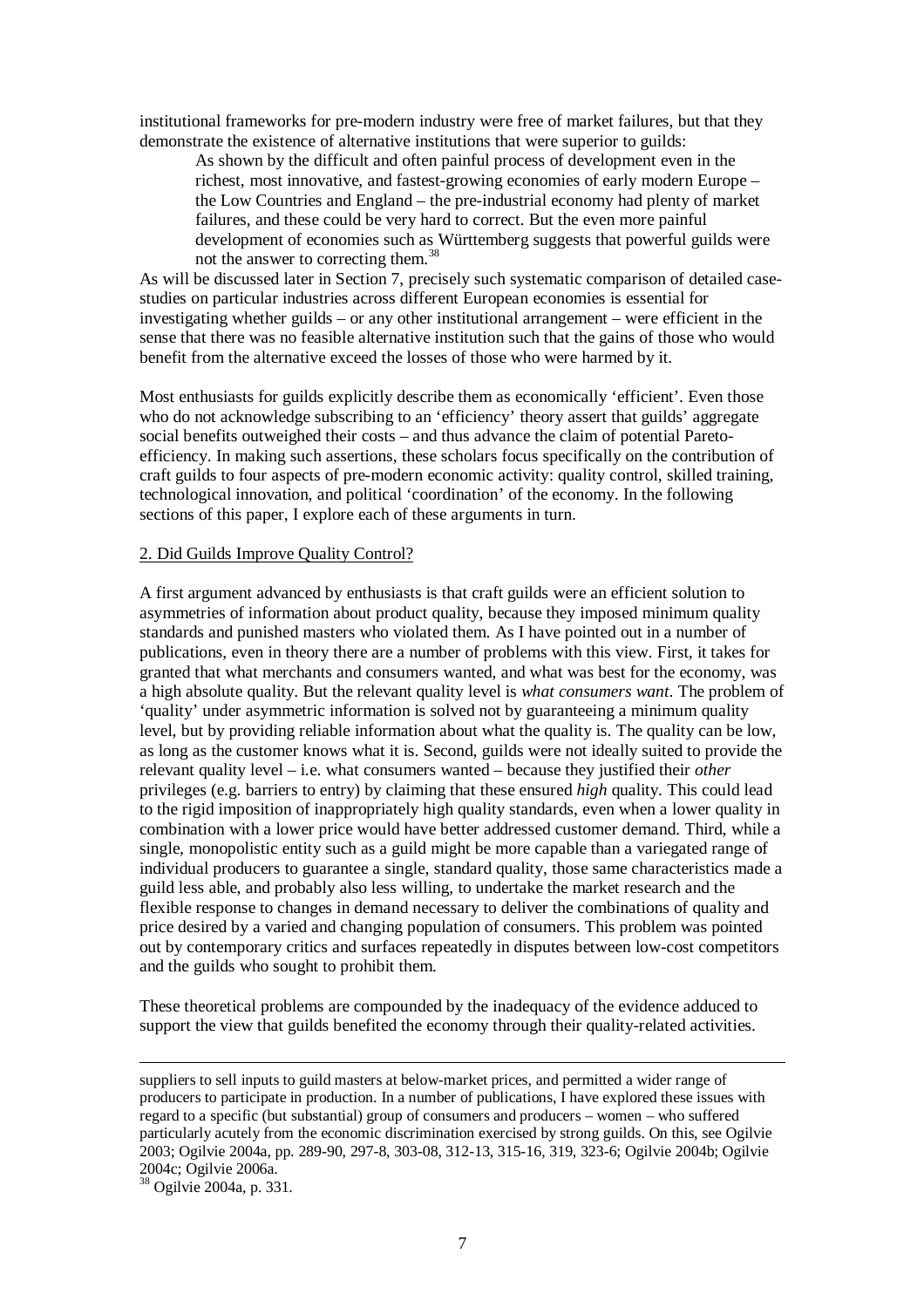This evidence consists primarily of references to low-quality craft work in medieval literature, together with the quality regulations included in guild legislation. As I have pointed out, literary evidence is a poor guide to what guilds actually did, since works of the imagination have an interesting but inconsistent relationship with reality. Legislation, too, is an inadequate guide to economic practice, since it serves normative rather than descriptive ends.<sup>39</sup> Furthermore, guild legislation was typically influenced by guild lobbying. Since quality controls could be portrayed as generally beneficial, they provided a good rhetorical basis for justifying entry barriers, output quotas, and price controls that would otherwise have aroused socio-political opposition.<sup>40</sup>

Even if legislation could be regarded as an accurate guide to economic reality, it does not support the view that guilds placed a high priority on quality control. Enthusiasts for guilds have claimed that a 'majority' of guild statutes were devoted to monitoring quality and that guild legislation imposed 'exceedingly harsh sanctions' for quality violations. But these can be falsified by analyses of actual guild charters and ordinances, many of which dedicated little space to quality-related issues and imposed quite lenient penalties on quality offences.<sup>41</sup>

To assess whether guilds solved information asymmetries between producers and consumers, we need to analyze actual guild practice with regard to quality control. In publications of 1997 and 2004, I carried out such an analysis using exceptionally rich surviving records from a strongly guilded worsted textile industry in the German territory of Württemberg between the late sixteenth and the late eighteenth century.<sup>42</sup> These showed that guilds levied numerous trivial fines for quality offences, but that the fines imposed were lower than for any other type of offence – too mild a sanction to constitute an effective deterrent, which is why the number of offences was so high. Even when guild inspectors did enforce quality regulations, they did not always do so to protect customers against poor products, but rather to protect guild masters against cheaper competitors threatening to attract away customers. Weavers, guild inspectors, merchants and government officials all described guild quality controls as inadequate, and merchants soon substituted their own quality inspections carried out at the point at which they purchased cloths from weavers.

There were two structural reasons why guild quality controls were inadequate. First, as selfregulating professional associations guilds suffered from disincentives to offend or penalize their members. Second, guild inspectors lacked the incentive to develop the skills and deploy the effort necessary to detect low-quality work beyond superficial features (such as size) which were readily apparent to merchants and other customers anyway. In some industries, in fact, guild regulations indirectly *harmed* quality, by imposing price ceilings on raw materials (so suppliers could only compete by lowering quality), imposing piece-rate ceilings on subcontractors such as spinners (depriving them of incentives to work more carefully), and enforcing collective 'monopoly contracting' between producers and merchants with fixed prices and quotas (creating a rigid regime of prices and quotas that removed craftsmen's incentives to do better work and merchants' incentives to experiment with new quality-price ratios that might better suit consumer demand).

A comparison of outcomes in the same craft across different European economies vividly illustrates the weakness of the view that guilds were efficient institutions for ensuring product quality. My survey of the European worsted industry – one of the largest branches of the premodern textile sector – showed that product quality in strongly guilded industries compared

 $39$  For a discussion of these methodological issues in the context of analysing early modern European 'social disciplining', see Ogilvie 2006b.

<sup>&</sup>lt;sup>40</sup> For discussions of how guild legislation came into being, see Ehmer 1998, p. 39; Ogilvie 1997, pp. 39-45; Ogilvie 2004a, pp. 292-3.

<sup>41</sup> Ogilvie 2004a, p. 292.

<sup>42</sup> Ogilvie 1997, pp. 343-52; Ogilvie 2004a, pp. 291-301.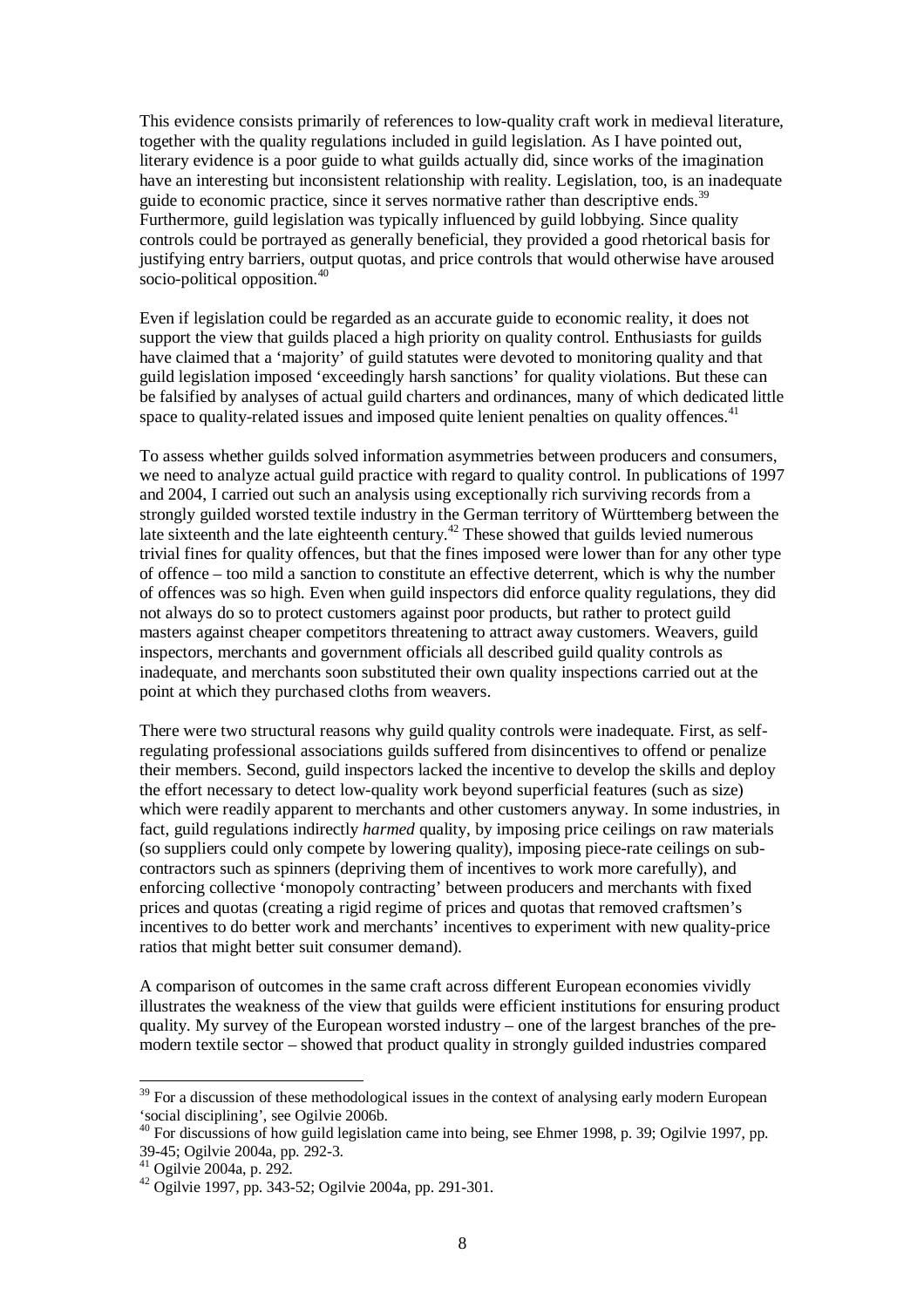poorly with that in many of the more dynamic and successful industries where guilds were weak or absent.<sup>43</sup> In many successful European worsted industries, insofar as information asymmetries between producers and consumers were important, they were solved through alternative institutions – municipal, merchant, or state inspections – that dealt with the problem efficiently without the rigidities imposed by guilds. The West Riding of Yorkshire, for instance, developed the most successful worsted industry in eighteenth-century Europe by producing 'cheap and nasty' cloths subject to no quality (but also no price) controls by guilds; quality was monitored by merchants and customers at point of sale.

Enthusiasts for guilds have sought to cast doubt on these arguments in four ways, which are exemplified in the essay by Epstein mentioned above.<sup>44</sup> A first approach is to claim that the relevant quality standard – the one that was best for the economy as a whole – was not that which consumers desired, but rather the minimum quality standards desired by guilds. A second is to reassert the importance of legislative evidence, claiming that the fact that most guild laws *mentioned* quality indicated that it was a major guild *concern*. Third, enthusiasts for guilds argue that high numbers of quality offences by guilded craftsmen testify not to guilds' ineffectiveness in improving quality but to guilds' success. A final approach, adopted by Epstein, is to dispute the evidence presented in my German case study, seeking to reinterpret it such a way as to establish that guilds were economically beneficial. Let us examine each of these arguments in turn.

#### 2.1. What Does Economic Theory Tell Us about Guild Quality Controls?

The first line of approach by enthusiasts for guilds is to dispute what precisely was required to solve asymmetries of information between producers and consumers. Previously, enthusiasts had argued that guilds solved this problem by setting minimum quality standards, thereby ensuring high average quality. Thus, for instance, Gustafsson's thesis was 'that the craft guilds were founded primarily for guaranteeing a certain minimum of quality of the products produced by the craftsmen' and that guilds' primary concern was to ensure 'a sufficiently high quality of product'.<sup>45</sup> According to Richardson, 'For guilds of manufacturers, a typical commitment was making high-quality merchandise.<sup>46</sup> Pfister argued that guilds were especially important in proto-industries because dispersed rural producers tended to let quality fall unless a centralized guild constrained them to produce to a higher standard: 'By controlling quality ... the guild acted as an institution for delegated monitoring. ... The guild would also assure a supply of goods of constant high quality and thus greatly reduced transactions costs of merchants.'<sup>47</sup>

In earlier publications, I pointed out that the key to encouraging consumers to make purchases, thereby increasing gains from trade, was not to enforce a single, high average quality but rather to reduce the variance (that is, ensure that consumers knew what quality to expect of an item, even if that quality was low) and to ensure that producers offered the quality-price combinations desired by a varied and changing population of consumers (poorer consumers would be satisfied with lower quality if that implied lower price).<sup>48</sup>

In response to these points, the recent paper by Epstein has sought to change the theoretical basis for the argument that guilds solved asymmetries of information about product quality. His approach is to argue that the guilds' approach of fixing minimum standards was *identical*

<sup>&</sup>lt;sup>43</sup> Ogilvie 2004a, pp. 300-01.

 $44$  Epstein 2008.

 $45$  Gustafsson 1987, p. 13.

<sup>46</sup> Richardson 2005, p. 159.

<sup>47</sup> Pfister 1998, p.15.

 $48$  Ogilvie 2004a, pp. 299-300.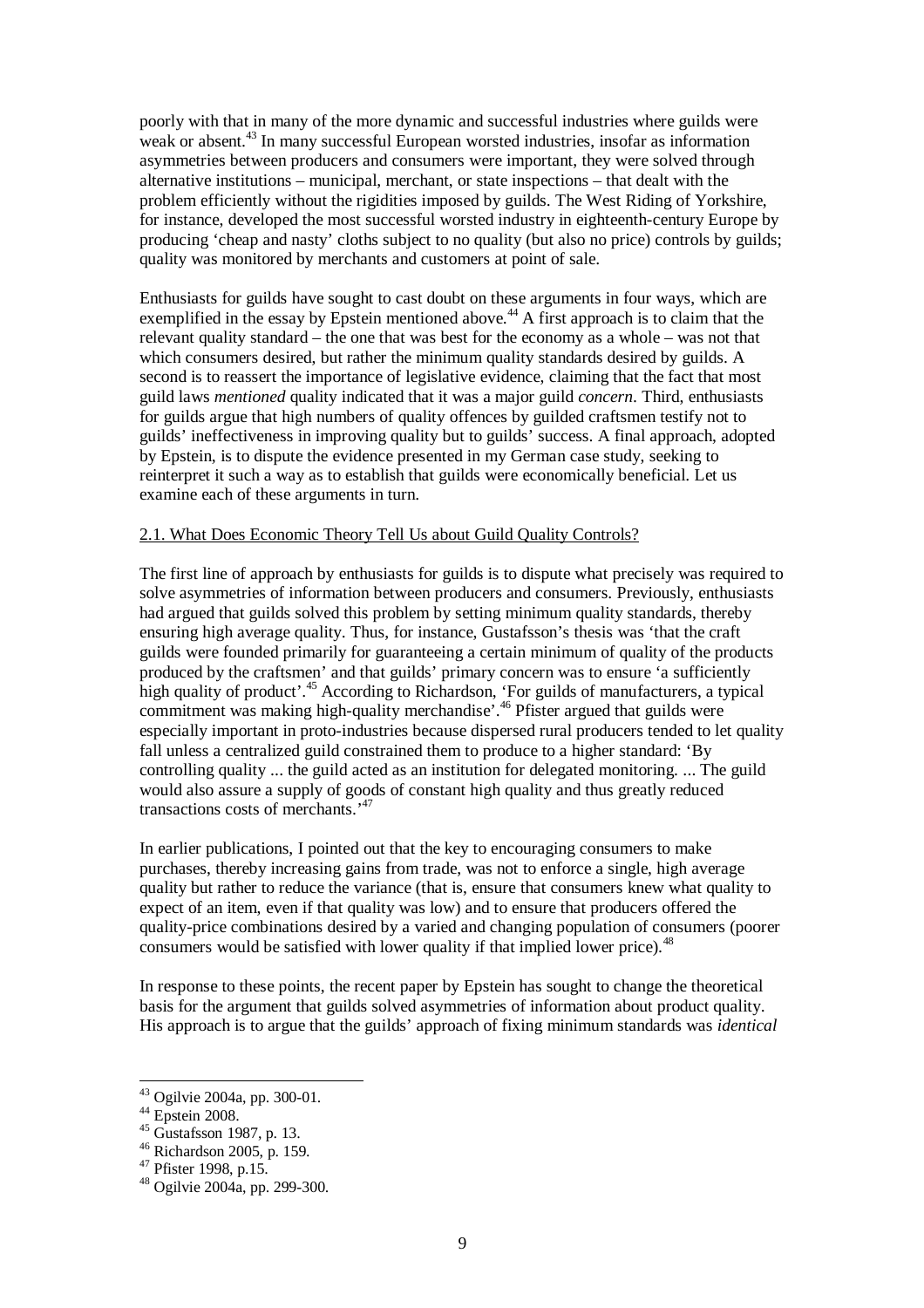to reducing variance, and that this was what was needed to ensure the quality that was best for the economy at large. $49$ 

This argument ignores the fact that the appropriate quality-price combinations are those that consumers want. This is reflected in the modern literature on quality control in which, according to a recent survey, 'the most pervasive definition of quality currently in use is the extent to which a product or service meets and/or exceeds a customer's expectations.<sup>50</sup> High quality *per se* – the level achieved by setting a minimum standard – is not obviously desirable.

By imposing minimum standards, guilds cut off the lower part of the quality distribution. This was a bad way to address consumers' wants, since it ruled out a whole array of quality-price combinations which poor consumers in particular were likely to demand. Nor was it obviously a good way of reducing variance or information asymmetries. Guild inspections not only denied lower-quality items the guild seal, but often prohibited them from being sold at all, by confiscating them, defacing them, or prosecuting their sellers. If the aim of guild quality controls had been to reduce information asymmetries, the guild would have permitted consumers to choose between guild-sealed items (higher in quality but also higher in price) and non-guild-sealed items (lower in quality but also lower in price). The fact that guild quality controls prohibited non-guild-sealed items *altogether* suggests that the guild's aim was not so much to reduced information asymmetries as to ensure that only recognized guild members could legally supply products to customers and to enforce arbitrarily high standards with the aim of excluding lower-priced competitors. The quality-regulation procedures typically selected by guilds were thus well suited to excluding entry but poorly suited to addressing consumer wants.

Such reduction in variance as *was* achieved by guild regulations which cut off the lower part of the quality distribution came at a high cost in terms of lost gains from trade, since these prevented all trade in low-priced, low-quality items which addressed the demand of the mass of poorer consumers who could not afford the expensive, high-quality products mandated by monopolistic guild producers. As the French aristocrat Alexis de Toqueville described – not wholly approvingly – in 1840, 'When none but the wealthy had watches, they were almost all very good ones: few are now made which are worth much, but everybody has one in his pocket.'<sup>51</sup>

It is not even clear that guilds' net effect on variance was to reduce it. On the one hand, guild regulations reduced variance by prohibiting low-quality, low-priced goods. But on the other, they pushed nasty-but-cheap wares into the black market, where quality variance was even higher and where cheated customers had no legal redress. The net effect of guild controls on quality variance was thus indeterminate, while the prohibition of lower price-quality combinations damaged consumers – especially the poor. The attempt to conflate guilds' enforcement of 'minimum standards' with the desirable aims of reducing variance, improving consumer confidence, and encouraging exchange is logically misguided.

Even within the restricted quality range permitted by guilds, my German case study suggested that guild inspectors applied quality requirements that were inappropriately high and then operated corruptly by letting some quality offences pass unpunished.<sup>52</sup> Epstein asserts that this is impossible: guild quality standards cannot have been *both* inappropriately high *and* corruptly enforced. But this conflates two issues – the regulations guilds imposed and their

 $49$  Epstein 2008, para. 7: 'what really mattered was enforcing minimum standards, e.g. low quality variance'.

<sup>50</sup> Reeves / Bednar 1994, p. 423.

 $51$  De Toqueville 1840, vol. 2, ch. 11, para. 5.

<sup>52</sup> Epstein 2008, para. 10.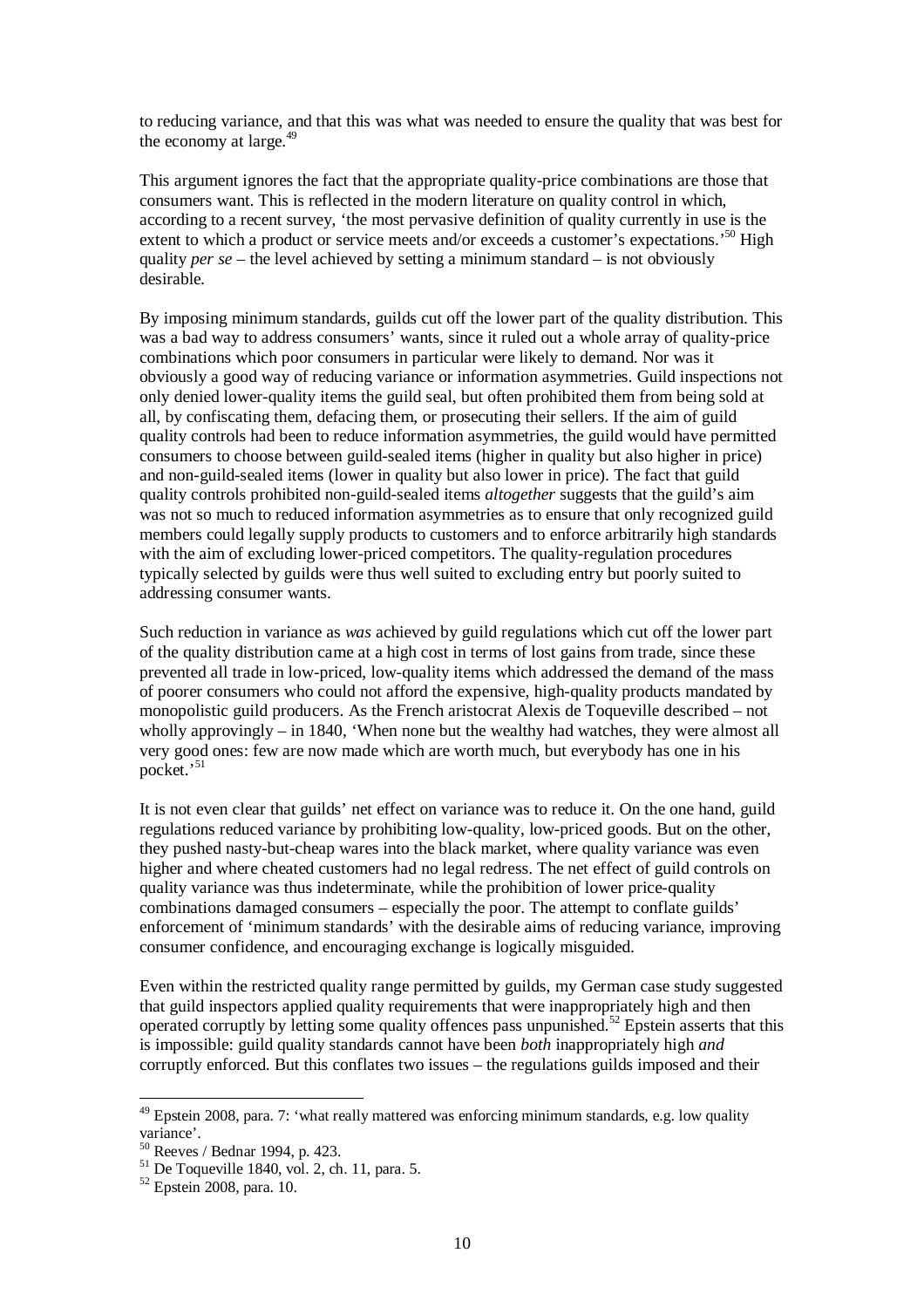enforcement in practice. Evidence from guilded industries throughout pre-modern Europe shows that guild inspectors were subject to personal pressure and often enforced quality regulations inconsistently; this rendered them ineffectual in maintaining *any* mandated quality standards. At the same time, the standards that they were supposed to enforce (and did enforce when they were not operating corruptly) were often inappropriately high, prohibiting the legal production and exchange of lower quality-price combinations that better suited consumer demand; this rendered guilds ineffectual in ensuring appropriate quality (the quality that consumers wanted) and thus in encouraging exchange. Inappropriately high guild quality standards could even *encourage* corrupt enforcement, since such regulations created pent-up demand for the low quality-price combinations banned by the guild, and hence incentives for producers and consumers to bribe and pressure inspectors. This in turn imposed deadweight losses by diverting resources into redistributive activities (attempts to put pressure on the inspectors) rather than productive uses. Recent studies find precisely this mutually reinforcing combination of inappropriate regulation with corrupt enforcement in modern less-developed economies, although the institutions that give rise to it are seldom characterized as beneficial or efficient.<sup>53</sup>

## 2.2. Can Legislation Show That Guilds Benefited Quality?

Enthusiasts also seek to buttress the quality case for guild efficiency by reasserting the usefulness of legislative evidence. Rehabilitation studies about guilds' quality benefits continue to proliferate, basing their assertions wholly on legislation, yet providing no data on how, if at all, such legislation was put into practice.<sup> $54$ </sup> These studies are then cited to demonstrate a 'modern consensus' that guilds were efficient institutions to ensure quality.<sup>55</sup> In his recent paper, for instance, Epstein claims that 'there is substantial evidence that ... urban guilds, particularly those specializing in high quality goods, could protect their brand names successfully'. This 'substantial evidence' turns out to be a single article based entirely on legislative sources.<sup>56</sup>

In previous publications, I have pointed out three fundamental problems with using legislation as evidence of guild concern for quality control. First, legislation says nothing about what actually happened: without evidence on enforcement, it is meaningless. Second, legislation reflects rhetorical aims as well as real concern: beneficial ends such as quality control can be used to justify harmful means such as exclusive privileges. And third, a law may mention an issue without prioritizing it. $57$ 

The literature that uses legislation to buttress the claim that guilds performed a beneficial quality function has found no way of dealing with the first two problems, and continues to ignore them. The third problem was already recognized by Gustafsson in 1987, who addressed it by claiming that 'the majority of the guild statues [sic] are concerned precisely with demands for a sufficiently high quality of product'.<sup>58</sup> My German case study investigated this claim for a series of Württemberg worsted-weavers' guild ordinances and found that only a minority of articles in any ordinance – ranging from a low of 12 per cent to a high of 35 per cent – bore even the remotest application to quality control.<sup>59</sup> This investigation has yet to be replicated by scholars studying other guilds and industries. However, Mocarelli's assessment of the statutes of the guilds established in Milan in the second half of the sixteenth century found that, unlike the statutes of their medieval predecessors, they were 'extremely vague'

<sup>53</sup> Schneider 2006, esp. pp. 7-8.

<sup>54</sup> See, e.g., Richardson 2000; Richardson 2001; Richardson 2004; Richardson 2005a.

<sup>55</sup> See, e.g., Epstein 2008, fnn. 1, 20.

<sup>56</sup> Epstein 2008, para. 13 with n. 20.

<sup>57</sup> Ogilvie 2004a, pp. 292-3.

<sup>58</sup> Gustafsson 1987, p. 9.

<sup>59</sup> Ogilvie 1997, pp. 345-8; Ogilvie 2004a, p. 292.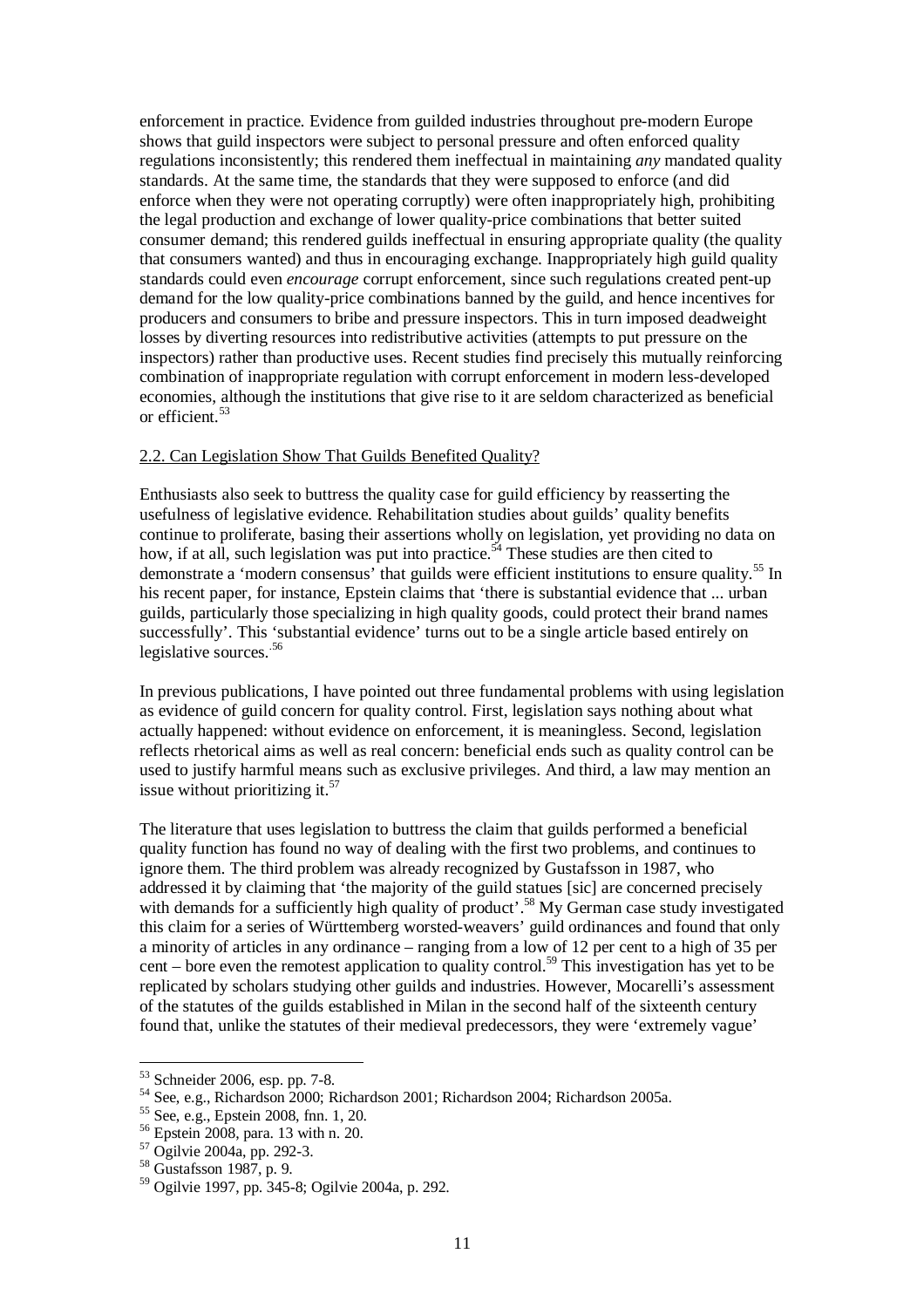about quality.<sup>60</sup> Such findings place the onus of proof on enthusiasts for guilds to demonstrate that even guild legislation, let alone guild practice, made quality a priority.

Epstein's essay does not provide such evidence, instead claiming that what Gustafsson meant, and what really matters, is whether an entire guild statute contains *any mention* of quality, not how much space it devotes to quality.<sup>61</sup> This is certainly a good way of making guilds' concern with quality appear to its best advantage. But is it a good way of assessing such concern? If quality control was of central importance to guilds then one would expect a majority of articles in any guild law to be concerned with that issue. But if guild ordinances simply allude to quality control in passing, as a justification for imposing other restrictions that might otherwise evoke opposition, then one would expect to find most guild laws mentioning quality control but allocating few articles to it. The empirical findings support the latter view.<sup>62</sup>

All three problems with legislative evidence therefore remain outstanding. Legislation cannot be used to analyse what guilds actually did. Even in order to use it as evidence of guild concerns, its rhetorical function in justifying guild privileges, and its priority compared to other concerns, must be analysed carefully. Insofar as such investigations have been carried out, they suggest that quality was not of overriding concern even to those who drafted legislation, let alone to those who enforced the resulting regulations.

#### 2.3. What Do Numerous Quality Violations Show?

Claims that guilds created quality benefits have hitherto relied mainly on legislative evidence, so studies of guilds' practical enforcement are few. Those that exist rely mainly on qualitative examples rather than quantitative analyses. One of the few available quantitative analyses is provided in my study of the annual account-books of the largest worsted-weavers' guild in the Württemberg Black Forest between the late sixteenth and the late eighteenth century.<sup>63</sup> In his recent paper Epstein claims that I ignore the high numbers of quality offences which, he contends, demonstrate that guilds were 'seriously concerned with quality control'.<sup>64</sup> Both assertions are false. My case study explicitly draws attention to the numerous quality offences fined by the guild.<sup>65</sup> These high numbers, as I demonstrate, arose from the trivial level of fine inflicted for quality violations, which was significantly lower than for non-quality-related offences.<sup>66</sup> The combination of lenient penalties and numerous violations provide greater support for an interpretation precisely contrary to that advanced by Epstein – guilds were unconcerned to maintain quality standards (otherwise they would have imposed heavier penalties) and ineffectual in doing so (otherwise they would not have tolerated such high numbers of offences over such long periods of time).

Similar findings emerge from other guild studies. Thus, for instance, London livery companies also imposed very lenient penalties – apologies, minor fines, promises of reformation – 'even in quite serious matters such as assaults [on guild quality inspectors] or the deliberate falsification of goods'.<sup>67</sup> Some companies imposed slightly heavier penalties, but the number of offences remained high. Thus Wallis found that 30 per cent of the membership of the London Apothecaries and Stationers' Companies in the early seventeenth

 $\overline{a}$ <sup>60</sup> Mocarelli 2006, p. 7.

<sup>61</sup> Epstein 2008, para. 9.

<sup>62</sup> Ogilvie 2004a, p. 331; Mocarelli 2006, p. 7.

<sup>63</sup> Ogilvie 1997, pp. 348-52; Ogilvie 2004a, pp. 293-4, esp. Tables 1-2.

<sup>64</sup> Epstein 2008, para. 9.

<sup>65</sup> Ogilvie 1997, pp. 329-33; Ogilvie 2004a, pp. 293-4.

<sup>&</sup>lt;sup>66</sup> Epstein 2008, para. 9, claims that I explain it in terms of guild output quotas, which I do not.

 $67$  Wallis 2002, pp. 88-92.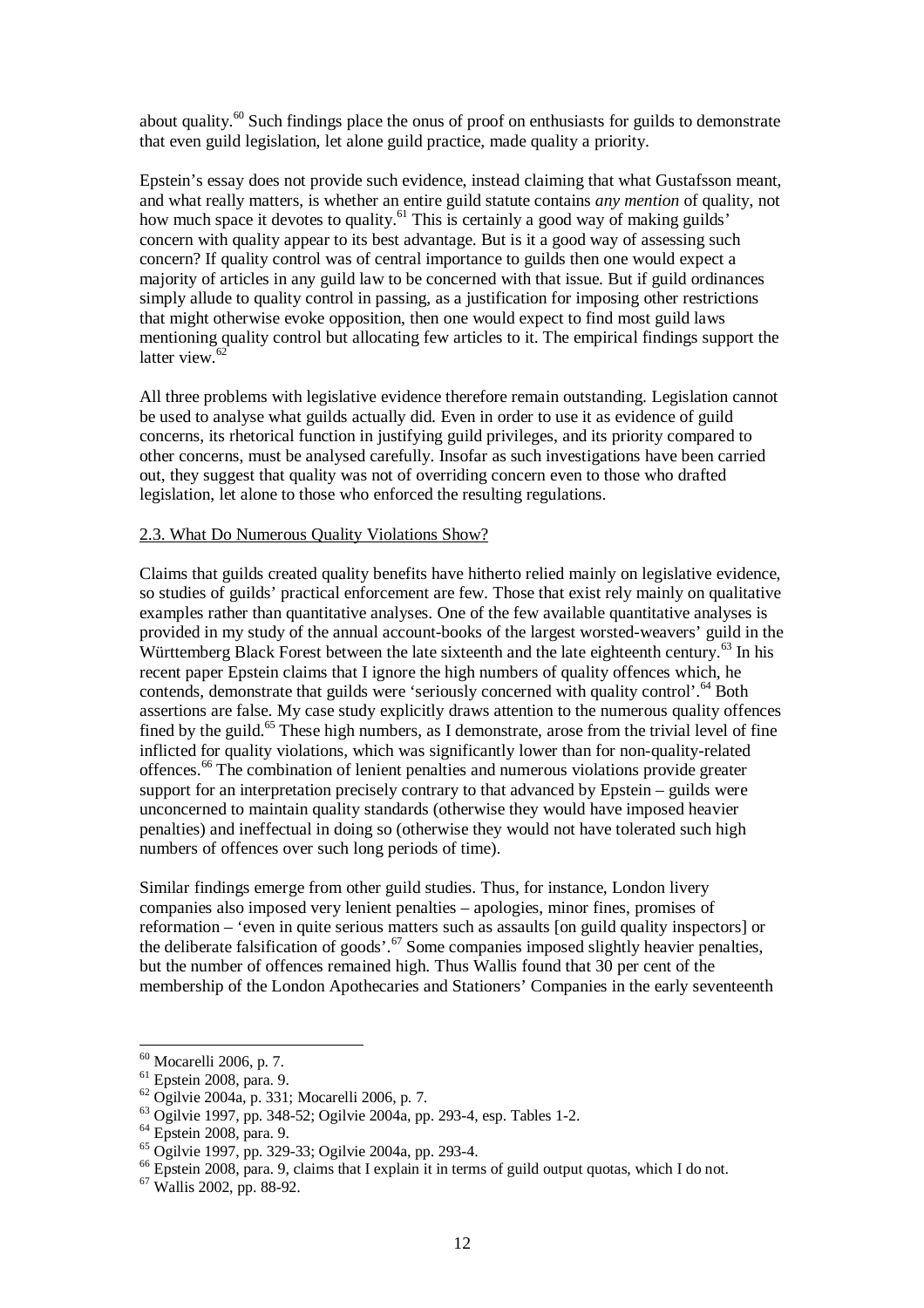century were guilty of breaking ordinances. As Goose points out, this raises two important questions:

If at least the short-term, moderated costs of offending could be quite substantial, why were offences so common? And if the principle of regulation was so clearly accepted, then why were even senior members of these companies able to transgress without serious damage to their long-term reputation?<sup>68</sup>

Davis found that members of the London Merchant Taylors' Company also committed a large number of quality offences in the seventeenth century and, as Goose comments,

In the realm of quality control ... the company played a much more limited role, which perhaps testifies to the sophistication of the market and the effectiveness of consumer choice by this period. We are, of course, still left unclear as to how effective the company's measures were, for if repeated levying of fines gives a firm indication of intent, it could also reflect a continuing failure to remedy the problem once and for all.<sup>69</sup>

As criminologists and historians of crime have long recognized, when a particular offence is committed frequently and persistently, it raises serious doubt about the authorities' concern to control that offence and their effectiveness in doing so.

Guilds' actual practice in penalizing quality violations needs more thorough analysis. But the pattern revealed by both the Württemberg worsted-weavers' guild and these London livery companies suggests not so much that guilds were concerned and successful in deterring quality offences, but rather that they regarded quality delicts indulgently and tolerated high levels of violation over very long periods. This was consistent with the political realities of early modern rent-seeking, which meant that guilds needed to be *seen* to be penalizing quality offences as a visible justification of their other privileges. It is not consistent with modern enthusiasts' desire to view guilds as efficient institutions for actually guaranteeing quality outcomes.

The few available studies of guild enforcement, therefore, do not show guilds imposing sanctions remotely substantial enough to prevent their own members from frequently and persistently violating quality standards. This casts further doubt on the putative economic benefits conferred by guild quality regulations.

## 2.4. Can the Evidence Be Reinterpreted to Rehabilitate Guilds' Role in Quality Control?

The literature arguing that guilds generated quality benefits typically does not support its claims with evidence on actual guild practice, as discussed above. This does not prevent the recent article by Epstein from claiming that my more sceptical view of guilds' quality role is based on inadequate evidence – on 'a few' merchant complaints, on low-quality industries with dispersed producers, or on a misinterpretation of my own case study. But this cavalier dismissal of the empirical findings is without foundation.

Epstein's first claim is that evidence of guild ineffectiveness consists only of 'a few merchant complaints about the Württemberg and Gera worsted industries'.<sup>70</sup> This is false. My study provides examples of failed guild inspections from four European worsted industries – those of the Black Forest of Württemberg, the Gera region of Thuringia, the English city of York, and Valenciennes in French Flanders.<sup>71</sup> It also provides examples of eight other European worsted industries which successfully ensured appropriate quality standards with an unguilded or weakly guilded institutional structure – those of Douai, Hondschoote, Verviers,

<sup>68</sup> Goose 2003, para. 9.

<sup>69</sup> Goose 2003, para. 8.

<sup>70</sup> Epstein 2008, para. 10.

<sup>71</sup> Ogilvie 2004a, pp. 295-6.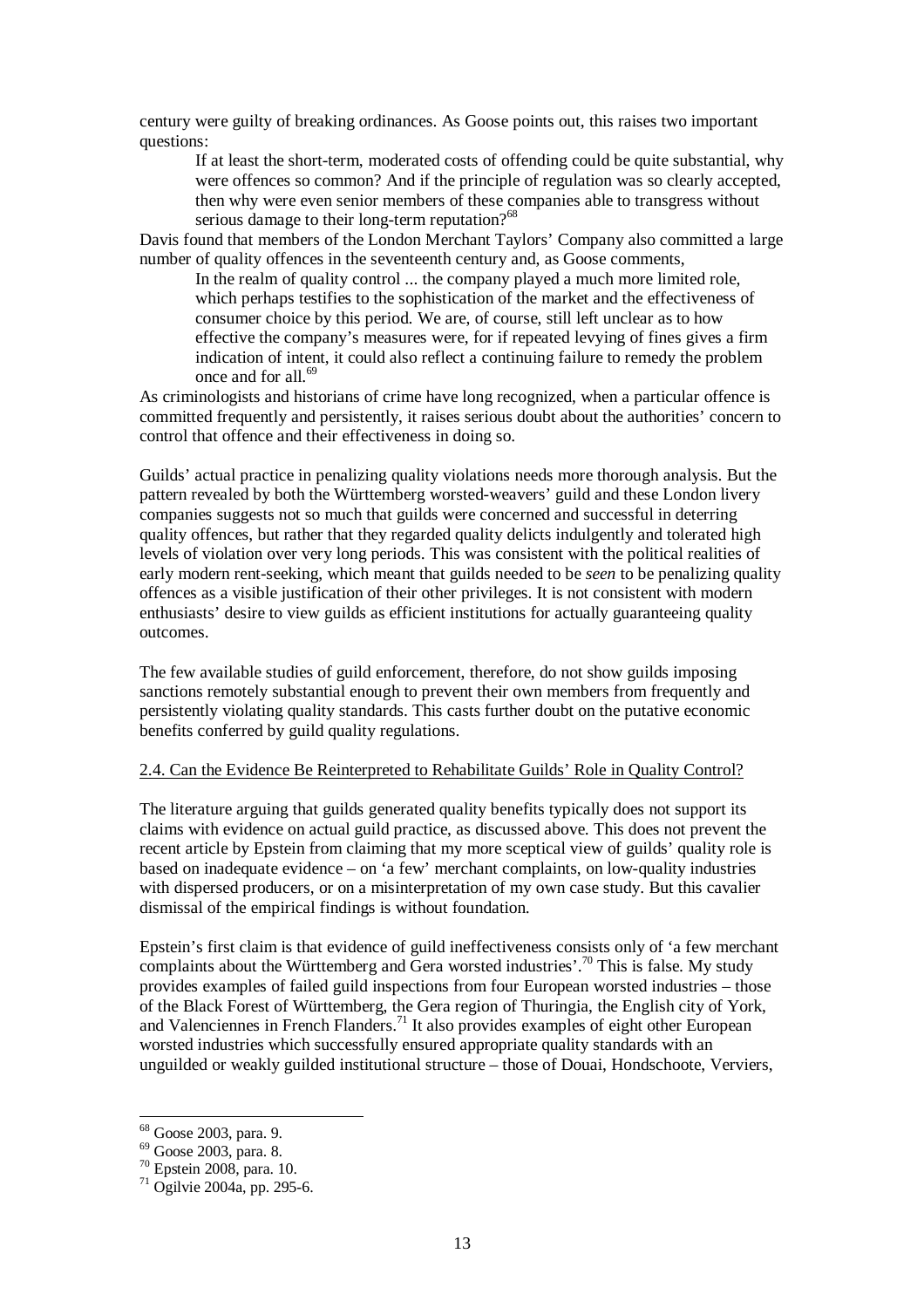Maubeuge, Igualada, Stockholm, Norwich, and the rural West Riding of Yorkshire.<sup>72</sup> Twelve European case studies is a far cry from 'a few merchant complaints'.

A second claim is that guilds were only ineffective in controlling quality in low-quality rural industries where producers were spatially scattered. Thus Epstein asserts that Württemberg worsted guilds failed to control quality because they operated in a rural proto-industry with dispersed producers.<sup>73</sup> This claim is echoed by Mocarelli, who proclaims that Württemberg guilds 'were special, not only on account of their rural character, but above all because they did not produce high quality goods'.<sup>74</sup> In fact, as my publications make clear, the Württemberg worsted industry was practised in both urban and rural locations.<sup>75</sup> It was highly concentrated, with between 26 and 43 per cent of the households in proto-industrial communities headed by worsted-weavers, and guild officers residing locally in both towns and villages.<sup>76</sup> Guild ineffectiveness in quality control also emerges from high-quality urban crafts. Thus, for instance, the twelve European case studies mentioned above include both urban and rural industries, high- and low-quality worsteds, yet demonstrate no correlation between quality and guilds.<sup>77</sup> Many highly concentrated urban crafts maintained quality through alternative, non-guild institutional arrangements set up by merchants, municipalities, or the state.<sup>78</sup> Early modern London craftsmen, with livery company regulations at their disposal, instead chose to protect brand names using the common law courts.<sup>79</sup> Conversely, London craft guilds in 'high-quality' sectors enforced quality regulations as corruptly as Württemberg proto-industrial guilds in 'low-quality' sectors, as shown by Homer's study of the London pewterers' company which levied quality fines on products from provincial workshops 'on the flimsiest pretext', not because 'the London company was driven by altruism to protect the populace at large from dubious goods' but because of 'the profit received from fines and from the sale of seized metal', which it split with the Crown in return for enforcement of its guild charter.<sup>80</sup> In recognition of the fact that high-quality crafts developed non-guild institutional mechanisms to control quality, other scholars have advanced precisely the opposite argument to Epstein and Mocarelli. Thus Pfister argues that guilds were necessary for quality control *precisely* in rural proto-industries because the dispersed nature of the producers made it more difficult for merchants to monitor quality directly.<sup>81</sup> The contradictory claims of different scholars concerning guilds' impact on quality illustrate how totally conjectural they are. When one subjects these conjectures to empirical inquiry, one finds that guilds were neither necessary nor sufficient for quality control, whether the industry was urban or rural, craft or proto-industry, concentrated or dispersed, highquality or low-quality.

In the absence of convincing evidence to support a positive assessment of guilds' quality role, Epstein seeks to discredit my more critical assessment through an inaccurate attack on my German case study. He begins by claiming that the quality of Württemberg worsteds was not actually low and was improved over time by guilds, asserting that there is 'evidence that demand for Wildberg worsted shifted to lower quality cloth in the aftermath of the Thirty Years War, but improved again from the early eighteenth century'.<sup>82</sup> He provides no footnote

 $\overline{a}$ 

Pfister 1998, pp. 11, 14-16, 21.

 $72$  Ogilvie 2004a, pp. 300-01.

<sup>73</sup> Epstein 2008, para. 13.

 $74$  Mocarelli 2006, p. 8.

<sup>75</sup> See, for instance, Ogilvie 1997, pp. 91-106, 128-39, 155-74, 203-16, 310-21; Ogilvie 2004a, 289-90, 304-05 (esp. Table 3), 309-10 (esp. Table 5), 319, 323.

<sup>76</sup> Ogilvie 1997, pp. 277, 310-21.

<sup>77</sup> Ogilvie 2004a, pp. 295-6, 300-01.

<sup>78</sup> As acknowledged in Epstein 1998, p. 686; Pfister 1998, esp. pp. 20-1.

<sup>79</sup> Stolte 2006.

<sup>80</sup> Homer 2002, p. 107. On the financial incentives behind London livery companies' enforcement of quality controls, see also Forbes 2002, p. 118.

<sup>82</sup> Epstein 2008, para. 9.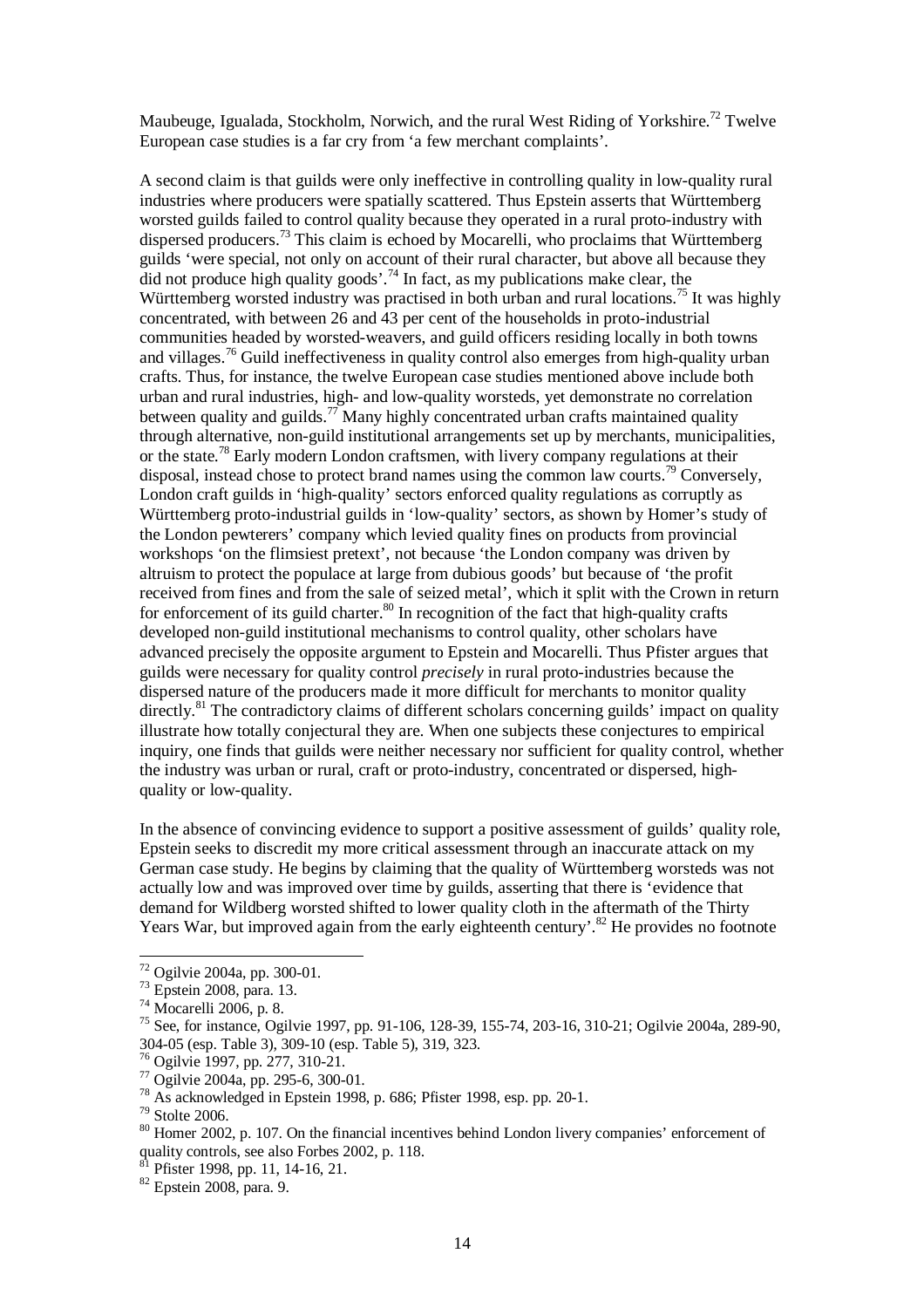to substantiate this startling assertion, which has no basis in fact and is falsified by the major nineteenth-century study of this industry by Troeltsch,<sup>83</sup> as well as by my own publications of 1997 and  $2004^{84}$  – all included in Epstein's bibliography. Epstein's assertion is sheer invention.

More inaccurately still, Epstein seeks to reinterpret the Württemberg evidence in the light of his own enthusiasm for guilds. As an illustration of the pattern whereby guilds prohibited nasty-but-cheap goods that consumers desired to buy, I instanced the case of Jacob Zeyher. Zeyher was a weaver in the Württemberg town of Wildberg who complained in 1661 that his guild refused to seal the cloths he made, thereby preventing him from selling them, even though he had customers in a town in the neighbouring German territory of Baden who demanded that specific type of cloth from him.<sup>85</sup> Epstein claims that 'the Wildberg guild objected to the man's attempt to apply the guild's trade mark illegitimately, and not to his shoddy goods per se'.<sup>86</sup> This is simply false. The guild described the situation as follows, in the words quoted in my article: 'Old Jacob Zeyher makes absolutely terrible cloths, which are not worth sealing, but sells his cloths very cheap, and thereby causes the craft great injury'.<sup>87</sup> This is all the guild said about the goods in question: they described Zeyher's cloths as 'absolutely terrible' and 'very cheap', but made no mention whatsoever of any attempt 'to apply the guild's trade mark illegitimately'. In fact, Zeyher was willing *either* to comply with the guild trade-marking practices by obtaining the appropriate seal from the inspectors *or* to sell his cloths without seals, but found that the guild would permit him neither option. As his defence made clear, Zeyher was not trying to act illegitimately, but rather to comply with guild regulations while supplying the type of cloth his customers demanded: 'he has to make the cloth 2 ells wide, he sells such cloth in Offenburg, the people want it like that from him, and otherwise he can't sell it, but the sealers will not seal it for him'.<sup>88</sup> It is impossible to judge whether Zeyher's cloths were truly 'terrible' (since the guild sealers had an incentive to claim they were shoddy, irrespective of their actual quality) or simply the non-standard 2-ell width (since Zeyher had an incentive to minimize his deviation from guild standards). What emerges from the testimony of both Zeyher and the guild officers was that these cloths were attractive to customers and profitable to Zeyher. Both the customers and Zeyher were therefore harmed by the guild's prohibition on the exchange they would otherwise voluntarily have undertaken. There is no evidence that Zeyher was trying to apply the guild's trade mark illegitimately, nor for Epstein's further farfetched argument, that this case reveals the guild 'creating a market for lower quality ... by overcoming potential moral hazard and information asymmetries'.<sup>89</sup> The example of Jacob Zeyher provides no support whatsoever for Epstein's rosy vision of what guilds might have done.

Neither economic theory nor empirical findings thus support recent efforts to breathe new life into the case for guilds' beneficial quality role. Claims that there is now a 'modern consensus' about the quality benefits of guilds are weakened by the scepticism evinced even by some enthusiasts for guilds concerning such arguments, who have themselves pointed out that quality control was often exercised more efficiently by other institutional arrangements and that many successful pre-modern crafts did not have guild quality controls.<sup>90</sup> Furthermore, the arguments advanced for the necessity of guild quality controls are contradictory, with some enthusiasts claiming that guilds' quality role was reserved to high-quality crafts while others argue that it was particularly important in low-quality proto-industries. The conjectural

<sup>&</sup>lt;sup>83</sup> Troeltsch 1897, pp. 35-7, 101, 125-31, 163-6.

<sup>84</sup> Ogilvie 1997, pp. 348-57; Ogilvie 2004a, pp. 297-9.

<sup>85</sup> Ogilvie 1997, pp. 350-351; Ogilvie 2004a, pp. 296-7.

<sup>86</sup> Epstein 2008, para. 14

<sup>87</sup> Hauptstaatsarchiv Stuttgart, A573 Bü. 91, 28.10.1661, fol. 9r.

<sup>88</sup> Hauptstaatsarchiv Stuttgart, A573 Bü. 91, 28.10.1661, fol. 6r.

<sup>89</sup> Epstein 2008, para. 14

 $90$  Notably Pfister 1998, pp. 12, 21; but see also even Epstein 1998, p. 686.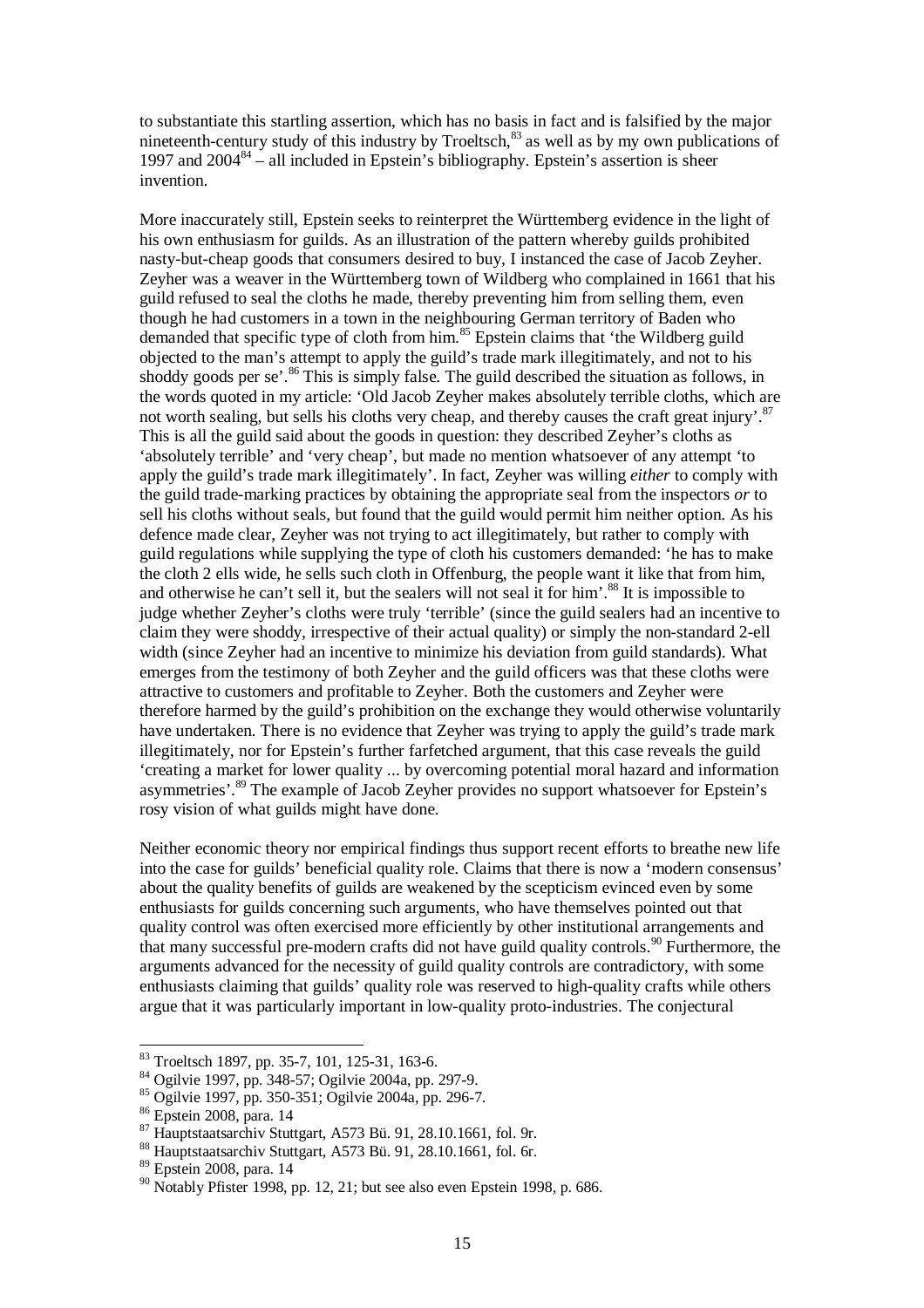assertion that guild controls were the best way to ensure appropriate quality and encourage exchange breaks down under logical analysis. The relevant quality level is what consumers want, whereas guilds enforced the quality level desired by a cartel of producers. Attempts to reinstate legislative evidence as a basis for demonstrating guild quality concerns fail to address the usual problems with using normative sources as a guide to actual practice. Claims that numerous quality violations show serious guild concern for quality control are undermined by evidence that they arose mainly because guilds lacked the motivation or the capacity to deter offenders effectively. Finally, efforts to reinterpret my German case study so as to cast a rosier light on guild quality controls are completely lacking in foundation.

## 3. Were Guilds Important for Human Capital Investment?

A second theory advanced by enthusiasts claims that guilds solved imperfections in markets for human capital investment, through their apprenticeship, journeymanship, and mastership requirements. As I have pointed out, this view is based on three assumptions for which there is no evidence: first, that pre-modern crafts all required high levels of skill, justifying many years of apprenticeship and journeymanship; second, that the skills needed for pre-modern craft production could only be transmitted through formal apprenticeship; and third, that guilds were the only possible providers of apprenticeships.<sup>9</sup>

No evidence is cited for any of these assumptions. The favourable assessment of guilds' economic role again derives almost exclusively from legislative sources. Not only does legislation show nothing about actual practice, but guilds had strong incentives to emphasize skilled training in their charters in order to justify entry barriers.

Evidence on actual practice, which I have presented in a series of publications, casts doubt on the view that guilds were necessary or sufficient to provide appropriate levels of training.<sup>92</sup> Black-market 'encroachers' who failed to secure guild training – often, as in the case of women, Jews, immigrants, and bastards, because guilds excluded them from apprenticeship and journeymanship – were bitterly opposed by guilds precisely because the wares they produced were indistinguishable from guild output and were willingly purchased by merchants and consumers. Non-trivial numbers of masters' wives and widows were permitted by guilds to work in guilded sectors without guild training even after very short marriages, producing wares which passed guild and merchant inspections and sold successfully on export markets. At the same time, vast numbers of similarly untrained women – and men – who lacked legal guild licenses were forbidden to do the same work, illustrating the irrelevance of training to most guilded crafts and the indifference of guilds to skill as a criterion for selecting who could practise. Guilds made apprenticeship and journeymanship compulsory, but then often failed to guarantee skills: they did not penalize masters who neglected apprentices, they issued certificates to apprentices without examination, and they conferred mastership licenses on journeymen without seriously testing skills. This resulted from the incentives which guilds had, as associations of masters, to certify members' sons without discrimination, and to permit opportunism by masters who did not wish to incur the costs of training their apprentices or journeymen. Evidence on how guilds actually operated suggests that they imposed apprenticeship, journeymanship, and mastership requirements not to ensure skilled training but rather as a means rhetorically to justify and practically to monitor the entry barriers that sustained their monopoly rents.

These findings are borne out by comparisons across different European industries and economies. Many pre-industrial crafts were not highly skilled, hence did not require prolonged formal training, and yet were guilded in some European societies and unguilded in others. Textiles made up by far the largest pre-modern industrial sector, yet a comparison of

 $91$  Ogilvie 2004a, pp. 302-14.

 $^{92}$  Ogilvie 1997, ch. 6; Ogilvie 2003, ch. 3; Ogilvie 2004a, pp. 302-14; Ogilvie 2005b.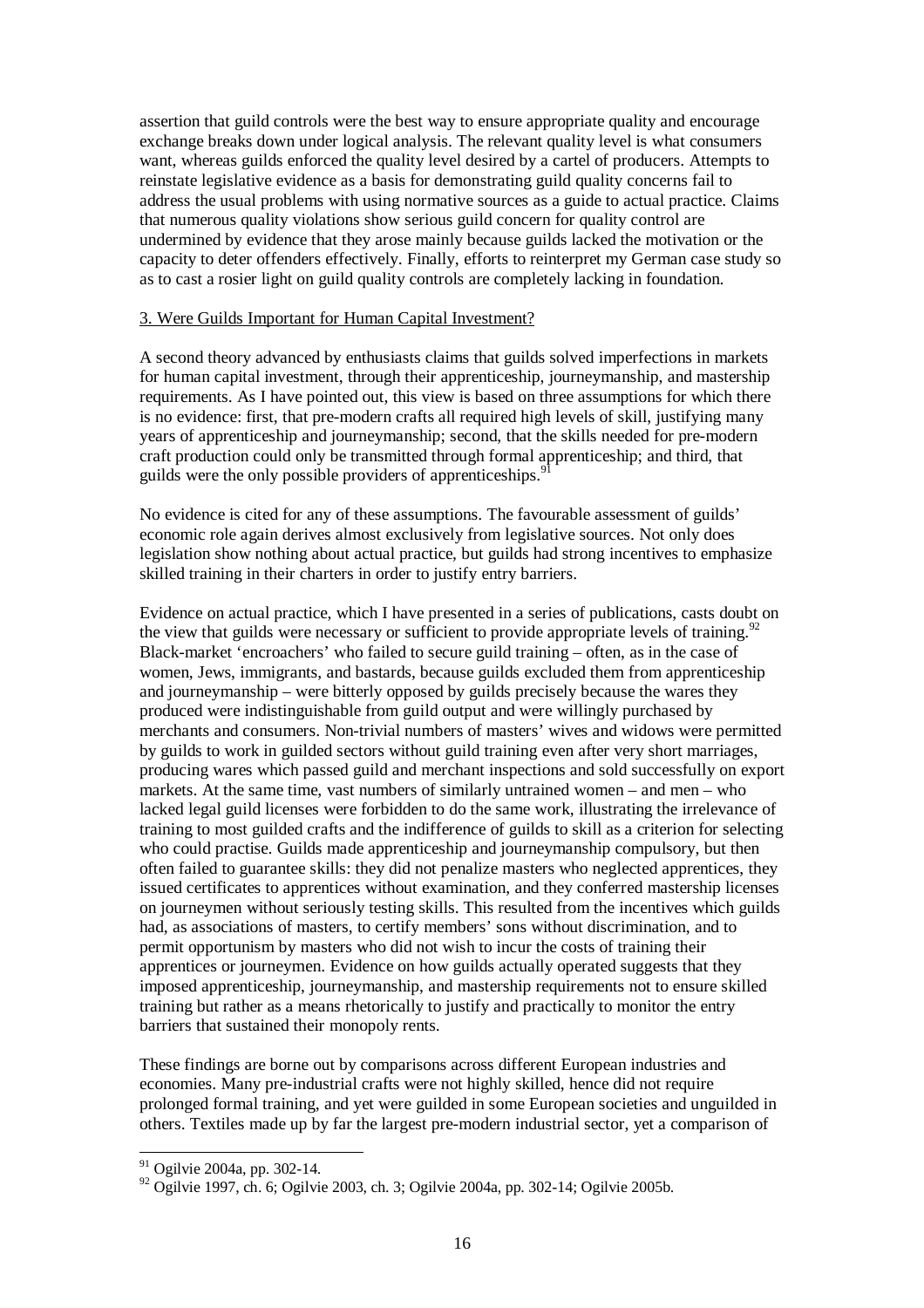textile industries across Europe shows that most textile wares – particularly in the rapidlygrowing worsted, light woollen, linen and cotton sectors – could be successfully produced and sold on export markets for centuries by producers who did not have formal guild training.<sup>93</sup> Not just in textiles, but in metal and wooden wares as well, guilds appear to have been irrelevant to skills transmission, since the same industry was guilded in some parts of Europe and unguilded in others – examples are scythe making, iron goods making, wooden toy making, and straw hat plaiting.  $\frac{94}{4}$  In England, nearly every craft one observes regulated by guilds in the older incorporated towns had an unguilded equivalent in a new town, an old town that had abolished its guilds, or a rural industrial region.<sup>95</sup> What decided whether an activity was guilded was thus not its skill requirements but rather whether a group of practitioners was politically able to secure and maintain guild privileges over that activity.

Faced with such evidence, enthusiasts for guilds have sought to reassert their views through five lines of argument. First, the recent article by Epstein seeks to short up the 'human capital' view of guilds by appealing to cognitive psychology. Second, enthusiasts reassert the importance of legislative evidence, claiming that the fact that all guild laws *mentioned* skilled training indicated that these were a major guild *concern*, and that there was no possible alternative reason for guilds to have included training regulations in their legislation except for a sincere desire to protect consumers by guaranteeing skills. Third, scholars who wish to rehabilitate guilds seek to dismiss as economically irrelevant the fact that guilds excluded females from learning industrial skills through apprenticeship or journeymanship and prohibited them from deploying such skills as fully-fledged masters. Fourth, scholars who favour guilds' positive economic role dispute the evidence that guild apprenticeship itself did not function effectively as a training mechanism in many cases but did function effectively as a barrier to entry. Fifth, the recent article by Epstein claims that evidence on guilds' ineffectiveness in providing skilled craft training derives solely from the industry analysed in my own case study, namely worsted textile production. Finally, enthusiasts for guilds dispute the evidence from European comparisons casting doubt on guilds' importance in training. Let us examine each of these arguments in turn.

## 3.1. Does Cognitive Psychology Show That Guilds Were Essential?

The human capital case for guilds, as I have pointed out, rests on shaky foundations, since it fails to address whether all pre-modern crafts required long training, whether craft training required formal apprenticeship, and whether apprenticeship could only be supplied through guilds. In a recent attempt to shore up these foundations, Epstein has appealed to the authority of cognitive psychology. Epstein claims that to question the training role of guilds is to 'ignore the cognitive foundations of human learning'.<sup>96</sup> To remedy this omission, he provides a disquisition on knowledge transmission derived from psychology textbooks. This exposition may accurately summarize the content of the textbooks from which it is drawn, but is not germane to the economic role of guilds. Upon inspection, 'the cognitive foundations of human learning' boil down to just two propositions: first, learning to do something usually requires some sort of training, which can be either formal or informal; second, becoming a 'top-level' expert can take quite a long time (5,000-10,000 hours), but 'most professionals reach a stable, average level of performance within a relatively short time frame'.<sup>97</sup>

These truisms, a slim yield for any purpose, are wholly irrelevant to the issue at hand. Few would dispute that skill requires training and training requires time. But this tells us nothing about the questions that matter for assessing economic institutions. How much training was

<sup>&</sup>lt;sup>93</sup> Ogilvie 2004a; Ogilvie 2005b.

<sup>94</sup> Ogilvie 1996a, pp. 30-3; Ogilvie 1997, pp. 419-43.

<sup>95</sup> Walker 1985, pp. iii, 4-5.

 $96$  Epstein 2008, paras. 29-30.

 $^{97}$  Epstein 2008, paras. 29-30 with fn 51-3.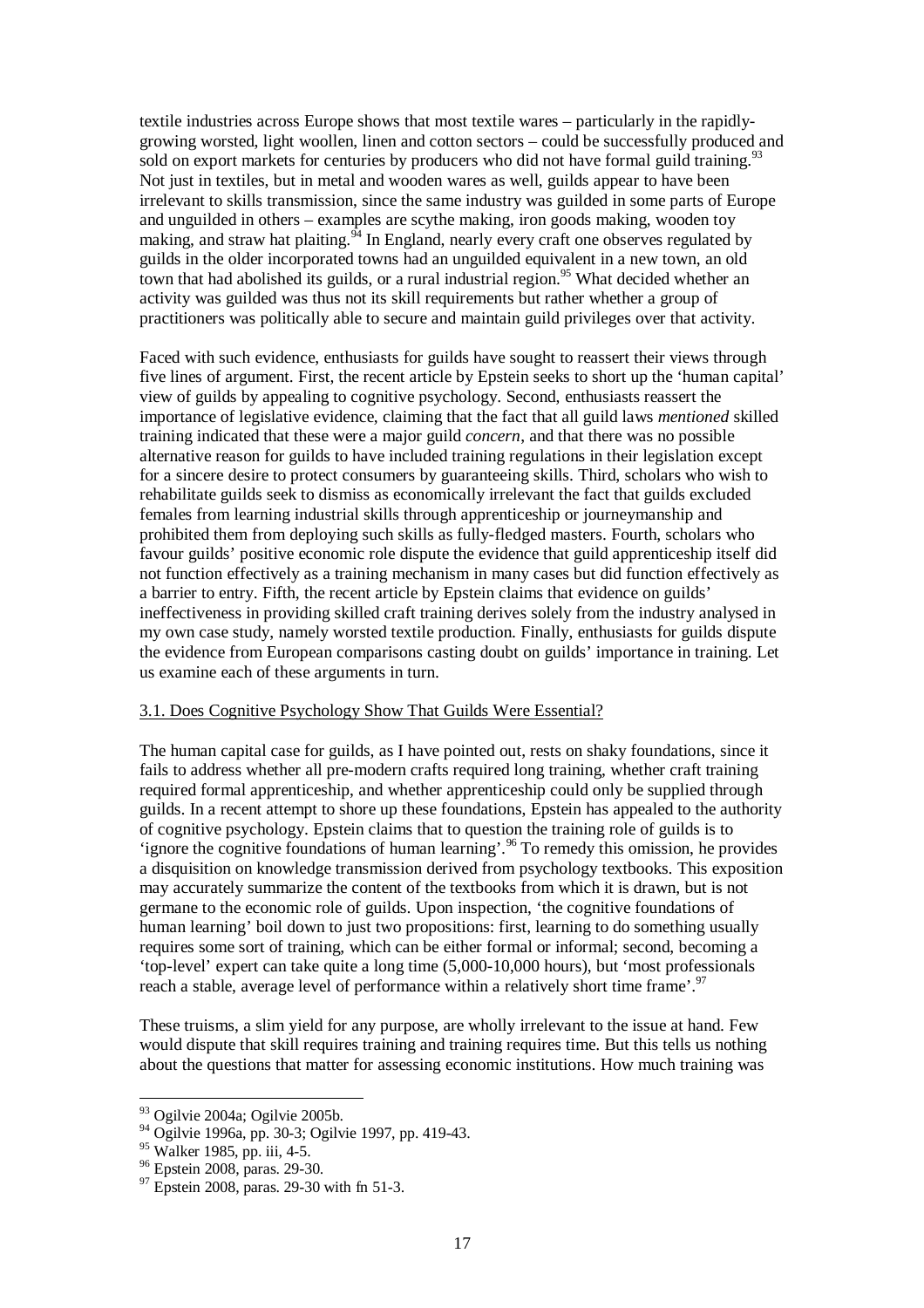needed to practise a pre-modern craft? What type of training did pre-modern crafts require – in particular, did they all need formal apprenticeship? What institutions were needed to administer pre-modern craft apprenticeships? These questions must be addressed in order to judge the conclusion that craft training was 'best done by guilds'.<sup>98</sup> Cognitive psychology provides no answers to these questions, even in theory.

Answers to these questions are, by contrast, provided in my own publications, through focussing on the acquisition of skills in a particular branch of pre-modern industry – the production of worsted and woollen textiles.<sup>99</sup> On the basis of micro-level findings for the Württemberg industry and macro-level comparisons among different European worsted regions, my study established that worsted production did not require the length of training imposed by guild apprenticeship regulations.<sup>100</sup> Epstein seeks to dispute this finding by claiming that worsted production was actually highly skilled, supporting this assertion by referring to a historian of early modern Pennsylvania concerning the long list of skills 'a weaver' had to have.<sup>101</sup> But this is irrelevant to the question of how long it took to learn these skills, let alone whether they required a guild apprenticeship – which they cannot have done in Epstein's Pennsylvania example, since American crafts were not organized in guilds.<sup>102</sup> Even in Europe, as shown by the evidence presented in my study, many contemporaries did not believe that it took a long time to learn worsted-weaving skills or that guild apprenticeship was required to do so.<sup>103</sup> That there *were* skills is irrelevant – what matters is how difficult they were to learn. Furthermore, as I show, European worsted industries in which practitioners did not train for lengthy periods and did not undergo guild apprenticeships achieved levels of skill that enabled them to satisfy customers and expand successfully.<sup>104</sup>

My study also showed that production in the worsted sector did not require the *type* of training involved in formal apprenticeship.<sup>105</sup> Female workers, for instance, were denied access to guild apprenticeship and journeymanship, but were nonetheless so skilful that they were viewed as serious threats by guilded masters, who used their guild organizations to harass and exclude them.<sup>106</sup> Epstein retorts that non-guild-trained female labour does not show guild training to have been unnecessary since 'their training may have been informal, but it existed none the less'.<sup>107</sup> This is precisely the point. Practising this industry – and those many others in which unapprenticed persons worked, whether legally or illegally – required a type of training which could be, and was, obtained without formal apprenticeship. Indeed, as Epstein himself acknowledges, my data for the Württemberg worsted industry show that 20 per cent of practising widows were in a position to practise the craft successfully despite having been married to a master for less than the 6 years of combined apprenticeship and journeymanship required by the guild.<sup>108</sup> Many unmarried women, widows of non-masters, and male outsiders sought to practise the industry illegally, without ever having been in the household of a master weaver, and hence without having had the opportunity to obtain formal or informal training from a guild master. This could be because the industry in question did

<sup>&</sup>lt;sup>98</sup> Epstein 2008, para. 11.

<sup>99</sup> Ogilvie 1997; Ogilvie 2004a.

<sup>&</sup>lt;sup>100</sup> Ogilvie 2004a, pp. 302-14.

 $^{101}$  Epstein 2008, para. 16 fn 25, quoting Hood 2003, p. 311.

 $102$  In her discussion of weaving in Britain, Hood 2003 emphasizes the importance of the English weaving industry's pursuit of greater flexibility through relocation to rural environments, in which, as is well known, guild apprenticeships were largely absent. She also emphasizes that the weaving industry Yorkshire (in which guild apprenticeships played a particularly unimportant role) was the industry most similar to the Pennsylvania industry she studies.

<sup>103</sup> Ogilvie 2004a, pp. 302-14.

<sup>104</sup> Ogilvie 2004a, pp. 312-14.

<sup>105</sup> Ogilvie 2004a, pp. 302-14.

<sup>106</sup> Ogilvie 2004a, pp. 304-07.

<sup>107</sup> Epstein 2008, para. 18b.

<sup>108</sup> Epstein 2008, para. 18b.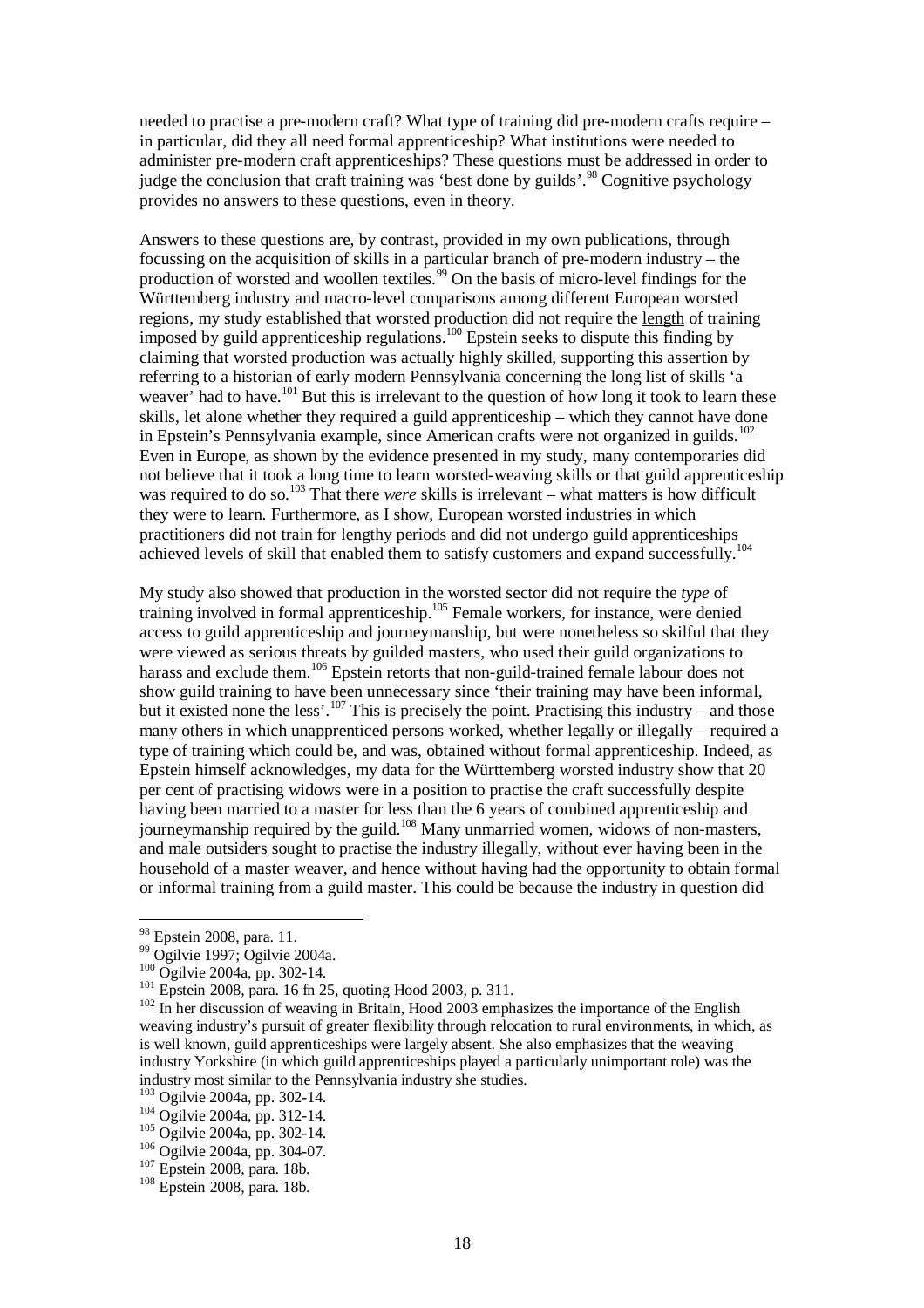*not* require much training (as suggested by much evidence for mass-market textile crafts such as worsted production) or because the industry *did* require skilled training but formal apprenticeship was unnecessary for providing it (as suggested by the prevalence of blackmarket female workers in numerous crafts all over pre-industrial Europe). In either case, the existence of females (and Jews, and immigrants, and other 'encroachers') who were sufficiently skilled to constitute a threat to formally guild-trained producers demonstrates that formal guild apprenticeships (and the guilds that demanded them) were irrelevant to providing whatever training was required.

Finally, the evidence presented in my publications established that guilds did *not* provide would-be craft practitioners with the appropriate level of learning. Almost all guilds excluded females from apprenticeship and journeymanship, thereby denying half the population access to formal training in the industrial sector. Guilds also excluded many males from apprenticeship according to parentage, religion, ethnicity, nationality, legitimate birth, and other economically irrelevant characteristics. Nonetheless, non-guild-trained females and males demonstrated both the desire and the capability to participate in industrial activities wherever guilds did not prevent them from doing so.<sup>109</sup> Industries in which there were no guilds or where guild apprenticeship regulations were widely flouted achieved levels of quality and technical innovation that enabled them to satisfy customers and expand successfully. Where formal apprenticeships were needed, young people entered into them voluntarily and privately as in painters' workshops, without any need for guild compulsion. Alternative institutional frameworks were evidently capable of providing training at least as efficiently as guilds, without excluding a large majority of would-be practitioners.<sup>110</sup>

It seems likely, as I have pointed out in previous publications, that skills requirements differed across pre-modern industrial activities.<sup>111</sup> But it is indubitably the case that some large sectors – such as wool textiles – demanded a length, type, and institutional framework for training that did not require guilds. The question of the appropriate length and type of training is still unanswered for most pre-modern industries, both inside and outside the textile sector. But enthusiasts for guilds have cited no evidence against the proposition that for many industries in pre-modern Europe the required training was shorter and less formal than that required by guilds. Nor have they provided an alternative explanation for the fact that many successful and expanding industries flourished in pre-modern Europe without their practitioners' engaging in lengthy formal training. These issues cannot be addressed or resolved by appealing to psychology textbooks.

## 3.2. Can Legislation Show That Training Required Guilds?

 $\overline{a}$ 

The second line of approach of enthusiasts for guilds is to reassert the usability of legislative evidence, claiming that the fact that all guild laws *mentioned* skilled training indicated that

<sup>&</sup>lt;sup>109</sup> Ogilvie 2003, chs. 3 and 6; Ogilvie 2004a, pp. 289-90, 303-07, 312-14, 319, 323-5; Ogilvie 2004b; Ogilvie 2004c; Ogilvie 2006a.

 $110$  For examples of non-guild apprenticeships in pre-modern England and the Netherlands, see Davids 2003, pp. 3-10; Heaton 1965, pp. 308-11.

<sup>&</sup>lt;sup>111</sup> Counter to the claim in Epstein 2008, para. 7 with fn. 26, that I make the 'assumption that all crafts faced identical requirements in terms of skill'. On the contrary, in Ogilvie 2004a, p. 302, I postulate that crafts *varied* in their skills requirements, with some of them requiring prolonged formal training and others not: 'there were many pre-industrial crafts and proto-industries that were not highly skilled, hence did not require prolonged formal training, and yet were guilded. This was certainly true of most European wool textile industries, especially after the spread of the worsted "New Draperies" in the later sixteenth century.' Epstein also claims that I have argued that 'training was unnecessary in "nearly every part of early modern Europe" '. In fact, in Ogilvie 2004a, p. 303, I carefully restrict my argument to the wool textile industries, writing that 'Similar direct testimony survives for nearly every part of early modern Europe: most worsted – and even many woollen – wares could be successfully woven, finished, and sold on export markets without formal guild training'.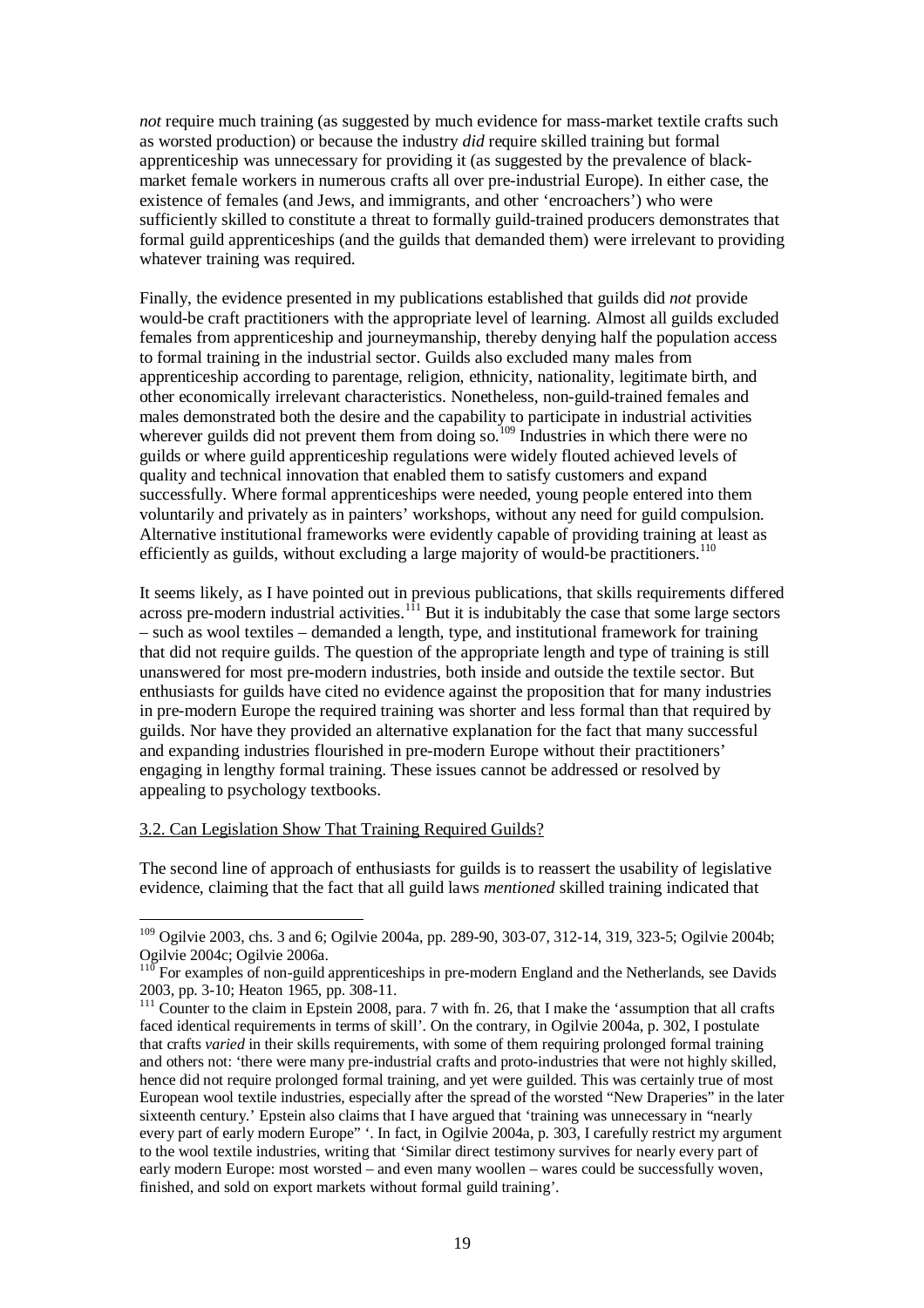these were a major guild *concern*. For the reasons already discussed earlier, legislation is an unreliable guide to actual practice. Even as a guide to guild priorities, legislation must be read critically. Guilds had two other incentives – apart from concern for the common weal – to include training regulations in their legislation. One was that training requirements made it easier for established producers to monitor and restrict entry to the industry, thereby protecting themselves from competition and defending their monopoly profits. The other incentive to include training regulations in guild ordinances was rhetorical: skill was unquestionably a good thing, and hence could be used to justify guild restrictions that might otherwise have attracted opposition from governments, merchants, or ordinary citizens.

Rehabilitation theorists altogether fail to address the argument that the presence of training regulations in all guild ordinances can be explained by their utility in enforcing entry barriers. They do address the argument that training provisions could be included in guild ordinances for rhetorical reasons, but solely by denying that guilds had any need to justify their regulations toward the wider world. Thus Epstein claims that there is no need to analyse the rhetorical reasons behind including particular provisions in guild legislation because, he asserts, 'statutory provisions were addressed to the guild membership and not to the outside world'.<sup>112</sup>

This betrays ignorance of the legal basis for the existence of guilds and the regulations governing their operations. Guilds obtained charters from municipal and state authorities precisely so as to give themselves a legal basis for penalizing or prosecuting members who violated regulations and outsiders who infringed on their 'privileges'. The wording of guild charters was often strongly influenced by guild members themselves since, as demonstrated in archival research carried out by those who have studied guilds in practice, guild legislation typically came into being as a result of petitions and draft ordinances submitted by guild delegations.<sup>113</sup> The imposition by guilds of penalties and prosecutions on members and outsiders, and their denial of permission to learn or practise the economic activities they defined as their own exclusive 'privilege', inevitably aroused resentment and resistance. Consequently, guilds needed to provide justifications in order to persuade legislators, town officials, bureaucrats, magistrates, juries, and public opinion that guild regulations benefited the common weal and should be promulgated, enforced, and renewed. Guild charters, ordinances, and statutes were, therefore, unquestionably addressed to the outside world. Had they been addressed solely to the guild membership they would hardly have needed to exist.

The fact that all guild laws mentioned skilled training is thus irrelevant to establishing whether guilds were in practice essential for human capital provision. Legislation does not say anything about what actually happened. Furthermore, since guilds had other strong incentives to include training regulations in their ordinances, legislation cannot even be used to support the view that guilds regarded human capital investment as a priority.

## 3.3. Can Guilds' Exclusion of Females Be Dismissed?

As already mentioned, one widespread finding that casts doubt on the necessity of guild training is the evidence that many pre-modern industries could be successfully practised by females, who were legally excluded from guild training. In almost all guilded industries, women were officially prohibited from undertaking apprenticeship and journeymanship. However, masters' wives and widows were often (though not always) permitted to practice the craft no matter how short a time they had been married. At the same time, similarly unapprenticed women who had *not* married masters were regarded as a dangerous threat to

<sup>&</sup>lt;sup>112</sup> Epstein 2008, para. 18.

<sup>113</sup> For a discussion, see Ehmer 1998, p. 39; Ogilvie 1997, pp. 39-45; Ogilvie 2004a, pp. 292-3.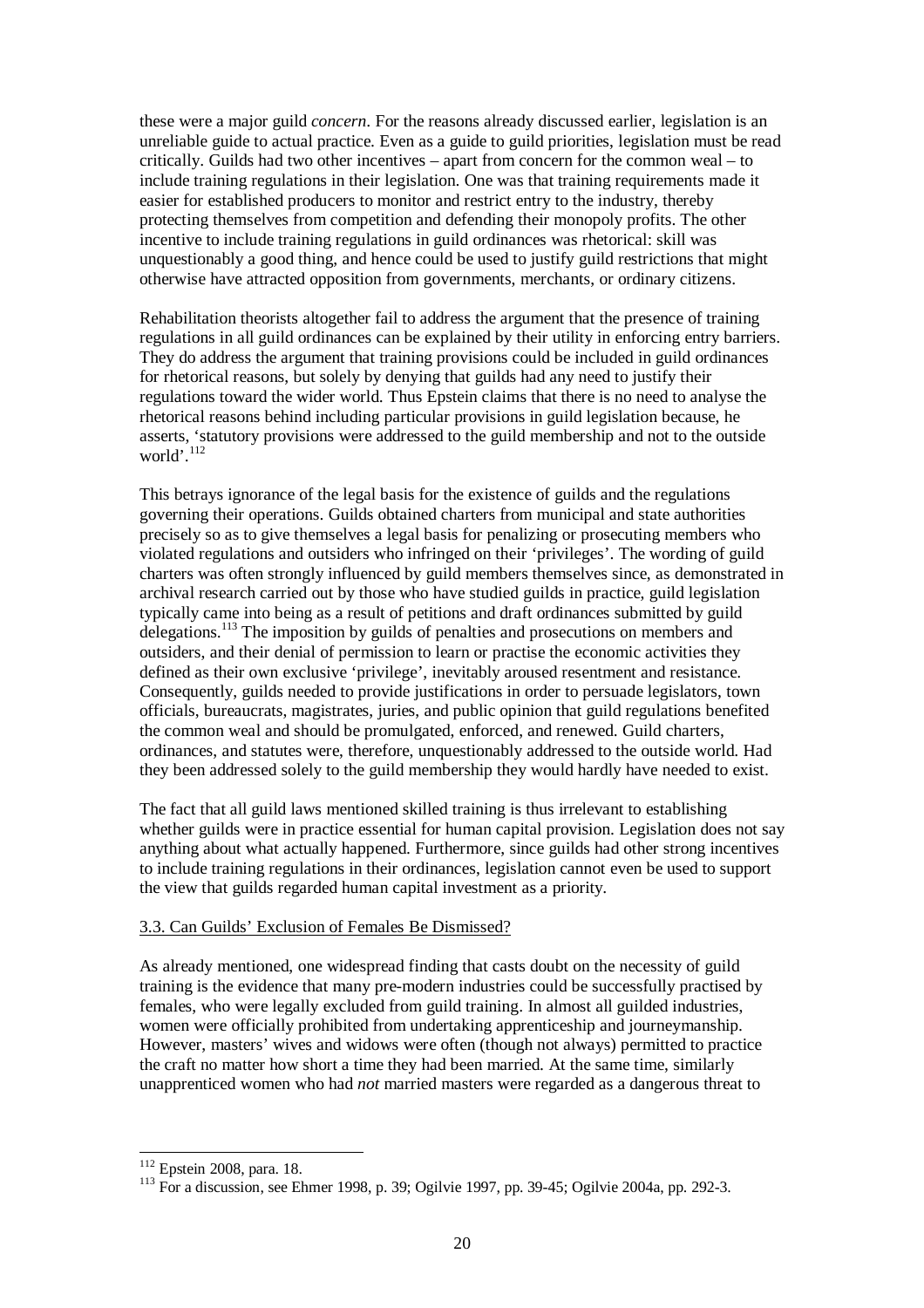guild members.<sup>114</sup> This, as has been widely pointed out in the literature on the history of women's work, is a strong indication that guild training requirements functioned as a barrier to entry rather than as an essential instrument for skills transmission.<sup>115</sup>

Still concerned to defend guilds as economically beneficial despite their having prevented half the population from obtaining industrial skills, enthusiasts for guilds adopt the somewhat contradictory stance that on the one hand guilds did not restrict women's work (since that would imply that guilds were inefficient and inequitable) but on the other hand women were naturally unsuited for skilled craft work because of their domestic responsibilities (so actually their exclusion by guilds was justified).

Enthusiasts for guilds have responded to the embarrassing fact that guilds excluded women from training by seeking to discount the economic significance of this exclusion. Thus, for instance, Crowston has argued that guild restrictions on women did not matter because in eighteenth-century France females worked illegally in the black market and obtained vocational training through alternative institutions such as all-female guilds, charitable schools, female religious communities, or unguilded state manufactures. According to Crowston, this shows that 'there is no essential contradiction between women and guilds'.<sup>116</sup> This misses the point. The fact that some women succeeded in getting around guild restrictions through resorting to other institutions or to the black market does not mean that guilds had no effect. Alternative training institutions were scarce and costly. As Crowston herself admits, even in France all-female guilds were few in number and could only admit limited numbers of girls as apprentices; other alternatives only arose through state or church intervention, undertaken precisely to compensate for guild barriers to female training.<sup>117</sup> As for the black market, certainly it offered excluded groups such as women opportunities better than those they were offered by formal institutions such as guilds. But, as research on modern developing economies shows, the opportunities offered by the informal sector are still poorer than those which excluded individuals would have enjoyed had they been allowed to train and work in the formal sector. In the informal sector, risks are high, information is poor, violence and theft are common, time-horizons are short, workers are unprotected, and investments in physical and human capital are limited. Any institution that forces workers into the informal sector not only harms those workers but imposes inefficiencies on the whole economy.<sup>118</sup> Institutions that encourage the informal sector may also block change. As Partha Dasgupta has trenchantly observed, informal institutions may bring benefits in less developed economies, but one should not be 'distracted from asking if their continued existence could prevent more productive social arrangements from becoming established, say, in the shape of formal markets'.<sup>119</sup>

Other enthusiasts for guilds deal with the problem of guild discrimination against women by denying the evidence. Thus guild restrictions on women did not matter, according to Epstein, since masters' daughters 'did earn an income from craft work'.<sup>120</sup> This is untrue, as shown in

 $114$  For a full-length discussion of guild constraints on women's work in Württemberg and more widely across pre-industrial Europe, see Ogilvie 2003. For further European evidence, see Crowston 2001; Hafter 1995; Hafter 1997; Hafter 2001; Quataert 1985; Simon-Muscheid 1998; Van den Heuvel 2007; Van Nederveen 2006a; Van Neederveen Meerkerk 2006b; Wiesner 1990; Wiesner-Hanks 1996. <sup>115</sup> Bandhauer-Schoeffmann 2006; Coffin 1994; Crowston 2001; Eibl 1995; Hafter 1995; Hafter 2001;

Jacobsen 1998; Ogilvie 2003; Quataert 1985; Simon-Muscheid 1998; Vámos 1987; Van Neederveen Meerkerk 2006a; Van Neederveen Meerkerk 2006b; Vicente 1996; Wiesner 1990.

<sup>116</sup> Crowston 2006, p. 28.

<sup>117</sup> Crowston 2006, pp. 14-18.

<sup>118</sup> See De Soto 1989; Schneider 2006; International Labour Office Mission 1989; Ogilvie 2007, Section IX.

 $\frac{119}{119}$  Dasgupta 2003, p. 310.

 $120$  Epstein 2008, para. 33.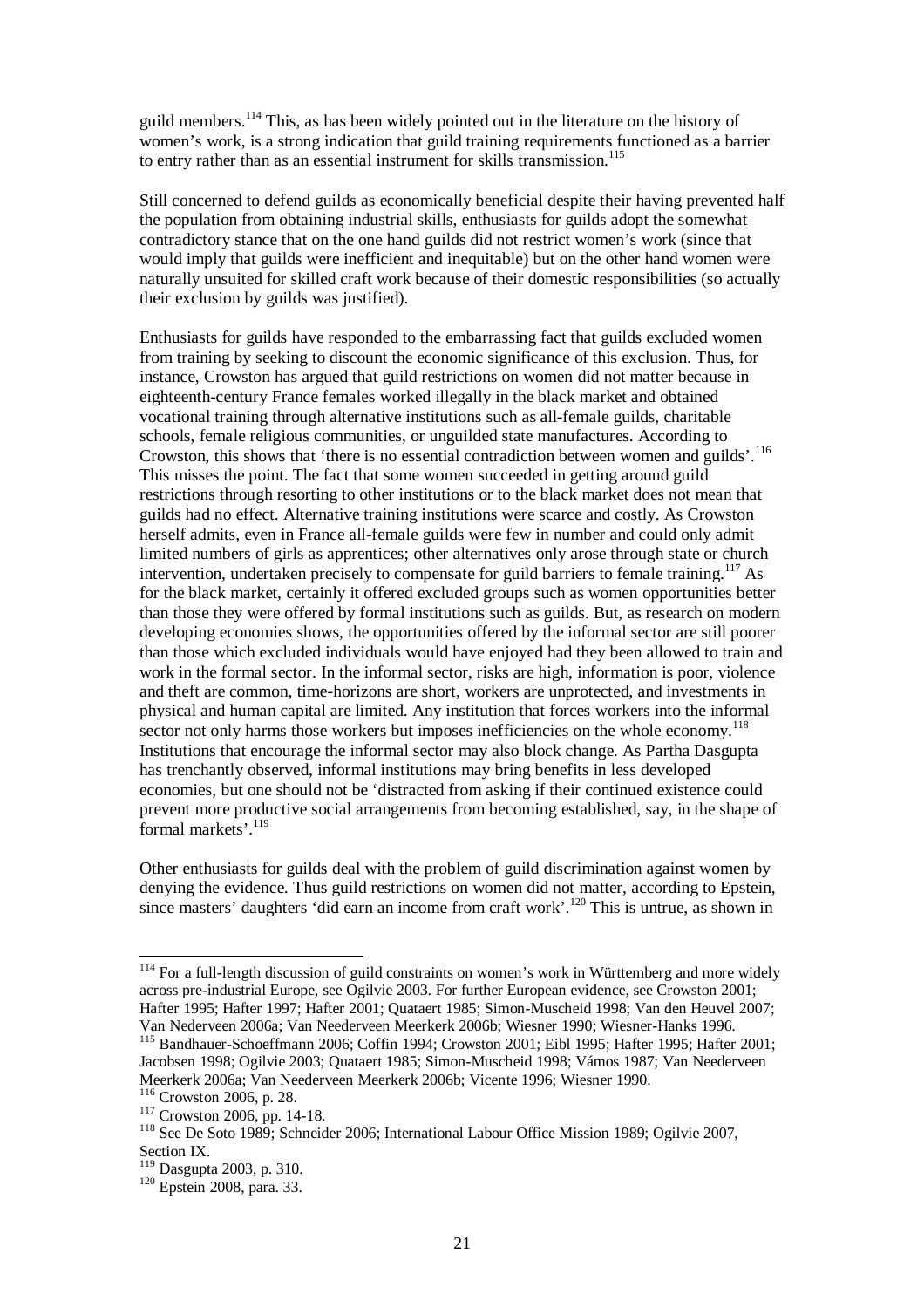a series of my publications, including several cited by Epstein.<sup>121</sup> The only women who could legally engage in all aspects of a guilded craft were wives and widows of masters.<sup>122</sup> Daughters of masters were excluded from guild apprenticeship and forbidden many forms of work, not just in worsted production but in nearly all other guilded industries.<sup>123</sup> Epstein adds that 'non-guild related women also worked as spinners'.<sup>124</sup> He carefully omits to mention that spinning was the *only* type of worsted work which women other than masters' wives and widows were legally allowed to do, and that spinners' wages were capped by the weavers' guilds, pushing these women into poverty and dependency.<sup>125</sup> Similar attempts by weavers' guilds elsewhere in Europe to coerce female spinners into working for below-market wages were only prevented by diminishing the regulatory powers of the guilds.<sup>126</sup> Women other than masters' wives and widows who sought to carry out any other work in the worsted industry except for spinning were prosecuted by the guilds.<sup>127</sup> Only by ignoring or denying the empirical findings in this way can one dismiss the damage which guilds inflicted on human capital investment through their discrimination against women.

Another tactic is to claim that women's productivity in the labour market was so low that it did not *matter* that guilds prevented them from increasing that productivity by obtaining industrial skills. Thus Epstein contends that my criticism of guilds' prohibition on female training is based on the mistaken 'assumption that female labour productivity was equivalent to male'.<sup>128</sup> This echoes his statement in an earlier publication that 'women were mostly restricted to activities learned informally at home' and hence had no demand for guild apprenticeships.<sup>129</sup> Such biological arguments, seeking to justify guilds' exclusion of women from training on the grounds that women's labour productivity was naturally low because of their domestic role, echo arguments used by guild masters at the time, concerned to defend their privileges against female competition.<sup>130</sup> But Epstein's argument is unsustainable. It is false to claim that I assume female labour productivity to be equal to male: on the contrary, detailed analysis of this precise question is provided in my book on women's work published in 2003.<sup>131</sup> It is also false to claim that guilds' exclusion of women can be justified in terms of low labour productivity or domestic responsibilities. Analyses of women's craft work by myself and others has refuted the claim that that pre-modern women had naturally low labour productivity or were necessarily attached to domestic responsibilities, and therefore had no demand for vocational training and no desire to do craft work.<sup>132</sup> For one thing, in most western European societies, women married in their late twenties, 10-20 per cent of them never married at all, and at any one time more than half of all females of prime working age were not married. These demographic realities gave women strong incentives to invest in vocational skills and to practise them for long phases of their life-cycles. For another, females without guild licenses were regarded as dangerous competitors by male journeymen and masters, and persecuted when they encroached on tasks reserved for male guild members.

 $121$  Ogilvie 1990; Ogilvie 1997, pp. 139-40, 354-5, 452, 473; Ogilvie 2003, ch. 3; Ogilvie 2004a, pp. 304-07, 312; Ogilvie 2004b; Ogilvie 2004c; Ogilvie 2006a.

<sup>&</sup>lt;sup>122</sup> Ogilvie 2003, chs. 4-5.

<sup>123</sup> Ogilvie 2003, ch. 3; Ogilvie 2004a, pp. 304-07, 312.

<sup>&</sup>lt;sup>124</sup> Epstein 2008, para. 33.

<sup>&</sup>lt;sup>125</sup> Ogilvie 1990; Ogilvie 2003, ch. 6-7; Ogilvie 2004a; Ogilvie 2004b; Ogilvie 2004c; Ogilvie 2006a. <sup>126</sup> See, e.g., Finkenwirth 1910, pp. 13, 15-16, 20, 33.

<sup>127</sup> Ogilvie 2003, esp. ch. 6; Ogilvie 2004a, pp. 304-5, 325-6.

<sup>&</sup>lt;sup>128</sup> Epstein 2008, para. 33.

<sup>129</sup> Epstein 1998, p. 687 fn 10.

 $130$  As, for instance, in the argument by one seventeenth-century German worsted-weavers' guild ordinance that 'unmarried daughters and other persons' should be forbidden to engage henceforth in certain auxiliary craft activities, 'in order that such daughters shall be kept to other and necessary domestic tasks and business' (see 'Engelsattweberordnung', article 20, repr. in Troeltsch 1897, p. 446). <sup>131</sup> Ogilvie 2003, pp. 111-14, 127-8, 286-95, 322-6.

<sup>&</sup>lt;sup>132</sup> Ogilvie 2003, ch. 3; Van den Heuvel 2007; Van Neederveen Meerkerk 2006a; Van Neederveen Meerkerk 2006b.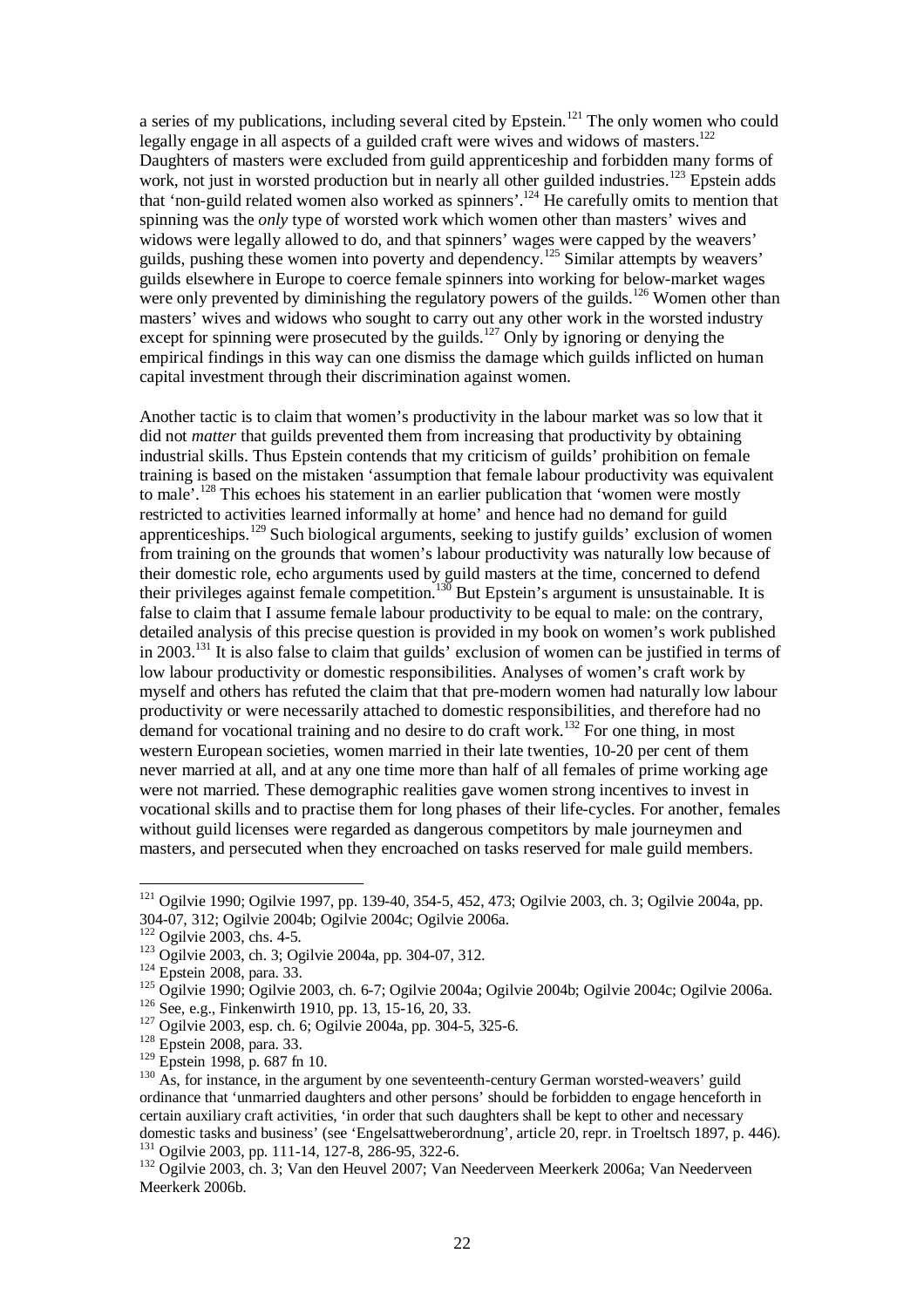That is, women did not have such low labour productivity that they were 'mostly restricted to domestic activities', but rather had the desire and ability to work in guilded sectors. By excluding women from legally learning and practising most craft work, therefore, guilds were not simply reflecting women's 'naturally' low labour productivity or their natural taste for domestic activities, but were deliberately enforcing institutionalized sex discrimination in the labour market.<sup>133</sup>

A final argument employed by enthusiasts for guilds is to claim that guild restrictions on women's training did not matter because pre-modern societies also contained other sources of sex discrimination. Thus Epstein dismisses guilds' systematic exclusion of women by saying that 'pre-modern gender discrimination was not invented by, and certainly not restricted to, guilds'.<sup>134</sup> If this is intended to argue that *other* economic institutions in pre-modern Europe were *also* manipulated by male interest-groups in such a way as to obtain monopoly rents for themselves by excluding female competition in factor and product markets, it is true – as I have shown in detail, strong communal and seigneurial institutions were used in the same way as strong guilds.<sup>135</sup> But this hardly exonerates the guilds from their enthusiastic participation in this systematic discrimination. If Epstein's statement is intended as a 'cultural' argument that patriarchal beliefs were universal in pre-modern Europe and hence the institutional framework did not matter, the empirical findings suggest otherwise. Patriarchal beliefs may have been universal, but they had much less economic impact in the absence of institutional structures to give them practical expression. This is shown by the fact that women moved into almost any economic activity in pre-modern Europe as soon as guild regulations loosened sufficiently to stop keeping them out.<sup>136</sup> Recent research on women's work in the early modern Dutch Republic, for instance, has shown that in sectors unregulated by guilds, such as specialized spinning, female and male wages were equal.<sup>137</sup> In sectors of the Dutch economy where guild rules were more liberal, such as retailing, female participation was significantly higher than in sectors where guilds were more restrictive, and when guild restrictions were relaxed female participation immediately increased.<sup>138</sup> Institutions did matter, as they enabled individuals to organize themselves to work together in different ways, whether for efficient or inefficient purposes – enthusiasts for guilds would surely not claim that because beliefs in 'skilled training' were universal in pre-modern Europe it did not therefore matter what institutions were available to ensure that such training actually occurred. Even if patriarchal beliefs were universal, the institutions to implement these beliefs varied. Strong guilds gave male masters the institutional capacity to act as a cartel to exclude women and to penalize free-riding by individual masters who would otherwise have wished to train and employ female workers.

Institutions that exclude females from work and training do not just harm women; they also damage the wider economy. Recent studies provide striking estimates of the extent to which discrimination against women in human capital investment and labour force participation reduces GDP in modern developing economies. Thus, for instance, a 2007 United Nations report estimates that gender discrimination costs the Asian and Pacific region \$43-\$47 billion a year by keeping women out of the labour market, and another \$16-\$30 billion a year by restricting their access to education and training. If India's female labour force participation rate reached parity with that of the United States, India's GDP would increase by 4.2 per cent a year and its GDP growth rate would increase by 1.08 percentage points a year. Achieving US female labour force participation rates would increase the Malaysian GDP growth rate by

<sup>&</sup>lt;sup>133</sup> See Ogilvie 1990; Ogilvie 2003, esp. ch. 7; Ogilvie 2004a; Ogilvie 2004c.

<sup>&</sup>lt;sup>134</sup> Epstein 2008, para. 33.

<sup>&</sup>lt;sup>135</sup> Dennison / Ogilvie 2007; Ogilvie / Edwards 2001; Ogilvie 2004b; Ogilvie 2005a.

<sup>&</sup>lt;sup>136</sup> Ogilvie 2003; Smith 2006.

<sup>137</sup> Van Neederveen Meerkerk 2006a; Van Nederveen Meerkerk 2006b.

<sup>138</sup> Van den Heuvel 2006; Van den Heuvel 2007.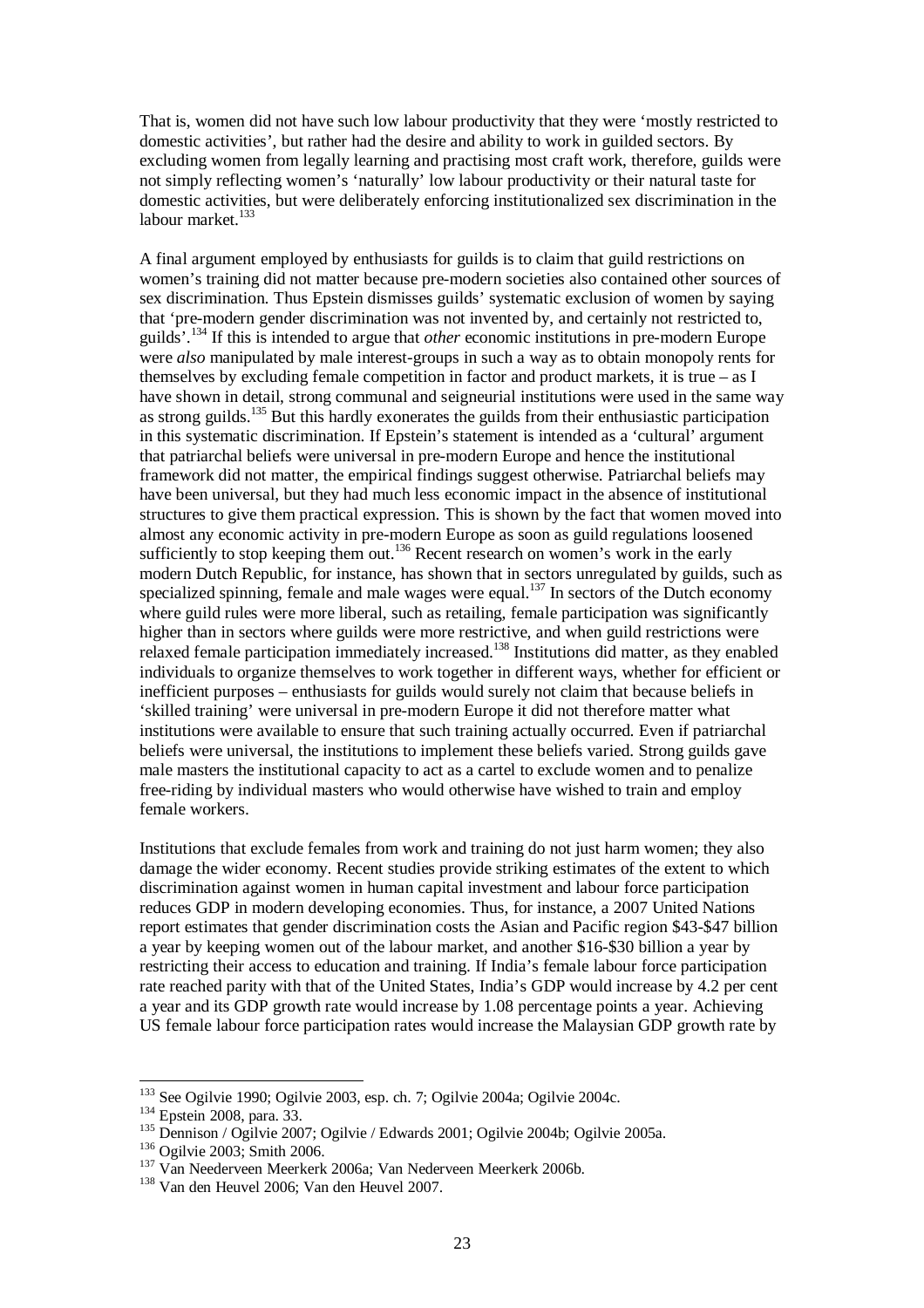0.77 of a percentage point and the Indonesian rate by 0.56 of a percentage point.<sup>139</sup> For the Asian and Pacific region as a whole, a 1 per cent increase in female education would increase GDP growth by 0.2 per cent, an estimate paralleled in a number of other studies of modern developing economies.<sup>140</sup> Institutions, such as guilds, that restrict women's access to training and employment therefore seem likely to reduce economic well-being more widely.

#### 3.4. Can the Evidence on Apprenticeship Be Reinterpreted?

A fourth approach adopted by scholars who wish to maintain a favourable view of guilds' role in skilled training is to challenge the case-study evidence on guild apprenticeship in premodern Europe. This includes the finding that many crafts did not need long training; that industries without compulsory guild training were successful; that many guild apprentices found training useless and quit early when not legally prevented from doing so; and that guilds used apprenticeship regulations to restrict entry.

A first important finding about guild apprenticeship that casts doubt on the human capital view of guilds is the evidence that many pre-modern crafts could be successfully practised by new entrants after a short period of training that did not involve any formal guild apprenticeship. This was the case in many English and Dutch worsted textile industries, as pointed out in my publications.<sup>141</sup> In the West Riding of Yorkshire in the eighteenth century, contemporaries observed that 'every man that wolde had libertie to be a clothier'.<sup>142</sup> In eighteenth-century Somerset, contemporaries complained that of the several thousand weavers operating in and around Taunton 'not Half of them have served Apprenticeships to the Weaving Trade'.<sup>143</sup> It was also the case in the Württemberg Black Forest in the 1580s when the worsted industry was just starting up, before the first worsted-weavers' guilds were formed. Thus in 1582, disgruntled masters of an urban guild of woollen-broadcloth-weavers (*Tuchmacher*) complained to the authorities that peasants and men of other crafts, 'here and there also joined by women', were setting up as worsted-weavers (*Zeugmacher*, *Engelsaitmacher*) and selling successfully on export markets, 'after learning combing and weaving for only a few weeks or months<sup>'.144</sup>

Such testimony by contemporaries is very awkward for the view that long guild apprenticeships were essential. In his recent reassertion of the importance of guilds' training role, Epstein has claimed that evidence such as this example from Württemberg demonstrates not that prolonged guild training was not necessary, but rather 'the effect of poor quality work on the craft's reputation'.<sup>145</sup> But there is no evidence for this claim. As is explained clearly in literature Epstein himself cites, at this period worsted production was just starting up in Württemberg.<sup>146</sup> Worsted-weaving was not regarded as part of the legal monopoly of the woollen-weavers' craft, and had not yet formed its own guild. This petition of 1582 cannot have anything to do with 'the craft's reputation', therefore, since the worsted-weaving craft did not yet exist as an entity to *have* a reputation and the woollen-broadcloth-weaving craft had a reputation in a completely different set of wares and markets.

A second empirical finding that undermines the human capital case for guilds is the proliferation of non-guild-trained workers all over Europe wherever guilds ceased to exist or

<sup>&</sup>lt;sup>139</sup> United Nations Economic and Social Commission for Asia and the Pacific 2007, pp. 104-5. <sup>140</sup> Knowles et al. 2002; United Nations Economic and Social Commission for Asia and the Pacific 2007, pp. 105-6.

<sup>&</sup>lt;sup>141</sup> Ogilvie 2004a, p. 303.

<sup>&</sup>lt;sup>142</sup> Heaton 1965, p. 102.

<sup>&</sup>lt;sup>143</sup> 'Petition of serge, worsted and other woollen weavers', Journals of the House of Commons, 4 Dec. 1702 [http://www.bopcris.ac.uk/bop1688/ref1506.html].

<sup>144</sup> Troeltsch 1897, pp. 10-11

<sup>145</sup> Epstein 2008, para. 17.

<sup>&</sup>lt;sup>146</sup> Ogilvie 1997, ch. 4; Ogilvie 2004a, pp. 289-92; Troeltsch 1897, ch. 1.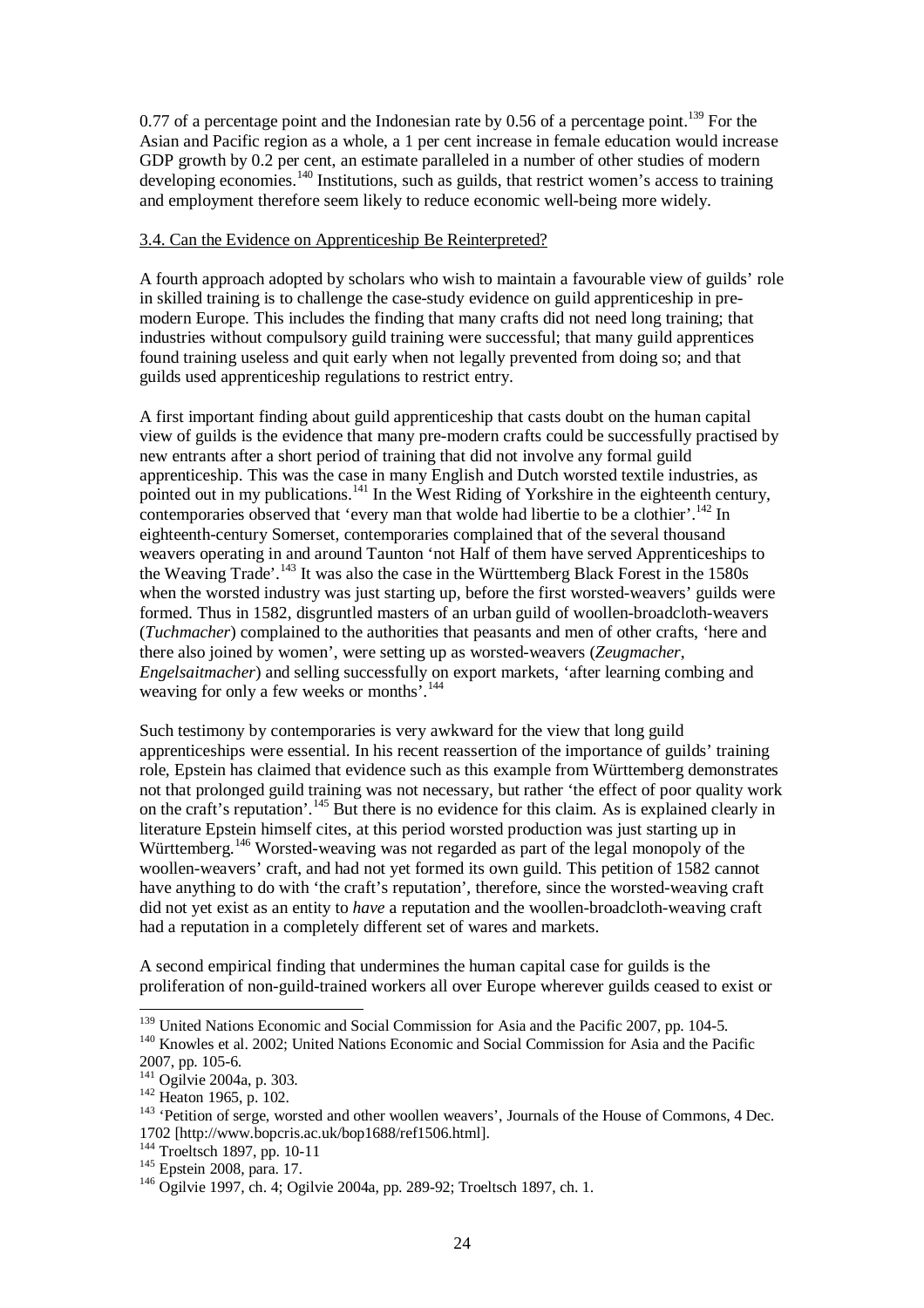to enforce their apprenticeship regulations. Epstein seeks to dismiss this evidence by asserting that non-guilded labour could not substitute for guilded labour: 'the more likely alternative', he claims, was 'that most formally untrained laborers were either lower- or semi-skilled workers who lacked the masters' all-round expertise'.<sup>147</sup> Epstein's sole support for this conjecture is a footnote to Heaton's study of the Yorkshire woollen and worsted industries which, on investigation, actually makes the contrary case. Heaton shows that insofar as apprenticeship survived in the *woollen* industry (where it was legally mandated) it was not enforced by guilds but rather undertaken through private agreements. In the *worsted* industry, apprenticeship was not legally mandated, so it was a matter of voluntary choice and was widely ignored ('every man that wolde had libertie to be a clothier'<sup>148</sup>). At no point does Heaton refer to guild masters' all-round expertise; rather he describes how the advancing division of labour and the increasing specialization of worsted workers progressively made apprenticeship obsolete for the vast majority of worsted producers.<sup>149</sup> Heaton's evidence for Yorkshire thus provides no support for Epstein's view that guild apprenticeships were essential for ensuring industrial skills or that non-guild-trained workers could not substitute for guilded labour. Nor does Epstein's unsubstantiated assertion account for the many guilded industries throughout Europe in which untrained 'encroachers' were regarded by guild masters as skilled enough to produce wares that were indistinguishable from their own. If these non-guild-trained competitors had lacked relevant 'all-round expertise', guild masters would not have needed to bother excluding them.

A third finding about apprenticeship that casts doubt on the human capital case for guilds is the fact that in many guilded crafts apprentices complained of receiving poor training from their masters and quit their apprenticeships early, even though this disqualified them from subsequent mastership. My 2004 article provided several illustrative examples of such apprentices in early modern Württemberg.<sup>150</sup> Epstein bizarrely takes these examples to show not that guilds failed to guarantee training but rather that 'these apprentices had a ... sophisticated understanding of weaving skills'.<sup>151</sup> This is absurd. Quitting apprenticeship before completing the legal training period was a serious decision, implying a calculation that the expected value of continuing guild training was less than the foregone earnings and disutility of remaining in service. An apprentice who quit may or may not have had a sophisticated understanding of the importance of craft skills, but he certainly had reached a clear conclusion that guild apprenticeship was not providing him with skills of value. Nor was this pattern unique to Württemberg. Examples of runaway apprentices can be found in many other European crafts and industries.<sup>152</sup> Farr, for instance, has conjectured that interrupting one's guild apprenticeship was the norm rather than the exception in pre-modern crafts.<sup>153</sup> Wallis adduces high quit-rates by early modern English apprentices as evidence that guild apprenticeships were neither necessary nor sufficient for providing training even in highly skilled urban crafts.<sup>154</sup> Epstein's argument is thus not only farfetched but at odds with the research literature on pre-modern craft apprenticeship.

A fourth finding about apprenticeship that casts doubt on rosy views of how guilds guaranteed human capital investment is evidence that guilds had an alternative motivation for requiring apprenticeship – it helped them restrict entry. My publications have substantiated this argument, presenting quantitative and qualitative evidence showing how Württemberg

<sup>&</sup>lt;sup>147</sup> Epstein 2008, para. 19.

 $148$  Heaton 1965, p. 102.

<sup>&</sup>lt;sup>149</sup> Heaton 1965, pp. 308-11.

<sup>150</sup> Ogilvie 2004a, p. 311.

<sup>&</sup>lt;sup>151</sup> Epstein 2008, para. 16.

 $152$  For evidence of low apprenticeship completion rates in medieval and early modern England, see Ben-Amos 1991, p. 167; Boulton 1987, p. 104; Heaton 1965, pp. 306-7; Rappaport 1989, pp. 311-13; Smith 1973, pp.196-8; Unwin 1995, p. 197; Wallis 2005.

<sup>153</sup> Farr 2000, p. 34.

<sup>154</sup> Wallis 2005.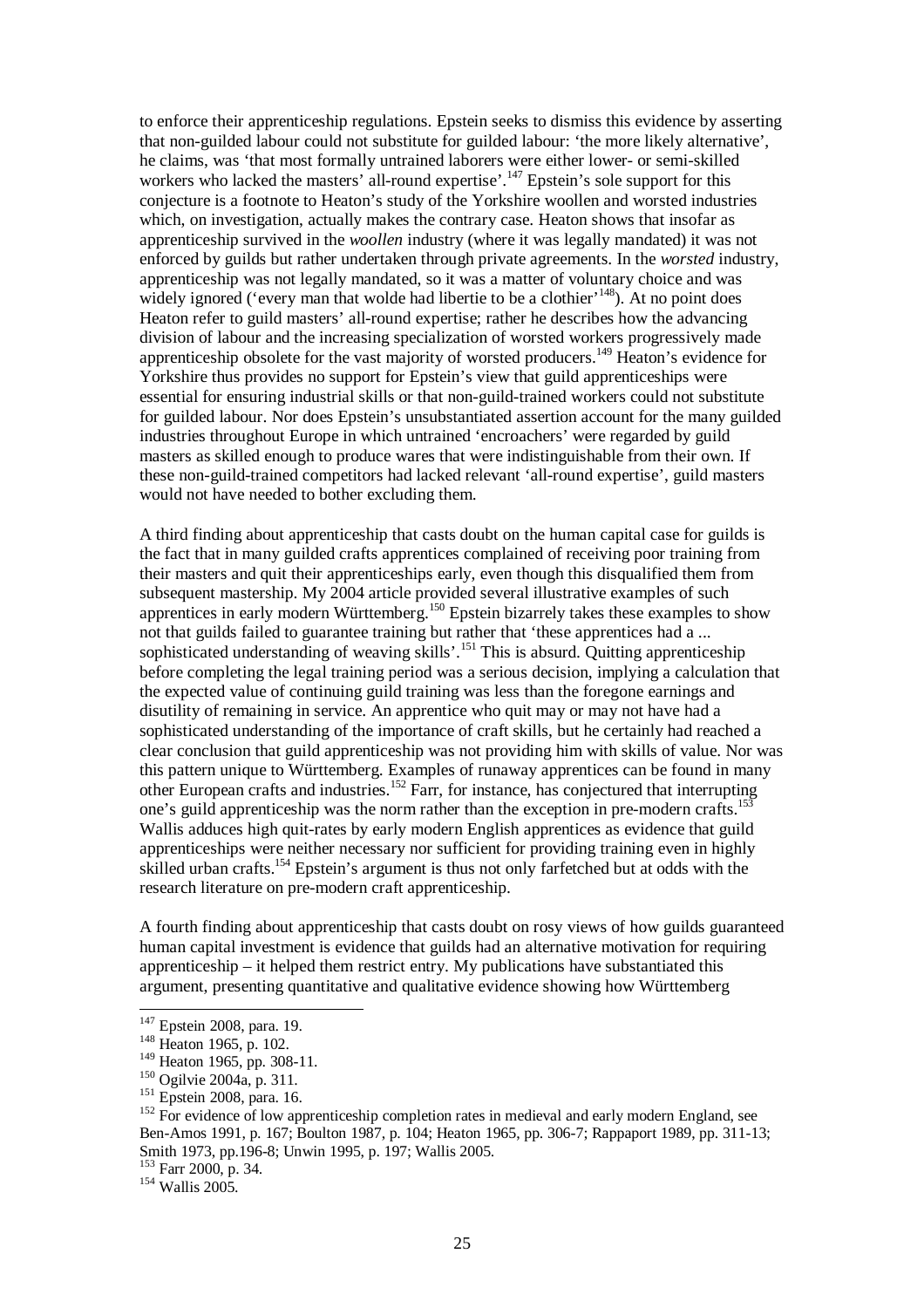weavers' guilds used apprenticeship regulations to restrict entry and protect monopoly rents.<sup>155</sup> Enthusiasts for guilds seek to sweep such evidence under the carpet. Thus, for instance, Epstein claims on several occasions that the guild in my German case study cannot have used apprenticeship to ration entry because 'masters set no limits to the number of apprentices a master could take'.<sup>156</sup> This is simply untrue. The standard works on this industry, including my own study, document the apprenticeship quotas imposed by Württemberg worsted guilds, beginning in 1611 and becoming progressively more severe thereafter.<sup>157</sup> Epstein tries to explain away the decline in the number of outside masters admitted to this industry after 1650 by claiming that it was not so much guild exclusivism as a lack of demand by outsiders to obtain mastership locally.<sup>158</sup> This is also false. My case study presents unambiguous evidence showing that the guild imposed higher entry requirements on outside applicants, evinced outrage at the discovery that some masters from a neighbouring district had taken on 'outsiders' as apprentices without special state dispensation, and opposed settlement of outside weavers on the grounds that 'the craft was overfilled'.<sup>159</sup> Epstein claims that the guild cannot have become more exclusive after 1650 because the number of masters grew and average output fell, so the entry by outsiders declined simply because no outsider wanted to set up business locally.<sup>160</sup> This too is false. My study presents evidence that the number of masters grew through internal increase since guild members often had more than one son who wanted to join the craft, enhancing the guild's motivation to exclude outsiders.<sup>161</sup> Average output fell after 1650 not because of weak demand for guild masterships but because legal output quotas were fixed at lower levels.<sup>162</sup> Epstein claims that guild output quotas cannot have impeded production since the guild quota was 50 cloths per annum but average output only 30-35.<sup>163</sup> This is also false. My case study, as well as the standard nineteenthcentury study of this industry, explains clearly that the guild output quota was renegotiated at intervals between the weavers' guilds and the merchant-dyers' association, and therefore fluctuated over time. For extended periods in the seventeenth and eighteenth centuries, these negotiated legal output quotas lay well below 50 cloths per annum, as shown by evidence presented in the standard works on the industry.<sup>164</sup> Though Epstein footnotes the relevant literature, his factual assertions often depart from it without explanation or contrary evidence.<sup>165</sup>

In a further attempt to shore up the case for guilds' training role, Epstein seeks to reinterpret the evidence on guild output quotas in the Württemberg worsted industry by claiming that they show labour productivity to have been higher in the guild-regulated town than in the non-guild-regulated countryside. He begins with a misquotation, claiming that I state that 'labour productivity "should have been higher in the countryside, where corporative regulation might be expected to be weaker" :<sup>166</sup> In fact, what I write is that 'Standard' assumptions about proto-industrialization would predict higher output quotas in the countryside, where corporative regulation might be expected to be weaker'.<sup>167</sup> Epstein's

<sup>&</sup>lt;sup>155</sup> Ogilvie 2004a, pp. 307-10.

<sup>156</sup> Epstein 2008, para. 17 fn 28, paras. 31-2.

<sup>&</sup>lt;sup>157</sup> Troeltsch 1897, pp. 76-80; Ogilvie 1997, pp. 140-3; Ogilvie 2004a, p. 310.

<sup>158</sup> Epstein 2008, paras. 31-2.

<sup>159</sup> Ogilvie 1997, pp. 49-51, 139-79; Ogilvie 2004a, pp. 309-10.

<sup>160</sup> Epstein 2008, paras. 31-2.

<sup>&</sup>lt;sup>161</sup> As is made clear in Ogilvie 1997, pp. 139-79.

<sup>162</sup> Ogilvie 1997, pp. 188-216.

<sup>163</sup> Epstein 2008, paras. 31-2.

<sup>&</sup>lt;sup>164</sup> Ogilvie 1997, pp. 188-216, see esp. Tables 7.1 and 7.2; Troeltsch 1897, pp. 112-3, 116, 184, 202, 454.

<sup>&</sup>lt;sup>165</sup> The standard works are Ogilvie 1997 and Troeltsch 1897, both of which discuss apprenticeship quotas, the former on pp. 139-43 and the latter on pp. 13, 26, 43. Both works are extensively footnoted in Epstein 2008 and appear in its bibliography.

<sup>166</sup> Epstein 2008, para. 20.

<sup>167</sup> Ogilvie 1997, p. 204.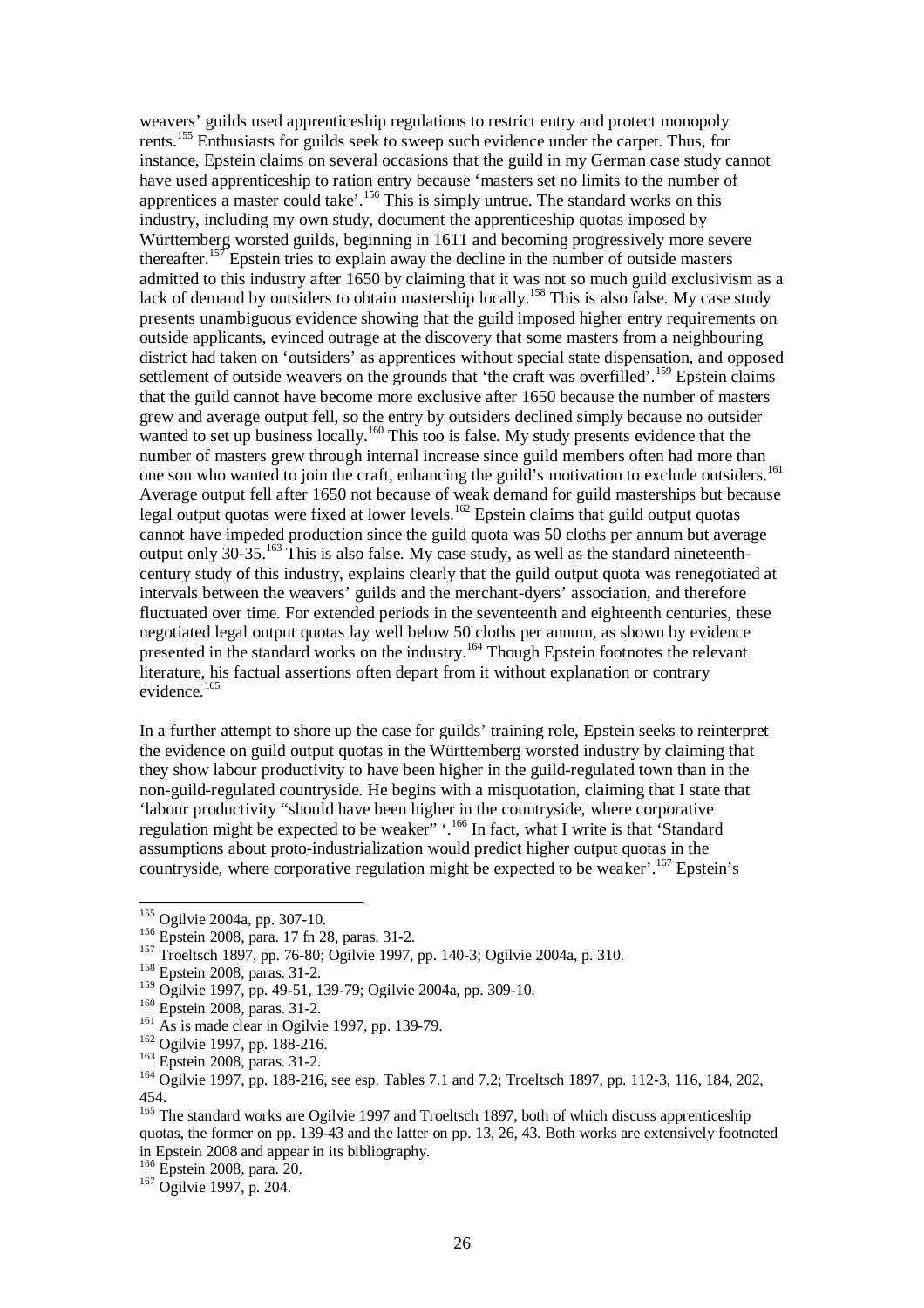misquotation introduces three separate inaccuracies. First, he quotes me as writing 'should have been', whereas what I wrote was 'Standard assumptions about proto-industrialization would predict'. Second, he ascribes the prediction to me, instead of to the standard theory of proto-industrialization, a theory that I show to be in error, since the evidence for Württemberg worsted guilds demonstrates that corporative regulation was equally strong in town and countryside. Third, Epstein substitutes the words 'labour productivity' for 'output quotas'.

This triply inaccurate quotation emboldens Epstein to advance the claim that my evidence shows that '26 of the top 27 weavers by output lived in the more regulated Wildberg towns [sic], suggesting that labour productivity was significantly higher where guild regulations on apprenticeship were strongest [sic] than in the less regulated countryside'.<sup>168</sup> This statement contains multiple inaccuracies. First, the evidence in Table 7.1 of my book, from which Epstein takes these numbers, is for *guild output quotas*, not *labour productivity*. This is explicitly indicated in the sentence which Epstein misquotes (where he substitutes 'labour productivity' for 'output quotas'), in the text of my book, and in the title of Table 7.1.<sup>169</sup> As clearly discussed there, weavers in both town and country desired to product, and were capable of producing, larger numbers of cloths than they produced in practice. They produced so few cloths in practice because they were prevented from producing more by guild output quotas, which were legally fixed at lower levels for rural than for urban masters. Guild output quotas thus provide no information about labour productivity. Second, the countryside was *not* 'less regulated' than the town, as indicated by a wide array of evidence discussed in my book, including the fact that the guild actually imposed *stricter* output quotas on rural than urban weavers. Third, no material either in this passage or anywhere else in my book (or in any other work on the Württemberg worsted industry) provides support for the statement that 'guild regulations on apprenticeship' were stronger in towns than in villages. On the contrary, quantitative evidence from the sections of my book relating to apprenticeship shows unambiguously that guild regulations on apprenticeship were enforced equally strictly in towns and villages. $170$ 

Epstein's final attempt at creative reinterpretation is directed at my evidence concerning guild limitations on the number of young men admitted to training. My study showed that high apprenticeship fees were imposed by guilds as barriers to entry, and that they were effective in excluding even those candidates whose other characteristics (gender, father's occupation, community citizenship, religion, legitimate birth, etc.) might otherwise have entitled them to become apprentices.<sup>171</sup> Epstein advances a convoluted argument that begins with a rhetorical question: 'If lengthy apprenticeships were unnecessary, the only rationale for paying the fee would have been to provide an apprentice with a lucrative rent stream; but then, why spend 6 useless years as an apprentice and not immediately become a master instead?' Since it was not rational to make the latter choice, he claims, apprenticeship must have been 'the chief available means to acquire scarce skills' and hence the apprenticeship fee 'would have acted as a bond on future performance, given asymmetric information about the apprentice's ability and willingness to repay his training costs in full'.<sup>172</sup>

This ignores several key aspects of guild apprenticeship. It was not *open* to a young man 'to immediately become a master' without putting in the compulsory period of apprenticeship and journeymanship required by guild regulations. Without presenting one's guild apprenticeship certificate one could not obtain employment as a journeyman, without presenting one's journeyman tramp-book and master-piece one could not obtain one's

<sup>&</sup>lt;sup>168</sup> Epstein 2008, para. 20. The error of wording in the quoted passage is Epstein's own. Although Epstein refers to 'towns' there was only one town in the administrative district of Wildberg.  $169$  Ogilvie 1997, pp. 204-05 with Table 7.1.

<sup>&</sup>lt;sup>170</sup> Ogilvie 1997, pp. 155-79.

<sup>&</sup>lt;sup>171</sup> Ogilvie 1997, ch. 6; Ogilvie 2004a, pp. 307-10.

<sup>&</sup>lt;sup>172</sup> Epstein 2008, para. 28.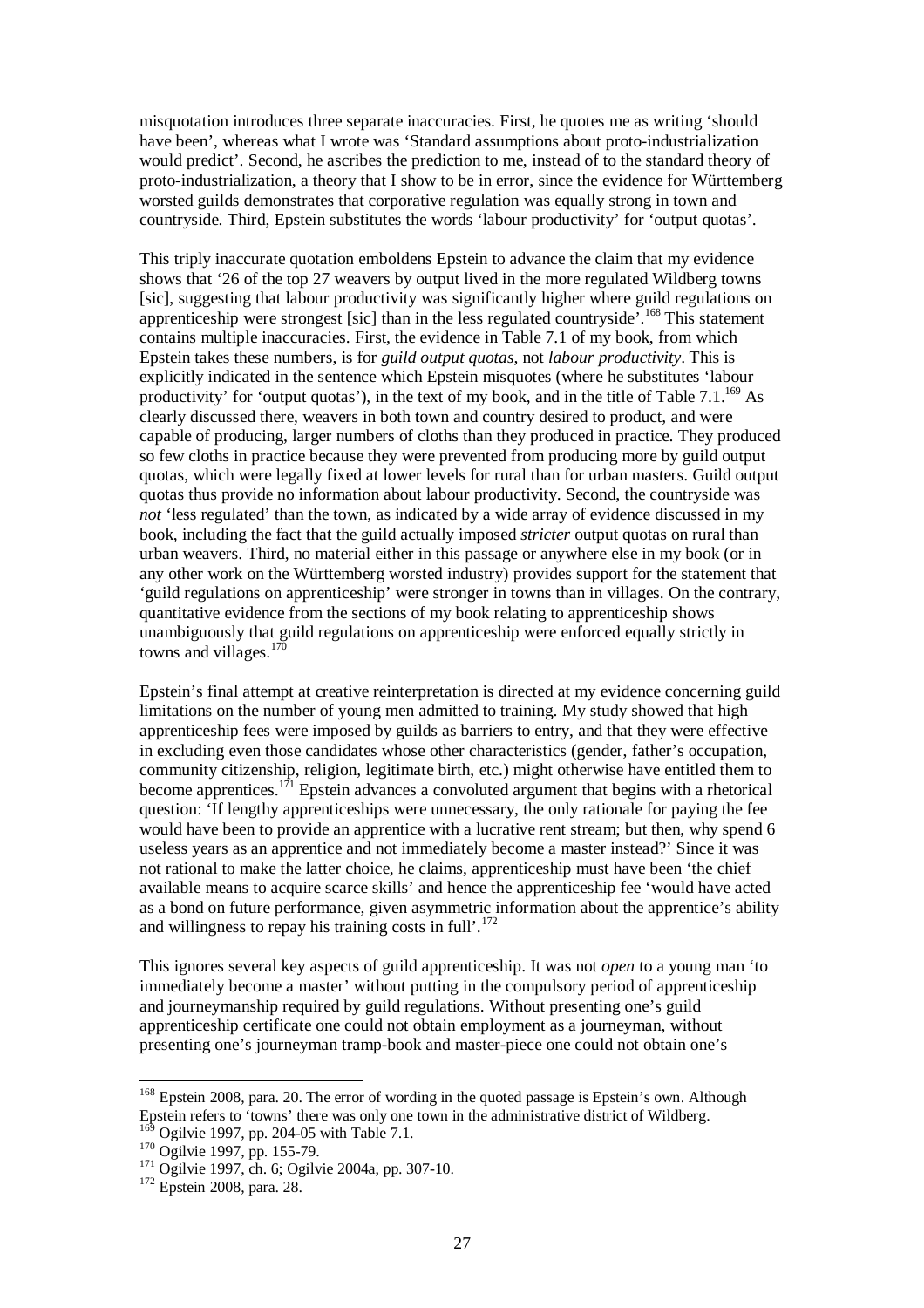mastership certificate, and without a mastership certificate one could not set up in business as a master in any jurisdiction in which guild regulations were enforced.<sup>173</sup> Epstein's rhetorical question thus falls flat: the rationale for paying the apprenticeship fee and spending a given number of 'useless years as an apprentice' was that guilds, community jurisdictions, and state officials required this as a prerequisite for working independently as a master.

Epstein's attempted reinterpretation of guild apprenticeship fees falls equally flat. Not only was there a very good reason to pay the fee and serve one's 'useless years' as an apprentice (the guild required it of anyone who desired ultimately to enjoy the benefits of guild mastership), but there is not a scintilla of evidence to support the view that the apprenticeship fee was 'a bond on future performance' to ensure that an apprentice would repay his training costs. Indeed, this interpretation of apprenticeship has attracted criticism in recent scholarship on guilds.<sup>174</sup> For one thing, although Epstein describes apprentices as 'children', they were not.<sup>175</sup> Here, as in most other pre-modern European crafts, apprentices were young men in the second half of their teens and the first half of their twenties (aged 14-24 years, according to the Wildberg censuses of 1717 and 1722).<sup>176</sup> Youths of this age were regarded by contemporaries as productive enough to cover their consumption costs, and often had prior employment history, so they were already of utility to their masters from the beginning of the apprenticeship.<sup>177</sup> Studies of apprentices in England and other European societies reveal the same to be true in other pre-modern crafts.<sup>178</sup> These findings have begun to evoke scepticism about whether it is justified to regard guild apprenticeship fees and longer-than-necessary apprenticeship periods as bonds on future performance rather than as barriers to entry.<sup>179</sup>

The evidence on guild apprenticeship does not, therefore, support the view that guilds were either necessary or sufficient for human capital investment. Contemporary testimony that guilded crafts could be practised effectively without guild apprenticeship cannot be dismissed by claiming that non-guild-trained practitioners were damagingly unskilled, since many crafts were guilded in some European societies and unguilded (but successful) in others, and nonguild-trained practitioners competed successfully with guild masters. Moreover, guild apprentices themselves complained about receiving poor training and often voted with their feet by quitting apprenticeship early. Guild apprenticeship existed not because it was efficient for human capital investment but because it helped guilds defend their members' profits by restricting entry, as shown by exclusion of outsiders by strong guilds. Guild apprenticeship fees were not bonds on performance by unproductive child workers but entry barriers imposed on productive young men who were already of utility to their masters. Apprentices were willing to pay high fees not because they valued guild training but because they valued the guild license without which they were not allowed to practise the craft legally.

## 3.5. Was It Only in the Worsted Industry that Guild Training was Unnecessary?

A fifth approach adopted by scholars who wish to maintain a favourable view of guilds' role in training is to claim that contrary evidence derives solely from the industry analysed in my

 $173$  As made clear by the discussion in Ogilvie 1997, pp. 139-55, and in Troeltsch 1897, ch. 4.

<sup>&</sup>lt;sup>174</sup> See, for instance, Wallis 2005.

<sup>&</sup>lt;sup>175</sup> Epstein 2008, para. 28.

<sup>176</sup> Author's calculations from HSAS A573 Bü. 6965 (1717); HSAS A573 Bü. 6966 (1722).

 $177$  On the age at which youths of both sex in this economy were regarded as covering their consumption costs, see Ogilvie 2003, pp. 99-102.

<sup>&</sup>lt;sup>178</sup> On the fact that apprentices were not children but rather young men who often had previous work experience and useful skills, see Wallis 2005. For further data on apprentices's ages in pre-modern Europe, demonstrating that they were not unemployable children but potentially productive young men, see Hanawalt 1993, p. 113; Davis 1971, pp. 41-75; Nicholas 1995, pp. 1108. On how apprentices in the Yorkshire worsted industry had 'a practical acquaintance with some phases of the industry' before taking their indentures, see Heaton 1965, p. 305.

 $179$  See, for instance, Wallis 2005.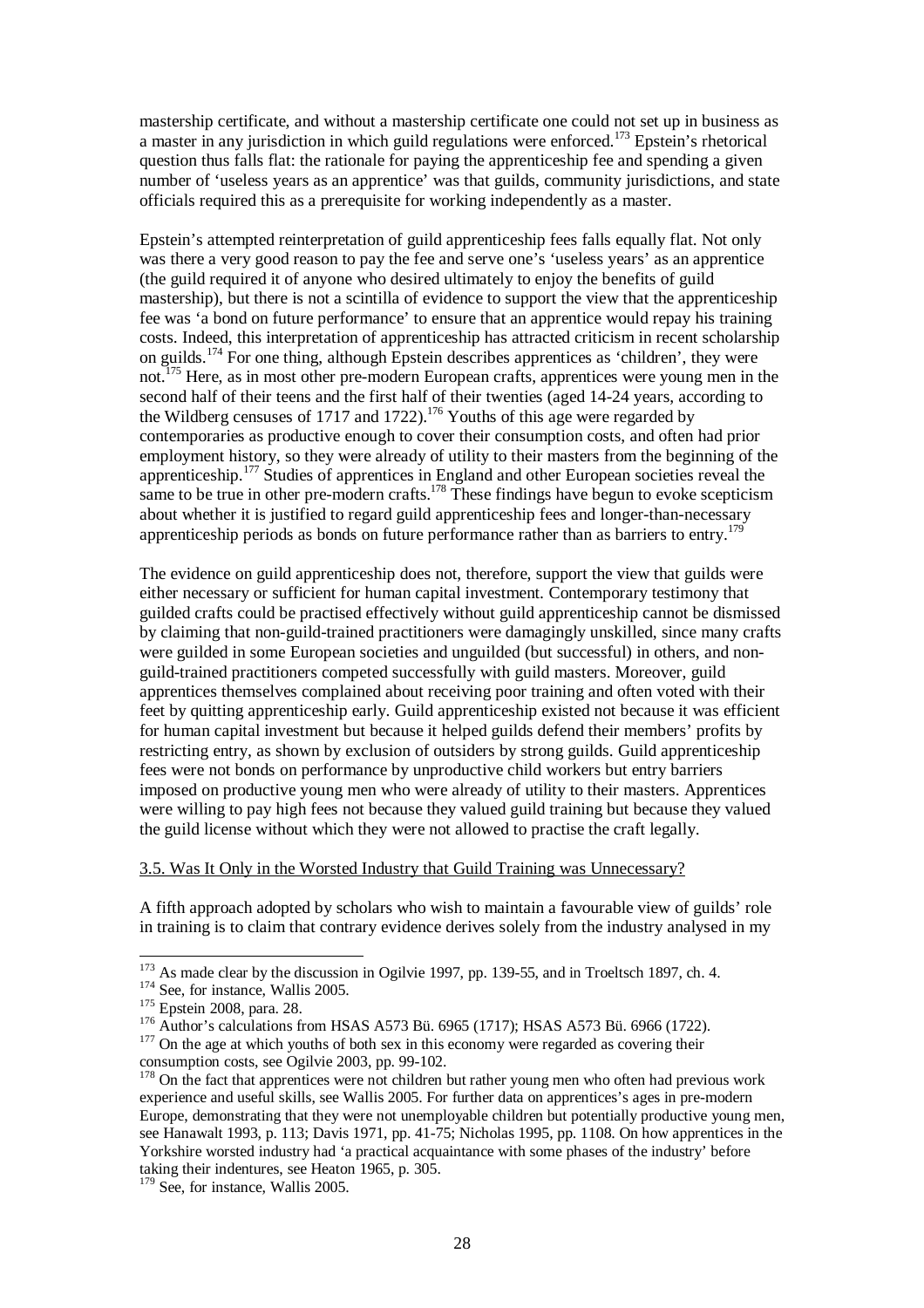own case study, namely worsted textile production.<sup>180</sup> My 2004 article certainly focuses on the early modern European worsted textile industry, since the debate about guilds is still sadly lacking in rigorous empirical analyses.<sup>181</sup> But the arguments presented there have a wider relevance. Textiles were by far the largest branch of pre-modern industry, as recently pointed out by Soly: 'the most important export-oriented industry with respect to capital investment, employment, and profits was textile manufacturing'.<sup>182</sup> Worsteds – also called 'New Draperies' – were a rapidly expanding, mass-market branch of the early modern European textile industry.<sup>183</sup> Although there were branches of textile production that were more highly skilled – particularly silk and high-quality broadcloth production – the greatest expansion in the textile industry in early modern Europe took place not in these luxury branches but rather in the low-quality, mass-market branches of worsteds, lighter woollens, linens, and cottons – sectors that expanded so fast in export-markets that they have often been called 'protoindustrial'.<sup>184</sup> Findings for the worsted industry thus refer to a large and rapidly expanding component of by far the largest branch of industry before and during the first Industrial Revolution.

Furthermore, evidence undermining the human capital interpretation of guilds is not restricted to the worsted sector. As my publications have documented, worsted production was only one of many early modern industrial activities that were guilded in some parts of Europe and unguilded in others. Other examples include linen weaving, cotton weaving, scythe making, trimmings making, lace making, and the making of small iron goods. These industries were guilded in many parts of Germany, Austria, Italy, Spain, Bohemia, Serbia, Bulgaria, and Greece, but unguilded in most parts of England, Flanders, Scotland, Switzerland, and Ireland.<sup>185</sup> In an article of 2005, I present evidence from a range of industries, including highquality urban crafts, that undermines the claim that guilds were necessary for skilled training.<sup>186</sup> There is thus copious evidence from other sectors than worsted textiles that guilds were not necessary to provide levels of skilled training sufficient to power the dynamism of long-lived and successful pre-modern industries. This suggests that the detailed analysis of the institutional requirements for human capital investment provided in my case study of the European worsted sector is likely to find many parallels in pre-modern industry. As discussed below in Section 7, such rigorous, comparative empirical studies of particular industries are an important desideratum for future research, as only they can advance the debate about guilds' importance for human capital investment.

#### 3.6. Can European Evidence Be Reinterpreted to Rehabilitate Guilds' Role in Training?

A final approach adopted by scholars who wish to reassert the human capital interpretation of guilds is to dispute the evidence from cross-European comparisons. As I have previously pointed out, the fact that one and the same industry could be subject to compulsory guild apprenticeship in some European economies and free of guild apprenticeship in others casts doubt on the view that guild apprenticeship was economically essential. Further doubt is cast by the fact that some of the dynamic and successful textile industries in the centuries before the industrial revolution developed in rural regions of England where guild apprenticeship played little or no role. Epstein has sought to dismiss such European comparisons on the grounds that that apprenticeship was widespread in England into the mid-eighteenth century.<sup>187</sup> There are three reasons why this claim is irrelevant.

 $\overline{a}$ <sup>180</sup> Epstein 2008, para. 16.

<sup>181</sup> Ogilvie 2004a, p. 302.

<sup>182</sup> Soly 2006, p. 2.

<sup>&</sup>lt;sup>183</sup> Coleman 1969; Harte 1997; Heaton 1965.

<sup>184</sup> Jenkins 2003; De Vries 1976.

<sup>185</sup> Ogilvie 2004a, p. 313; see also Ogilvie 1996a, pp. 30-3; Ogilvie 1997, pp. 412-37.

 $186$  Ogilvie 2005b.

<sup>187</sup> Epstein 2008, para. 17 with fn. 26.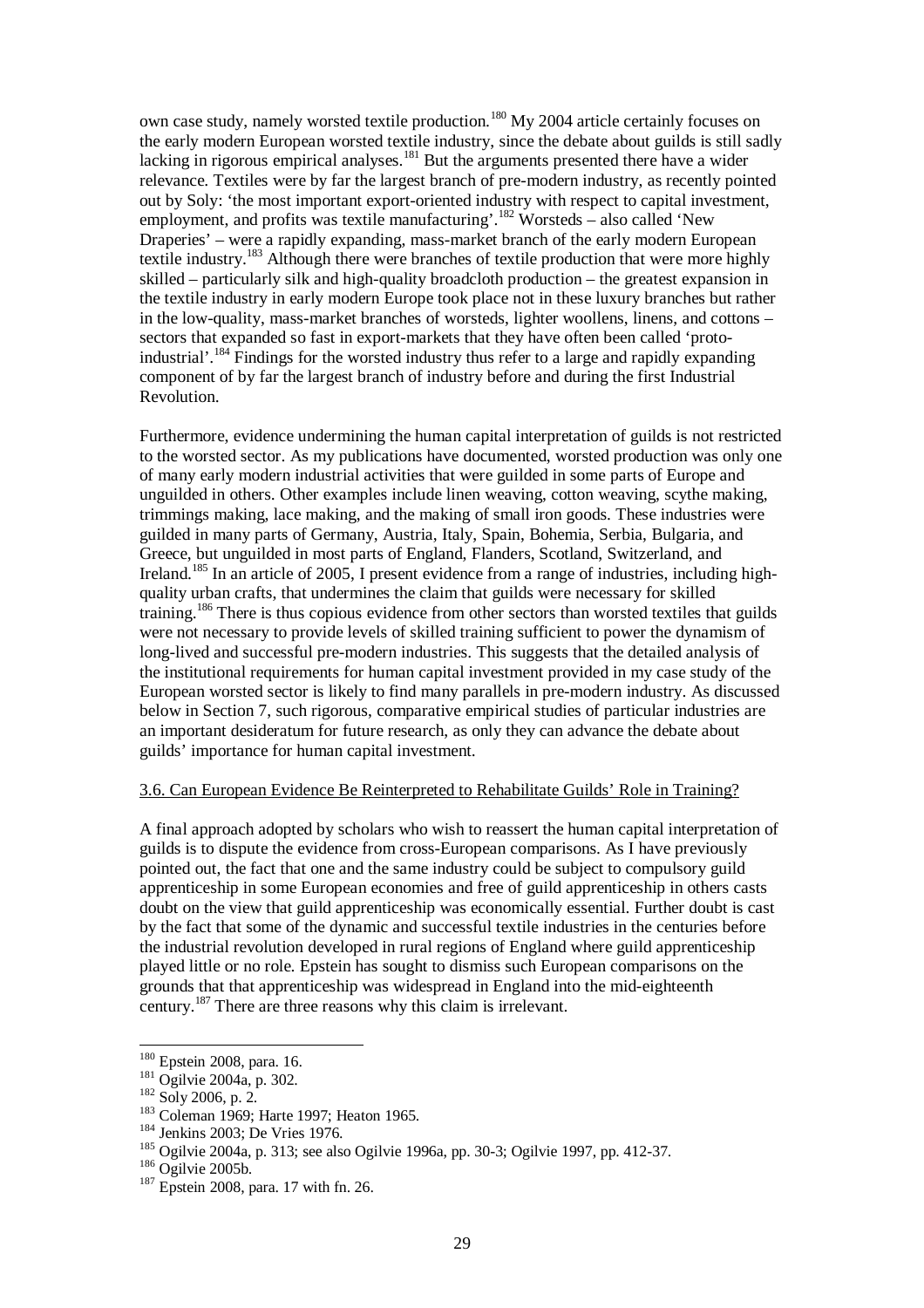First, apprenticeship does not require guilds, as Epstein himself admits when he acknowledges that in Yorkshire apprenticeship contracts were monitored by Justices of the Peace (public magistrates) rather than guilds.<sup>188</sup> The Yorkshire woollen and worsted industries were phenomenally successful, and have been estimated to account for 60 per cent of British output in the wool textile sector by the eighteenth century.<sup>189</sup> Furthermore, as I have pointed out, and as confirmed by the Heaton study to which Epstein refers, non-guild apprenticeship was widespread in the English worsted and woollen industries from the sixteenth century on.<sup>190</sup> The prevalence of non-guild apprenticeship in a whole range of pre-industrial crafts has been emphasized by recent work on England, $191$  the Low Countries,  $192$  France,  $193$  Italy,  $194$ Russia,<sup>195</sup> the United States,<sup>196</sup> and Canada.<sup>197</sup> Thus, for instance, Mocarelli finds that in an Italian database of over one thousand guilds, 'in most of the guilds recorded (677) apprenticeships were not officially recognised ... increasingly a private contract between the parties was adopted. A contract was signed between the master craftsman and the parents of the young person who wished to learn the craft.<sup>198</sup> Likewise, for the Netherlands, Davids points out that

it was evidently possible in Amsterdam to conclude formal arrangements concerning occupational instruction between a individual master and the parents or guardians of a prospective pupil even if there was no corporate institution which could test and certify its outcome. Guilds were not necessary agencies for the enforcement of apprenticeship contracts. If one of the parties defaulted, the aggrieved person could always have recourse to the courts.<sup>199</sup>

The widespread evidence of non-guild apprenticeships undermines earlier claims that guilds were essential for enforcing apprenticeships because (as had previously been argued) they prescribed masterpieces, solved free-rider problems, guaranteed contract enforcement, or ensured apprentices were optimally distributed among masters.<sup>200</sup> It also casts more general doubt on the idea that guilds were necessary to ensure human capital investment, even in activities where prolonged training was important. Much of the English apprenticeship to which Epstein refers took place in a non-guild framework, and hence the existence of English apprentices does not tell us anything about the importance of guilds.

Second, guild apprenticeship was also widespread in crafts for which skilled training was *not* economically necessary, as shown by the evidence for the worsted and woollen industries all over early modern Europe.<sup>201</sup> This is because guild apprenticeship served other purposes than economic efficiency. In particular, as discussed in detail above, guild apprenticeship requirements constituted a barrier to entry erected for the purpose of creating monopoly profits for guild members. Thus the prevalence of guild apprenticeship in any given economic sector did not show that the sector required skilled training, but merely that its guilds were in a position legally to require guild apprenticeship.

<sup>&</sup>lt;sup>188</sup> Epstein 2008, fn 26.

<sup>189</sup> Deane 1957, pp. 203-15.

 $190$  Ogilvie 2004a, p. 313; Heaton 1965, pp. 308-11.

<sup>&</sup>lt;sup>191</sup> Simonton 1991; Snell 1985; Wallis 2005.

<sup>192</sup> Davids 2003, pp. 3-10.

<sup>&</sup>lt;sup>193</sup> Crowston 2005.

<sup>194</sup> Mocarelli 2006, p. 10.

<sup>195</sup> Dennison 2004.

<sup>196</sup> Jacoby 2001.

<sup>&</sup>lt;sup>197</sup> Hamilton 1995; Hamilton 2000.

<sup>198</sup> Mocarelli 2006, p. 10.

<sup>199</sup> Davids 2003, p. 7.

<sup>200</sup> For examples of such arguments, see Epstein 1998; Humphries 2003; Van Zanden 2004a; Van Zanden 2004b.

<sup>&</sup>lt;sup>201</sup> Ogilvie 2004a, pp. 312-14.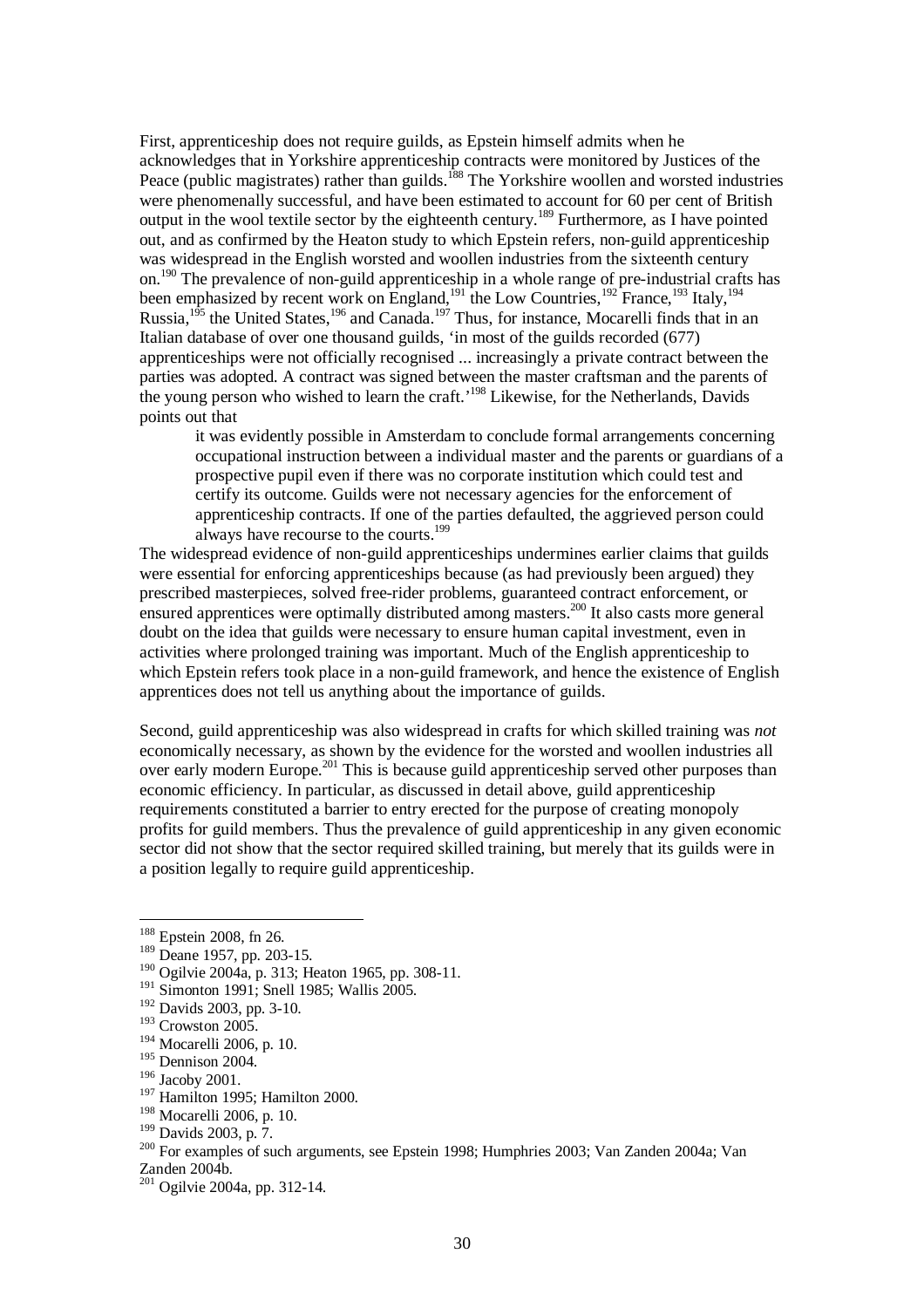Third, apprentices could be numerous in *absolute* terms even in a society (such as early modern England) in which guilds were being circumvented or being compelled to relaxed their regulations in order to survive. What is relevant to assessing the importance of guilds is not the absolute numbers of apprentices, nor even the absolute numbers of *guild* apprentices, but rather the *relative* number of men and women practising a craft with and without apprenticeship. Contemporary documents attest to a large proportion of non-apprenticeshiptrained practitioners in eighteenth-century English woollen and worsted industries – c. 50 per cent in Taunton in 1702, c. 90 per cent in the West Riding of Yorkshire c.  $1800^{202}$  Thus a particular sector or an entire economy could have large absolute numbers of apprentices without this demonstrating that a majority of practitioners pursued apprenticeships, and hence without providing any support for the view that apprenticeship (whether guild-mandated or privately agreed) was necessary for successful industrial practice.

The attempts of enthusiasts for guilds to reinterpret international comparisons in support of their views thus backfires, partly as a result of a failure to disentangle the various theoretical issues at stake. Until a clear distinction is drawn between the issues of how much training was needed, whether it was of a type that could only be provided through formal apprenticeship, and whether guilds were needed for apprenticeship, enthusiasts for guilds will continue to make little useful contribution to the debate about human capital accumulation in pre-modern economies.

#### 4. Did Guilds Favour Technological Innovation?

A third theory advanced by enthusiasts is that guilds facilitated technological innovation. This runs counter to contemporary complaints – and historical evidence – that guilds frequently opposed the introduction of new techniques. But enthusiasts for guilds argue that such evidence has been misunderstood for centuries: according to this view, many industrial innovations were adopted without guild opposition; guilds only opposed labour-saving and capital-intensive innovations, while favouring labour- and skill-intensive ones; many innovations opposed by guilds were impractical in any case; and even when guilds did oppose innovations it did no harm since innovators simply evaded the regulations.

The most extreme enthusiasts for guilds have gone so far as to argue that guilds positively *encouraged* innovation. In 1998, Epstein put forward 'a theory of guild innovation',<sup>203</sup> claiming that guilds 'produced and adopted innovations'<sup>204</sup> and 'increased the supply of technology systematically'.<sup>205</sup> He postulated four mechanisms by which guilds did this: they offered monopoly rents to innovators, overcoming disincentives to innovation created by the difficulty of charging people to use a public good such as information; they promoted spatial clustering, easing technology transfer; they required apprenticeships, guaranteeing smooth transmission of technical expertise across generations; and they compelled journeymen to travel, overcoming barriers to diffusion of new techniques.<sup>206</sup> Through these four guild mechanisms, he argued, 'craft-based invention ... came close to resembling an ideal market structure for innovation'.<sup>207</sup> In more recent elaborations of this view, Epstein claims that craft guilds 'lowered the costs of absorbing technical information from immigrant technicians',<sup>208</sup> 'devised institutional arrangements that sustained craft mobility and raised the potential rate of technological innovation',<sup>209</sup> and 'promoted collective knowledge sharing and

 $\overline{a}$ <sup>202</sup> Ogilvie 2004a, p. 303.

<sup>203</sup> Epstein 1998, p. 695.

<sup>&</sup>lt;sup>204</sup> Epstein 1998, p. 701.

<sup>&</sup>lt;sup>205</sup> Epstein 1998, p. 701.

<sup>206</sup> Epstein 1998, pp. 701-04.

 $207$  Epstein 1998, p. 704.

 $^{208}$  Epstein 2004c, p. 3.

 $209$  Epstein 2004c, p. 29.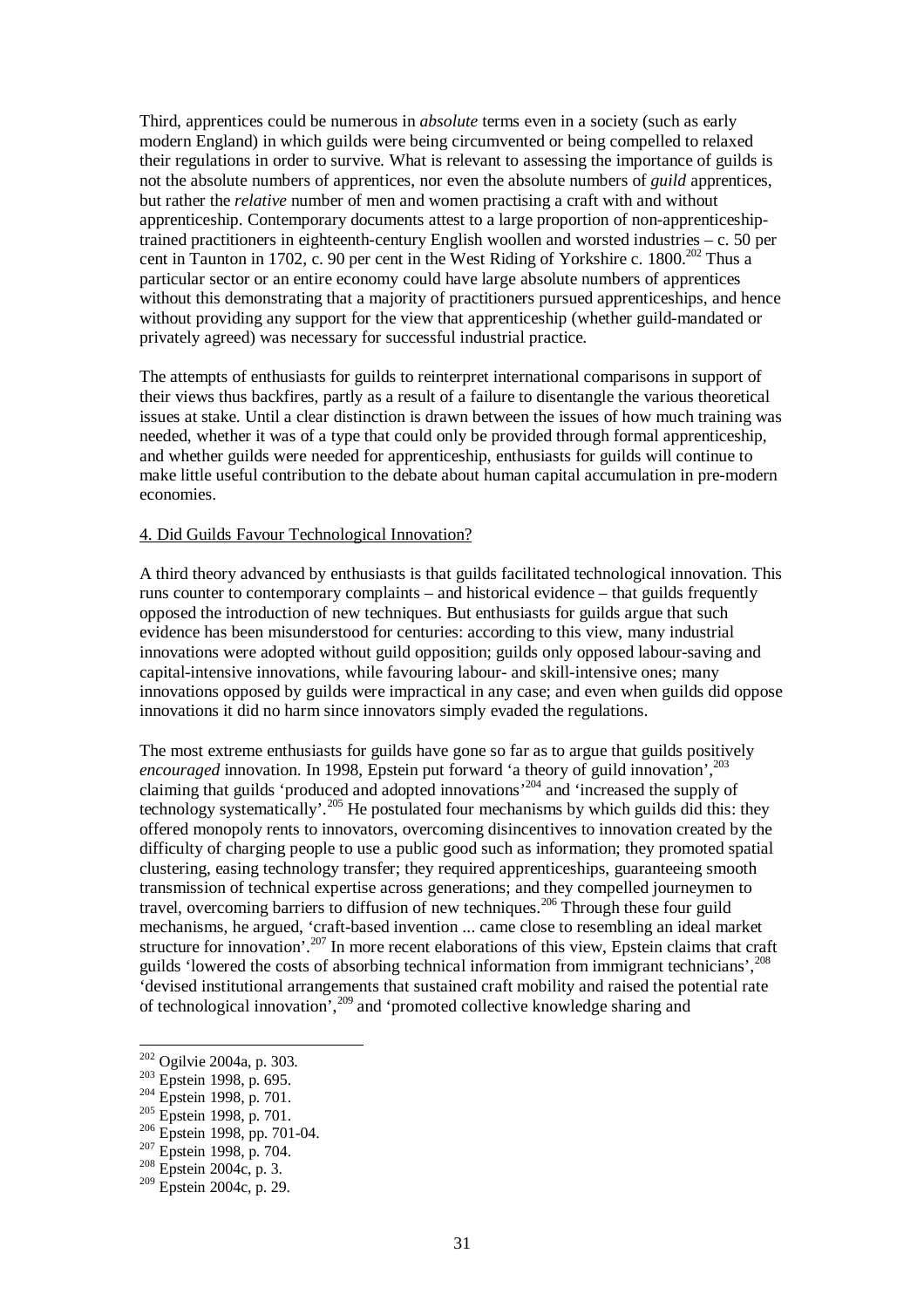invention'.<sup>210</sup> Technological leadership moved from the European continent to Britain after c. 1675, he argues, 'largely thanks to skilled individuals trained by guilds'.<sup>211</sup> His conclusion is that 'the main *direct* source of pre-modern technical innovation was the craft guild'.<sup>212</sup>

There is a theoretical incoherence, however, at the heart of the claim that guilds facilitated technological innovation. On the one hand, guilds are supposed to have been too weak to enforce harmful regulations, but on the other they are supposed to have been strong enough to enforce beneficial ones. The argument that guilds were too weak to enforce regulations blocking innovations is inconsistent with the claim that they were strong enough to enforce regulations encouraging innovations, e.g. by offering monopoly rents to inventors, requiring journeymen to travel, enforcing apprenticeship, or promoting spatial clustering. One can defend guilds, at least in theory, *either* by arguing they were so weak they were harmless *or* by claiming they were so strong they were beneficial – but not both at the same time.

Empirically, the claim that guilds were too weak (or too well-meaning) to oppose innovations can be refuted on all counts. First, while it is true that some industrial innovations were adopted without detectable guild resistance, this was only true if that innovation did not threaten the well-being of established guild masters. The same guilds bitterly resisted other innovations that they did perceive as endangering their interests, as shown by evidence from practically every pre-modern craft – the reason guilds came to be seen as technophobic.

Second, it is false to claim that guilds only opposed innovations that were labour-saving and capital-intensive, but favoured ones that were labour- and skills-intensive. Thus, as showed by my German case study, Württemberg weavers' guilds opposed the introduction of innovative, skills-intensive worsted and hybrid textiles throughout most of the seventeenth and eighteenth centuries. Furthermore, even if guilds *had* only opposed labour-saving innovations, that would still have reduced efficiency by compelling people to produce at higher cost.

Third, it is illogical to argue that guilds only opposed 'impractical' innovations. If a technique was no good there would be no reason to oppose it, and if guild masters viewed opposition to it as worth investing in, then they believed it practical enough to harm them.

Fourth, guild opposition to innovations did not always fail because of illegal adoption, threats of emigration, or competition from more liberal regimes. Illegality is costly, as shown by studies of the informal sector in modern developing economies; this deterred the marginal innovator. Emigration is costly, too, as shown by studies quantifying the non-trivial transaction costs and loss of social capital incurred by migrants; these costs, too, deterred the marginal innovator. The existence of more liberal regimes elsewhere does not inevitably lead to liberalization locally. Inefficient institutions can be protected from competition by a wide variety of factors, including political coercion, trade protection, market segmentation, transportation costs, and migration restrictions. Their redistributive importance to powerful interest groups alone can enable inefficient institutions to survive for generations, sometimes for centuries, despite coexisting with more efficient institutional frameworks – an issue discussed below in Section  $7.^{213}$ 

The argument that strong guilds positively encouraged technological innovation is even more questionable. For one thing, the claim that strong guilds' monopoly rents could have encouraged innovators is simply a theoretical proposition for which neither economic theory nor empirical studies provide support. Even those economic models postulating that monopoly might favour innovation require there to be no barriers to entry in order for the

 $210$  Epstein 2006, p. 15.

 $^{211}$  Epstein 2006, p. 28.

<sup>&</sup>lt;sup>212</sup> Epstein 2004c, p. 34.

<sup>213</sup> Ogilvie 2007; Acemoglu / Johnson / Robinson 2005.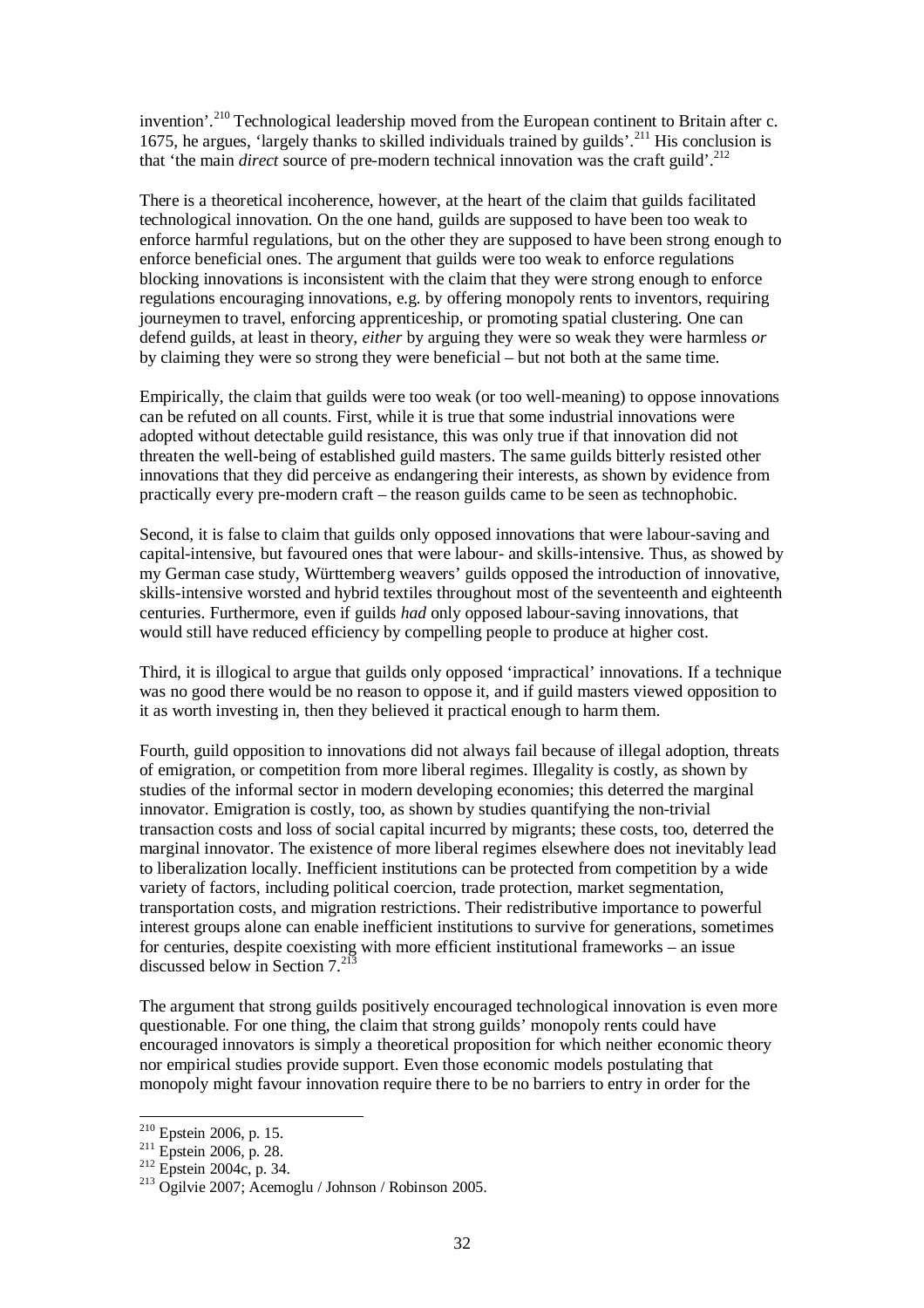monopolist to have good incentives to innovate – a condition violated by pre-modern guilds. Guilds did certainly generate monopoly rents, but there is no evidence that these rents rewarded innovation.<sup>214</sup>

Second, guilds were neither necessary nor sufficient for enforcing the spatial clustering which might have favoured horizontal transmission of technical expertise. Industrial agglomeration is widely observed in most economies, including modern ones, because it brings a whole array of advantages that have been quite thoroughly analyzed by economists; it does not require guilds. Conversely, guilds arose in many early modern crafts where there were not enough guild members in the same locality to bring about any industrial agglomeration.<sup>215</sup>

Third, guild apprenticeship and journeymanship were neither necessary nor sufficient for transmitting technical expertise smoothly between generations. As already discussed in the preceding section of this paper, masters who failed to train their apprentices were not punished and widows who never had any formal guild training practised legally. Conversely, 'encroachers' who had been denied a guild training somehow managed to learn the relevant technical expertise without it. Furthermore, many successful European industries evidently ensured that techniques were transmitted successfully while dispensing with guild apprenticeships.

Fourth, guild tramping requirements were neither necessary nor sufficient for diffusing innovations geographically. Young workers in pre-modern Europe were highly mobile even in unguilded crafts, proto-industries, agriculture, and labouring. The Netherlands, where guilds did not compel journeymen to tramp, enjoyed legendary labour mobility and technological innovation.

Furthermore, regulations guilds imposed for other reasons could exert unintended negative effects on innovation. Guild production regulations were imposed to control quality (and monitor unlicensed production), but stipulating precisely how a product was supposed to be made could deter innovation by ossifying production methods and excluding even desirable deviations. Guild price regulations were imposed to enhance social solidarity (and restrict competition), but could also deter innovators by denying them profits from underselling competitors. Guild admissions restrictions were imposed to ensure craft skills (and exclude entrants), but could also deter innovation by compelling a limited number of practitioners to spend many years investing in learning a particular set of techniques. Guild prohibitions on occupational mobility were imposed to ensure that skills were required (and to exclude entrants), but they endowed masters with a heavy investment in human capital specific to a particular technique and set of products, creating incentives to resist any technical change that threatened the value of their investment. Guild demarcations between different crafts were imposed to maintain product quality and labour skills (and to protect monopoly rents), but could also deter innovation by preventing the productive exchange of ideas between adjacent bodies of knowledge.

Cross-European comparisons cast serious doubt on claims that guilds encouraged technological innovation. In the worsted textile sector, for instance, many strongly guilded industries (e.g. in German-speaking central Europe) were technologically backward, while many weakly guilded industries (e.g. in the Netherlands and England) were highly innovative. The West Riding of Yorkshire was as close as possible to being wholly unguilded, yet its worsted industry was the most successful in eighteenth-century Europe, partly because of its exceptional receptiveness to technological innovations. Many other crafts, as we have seen, were strongly guilded in some European societies, weakly guilded in others, and wholly unguilded in still others; and there is no evidence whatsoever that technological innovation

 $2^{14}$  Ogilvie 2004a, pp. 317-18.

<sup>&</sup>lt;sup>215</sup> Ogilvie 2004a, pp. 319.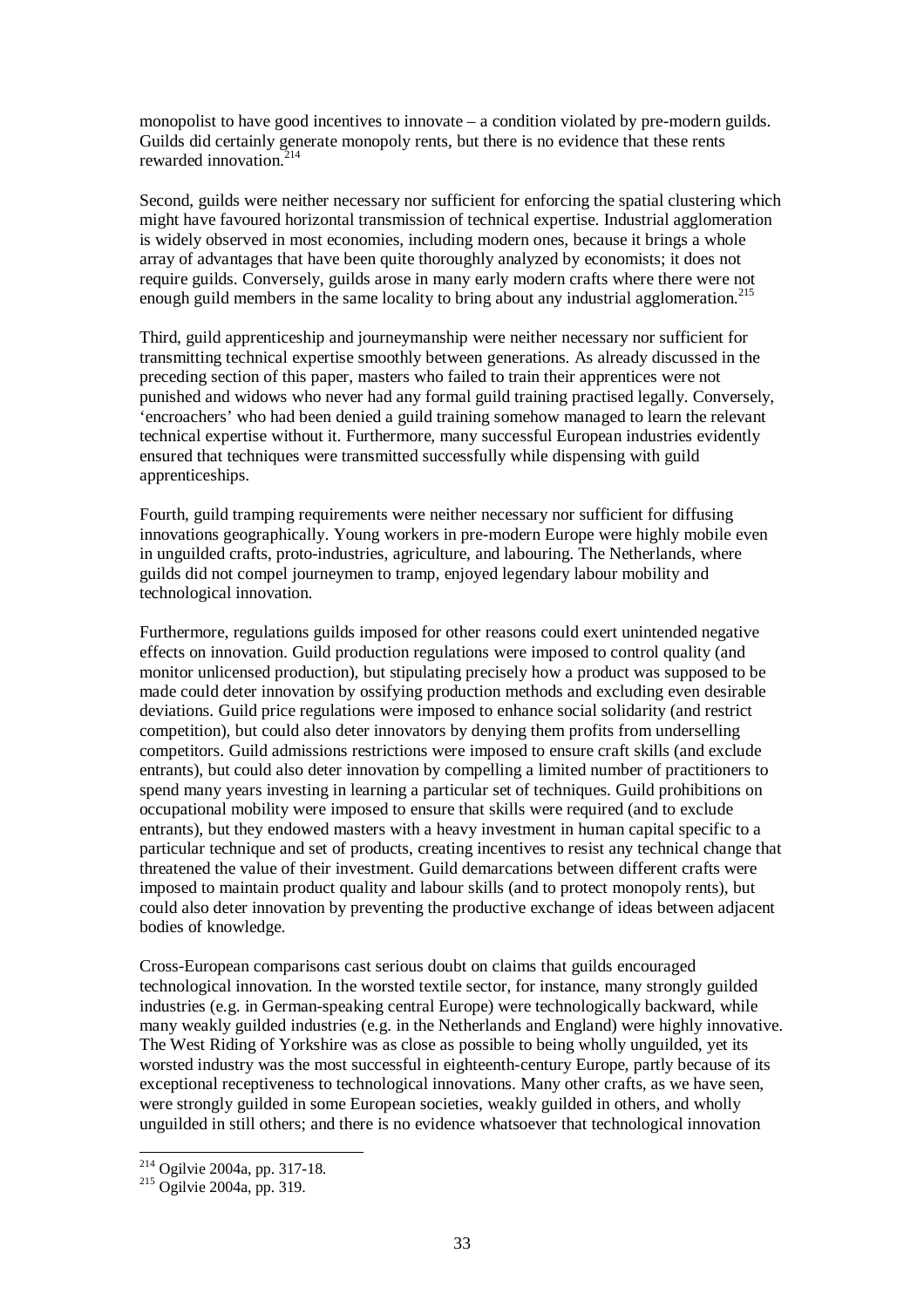was greater in the strongly guilded ones. Guilds were thus neither necessary nor sufficient for innovation. On the contrary: in many cases unguilded or weakly guilded industries were at the forefront of inventing, adopting, and diffusing new techniques.

The scholar who has most forcefully advocated the view that guilds favoured innovation, Epstein, has recently sought to defend it against these arguments. First, he has reiterated the pronouncement that guild opposition to innovations was harmless (or even beneficial) because many innovations opposed by guilds were impractical or dangerous, and because guilds could be circumvented anyway. Second, while disavowing his previous claims that guilds *directly* favoured innovation through monopolies and industrial clustering, he has repeated with still greater conviction that guilds *indirectly* created positive externalities for innovation through apprenticeship and journeymanship. Third, he has sought to discredit evidence that contradicts the 'innovation' view of guilds by seeking to reinterpret the empirical findings in my German case study. Finally, he attempts to dispute cross-European comparisons, claiming that they support the idea that guilds favoured technological innovation.

## 4.1. Was Guild Opposition to Innovation Harmless?

Did guild opposition to innovations not matter? Earlier versions of this view had claimed that although guilds did undeniably sometimes oppose innovations, this was harmless because many new techniques were economically impractical. But, as I have asked in previous publications, if an innovation was impractical why oppose it? The fact that a guild invested resources in opposing a technique suggests that its members regarded it as practical enough to harm them. $^{216}$ 

The recent restatement of the 'technological' case for guilds by Epstein now disavows ever having sought to justify guild opposition to innovation on the grounds that the techniques they opposed were impracticable.<sup>217</sup> Instead, Epstein claims, the techniques opposed by guilds were *harmful*, so guilds positively benefited the economy by prohibiting them. Guild opposition to innovations was justified, according to Epstein, because innovations 'could cause serious harm to high quality cloth', 'might be untested technically and commercially', or 'relied on tacit knowledge that was expensive to learn and diffuse'. So innovations were only opposed in order 'to defend the guild's reputation for quality and prevent undercutting by free-riding masters'.<sup>218</sup>

These claims are absurd. If a new technique could cause 'serious harm' to high-quality cloth, then merchants and customers would refuse to buy it, no weaver would introduce it, and the guild would have no need to oppose it. If a new technique reduced the quality of the product but customers demanded it anyway (e.g., because it was less expensive or had other desirable characteristics), then opposing its introduction would harm those customers as well as the producers who wanted to shift to a lower quality-price combination. If the defects produced by the new technique were hidden, then according to enthusiasts for guilds, guild quality

<sup>&</sup>lt;sup>216</sup> Ogilvie 2004a, p. 316.

 $2^{17}$  The disavowal is disingenuous. The 'impracticability' argument has been widely advanced by enthusiasts for guilds. Epstein 1998, p. 695, for instance, criticized the view that guilds opposed innovations since it assumes – wrongly, in his view – 'that all applications that were refused were better than current practice'. Reith 1986, pp. 38-41, likewise sought to dismiss guilds' opposition to innovations such as the multiple-band ribbon-making loom and the new stocking-knitting frame by claiming that their benefits were 'mostly exaggerated'; guild prohibitions on these innovations were justified by 'technological arguments' showing that they did not increase productivity as much as was claimed. Rehabilitation arguments thus have explicitly justified guild opposition to innovations in terms of the supposed technological 'impracticability' of the innovations in question – inconsistent though this is with the desire of pre-modern craftsmen to adopt them.

<sup>&</sup>lt;sup>218</sup> Epstein 2008, para. 25.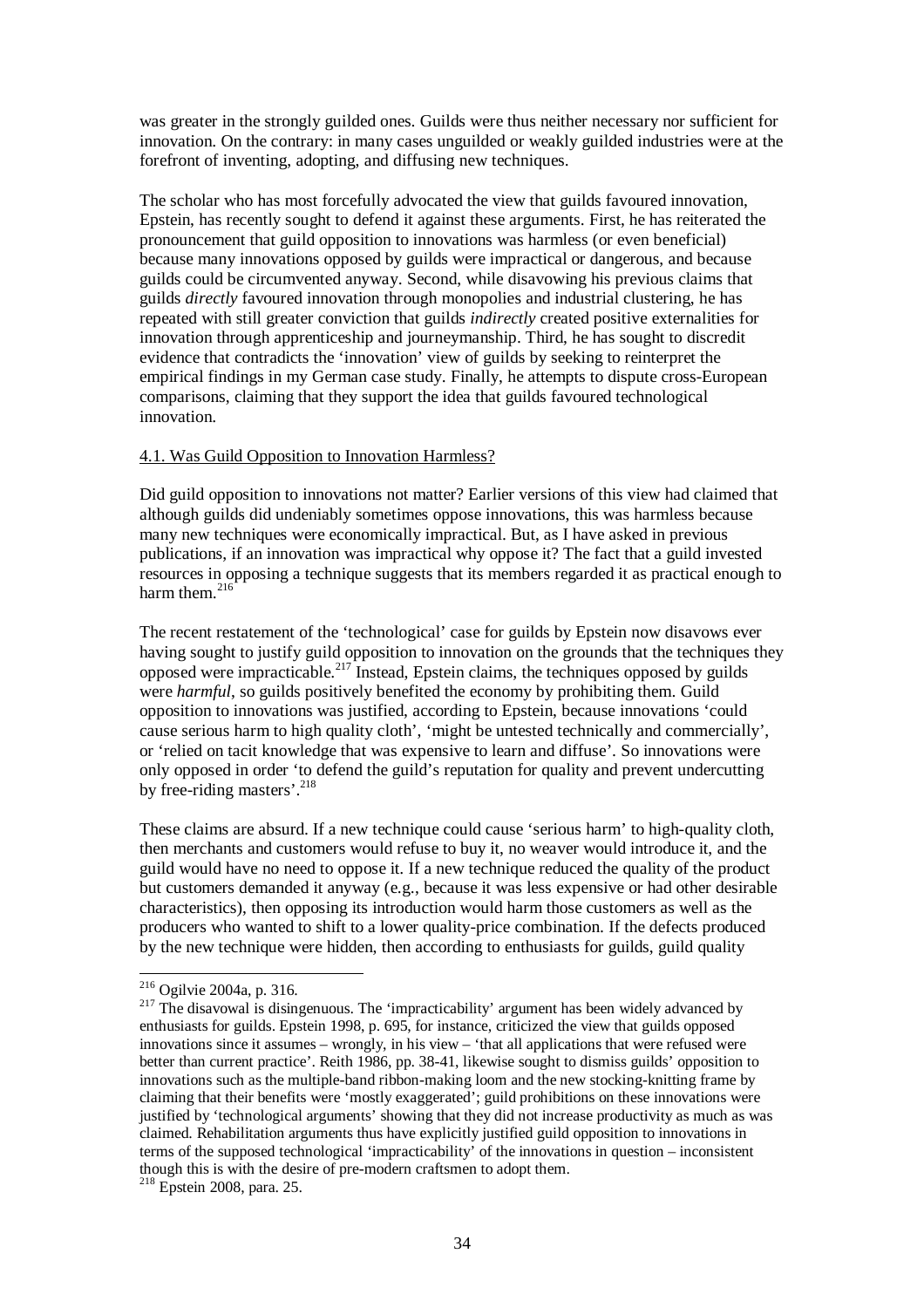controls would prevent any wares with defects from reaching the market anyway. (In practice, of course, as we saw in Section 3, early modern European industries possessed a rich variety of institutional arrangements for monitoring quality independently of guilds.) If a new technique was 'untested', then the craftsman introducing it would be incurring all the costs and risks, and the guild would have no reason to oppose it. If a new technique 'relied on tacit knowledge that was expensive to learn and diffuse', there is no clear reason why a guild should oppose it, since all its members would have the same tacit knowledge and hence would be able to copy and benefit from the new technique.

These claims are not only logically absurd, but empirically unsubstantiated. Epstein himself phrases them in terms of 'could', 'might be', and 'seems plausible that'.<sup>219</sup> He presents no evidence that the new techniques so widely opposed by guilds throughout pre-modern Europe were ones with such 'harmful' characteristics. The footnotes attached to his speculations consist of one reference to an unpublished 2005 Ph.D. thesis (supervised by Epstein) and one to an unpublished 2006 working paper by Epstein himself which simply makes the same assertions as his 2008 paper, often in precisely the same words. $^{220}$ 

A final justification for viewing guild opposition to innovations as harmless is that, according to Epstein, craft guilds 'could not forbid non-members from innovating'.<sup>221</sup> If 'non-members' refers to persons seeking to produce within the same locality as the guild, this statement is untrue. Every guild charter in Europe explicitly prohibited local non-guild-members from producing the wares legally defined as the exclusive 'privilege' of that guild. If 'nonmembers<sup>7</sup> refers to non-guilded producers in the countryside surrounding an urban guild, then this implies that guild opposition to innovations was only harmless where guilds were too weak to prevent non-guild competition, as in many English and Dutch textile regions; however, this cannot be what is meant, since Epstein rejects the standard characterization of English and Dutch guilds as 'weak', a view this paper assesses below in Section  $6.^{222}$  If by 'non-members', Epstein refers to guilded producers in other localities, and is thus postulating that European guilds efficiently competed each other into permitting technological innovation, then the empirical record decisively refutes this view. Practitioners in the weakly guilded or unguilded worsted industries of the Netherlands and England adopted innovations that were opposed by worsted guilds in other European regions such as Württemberg, yet English and Dutch competition failed to compete the technological conservatism of Württemberg guilds out of existence. The technologically stagnant Württemberg worsted guilds survived for centuries by selling to markets protected by trade barriers, transport costs, and political coercion.<sup>223</sup>

Guild opposition to innovation was not harmless. Contemporaries' urgent desire to adopt these innovations in the teeth of guild opposition undermines the view that the new techniques were either impracticable or harmful. Competition from other guilds was ineffectual in preventing guilds from implementing damaging restrictions on innovation, as shown by cross-European comparisons within the same branch of industry. Competition from unguilded rural producers was more effectual in reducing the damage caused by guild opposition to innovations – but only by bringing about a fundamental weakening of the whole guild regime, as in the Netherlands and England.

 $219$  Epstein 2008, para. 25.

<sup>&</sup>lt;sup>220</sup> Epstein 2008, para. 25 fn 44 and 45. The references are to Feldman 2005, p. 149 and n. 3; and to Epstein 2006 (no page reference given).

Epstein 2008, para. 25.

 $222$  Ogilvie 2004a, esp. pp. 320-2.

<sup>223</sup> Ogilvie 1997, pp. 187-8; Troeltsch 1897, pp. 172-3, 177-9, 181-4, 186, 194-9.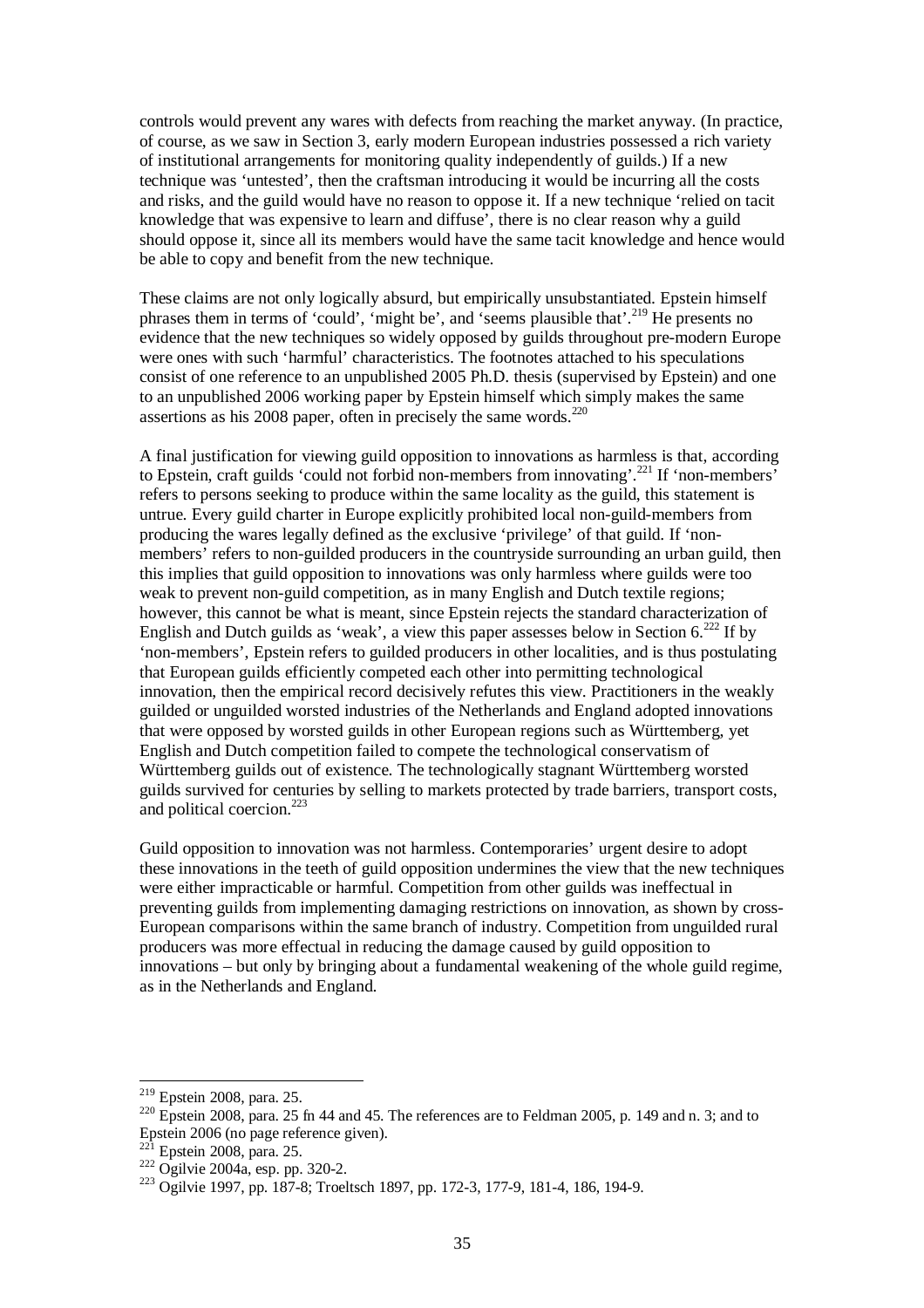## 4.2. Did Guilds Encourage Innovation through Apprenticeship?

Faced with my comprehensive refutation of the theoretical and empirical basis for the notion that guilds directly encouraged technological innovation through monopolies and or industrial clustering,<sup>224</sup> enthusiasts for guilds have now seemingly abandoned these views. As the scholar most closely associated with them, Epstein has recently denied ever having held them.<sup>225</sup> His only remaining argument, repeated with ever greater conviction, is that guilds *indirectly* created positive externalities for innovation through enforcing guild training, particularly apprenticeship, but also through journeymanship.<sup>226</sup>

The view that guild apprenticeship created positive externalities for technological innovation is untenable. As discussed in detail in Section 3 of this paper, many pre-modern crafts did not require formal apprenticeship; in those that did, apprenticeship did not need guilds. Even strong guilds often did not enforce training, since they were only interested in apprenticeship as an entry barrier. Non-guild-trained 'encroachers' learned technical expertise without guild training. Many of the most technologically innovative and economically successful industries in pre-modern Europe did not require guild apprenticeships.<sup>227</sup> Epstein's reassertion of the view that apprenticeship created 'positive externalities' for technological innovation does not even seek to address these arguments.

Nor can one maintain the argument that guilds favoured the diffusion of technological innovations through journeymanship which led to migration. As my publications have discussed, although guild journeymen often did migrate, so too did many non-guilded young workers. Many technologically innovative European industries did not require journeymen to migrate, and some did not have guild journeymen at all.<sup>228</sup> Epstein has sought to dispute these arguments by asserting that guild-trained journeymen migrated 'independently from and frequently in opposition to organized guilds' and that tramping by journeymen 'emerged as a means to diffuse information about labour markets and to share tacit knowledge'.<sup>229</sup> Both of these statements are false. Most guilds *obliged* journeymen to go 'on the tramp' for a minimum number of years, journeymen who failed to do so were penalized, and Dutch guilds are explicitly singled out in the historiography as having been more liberal than other European guilds because they did not oblige journeymen to travel.<sup>230</sup> The tramping of journeymen thus did not emerge spontaneously as a means to 'diffuse information' and 'share tacit knowledge' but rather was part of the complex framework of barriers to entry imposed by guild masters in order to sustain their monopoly profits. Labour migration, with any attendant technological diffusion that came in its train, was already high in pre-modern Europe without guild journeymanship, as discussed in my previous publications, $^{231}$  and as demonstrated by the Dutch case. $232$ 

Enthusiasts for guilds have thus tacitly abandoned previous exaggerated claims about the technological benefits created by guilds through monopoly rents or industrial clustering. The new, reduced-form version of the 'innovation' case for guilds now merely claims that guildmandated apprenticeship and journeymanship indirectly favoured technological innovation. But even these more modest arguments fail to hold up to theoretical or empirical examination.

<sup>&</sup>lt;sup>224</sup> Ogilvie 2004a, pp. 317-19.

<sup>&</sup>lt;sup>225</sup> The denial is disingenuous, since Epstein 1998, pp. 701-04, explicitly stated that guilds 'increased the supply of technology systematically', not just through apprenticeship, but through the tramping of guild journeymen, industrial clustering of guild masters, and monopoly rents for guild masters.  $226$  Epstein 2008, para. 26.

 $227$  Ogilvie 2004a, pp. 317-19; and Section 3 of the present article.

<sup>228</sup> Ogilvie 2004a, p. 318.

<sup>229</sup> Epstein 2008, para. 26.

<sup>230</sup> Lourens / Lucassen 1999, pp. 73-9.

<sup>&</sup>lt;sup>231</sup> Ogilvie 2004a, p. 318.

 $232$  Lourens / Lucassen 1999, pp. 73-9.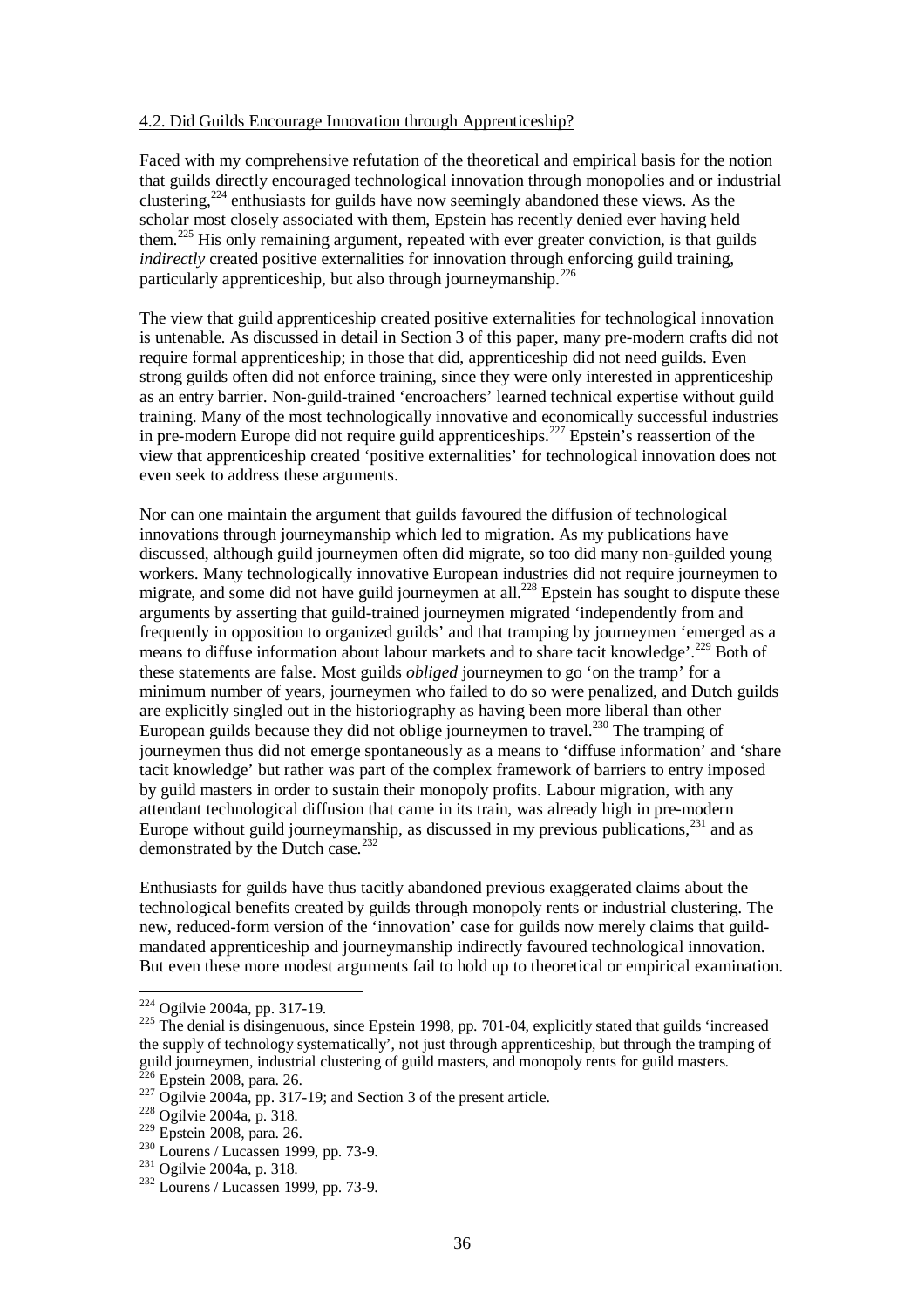Neither guild apprenticeship nor guild journeymanship were necessary for technological innovation, there is no evidence that they favoured innovation, and many of the most technologically innovative and economically successful industries in pre-modern Europe had other institutional arrangements.<sup>233</sup>

## 4.3. Can the Württemberg Evidence Be Reinterpreted to Show Guilds Favoured Innovation?

A third approach adopted by Epstein in the attempt to maintain the innovation case for guilds is to advance a creative reinterpretation of the evidence in my German case study. First, he tries to claim that Württemberg worsted-weavers' guilds might have opposed technological innovations after 1650 because they were oppressed by merchants, but did not do so before this date.<sup>234</sup> This is false. These weavers' guilds already opposed technological innovations in the period before 1650, as shown by an example I discuss from 1619-21, when an Italian merchant invited by the Württemberg prince to introduce new French and Dutch techniques into the primitive Black Forest worsted technology encountered such vehement opposition from local merchants', dyers', and weavers' guilds that he departed and refused all invitations to return.<sup>235</sup> There is no evidence of a switch in the guilds' strategy in 1650. Guilds sometimes opposed new techniques and sometimes let them pass. If an innovation could be adopted without threatening the well-being of established guild masters, they had no incentive to resist it. But the same guilds bitterly resisted other innovations that they perceived as endangering their interests.<sup>236</sup>

Building on this alleged strategy switch in 1650, Epstein then seeks to explain away these guilds' opposition to innovation in terms of 'linked contractual charges imposed by the merchants' in the post-1650 period.<sup>237</sup> Not only was there no strategy switch. But this argument ignores the fact that the merchants were guilded craftsmen as well – merchant-dyers – who themselves *also* opposed technological innovation, and used their guild-like association to enforce this preference.<sup>238</sup> The technological sclerosis of the industry *intensified* after 1650 not because of 'charges imposed by the merchants' but because of the malign interaction between the rent-seeking incentives created by multiple interlocking sets of guild privileges. $^{239}$ 

A final inaccuracy on which Epstein seeks to build a creative reinterpretation of the Württemberg evidence relates to output and productivity. Epstein claims that per capita output in the Württemberg worsted industry rose from c. 35 per annum in the period 1650-1730 to c. 50 per annum 1730-80. This, he claims, demonstrates a 'near 50 percent increase in labour productivity ... [which] must have been the result of endogenous improvements' caused by guilds.<sup>240</sup> This is a wildly inaccurate misinterpretation of data presented in my book.<sup>241</sup> Table 7.3, to which Epstein refers, shows the changing *legal quota* of worsteds which the merchantdyers' association formally agreed to accept from each weaver. This quota was fixed *institutionally* through inter-guild negotiations; it did not reflect economic realities such as labour productivity or technical capability. Each local weaver was technically *capable* of producing well in excess of 50 cloths per annum, as I discuss in my study; it was only because

 $2^{233}$  See, e.g., Davids 2000; Davids 2003.

<sup>234</sup> Epstein 2008, para. 22.

<sup>&</sup>lt;sup>235</sup> Ogilvie 2004a, p. 315.

<sup>&</sup>lt;sup>236</sup> Ogilvie 2004a, pp. 314-5.

<sup>&</sup>lt;sup>237</sup> Epstein 2008, para. 22.

<sup>&</sup>lt;sup>238</sup> This is explicitly stated in my publications and other standard works on this industry, including those footnoted by Epstein. See Ogilvie 1997, pp. 357-60; Ogilvie 2004a, pp. 320-1; Troeltsch 1897, pp. 163, 167-9.

<sup>&</sup>lt;sup>239</sup> This is made clear in my own analysis and that of other scholars footnoted by Epstein: see Ogilvie 1997, pp. 357-60; Ogilvie 2004a, 319-21; Troeltsch 1897, pp. 163-9.

 $240$  Epstein 2008, para. 22.

<sup>&</sup>lt;sup>241</sup> Ogilvie 1997, p. 213, Table 7.3.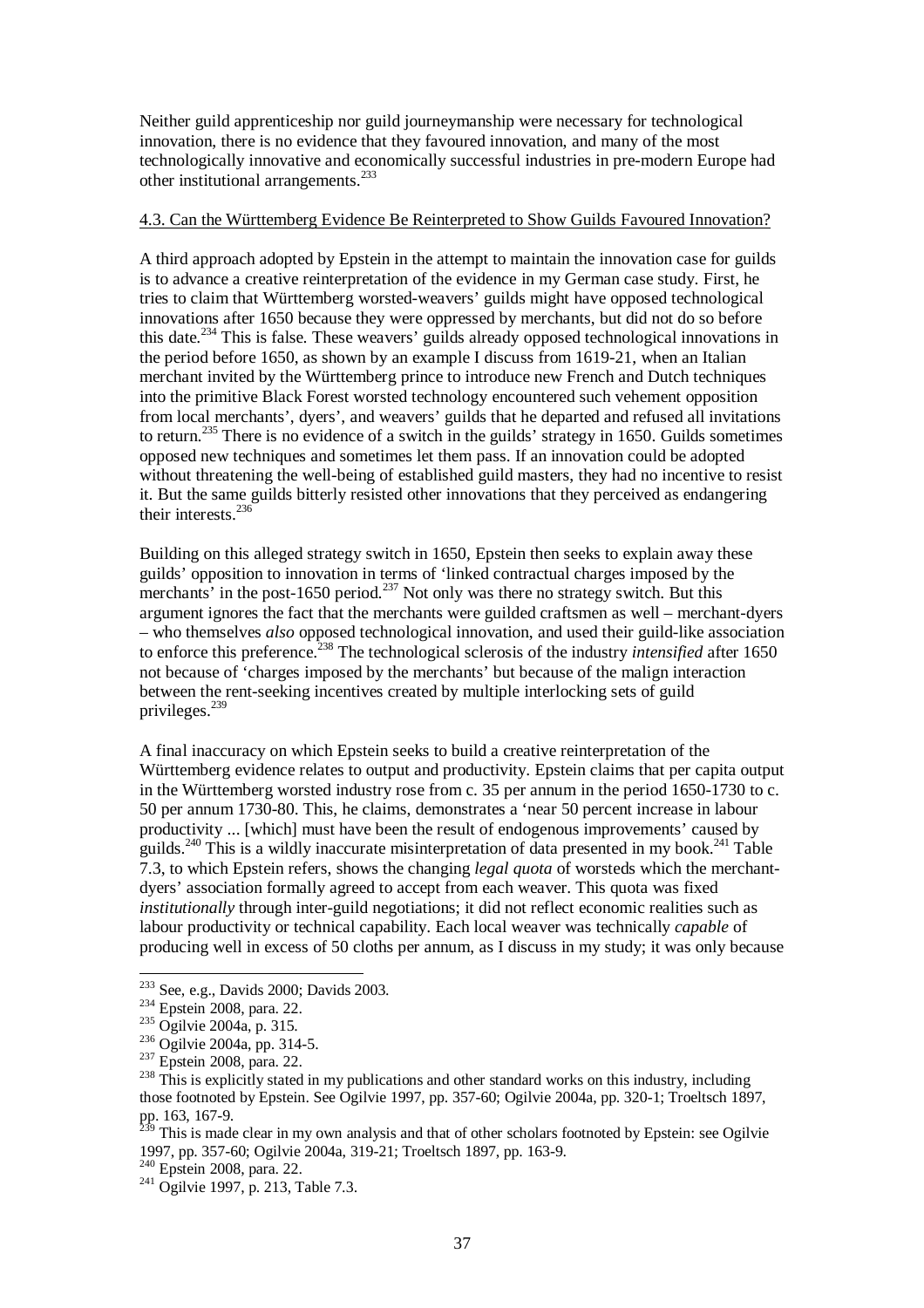of guild output quotas that weavers produced below this level, as shown by complaints by the weavers themselves. The guild output quota changed at intervals over the two centuries during which the industry remained in being.<sup>242</sup> The quota did not move in any clear direction, but rather fluctuated upwards and downwards throughout the entire history of the industry in response to the changing political balance between merchant-dyers' and weavers' guilds, among different districts' weavers' guilds, and among different sub-groups of weavers who secured different legal quotas. Epstein thus bases his claim that labour productivity increased 'endogenously' on data which have nothing to do with productivity but rather reflect guild regulations. There is thus no evidence for any productivity increase.

## 4.4. Can European Evidence Be Reinterpreted to Rehabilitate Guilds' Role in Innovation?

A final line of approach in the attempt to maintain the innovation view of guilds is to dispute the evidence from cross-European comparisons. As I and others have pointed out, technological innovations were developed and adopted very rapidly in the Netherlands during its 'Golden Age' (1550-1670) and in England after c. 1600, precisely the period when Dutch and English guilds were losing many economic powers. Many of the most technologically innovative textile industries in Europe arose and flourished in societies, regions, or locations where guilds were weak or non-existent. Alternative institutional frameworks provided more favourable incentives than guilds to invent and diffuse innovative industrial techniques.<sup>243</sup>

Epstein, however, claims – without evidence – that 'virtually all technical knowledge' in premodern Europe was generated by crafts (which were guilded), while few innovations were generated in 'proto-industrial' locations (which he implies were non-guilded).<sup>244</sup> His sole footnote is to a single article on patents (which does not address this issue) and his own past papers (which provide no evidence on it).<sup>245</sup> If anything, the evidence on patents casts doubt on the notion that guilds were essential for technological innovation in early modern Europe. In the Dutch 'Golden Age', as Davids has pointed out, the patent represented an effective alternative to the guild in providing incentives for the invention and diffusion of innovations.<sup>246</sup> Important innovations in the pre-modern European worsted industry, as demonstrated in my own publications, were invented by unguilded female spinners and unguilded rural weavers, but were opposed by guild masters who feared the new practices would endanger their own rents.<sup>247</sup> Insofar as technological innovations were introduced in a guild framework, this was simply because many craftsmen in pre-modern Europe were legally compelled to operate in guilds – not because the guild framework was favourable to innovation.

Epstein then makes the equally unsupported assertion that unguilded forms of industrial organization were 'comparatively marginal and not particularly progressive'. He explains away the case of England, where an increasing number of important and successful industries after c. 1550 were weakly guilded or guild-free, by claiming  $-$  again, without evidence<sup>248</sup> – that before the later seventeenth century England got most of its innovations via guild-trained migrants from the Continent.<sup>249</sup> In fact, unguilded forms of industrial organization were often found in putting-out systems, which were widespread throughout pre-modern Europe,

<sup>&</sup>lt;sup>242</sup> Ogilvie 1997, pp. 188-92.

<sup>&</sup>lt;sup>243</sup> Davids 2000; Davids 2003; Mokyr 1999; Mokyr 2002; Ogilvie 1997; Ogilvie 2004a.

<sup>&</sup>lt;sup>244</sup> Epstein 2008, para. 45.

 $245$  The reference is to Moser 2005.

<sup>246</sup> Davids 2000; Davids 2003.

<sup>247</sup> See e.g. Ogilvie 2004a, pp. 320-2.

 $248$  Epstein refers primarily to his own past articles, most of them unpublished papers in which the material is simply repeated word-for-word from his own previous papers; see the lengthy passages of identical wording and examples in Epstein 1998; Epstein 2004a; Epstein 2004b; Epstein 2004c; Epstein 2005; and Epstein 2006.

 $249$  Epstein 2008, para. 46.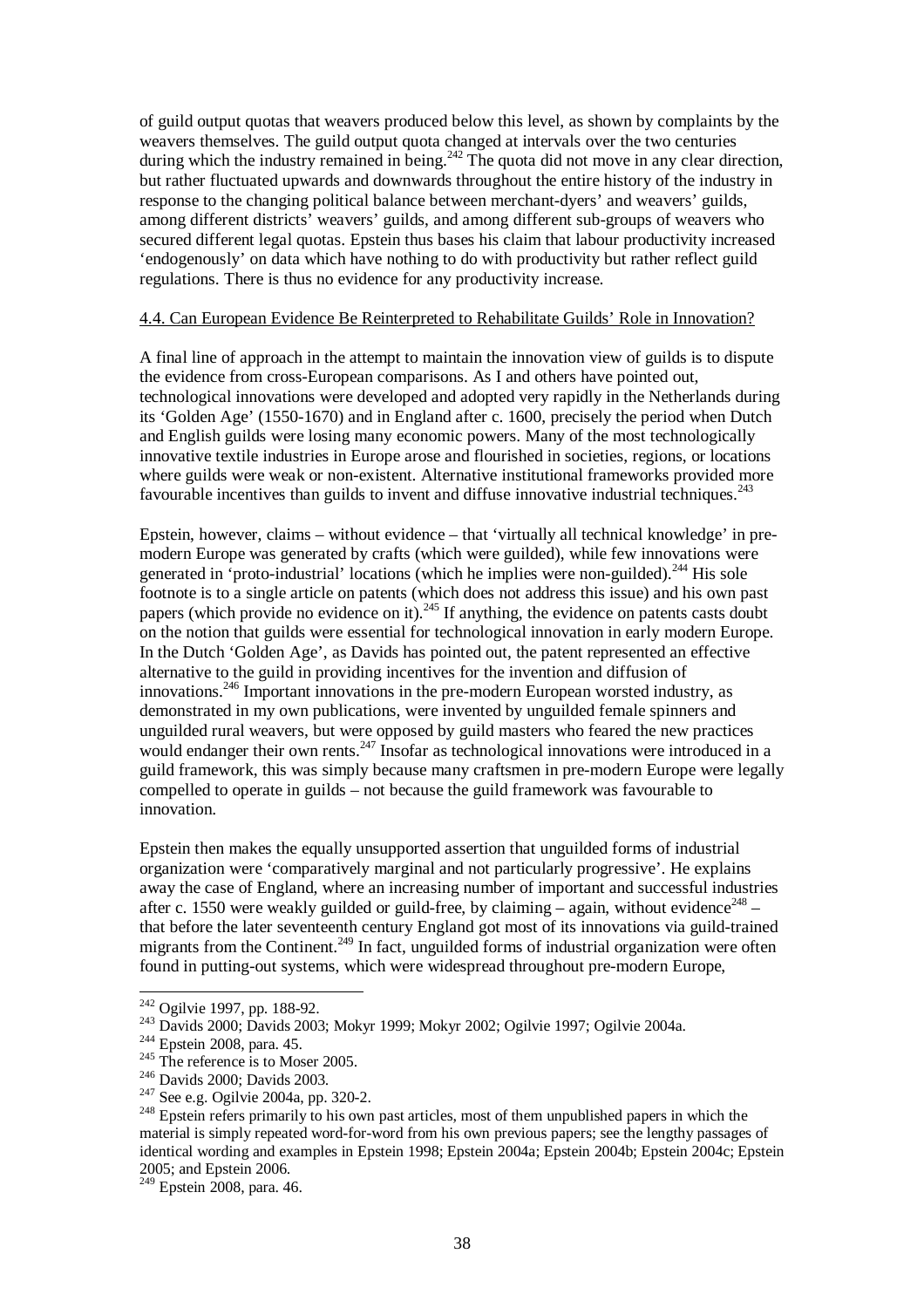expanded rapidly, and often surpassed the size of urban guilded crafts.<sup>250</sup> Epstein's dismissal of centralized manufactories is disingenuous, since it was often opposition from craft guilds that held them back, where they did not stagnate as merchant-guild monopolies or stateowned enterprises.<sup>251</sup> Unguilded proto-industries and manufactories were not 'progressive', in Epstein's view. But they often introduced new products, working processes, and techniques that were resisted by guilds.<sup>252</sup> Patents, premia, and legal enforcement of personal trademarks were successful in economies such as England and the Netherlands, where (as discussed below in Section 6) guilds' ability to enforce their regulations and privileges began to loosen at a relatively early date.<sup>253</sup> England is certainly known to have derived many technological innovations from the European continent.<sup>254</sup> This does not demonstrate that English industries failed to generate new techniques of their own, but rather that they were exceptionally open to new techniques from anywhere. Indeed, as Mokyr has discussed, new techniques that had been invented in continental Europe were often put into business use for the first time in England, precisely because of the superior institutional flexibility of English factor markets, in which the limited influence of guilds was one component.<sup>255</sup> This was recognized by contemporaries, such as the Swiss calico-printer who in 1766 quoted a popular saying to the effect that 'for a thing to be perfect it must be invented in France and worked out in England'.<sup>256</sup>

Little of substance is provided by attempts to resuscitate the case for guilds as a source of technological innovation – whether direct or indirect. The claim that guild opposition to technical innovations was beneficial is theoretically incoherent and empirically unsubstantiated. The idea that guilds favoured technological innovation through monopoly rents and industrial agglomeration has now been abandoned even by the most devoted enthusiasts for guilds. The notion that guild apprenticeship was essential for transmitting technical knowledge falls afoul of findings concerning the many innovative and successful unguilded industries in early modern Europe, as well as the evidence in Section 3 on the widespread irrelevance of apprenticeship for training. The idea that guild journeymen were essential for diffusing innovations is undermined by findings on labour mobility and journeymanship across Europe. Attempts to reinterpret my German case-study and cross-European comparisons provide no support for the view that guilds encouraged technical innovation.

#### 5. Was Guild Rent-Seeking Beneficial?

Some enthusiasts claim that guilds benefitted pre-modern economies by making politics work better. Thus Putnam et al. argue that guilds in medieval Italian cities generated a 'social capital' of shared norms and collective action that made governments more responsive to the general welfare.<sup>257</sup> Persson postulates that guilds in early modern European towns enabled conflicting groups to negotiate towards agreements that benefited all.<sup>258</sup> Epstein contends that alliances between early modern rulers and powerful interest-groups such as guilds provided the centralized 'coordination' necessary to correct market failures.<sup>259</sup>

<sup>&</sup>lt;sup>250</sup> See the many examples provided in Kriedte / Medick / Schlumbohm 1977.

<sup>&</sup>lt;sup>251</sup> See the examples discussed in Forberger 1962; Freudenberger 1966; Freudenberger 1997; Gayot 1995; Hofmann 1920; Ogilvie 1997; and Troeltsch 1897.

 $^{252}$  For examples from the Württemberg worsted industry alone, see Ogilvie 2004a, pp. 315, 320, 321. For additional examples from other pre-modern European economies, see Forberger 1962; Freudenberger 1966; Freudenberger 1997; Gayot 1995; Hofmann 1920.

<sup>253</sup> On the Netherlands see Davids 2000; and Davids 2003. On England see Stolte 2006.

<sup>254</sup> Epstein 2008, para. 45 fn 73.

<sup>255</sup> Mokyr 2005c, esp. pp. 14, 50.

<sup>256</sup> Wadsworth / Mann 1931, p. 413.

 $257$  Putnam et al. 1993.

<sup>&</sup>lt;sup>258</sup> Persson 1988, pp. 50-4.

<sup>259</sup> Epstein 2008, para. 30.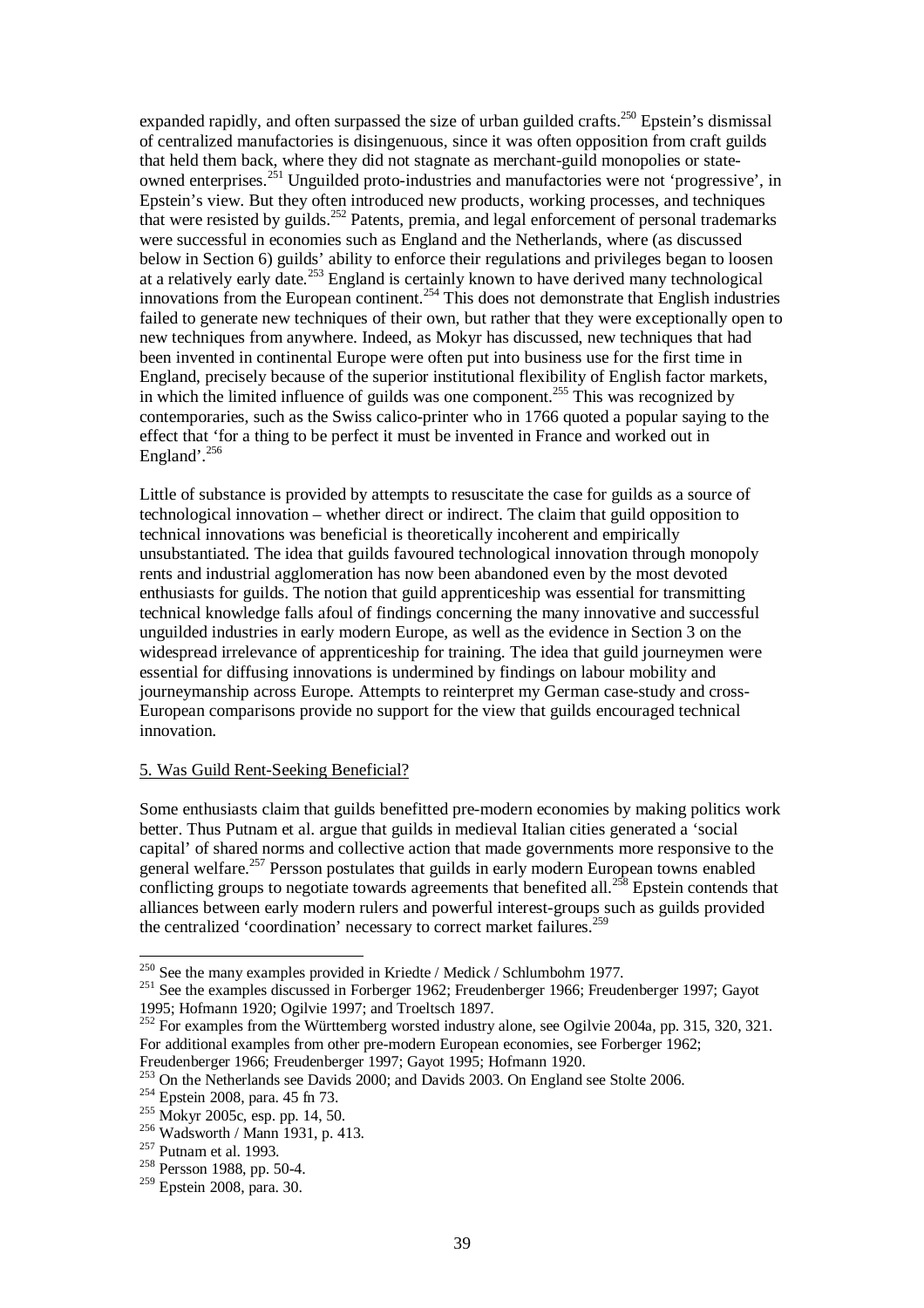My previous publications have pointed out problems with this beneficent view of the political role of guilds. Guild-ruler interactions in pre-modern Europe were dominated by rent-seeking, through which guilds offered favours to officials and princes in return for legal privileges that would secure their monopoly rents, at the expense of other social groups and the wider economy.<sup>260</sup> Evidence for most pre-modern guilds confirms that they devoted considerable resources to influencing the political process. The guilded weavers in my German case study, for instance, allocated substantial quantities of guild funds, personal resources, time, and effort to lobby the Württemberg state with the aim of securing and expanding their own privileges and attacking those of others.<sup>261</sup> European comparisons suggest that it was where the political authorities were incapable of offering enforcement of corporate privileges, or gained greater economic and political benefit from permitting their evasion, that guilds weakened, metamorphosed, or disappeared.<sup>262</sup>

Evidence of costly guild lobbying, and the favours the state granted in return, casts doubt on the view that guilds made politics work in ways that benefited the common weal. Wellorganized corporate groups such as guilds were in a position to offer – or deny – political cooperation and fiscal support to rulers in exchange for policy favours. Such favours often seemed harmless or even – if guild rhetoric was to be credited – generally beneficial, and had the inestimable benefit of being costless to the ruler, at least in the short term. It is difficult even for modern governments to resist limiting trade now in return for a lump-sum payment from a producer interest group, even though this undermines economic growth and thus tax revenues in future. The favours which guilds obtained from pre-modern rulers reduced economic efficiency, and the favours which rulers obtained from guilds reduced political efficiency. The interaction between guilds and rulers was malign rather than beneficent.<sup>263</sup>

Epstein denies this. He claims that any welfare loss from guild rent-seeking must have been quantitatively insignificant. He then contradicts himself by claiming that guild rent-seeking did have significant effects, but that they were positively beneficial. Guild rent-seeking, he claims, generated political externalities that enabled early modern states to 'coordinate' the behaviour of 'decentralized agents', thereby making economies work more efficiently.

## 5.1. Was the Welfare Loss from Guild Rent-Seeking Trivial?

To make plausible his denial that the welfare loss from guild rent-seeking can have been quantitatively significant, Epstein disputes the findings of my German case study. His claim is that the deadweight losses inflicted by the worsted-weavers' guild of the District of Wildberg on the Württemberg economy must equal the monopoly rent enjoyed by the guild members, which in turn can be measured by the annual per capita expenditure of this guild on lobbying. Since the per capita annual lobbying expenditure did not equal a large percentage of an average weaver's per capita annual income, Epstein argues, this implies that the deadweight loss to the economy must have been low.<sup>264</sup>

This is seriously confused. First, the deadweight loss a guild monopolist inflicts on the economy is quite distinct from the monopoly rents of guild members, and may be either larger or smaller than them.<sup>265</sup> The relative size of the deadweight loss and the monopoly profits depend upon the shape of the demand curve over the range of prices and quantities traded

 $^{260}$  Ogilvie 1995; Ogilvie 1997; Ogilvie 1999a; Ogilvie 1999b; Ogilvie 2007.

<sup>&</sup>lt;sup>261</sup> Ogilvie 1997, pp. 366-78; Ogilvie 2004a, pp. 290, 312, 321, 326-8.

 $262$  See the discussion in Ogilvie 1997, pp. 438-46; Ogilvie 1999a.

<sup>&</sup>lt;sup>263</sup> For further discussion of these issues, see Ogilvie 1992; Ogilvie 1999a; Ogilvie 1999b; Ogilvie 2007.

<sup>&</sup>lt;sup>264</sup> Epstein 2008, para. 35.

 $^{265}$  Kay 1983, p. 328.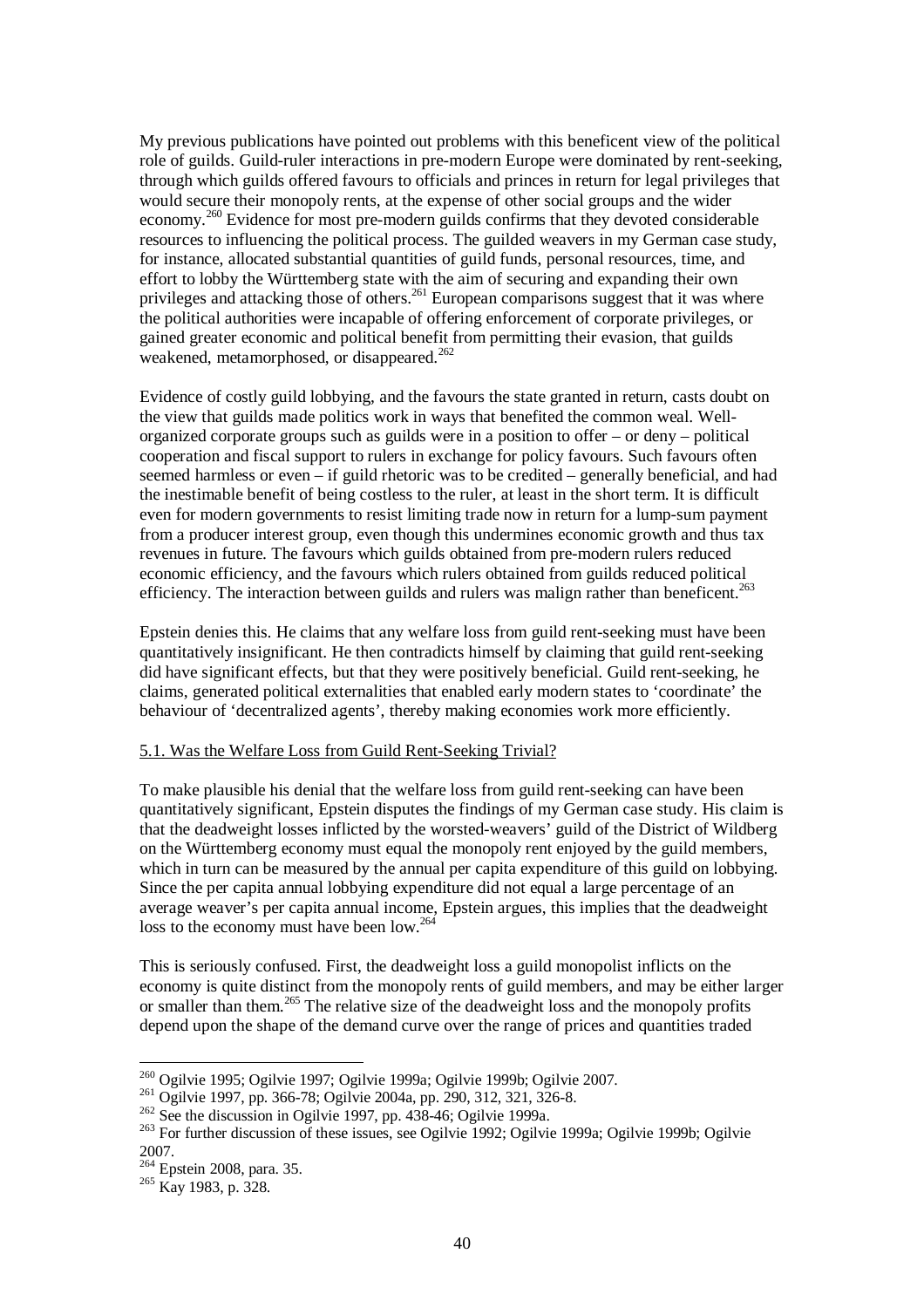under the monopoly. Thus we learn nothing about the size of deadweight loss imposed by a guild monopoly by measuring the monopoly rents enjoyed by the guild members.

Second, lobbying costs will only equal monopoly profits if there are many competing lobbyists trying to secure those monopoly profits by lobbying. If this condition is not met, then the lobbying costs incurred will typically be lower, and possibly very much lower, than the monopoly profits. This condition was not, of course, met in the case of a craft guild, since it was the only entity claiming a particular monopoly in a particular jurisdiction. Since in the District of Wildberg there was only a single lobbyist (the Wildberg guild) trying to secure that set of monopoly profits by lobbying, it was in a position to offer a much smaller amount to purchase the monopoly, which the monopoly-granting body (in this case the Duke of Württemberg) would be willing to accept since he would receive no competing offers to drive the price up. $^{26}$ 

#### 5.2. Was Guild Rent-Seeking Positively Beneficial?

Having thus established, to his satisfaction, that the quantitative effect of guild rent-seeking was trivial, Epstein turns around to claim that it was far from trivial – but *good*. Guild rentseeking, he says, produced political externalities that enabled early modern states to 'coordinate' the behaviour of 'decentralized agents', thereby making 'thin' markets work better.

He begins by denying that 'all rent-seeking causes a net welfare loss'.<sup>267</sup> Let us consider this possibility. Monopolies not only *transfer* resources from consumers to monopolists; they cause *deadweight* losses – resources that no-one can enjoy – by reducing the total amount that is produced and traded. This is the classic welfare loss due to monopoly. But on top of that, there is an additional welfare loss that arises because of efforts to *obtain* the monopoly – i.e. from rent-seeking. First, there are the efforts and expenditures of the potential *recipients* of the monopoly – in this case, the guild masters. Second, there are the efforts and expenditures of *rulers and officials* to obtain or react to the expenditures of the potential recipients of the monopoly. Third, there are *third-party* distortions induced by the monopoly itself or by the government as a consequence of rent-seeking activity. An example of the latter would be if granting the monopoly brought extra tax revenue to the government, and this led to a competition among other interest-groups in the economy to capture some of these resources for themselves, e.g. through subsidies or tax breaks. The welfare loss from monopoly therefore consists not just of deadweight loss because less is produced and traded, but of resources which are expended in seeking to capture a share of the monopoly rents or to react to their existence in some other way.<sup>268</sup>

The only way to wriggle out of the inescapable logic whereby rent-seeking *does* cause a net welfare loss is to claim the existence of special conditions whereby rent-seeking creates some sort of positive externality to compensate for welfare losses due to deadweight costs and rentseeking. This may be what Epstein is trying to claim. To impose some coherence on his somewhat jumbled argument, it appears to consist of the following four propositions. First, early modern markets were 'thin' which, Epstein says, meant that 'decentralized agents'

<sup>&</sup>lt;sup>266</sup> Even within his irrelevant exercise, Epstein commits factual errors. Thus he states that there were 600-650 active masters in the District of Wildberg at any one time (Epstein 2008, para. 35). This is false: the actual number ranged between 100 and 250, as I document in the book he footnotes (Ogilvie 1997, p. 136). He assesses lobbying costs in terms of money expenditures by the guild (Epstein 2008, para. 35). This is false: lobbying costs also included substantial outlays of weavers' time and the private resources of guild members, particularly guild officers, as I document in the book he footnotes (Ogilvie 1997, p. 370-8). He asserts that I quantify the 'social cost' of the guild 'in terms of the craft's outlay for lobbying' (Epstein 2008, para. 35). I do nothing of the sort.

 $267$  Epstein 2008, para. 30.

 $268$  See the discussion in Mueller 2003, pp. 333-58.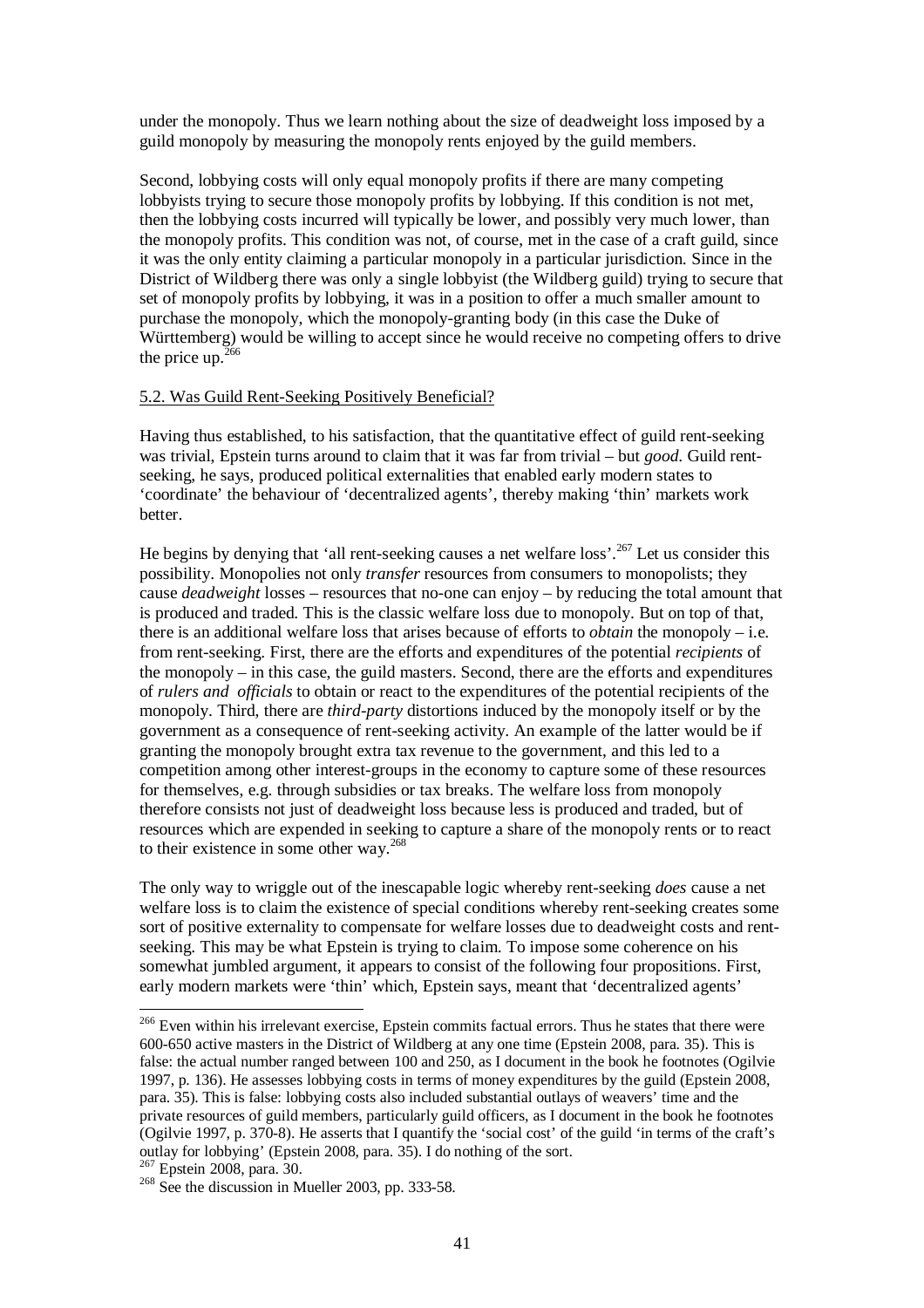needed to be 'coordinated'. Second, this centralized coordination required state intervention in the form of 'fiscal, political, military and economic policy'. Third, the early modern state could only intervene by striking bargains with rent-seeking groups such as guilds. And fourth, the benefits of these interventions constituted a positive social externality which made up for the welfare loss from guild monopolies and rent-seeking.<sup>269</sup>

Epstein offers no evidence for this unlikely scenario, however, nor does he even attempt to define key terms such as 'thin'. And of course he neglects the countervailing impact of rapacious taxation, devastating warfare, oligarchical confiscation, and blundering mercantilism. Were states that granted rents to guilds particularly effective coordinators? Did the benefits of state coordination outweigh the costs of monopolies and rent-seeking? An example would have been helpful.

If granting rents to guilds had created a positive institutional externality, then industries with guilds should have performed better than industries without. Instead, those worsted textile industries with alternative institutional structures flourished, while those regulated by guilds stagnated or declined. Further doubt is cast by evidence on the growth of the state in early modern Europe. Broadly speaking, Europe shows two distinct patterns of state formation. In the 'particularist' or 'corporatist' pattern, pursued by most central and southern European states, rulers accomplished the fiscal, military, bureaucratic and regulatory revolutions by granting privileges to rent-seeking interest-groups. In the 'universalist' pattern of state growth, pursued by the Dutch before c. 1670, by the English, and gradually by other emerging early modern states in the course of the eighteenth and early nineteenth century, governments increased their powers by breaking down the privileges of rent-seeking interest groups.<sup>270</sup> When it came to mobilizing economies of scale, increasing the costs of collusion, and enforcing clearer rules and procedures for contract enforcement – all required for the economy to work better – the 'particularist' pattern of state formation systematically failed compared to the 'universalist' pattern. This is reflected in the empirical outcome. If the 'particularist' pattern whereby states granted rents to guilds had created the positive externalities posited by Epstein, German economies in which guilds obtained state enforcement of their rent-seeking privileges over nearly every branch of industry and services should have been the richest, fastest-growing, and most innovative in Europe. Instead, German economies were economic backwaters compared to England and the Netherlands, where guild rent-seeking largely failed, many industries were unguilded, guilds in other branches were forced to metamorphose to survive, and 'decentralized agents' pursued most of their economic activities without centralized 'coordination', making use of impersonal market and legal mechanisms rather than the 'personalized' privileges accruing to corporate interest  $groups.<sup>271</sup>$ 

There is thus no support for the claim that guilds benefited the pre-modern European economy by improving economic policy and making the political system work more efficiently.

## 6. Do European Comparisons Show that Strong Guilds Meant Strong Economies?

The desire to associate strong guilds with economic success has motivated enthusiasts for guilds to seek to reverse prevailing views of guild strength across different European societies. England and the Netherlands are usually regarded having experienced a gradual weakening of guild regulation from the mid-sixteenth century onward, with some guilds disappearing altogether while others were compelled to relax their economic regulations and metamorphose into primarily cultural or social associations in order to survive. Guilds in

<sup>&</sup>lt;sup>269</sup> Epstein 2008, para. 30.

 $270$  Brewer 1989; Ogilvie 1999a; North et al. 2006.

<sup>271</sup> Ogilvie 1996b; Ogilvie 1999a; Ogilvie 2005b.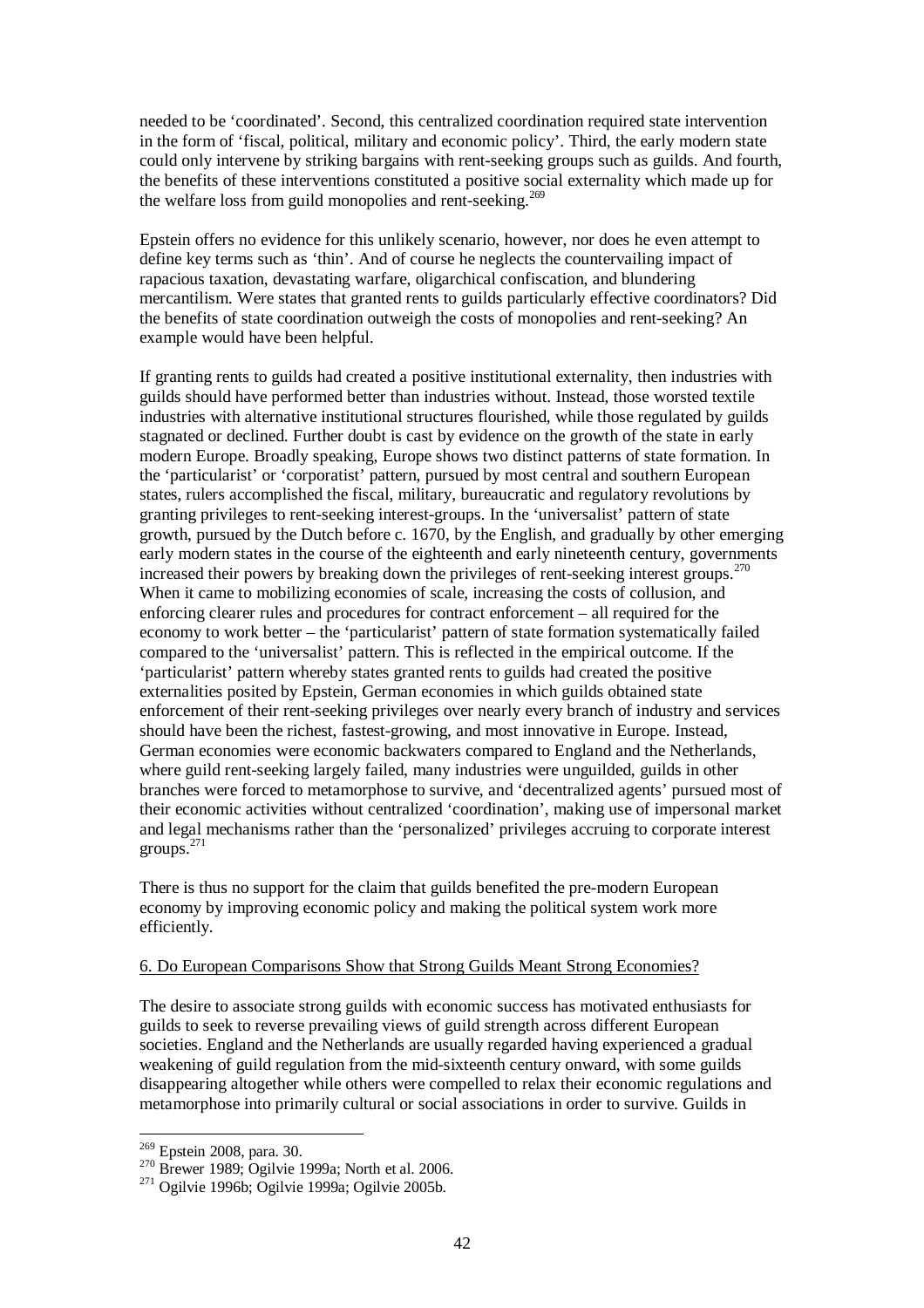eastern Europe are also thought to have been comparatively weak because their ability to enforce their economic regulations was constrained by the power of the great feudal landlords under serfdom. Guilds in central and southern Europe, by contrast, are viewed as having been relatively strong, and as having maintained or even increased enforcement of their economic privileges and regulations into the late eighteenth or even the nineteenth century.

But this picture is inconvenient to the case for guilds as economically beneficial institutions, which must then explain why guilds were strong in the comparatively stagnant economies of central and southern Europe but relatively weak in the 'miracle economies' of England and the Netherlands. This has led enthusiasts for guilds to seek to overturn the accepted picture. A first approach is to claim that the strong guilds observed in stagnant central European economies – such as those analyzed in my German case study – were 'atypical'. A second strategy is to claim that English and Dutch guilds *were* after all 'strong', and can therefore be associated with economic success. Both these approaches, however, since they find themselves unable to change the facts, proceed by redefining 'strong' and 'weak'.

#### 6.1. Were the Strong Württemberg Guilds Atypical?

In order to associate strong guilds with strong economies, enthusiasts for guilds seek to argue that the strong guilds of central and southern Europe – one example of which was analyzed in my Württemberg case study – were 'atypical' and hence can be discarded from European comparisons. This is done by re-defining 'strong' so that it can equally describe an English or a Dutch guild. 'Strong' has traditionally been taken to mean 'exerting political influence'. Soly, for instance, writes that 'Guilds are often described as "powerful" or "weak", based primarily on their measure of political influence ... in conjunction with the extent to which the members of these organizations could regulate the occupation; "powerful" guilds could impose penalties on those who violated the regulations<sup> $272$ </sup> My own writings follow this usage. Thus my 2004 article defines guild weakness explicitly as follows: 'It was where the political authorities were incapable of offering enforcement of corporate privileges, or gained greater economic and political benefit from permitting them to be evaded, that guilds weakened, metamorphosed, or disappeared.<sup>273</sup> Epstein, however, takes exception to this standard usage, calling it an 'underdetermined and misunderstood' concept of guild 'weakness'. But then he also gets it wrong. He claims that I adopt a definition of guild weakness according to which 'innovative (and thus in [Ogilvie's] view 'weak') guilds were subordinated to powerful merchants and clothiers'.<sup>274</sup> In fact, as the above quotation illustrates, I follow the traditional usage. $275$ 

Falsely claiming that I define 'weak' as 'subordinated to merchants', Epstein then falsely denies that the Württemberg guilds can have been strong, since they were 'very much under the thumb of the Calw merchants'.<sup>276</sup> But an industry with a craftsmen's guild that was *not* weak (in the sense that it could enforce its economic privileges and regulations) could easily have merchants who were *also* not weak. Indeed, in most strongly guilded European economies – including, but not restricted to, Württemberg – both craftsmen *and* merchants possessed guild organizations. Strong craftsmen's guilds and strong merchant guilds were more likely to coexist than to exterminate one another.<sup>277</sup> Indeed, as Soly has pointed out, 'Merchants did not ordinarily oppose setting up formal craft guilds, provided that these

 $272$  Soly 2006, p. 4.

<sup>&</sup>lt;sup>273</sup> Ogilvie 2004a, p. 328.

<sup>274</sup> Epstein 2008, para. 24.

 $275$  I consistently define guild 'weakness' as consisting of the inability to enforce their economic regulations and privileges: see Ogilvie, 2004, pp. 287, 300, 317, 321, 322. On no occasion is guild 'weakness' defined in terms of subordination to powerful merchants and clothiers.

<sup>&</sup>lt;sup>276</sup> Epstein 2008, para. 24.

<sup>277</sup> Ogilvie 1997, pp. 431-436; Ogilvie 1999a; Dessí / Ogilvie 2004.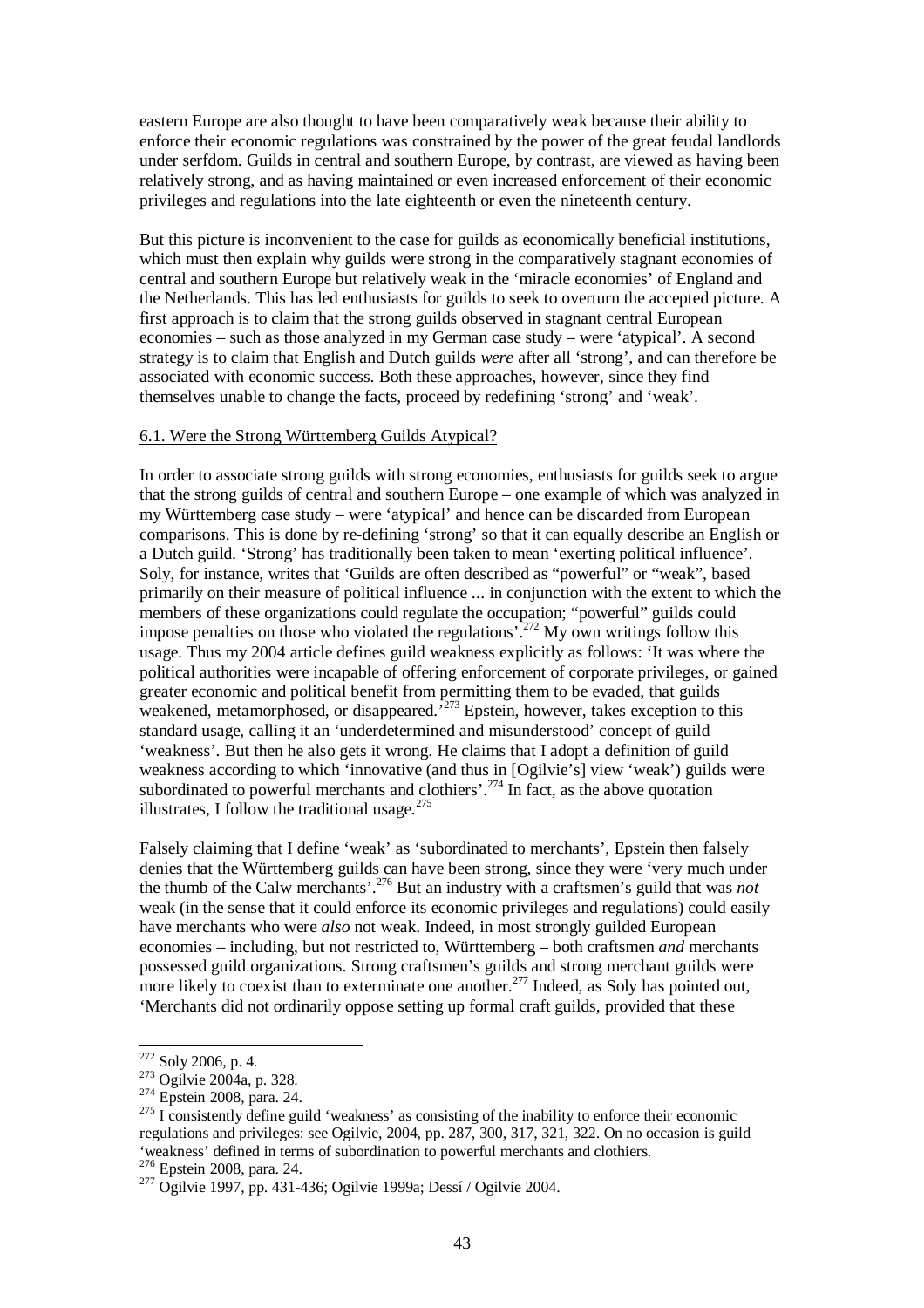organizations served their purposes. Restricting commercial competition was a constant concern of all those who traded export goods....<sup>278</sup> Although Epstein claims that 'a "weak" guild is an oxymoron, since craft guilds would have had no reason to exist once they lost their rent streams to merchants and clothiers',  $279$  the argument is untenable: two well-organized interest groups can readily collude to share a pool of monopoly rents which they obtain through legal privileges, at the expense of outsiders and the wider economy. The Württemberg guilds were thus 'strong' according to the definition adopted in the wider historiography: they were able to enforce their economic regulations and to penalize those who violated them.<sup>280</sup> They cannot be dismissed as examples of strong guilds merely by redefining the term 'strong'.

A second strategy pursued by enthusiasts is to dismiss the strong Württemberg guilds – and their dysfunctional economic activities – as 'atypical'. Epstein, for instance, asserts that the Württemberg guilds were 'fundamentally atypical' and 'seemingly singular'.<sup>281</sup> Soly states that the guilded Württemberg worsted region cannot have been 'typical of many European proto-industrial regions'.<sup>282</sup> No specification provided of which features of Württemberg guilds are supposed to disqualify them from being a relevant test of the economic benefits of guilds, but the implication is that it is connected with the fact that their regulation extended to villages as well as towns.<sup>283</sup>

This ignores the recent European historiography on guilds, however, which has revealed that there is nothing particularly unusual about urban guild regulation of rural producers. In most European industries, urban guilds in finishing occupations (e.g. dyers, fullers, shearers) or in marketing occupations (e.g. clothiers, merchants) had the power to compel rural producers in upstream occupations (e.g. weavers) to sell exclusively to urban guild members and to comply with some or all urban guild regulations. In many cases, urban guilds themselves extended partial or full guild regulation over practitioners of that craft in surrounding rural areas, compelling them to obey guild regulations or even obtain associate membership. Across broad regions of central and southern Europe, it was common for urban and rural producers to be combined into the same 'regional' guild. A final variant was the formation of exclusively rural guilds whose members were all villagers – the least frequently observed pattern, although by no means infrequent in central and southern Europe, and even occasionally observed in the Netherlands.<sup>284</sup>

Guilds in most early modern European economies resembled those of Württemberg, therefore, in regulating craftsmen in rural as well as urban areas, either by including them as full members or by regulating their activities despite not requiring (or permitting) them to obtain guild membership. Urban guild regulation of rural craft production did not begin to wane in Switzerland until the mid-seventeenth century, in Scotland until the late seventeenth century, in France and Saxony until the early eighteenth century, in Spain, Austria and many German territories until the later eighteenth century, and in Sweden until the early nineteenth century. Urban guilds monopolized some (or all) stages of production in rural crafts in Switzerland, northern and central Italy, Catalonia, France, Sweden, Austria, Bohemia and Moravia – and this includes only industries for which detailed case studies are available. Finally, 'regional' (urban-rural) guilds or purely rural guilds were formed to regulate rural craft production in central and northern Italy, Spain, Austria, Bohemia, Bulgaria, Greece, and

<sup>&</sup>lt;sup>278</sup> Soly 2006, p. 19.

<sup>279</sup> Epstein 2008, para. 24.

<sup>&</sup>lt;sup>280</sup> Ogilvie 2004a, p. 328.

<sup>&</sup>lt;sup>281</sup> Epstein 2008, para. 39.

<sup>282</sup> Soly 2006, p. 14.

<sup>283</sup> See, e.g., Soly 2006, p. 14 n. 43.

<sup>284</sup> Ogilvie 1997, pp. 412-37.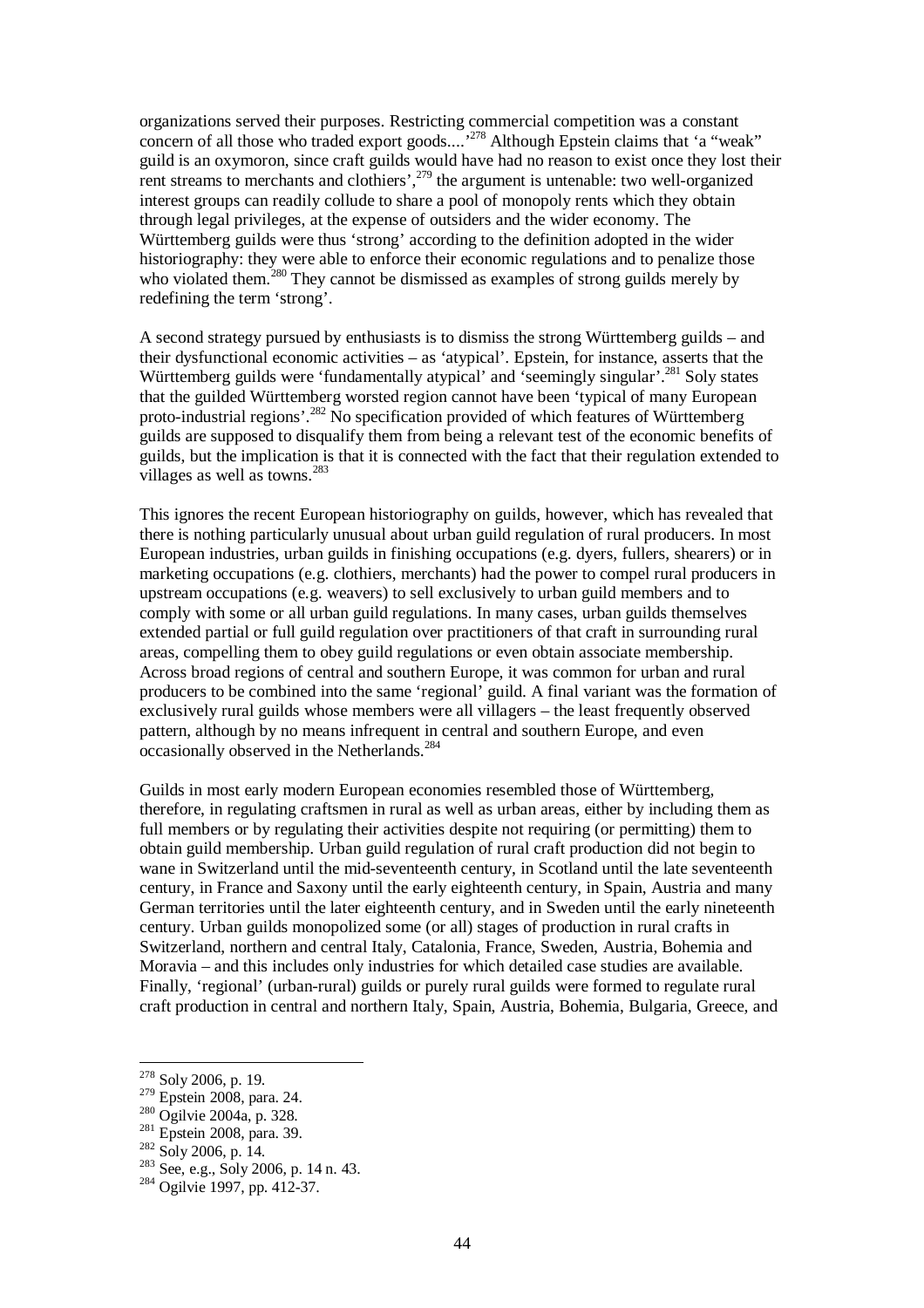many German territories.<sup>285</sup> The recent guilds historiography has consequently begun increasingly to recognize the importance of guild regulation over the rural areas surrounding towns.<sup>286</sup> What *was* atypical was the pattern observed in England and the Low Countries, where urban guilds were generally unable to exercise any regulation over craft producers in surrounding suburbs or villages.

Nor do enthusiasts specify what it was about guilds that regulated rural as well as urban craftsmen that might disqualify them as a test case for guilds. It cannot have been spatial dispersion of guild members. For one thing, some scholars have argued that it was precisely the difficulty of monitoring spatially dispersed producers that made guilds particularly *beneficial* in rural craft production.<sup>287</sup> For another, many rural industries were actually characterized by denser spatial agglomerations of practitioners than were traditional crafts, because they addressed an export demand that enabled larger numbers of producers to earn a living in one place than if they had sold only to local customers.<sup>288</sup> Contemporaries did not view guilds which regulated partially rural crafts as being any different, either institutionally or economically, from those in locally-oriented, exclusively urban crafts.<sup>289</sup> There is thus no analytical reason why a guild that regulated rural as well as urban craftsmen should not constitute a relevant test case for guilds. If guilds were economically beneficial, then guilds that were stronger and extended their powers spatially and demographically should surely have been even more beneficial.

To dismiss all guilds other than the exclusively urban organizations of the northwest corner of Europe as 'fundamentally atypical' is convenient for guild enthusiasts, since it makes it possible to define the circumscribed guilds of England and the Netherlands as 'typical'. But it is not justified by what we know from empirical research about the pattern of guild strength and weakness across pre-modern Europe. Guilds that were able to extend their regulatory capacities beyond traditional urban centres into the surrounding countryside were by no means atypical when we examine the guild landscape across the continent as a whole. Indeed, the ability of guilds to extend their reach beyond the town walls constituted an important enhancement to their 'strength', in the accepted sense of their ability to enforce their regulations and punish violations of them. Neither 'strength' nor 'typicality' can be redefined in such a way as to dismiss the vigorous and numerous guilds of economically stagnant regions of central, southern, and eastern-central Europe as 'weak' or 'atypical'.

## 6.2. Were English and Dutch Guilds Strong?

These findings do not deter enthusiasts from proclaiming that it was actually the English and Dutch guilds that were 'typical' and 'strong'. Admittedly, this runs into problems with the prevailing historiography, which regards English and Dutch guilds as having begun to relax their economic regulation in the sixteenth century, a long-drawn-out and regionally various process that took at least two centuries to complete. In England, around the middle of the sixteenth century, guilds disappeared altogether in some towns, failed to form at all in a large number of emerging 'new towns', proved unable to extend their powers into the countryside to regulate the rapidly proliferating rural industrial producers, and even in the old 'incorporated' towns gradually lost their ability to conduct quality inspections, regulate production techniques, compel apprenticeship, prevent women's work, or enforce entry restrictions. In the Netherlands, beginning in the 1560s, guilds began to be abolished and replaced with alternative institutions in some cities, failed to extend their regulation to the

<sup>&</sup>lt;sup>285</sup> Ogilvie 1997, pp. 412-31.

<sup>&</sup>lt;sup>286</sup> See Ehmer 1998, pp. 36-7; Kaplan 1988; Medick 1996; Pfister 1998, pp. 11-14; Prak 2006, pp. 14-15; Ward 1997.

 $287$  Pfister 1998.

<sup>288</sup> Mendels 1972; Ogilvie / Cerman 1996.

<sup>289</sup> Medick 1982; Medick 1996; Ogilvie 1996a.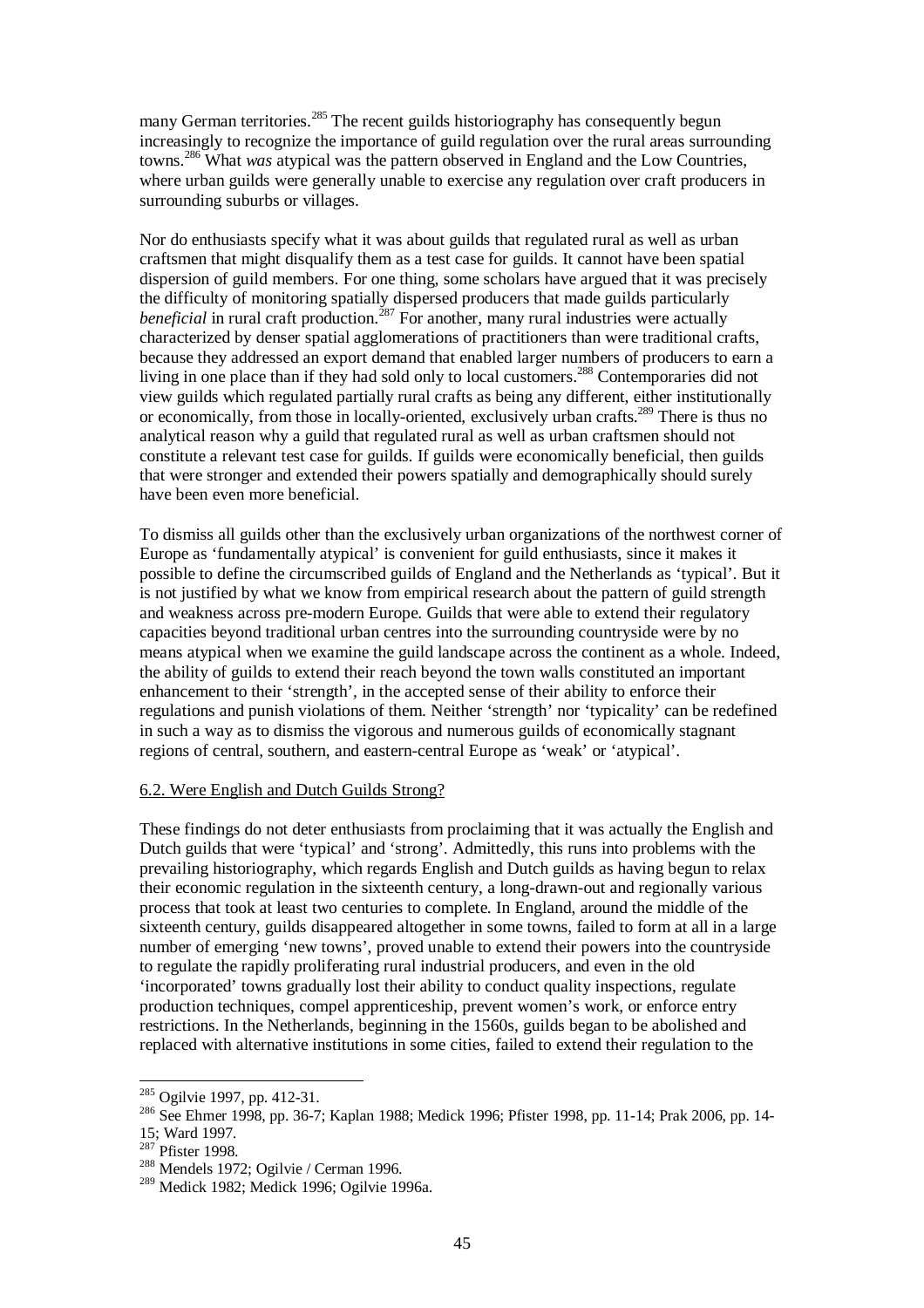burgeoning rural industries, and in those cities where they survived gradually found themselves compelled to relax their regulation of quality, techniques, apprenticeship and entry restrictions in order to remain in existence. After c. 1670, Dutch guilds are regarded as having recouped some of their powers, but still remained liberal compared to those elsewhere in Europe, in the sense that they were more open to immigrants, more liberal toward women's work, more flexible in regulating apprentices and journeymen, and even sometimes – uniquely in Europe – admitted Jews.

In seeking to overturn this picture, enthusiasts for guilds have overstated the prevailing historiography on English and Dutch guilds in order to oppose it more plausibly. Thus Epstein accuses me of claiming that 'English craft guilds had disappeared' by  $1700$ .<sup>290</sup> In fact, my article merely states that in England and the Low Countries 'guilds remained limited to urban crafts, were generally weakened and circumvented even in towns from the sixteenth century onwards, and were often faced with a stark choice between metamorphosis and extinction'.<sup>291</sup> There is no claim that English and Dutch guilds 'disappeared', but simply that they did not regulate rural production and gradually relaxed their controls over urban production. The process of gradual weakening began in the sixteenth century, but was by no means complete before 1700.

In order to claim that English and Dutch guilds were 'strong', enthusiasts for guilds have focussed on surviving guilds and guild activities that continued, while turning a blind eye to guilds that were abolished, guild activities that died out, and the signs of decline already manifested by some sixteenth-century guilds. On England, for instance, Epstein claims that 'most early modern economic historians' agree that guilds declined in the seventeenth century, or in the 1720s or 1730s, or in the second half of the eighteenth century.<sup>292</sup> He fails to refer to the large number of case studies which present findings on English guilds that began to weaken in the sixteenth century.<sup>293</sup> The highly variegated chronology of guild decline that can be found in different strands of the English historiography reflects the fact that different English guilds declined at different paces, and that decline manifested itself earlier in some guild activities (e.g. outlawing rural industry, carrying out workshop 'searches', enforcing universal apprenticeship) than in others (e.g. collecting dues from masters, registering those who chose to undertake apprenticeships).

Closer investigation reveals that enthusiasts for guilds have exaggerated even the two works – by Snell and Walker – to which they most often appeal to support their idea that English guilds remained strong in the eighteenth century. Snell's 1985 book, for instance, states explicitly that 'there has been considerable disagreement among historians' about when guild apprenticeships and guilds went into decline in England. Lack of knowledge about the regional diversity of guilds, the differing chronology of guilds' relaxation of monopolistic restrictions, and the highly various enforcement of guild apprenticeship, according to Snell, mean that 'the debate is indeed in a chaotic state'. Snell himself makes no claim to settle all these disagreements, setting out solely to 'make clearer some of the major chronologies and components of change affecting the apprenticeship system'. That is, Snell does not argue that *guilds* continued strong throughout England into the later eighteenth century, but rather that in parts of provincial England outside London *apprenticeship* did not fully decline until that period.<sup>294</sup> As we have seen, much apprenticeship, especially in England, took place outside the guild framework. Guild regulation disappeared in this period from many important and expanding industries, even while non-guild apprenticeship survived as a voluntary contract

 $290$  Epstein 2008, para. 17 with fn 26.

 $^{291}$  Ogilvie 2004a, p. 287.

<sup>&</sup>lt;sup>292</sup> Epstein 2008, para. 4.

<sup>293</sup> Clark / Slack 1976, pp. 29, 108-09, 116; Coleman 1977, pp. 73-5; Hill 1964; Holderness 1976; Kellett 1958; Kramer 1905; Kramer 1927; Power 1919; Thrupp 1942; Unwin 1908.

<sup>&</sup>lt;sup>294</sup> Snell 1985, pp. 238-69, quotations from pp. 228, 230, 232.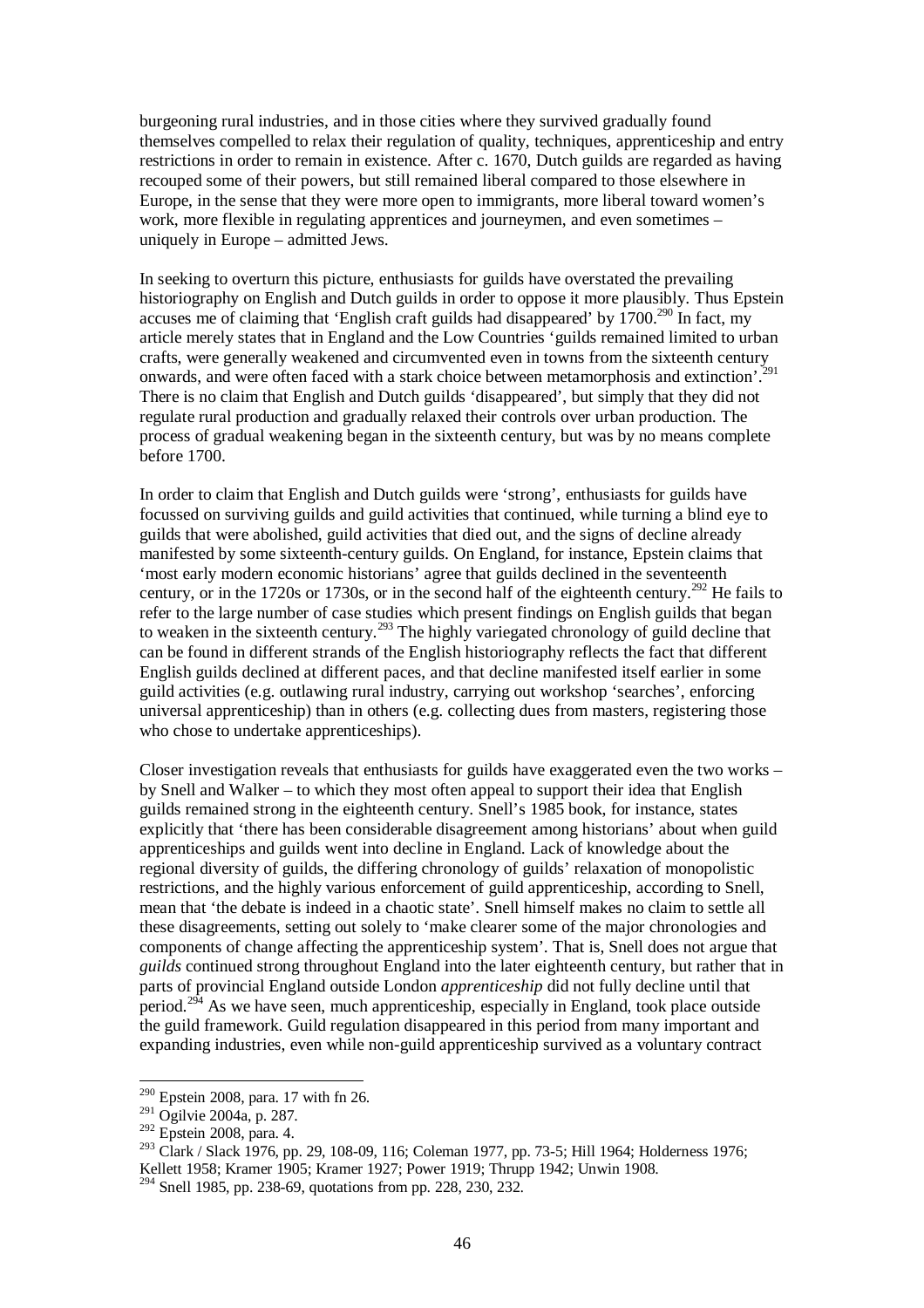between individuals or a coercive contract imposed by welfare authorities on pauper children and unwilling masters. Snell admits explicitly that his work addresses the issue of apprenticeship decline in the eighteenth and early nineteenth centuries, but not the question of what happened in the sixteenth century: 'debate may continue on the century after 1563 ... These earlier changes do not concern me here, but it may be that there was an earlier stage of decline, and that this has contributed to the muddled historiography'.<sup>295</sup>

The other English study most often cited by enthusiasts for guilds is Walker's unpublished doctoral dissertation of 1985, on which Snell also relies. Counter to the claims of enthusiasts, Walker's dissertation does not establish that eighteenth-century English guilds were strong compared either to guilds elsewhere in Europe or to their sixteenth-century predecessors. On the contrary, he states explicitly that he does not compare English guilds with those in other European countries and that he does not have any empirical findings for England in the period before his own primary research starts in  $1660$ .<sup>296</sup> The few undisputed facts that emerge from Walker's brief literature survey for the pre-1660 period<sup> $297$ </sup> confirm that many components of the English guild system did begin to weaken in the sixteenth century. As Walker explicitly admits,

Urban guilds and trading companies were increasingly by-passed during and before our period of study by the growth of industries in the countryside, and of new industrial or dockyard towns. Guilds were extant in incorporated towns of the older urban order. Usually these were larger towns. There were many smaller unincorporated towns and mere villages without a guild structure. Not all industry or trade was guild-controlled by any means.<sup>298</sup>

Walker also acknowledges that even those guilds that survived in the 'incorporated towns of the older urban order' were compelled to metamorphose in order to survive, and refers repeatedly to 'guild flexibility and a continual process of degeneration and regeneration'.<sup>299</sup>

Walker's own data for the 1660-1820 period are too weak to support the conclusion that English guilds remained strong into the eighteenth century. For one thing, by their nature his data are biased in favour of towns with strong guilds, since many English towns have few or no surviving guild records. In order to carry out his analysis, Walker had to select towns with better than average surviving guild records, but that made it likely that they were towns in which guilds themselves survived longer than average.<sup>300</sup> For another, Walker's data relate almost exclusively to numbers of masters and apprentices.<sup>301</sup> What matters for the issue of guild decline is not whether people went on being members of guilds, but what those guilds *did*.

Studies that do analyse what English guilds did demonstrate that in most relevant respects they began to diminish enforcement of their economic regulations and privileges from the later sixteenth century on, even though they remained formally in existence and continued to organize charitable, sociable, and cultural activities into the eighteenth century. This is the finding that emerges from the work of Kellett on the decline of the London Livery Companies, $302$  Randall on the woollen weavers of Gloucestershire,  $303$  Heaton on the woollen and worsted weavers of Yorkshire,<sup>304</sup> Smith on the openness of the York Merchant Taylors'

<sup>&</sup>lt;sup>295</sup> Snell 1985, p. 239 n. 27.

<sup>296</sup> Walker 1985, p. 4.

<sup>297</sup> Walker 1985, ch. 3.

<sup>298</sup> Walker 1985, p. 5.

<sup>&</sup>lt;sup>299</sup> Walker 1985, p. iii.

<sup>&</sup>lt;sup>300</sup> Walker 1985, pp. 8-9, tries to claim that his chosen towns are representative but provides little evidence in support of this claim.

<sup>301</sup> Walker 1985, p. 3, chs. 6-7.

<sup>302</sup> Kellett 1958.

<sup>&</sup>lt;sup>303</sup> Randall 1988.

<sup>304</sup> Heaton 1965.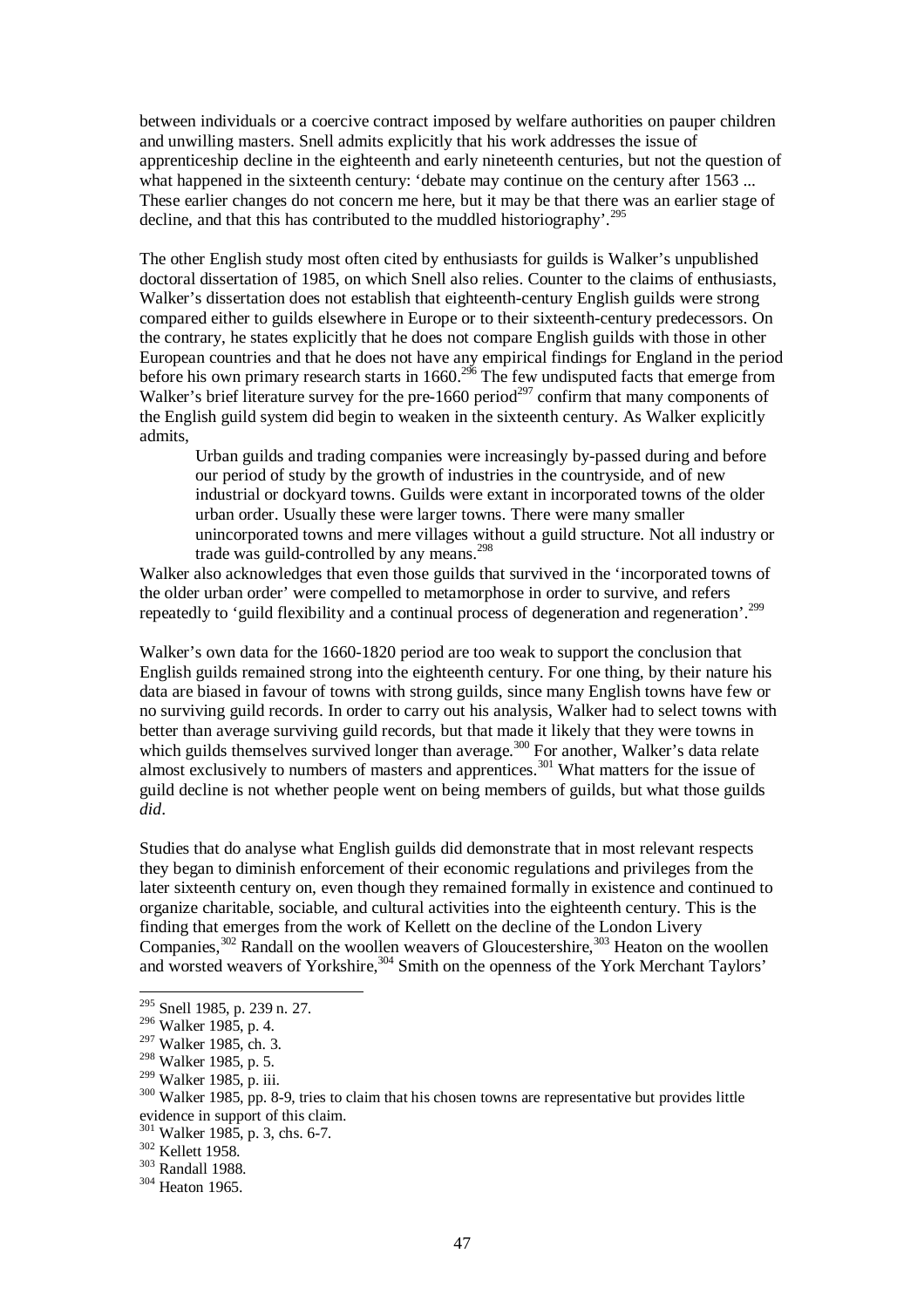Company to female membership,  $305$  and Wallis on control of quality and apprenticeship in the London Livery Companies,<sup>306</sup> among many other admirable case studies. The English historiography – whether traditional or more recent – shows clearly that many (if not all) English guilds reduced the intensity of their economic regulation from the sixteenth century on, even while many (though not all) of them continued to pursue a diminished range of activities and remain formally in existence into the eighteenth century.

The same can be said for guilds in the Low Countries, although the historiography is more complex for two reasons. First, as already mentioned, guilds developed differently in the Northern and Southern Netherlands after the Dutch Revolt of the 1560s. Second, the weakening of guilds during the Dutch Golden Age (c. 1550 - c. 1670) was followed by a degree of tightening after 1670, the period during which the Northern Netherlands, while remaining wealthy, moved gradually into slower economic growth, culminating in stagnation in the eighteenth century and a surprisingly late onset of industrialization in the nineteenth. $307$ Nonetheless, many aspects of the relaxation of guild controls in the sixteenth century remained in being and were not reversed after 1650. These included the abolition of guilds in much of the textile industry, the lack of guild control over rural producers, the absence of tramping requirements for journeymen, the openness to immigrants, and the extraordinary liberality toward women.

All that enthusiasts for guilds can present to counter these many indications of loosening, which were not reversed after 1670, is the fact that new guilds continued to be formed in the Netherlands in that period. Epstein, for instance, claims that in the Netherlands 'a strong expansion in the number and significance of guilds coincided with economic growth and innovation in the seventeenth century'.<sup>308</sup> But the references cited in the footnote to this statement merely provide evidence on the *number* of guilds that existed,<sup>309</sup> not what degree of economic regulation those guilds could enforce, the relevant issue in assessing their strength or weakness. This is acknowledged by other scholars such as Soly, who points out that in the Northern Netherlands in the sixteenth century 'spectacular urban growth coincided with an equally impressive rise in the number of corporative organizations, but primarily outside the export trades, and, except for towns in the eastern provinces, master artisans did not have direct political input anywhere'.<sup>310</sup> Anyone who has read the *content* of Dutch guild studies will be aware that their economic regulation was comparatively 'weak' by European standards, especially after the 1560s. Furthermore, even if there had been an association between growth in the numbers of guilds and growth in the economy,  $311$  it does not imply that guild foundations led to economic growth. The converse could as easily be the case, with prosperity attracting rent-seeking aiming to redistribute more of the gains of prosperity toward guild masters.<sup>312</sup> Guilds in the Dutch Republic were so much more liberal than those of its nearest competitors that the Dutch economy could remain prosperous even as it gradually moved, after 1670, toward a greater degree of politically licensed rent-seeking than had occurred during its Golden Age.

The extraordinarily liberal regulatory regime operated by early modern Dutch guilds emerges from all aspects of their operations. Dutch guilds were well known for admitting more female

<sup>305</sup> Smith 2005.

<sup>306</sup> Wallis 2002; Wallis 2005.

<sup>&</sup>lt;sup>307</sup> The activities and role of guilds during this prolonged period of economic slowdown are discussed in De Vries / Van der Woude 1997, esp. pp. 162-3, 293, 298, 301-02, 340-1, 357, 582, 634, 638.

<sup>308</sup> Epstein 2008, para. 4.

 $309$  Epstein 2008, para. 4 fn 6.

 $310 \text{ Soly } 2006$ , p. 15.

<sup>&</sup>lt;sup>311</sup> As claimed by Epstein 2008, para. 4 fn 6, citing De Munck / Lourens / Lucassen 2006, p. 64, to the effect that 'economic prosperity and the guild system went hand in hand'.

<sup>312</sup> As argued in De Vries / Van der Woude 1997, esp. pp. 162-3, 293, 298, 301-02, 340-1, 357, 582, 634, 638.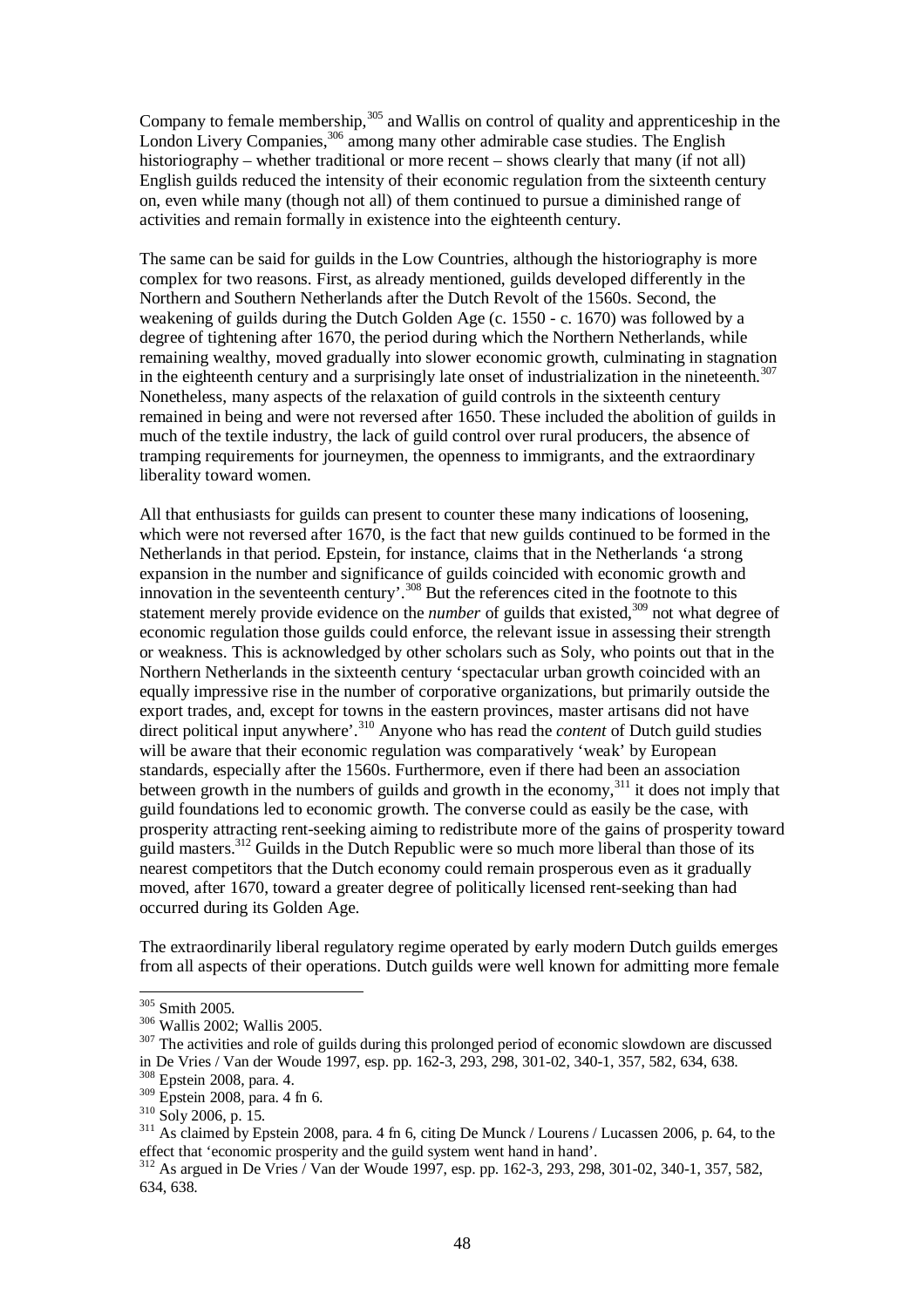entrants and permitting more women's work than most European guilds, even many in England.<sup>313</sup> Some Dutch guilds even admitted Jews, a liberality perpetrated by no other guilds in Europe. Dutch guilds were relatively open to non-citizens of the urban community. Dutch guilds did not require journeymen to tramp. Dutch guilds rarely regulated producers in the surrounding countryside, and only 4 per cent of Dutch guilds were rural. And in some of the most important and innovative industrial cities – particularly the key textile centre of Leiden – guilds were abolished in the 1560s and replaced (a generation later) by organs of the municipal government called 'neringen' which regulated whole branches of industry in ways that dispensed with many of the entry restrictions enforced even by the relatively open Dutch guilds.<sup>314</sup>

Especially in the textile industry – the most important industry in the early modern Dutch economy, and one of the most successful and innovative in Europe – guilds were either altogether abolished or significantly weakened from the 1560s onward, and did not recover their strength or autonomy after 1670. Thus Soly's recent account of the Dutch textile industry explicitly emphasizes its lack of guild regulation:

The overwhelming majority of the textile producers in the United Provinces, employers and employees alike, operated outside the corporative context. Only a tiny minority of the thousands of manual artisans working for the new drapery in Leiden, the most important textile centre, belonged to a craft guild. Nor were the wool weavers and silk weavers in Amsterdam, the linen bleachers in Haarlem, the cloth weavers in Delft, or the producers of serges and fustians in Gouda organized in guilds. ... Nearly the entire textile industry in Leiden was organized in neringen (trades). All persons involved in manufacturing a certain product automatically belonged to these neringen: there was no regular membership, with conditions for joining and the right to withdraw. The same or similar institutions existed in Amsterdam, Haarlem, Delft, and Gouda and were supervised by the municipal authorities there as well.<sup>315</sup>

According to Soly, even in those Dutch textile industries that did remain guilded, the guild organizations were very weak, with little autonomous economic control for the guilds themselves and most decisions being taken by the urban authorities:

Wherever branches of the textile industry were guild-based, the master artisans had no real decision-making authority. They would be consulted, and in most cases their recommendations would be taken (especially concerning technical matters), but the local authorities were in full control. The authorities used the corporative organizations, where they appointed those in charge, as instruments for protecting economic and/or fiscal interests that did not necessarily top the agendas of the master artisans<sup>316</sup>

Despite evidence such as this, some enthusiasts for guilds continue to portray Dutch guilds as 'strong' by European standards and as responsible for Dutch economic success. Epstein is forced to admit that Leiden's innovative and successful textile industry was not guilded, but then tries to argue that this does not weaken the case for guilds since Leiden's industry was regulated by the municipal organizational framework of the 'nering'.<sup>317</sup> But as the Dutch historiography makes abundantly clear, 'neringen' were not the same as guilds.<sup>318</sup> 'Neringen' were administrative organs established in each branch of industry by the Leiden city council

<sup>313</sup> Van den Heuvel 2006; Van den Heuvel 2007; Van Neederveen Meerkerk 2006a; Van Nederveen Meerkerk 2006b.

<sup>314</sup> Davids 1996; Davids 2003.

<sup>315</sup> Soly 2006, p. 15.

<sup>316</sup> Soly 2006, pp. 15-16.

 $317$  Epstein 2008, para. 24 fn 42.

<sup>&</sup>lt;sup>318</sup> For detailed descriptions of how 'neringen' actually worked, see Posthumus 1937, pp. 1908-39; Davids 1996; Davids 2003.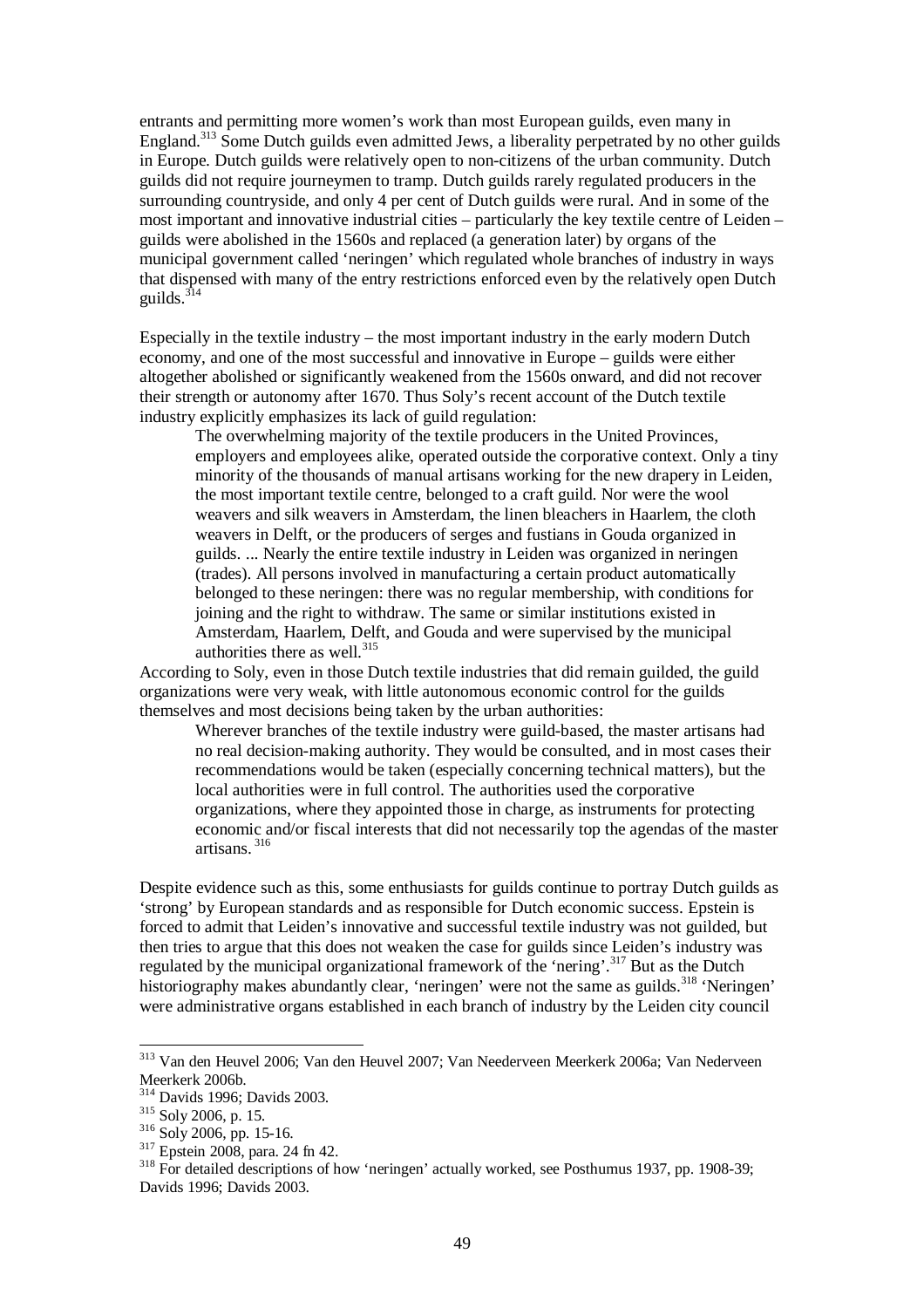around 1585, nearly a quarter of a century after the abolition of the drapers' guild in 1561. Unlike guilds, 'neringen' included everyone (including non-citizens): they did not strictly speaking have any 'members', but rather regulated *all* persons concerned in a particular industrial branch (including non-masters). 'Neringen' were not administered by craft masters but by 'governors' appointed by the political authorities, often assisted by merchants and entrepreneurs. The prevalence of 'neringen' in many important Dutch textile industries is certainly interesting, but for precisely opposite reasons to those adduced by Epstein. They show that innovation and training were provided in highly successful industries from the sixteenth century onward through 'impersonal' institutions administered by the public authorities rather than 'personalized' institutions such as guilds. This is precisely the lesson drawn by mainstream Dutch scholars:

technological innovation in the Dutch Republic would – other things being equal – not have taken a much different course if there had been no craft guilds at all, because the role of guilds in technological advance could also be fulfilled by other sorts of institutions and arrangements. There were sufficient alternatives available.<sup>319</sup>

To summarize, although guilds continued to exist in some sectors of the English and Dutch economies until the end of the eighteenth century, they weakened significantly in the sixteenth century and remained weaker than in most other European economies thereafter. Guilds did not even exist in all English and Dutch towns. Those urban guilds that did exist in England and the Northern Netherlands had little or no power over rural producers, and there were almost no rural or 'regional' guilds. Even in the towns in which they persisted, English and Dutch guilds had to metamorphose in order to survive. Although guilds varied across different towns within England and the Netherlands, in general guilds began to relax their entry barriers progressively from the sixteenth century on. English and Dutch guilds began to admit women, non-citizens and other outsiders to a much greater extent than those in most other European societies. They were forced to tolerate widespread evasion of their apprenticeship regulations. Trademark and quality disputes were increasingly submitted to the ordinary public law courts rather than to guild jurisdiction. Industrial regulation – including of quality, training, and technology – was increasingly a matter of private decision-making by individual producers, within a regulatory framework provided by impersonal public institutions. English and Dutch guilds consequently were forced to act liberally – compared to those in many other European economies – in permitting both members and outsiders to introduce new products, new techniques, and new practices. Most historians describe how English guilds gradually shifted from economic regulation to cultural display and sociability from the sixteenth century on. Thus even though guilds continued to exist in parts of the English and Dutch economies, they cannot be characterized as 'strong', compared either to their sixteenth-century predecessors or to their contemporary cognates in most other parts of Europe.

#### 7. What Approaches and Methodologies Are Best for Understanding the Role of Guilds?

What most distinctly characterizes the approach adopted by enthusiasts for guilds is its willingness to assume a kind of universal teleology: whatever existed must have been there because it was economically beneficial. Thus 'the extraordinary longevity of the craft guild' arose from its beneficial functions in solving information asymmetries, controlling quality, and ensuring human capital investment.<sup>320</sup> Guilds, according to their enthusiasts, 'prospered for more than half a millennium because they sustained specialized interregional labour markets and contributed to technological invention'.<sup>321</sup> The 'extraordinarily long persistence'

<sup>319</sup> Davids 2003, p. 16. See also Davids 2000.

<sup>320</sup> Epstein 2008, para. 2.

 $321$  Epstein 1998, p. 684.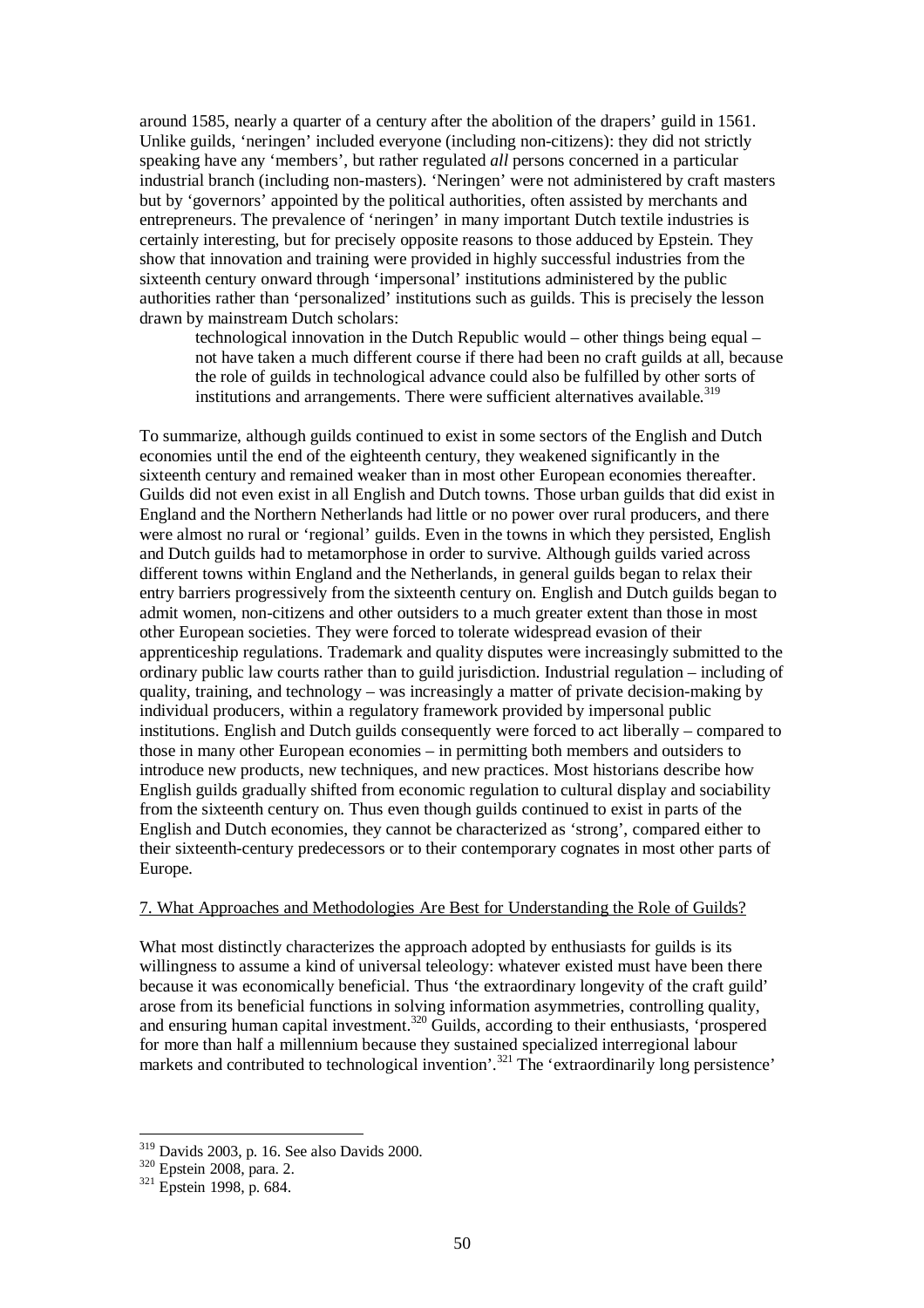of the craft guild arose from the fact that consumers, communities, and governments recognized its benefits and promoted its existence.<sup>322</sup>

This teleological view of guilds is an example of a wider approach to economic institutions increasingly popular among certain groups of economists and economic historians – what is known as the 'efficiency' theory of institutions. According to this view, an institution exists to address the economic needs of a society. It is a solution to some problem that is preventing people from achieving higher production and consumption. Typically, this is a problem with transaction costs – 'search and information costs, bargaining and decision costs, policing and enforcement costs'.<sup>323</sup> If these costs are too high, potentially profitable activities will not take place. So individuals and societies experiment with institutional arrangements to solve these problems.<sup>324</sup> They choose those arrangements that most efficiently solve problems of transaction costs because such institutions 'yield a stream of benefits which makes it profitable to undergo the costs of innovating this new organizational form'.<sup>325</sup> As social scientists, all we have to do is identify the particular economic problem that needs to be solved, and we will understand why that institution exists. Any society, this view holds, will get the institutions that are most efficient in addressing its requirements. When these requirements change, institutions will also change.

This approach was first popularized in economic history in the 1970s with North and Thomas's model of the 'Rise of the Western World', according to which serfdom was 'an efficient solution to the existing problems' in medieval economies – a voluntary contract between peasants who provided labour services to lords in exchange for 'the public good of protection and justice'.<sup>326</sup> But the efficiency approach was soon applied by other scholars to other historical institutions. McCloskey postulated that the medieval village – particularly its open field system – was an efficient institution for diversifying risks in the absence of markets for insurance, given peasant risk-aversion.<sup>327</sup> Greif, Milgrom and Weingast hypothesized that medieval merchant guilds, by threatening collective boycotts of rulers who failed to provide commercial security, sustained 'the efficient level of trade'.<sup>328</sup> Carlos and Nicholas claimed that the monopolistic chartered trading companies of the seventeenth and eighteenth centuries were efficient institutions for solving information asymmetries and principal-agent problems in early modern long-distance trade.<sup>329</sup> Nugent and Sanchez reinterpreted the Spanish Mesta, a guild-like association of shepherds and sheep-owners, as an efficient solution to the high cost of building fences to define property rights.<sup>330</sup> Volckart argued that the medieval noble feud was an institution for enhancing economic efficiency by turning 'the one-shot Prisoner's Dilemmas posed by non-simultaneous transactions between strangers into iterated games where the cheated party had the chance to punish the defector', thereby securing property rights and contract enforcement in long-distance trade.<sup>331</sup> Even vigilante justice and lynching have been rehabilitated by some scholars as efficient solutions to inadequate contract enforcement in pre-modern societies.<sup>332</sup> By now, enthusiasts have reinterpreted pretty well every pre-modern institution in terms of efficiency – as beneficial solutions to one or more obstacles to possible transactions. When economic conditions changed so that these

<sup>&</sup>lt;sup>322</sup> Epstein 2008, para. 47.

 $323$  Dahlman 1979, p. 148.

<sup>324</sup> See North 1990, p. 6; Williamson 1998, p. 37.

<sup>&</sup>lt;sup>325</sup> North 1971, p. 119.

<sup>326</sup> North / Thomas 1970; North / Thomas 1971; North / Thomas 1973, p. 21.

<sup>&</sup>lt;sup>327</sup> McCloskey 1976; McCloskey 1991.

<sup>328</sup> Greif / Milgrom / Weingast 1994, pp. 748, 749-50, 772.

<sup>329</sup> Carlos / Nicholas 1988; Carlos / Nicholas 1990.

<sup>330</sup> Nugent / Sanchez 1989, pp. 261-2, 277-81.

<sup>331</sup> Volckart 2004, esp. pp. 283, 296.

 $332$  For surveys, see Carrigan / Webb 2003, pp. 415-16; Hine 1998, pp. 1230-47; Little / Sheffield 1983, pp. 796-7, 806-07.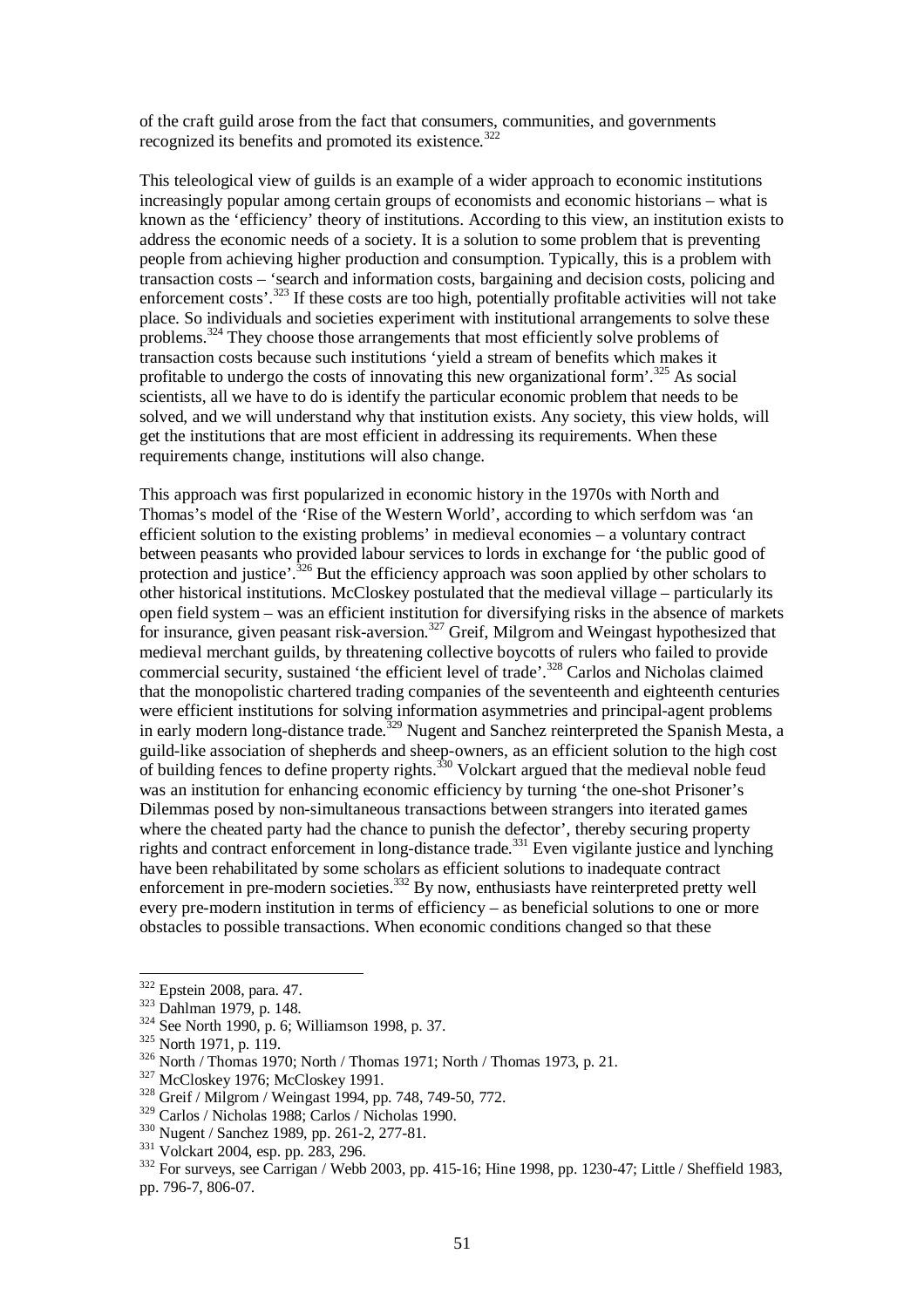institutions were no longer efficient, they were replaced by new institutions that were once again efficient under the new conditions.

The proliferation of such theoretical approaches to economic institutions seems to have persuaded enthusiasts that they can rehabilitate the pre-modern craft guild on the grounds that any long-lasting institution must be efficient. That conclusion, they appear to think, is selfevident and needs no further argument or evidence to support it. We are told that there is now a 'modern consensus' about the economic benefits of guilds, from which no-one may now deviate. According to Epstein, 'a large body of modern literature' regards European craft guilds as having generated aggregate economic benefits.<sup>333</sup> To criticize guilds, he claims, is to misrepresent 'modern international scholarship'.<sup>334</sup> The 'modern research and consensus on craft guilds', he claims, is that they were economically beneficial solutions to underdeveloped factor markets.<sup>335</sup> But surely a 'modern consensus' that assumes economic efficiency to be the only possible explanation for institutions deserves to be questioned.

There are at least three other ways to explain institutions.<sup>336</sup> Some historians think *chance* played the main role: incidental occurrences and individual actions, magnified by path dependency, shape institutional development – as in the case of non-European economies whose modern legal systems reflect the accident of which European power first colonized them.<sup>337</sup> Other historians rely more on *cultural* explanations: societies hold different beliefs and values, and these motivate people to follow different institutional rules – which can therefore be very difficult to transplant from one culture to another.<sup>338</sup> And third, some historians think institutions tend to develop so as to serve the interests of those who wield the most *power* in their societies. Institutions affect both the size of the total economic pie and who gets how big a slice. Most people in the economy might well want the pie to be as big as possible – the assumption of the efficiency theorists. But people will typically disagree about how to share out the slices, and thus differ about which institutions are 'best'. This causes conflict. Which institution (or set of institutions) results from this conflict will be affected not just by its efficiency but by its distributional implications for the most powerful individuals and groups.<sup>339</sup> I have argued that this approach can best explain why craft guilds were widespread in Europe for many centuries – not because they were good for the entire economy, but because they benefited well-organized interest groups. They made the pie smaller, but dished out large slices to established male masters, with fiscal and regulatory side-benefits to town governments and princes.<sup>340</sup>

There is no self-evident, *a priori* reason to assume any of these explanations in advance of any empirical evidence – let alone a teleological 'efficiency' view that believes any institution must have existed to benefit the whole economy. Only evidence can decide among these possible explanations. And what kind of evidence can reveal the specific role of an institution in its overall social and economic context? For this, we must be able to see the institution at work on the local level, at the point of contact. We need, in other words, to focus on a specific

<sup>&</sup>lt;sup>333</sup> Epstein 2008, para. 2.

<sup>&</sup>lt;sup>334</sup> Epstein 2008, para. 3.

<sup>335</sup> Epstein 2008, paras. 39-40.

<sup>&</sup>lt;sup>336</sup> For detailed criticisms of 'efficiency' theories and a thoroughgoing discussion of alternative economic approaches to institutions, see Ogilvie 2007, esp. Sections I-V.

<sup>337</sup> Djankov et al. 2007, pp. 510-11.

<sup>&</sup>lt;sup>338</sup> Some prominent efficiency theorists have shifted in recent years to cultural (or 'cultural efficiency') accounts of institutions: see, e.g., North 1990; North / Wallis / Weingast 2006; Greif 2006. See the discussion of these approaches in Ogilvie 2007, Sections IV and XI.

<sup>&</sup>lt;sup>339</sup> For different expositions of the 'conflict' approach, see Knight 1992; Acemoglu / Johnson / Robinson 2005; Ogilvie 2007, esp. Section V. The insight that institutions arise through conflict and serve powerful social groups is, of course, also central to the Marxist tradition.

<sup>&</sup>lt;sup>340</sup> For more detailed exposition, see Ogilvie 2003; Ogilvie 2004a; Ogilvie 2005b; Ogilvie 2007, Section V.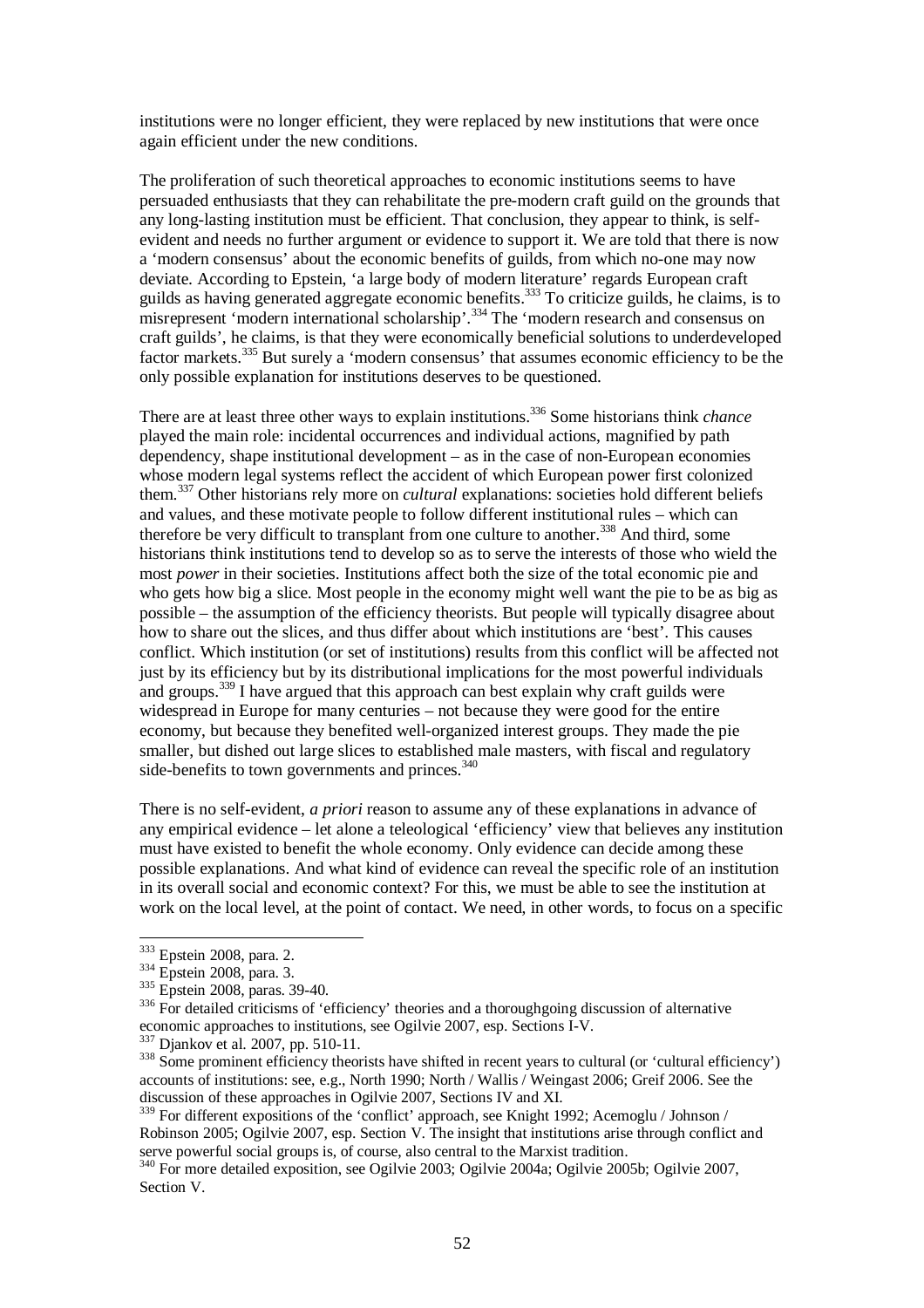economy, region, or industry in which a particular institution played a role, searching out all possible documentary sources recording how that community worked, combining quantitative and qualitative data on it into an interlinked database, building only concepts licensed by direct evidence.<sup>341</sup> The detailed findings for that particular region or industry can then be compared with those from other empirical case studies of this kind, preferably some with and some without the institution in question, or a range of cases in which the institution under analysis was stronger, weaker, or altogether absent.

Some enthusiasts for guilds object to this approach. Epstein seeks to discredit my more critical view of guilds by claiming it is based on 'a single (arguably singular) case study'.<sup>342</sup> He also criticizes my method of comparing findings for a specific worsted industry with those for other worsted industries across Europe, describing it as 'analytical confusion', without revealing what he has in mind.<sup>343</sup> And yet he complains that we do not know much about total guild numbers, membership, income distribution, productivity, incidence of apprenticeship, features of apprenticeship, cost of lobbying, returns to lobbying, cooperation between guilds and the state, and technological innovation.<sup>344</sup> But what sort of knowledge does he imagine? A substantial number of case studies across Europe (including my own) provide detailed information about these precise issues. Thus my study documents changes over time in the precise numbers of guilds in the Württemberg worsted industry,<sup>345</sup> the size of membership of each guild at different periods in the industry's history,<sup>346</sup> the annual per capita output of guild masters and the constraints on it,  $347$  the incidence of apprenticeship,  $348$  the institutional and technological features of apprenticeship,<sup>349</sup> the costs of lobbying and its returns in terms of favourable legislation,<sup>350</sup> the relationship between guilds and the state,<sup>351</sup> and the relationship of the guild with technological innovation.<sup>352</sup> If enthusiasts for guilds know of other kinds or sources of evidence about the actual (rather than an imagined) role of institutions in European societies, they owe us a description of these sources, and some hints about where to find them.<sup>353</sup>

Nor is even their 'modern consensus' very widespread, as even the most cursory glance at empirical work in adjacent fields shows – the history of technology,  $354$  women's work,  $355$ 

 $341$  This methodology is that of the 'micro-exemplary approach' discussed in detail in Carus / Ogilvie 2005 and Carus / Ogilvie 2008. Earlier scholars have sometimes termed it the 'micro-historical' approach; see Medick 1996, esp. chapter 1. It could also be called the 'microcosmic approach', after an aperçu of M. M. Postan, quoted by Wrigley 1985, p. 1., distinguishing between the legitimate 'microcosmic' study of medieval village society, which discerns the general in the local, and the merely 'microscopic' preoccupation of the antiquarian.

<sup>&</sup>lt;sup>342</sup> Epstein 2008, para. 3.

<sup>343</sup> Epstein 2008, para. 5.

<sup>344</sup> Epstein 2008, para. 44.

<sup>345</sup> Ogilvie 1997, pp. 132-3.

<sup>346</sup> Ogilvie 1997, pp. 131-9.

<sup>347</sup> Ogilvie 1997, pp. 181-224.

<sup>348</sup> Ogilvie 1997, pp. 139-80.

<sup>349</sup> Ogilvie 1997, pp. 139-80.

<sup>350</sup> Ogilvie 1997, pp. 364-78.

<sup>351</sup> Ogilvie 1997, pp. 43-4, 79-85, 118, 175-9, 222, 438-43, 445-6, 454-5, 475.

<sup>352</sup> Ogilvie 1997, pp. 352-60.

<sup>&</sup>lt;sup>353</sup> Insofar as Epstein's claims about the supposed 'modern consensus' are provided with footnotes, these refer largely to his own previous work, which upon inspection consists of a single article of 1998 and numerous subsequent working papers which repeat the material in that article. Thus careful reading reveals long passages of Epstein 1998, Epstein 2004a, Epstein 2004b, Epstein 2004c, Epstein 2005, and Epstein 2006 whose wording, examples, and references are identical to their predecessors.

<sup>354</sup> Casado Alfonso 2004, pp. 323-5; Clark 1936; David 2004; Mokyr 1999; Mokyr 2002; Mokyr 2005a; Mokyr 2005b; Mokyr 2005c; Mokyr 2007.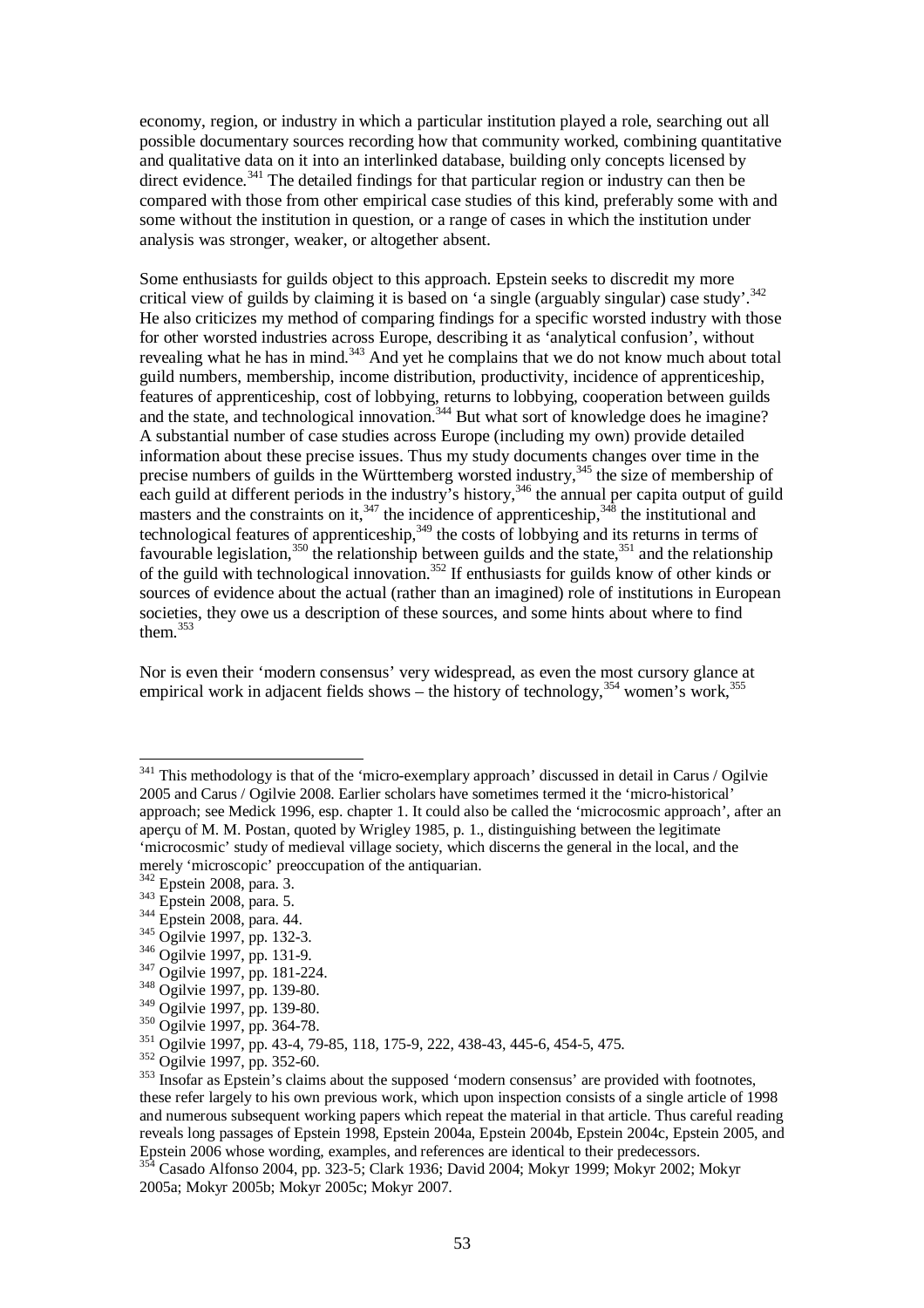migration,<sup>356</sup> Jewish occupations,<sup>357</sup> illegitimacy,<sup>358</sup> or economic marginalization,<sup>359</sup> to name just a few – where guilds are assessed in more sober terms. Rigorous research into what guilds actually did, often using precisely the local case-study approach dismissed by Epstein, not only fails to confirm that guilds were beneficial, but comprehensively refutes it. Guilds were neither necessary nor sufficient for quality control, skills transmission, or technological innovation in pre-modern industry. Guilds encouraged a pernicious form of oligarchic rentseeking that caused welfare losses to the broader society, and there is no evidence that they generated any positive political externalities to compensate. Guilds were both economically inefficient and socially inequitable. They not only reduced the size of the economic pie, but distributed large shares to well-off male guild masters at the expense of consumers, employees, women, migrants, Jews, and other marginal groups whom they excluded from full participation in the pre-modern economy.

We must not project our nostalgia for more 'communitarian' social arrangements – or a teleological belief in the economic efficiency of long-lasting institutions – on the European past or the modern Third World. This is both anachronistic and condescending. It also distracts from our fundamental challenge – that of understanding the economic foundations of human well-being. We should make no assumptions about these foundations – whether of efficiency or inefficiency. Instead, we should try to find out by detailed, painstaking research at the local level how things actually worked in practice.

<sup>355</sup> Bandhauer-Schoeffmann 2006; Coffin 1994; Crowston 2001; Hafter 1997; Hafter 2001; Jacobsen 1998; Ogilvie 2003; Quataert 1985; Simon-Muscheid 1998; Vámos 1987; Van den Heuvel 2007; Van Neederveen Meerkerk 2006a; Van Nederveen Meerkerk 2006b; Vicente 1996; Wiesner 1990. <sup>356</sup> Esser 2006; Goose / Luu 2005; Lee 1999; Luu 2005, esp. ch. 4; Yildirim 2006, esp. pp. 6-8, 16.

<sup>357</sup> Botticini / Eckstein 2003; Penslar 2001;Wischnitzer 1965.

<sup>358</sup> Boes 2003; Kuehn 2002; Ogilvie 1986.

<sup>359</sup> Boes 2003; Stuart 1999.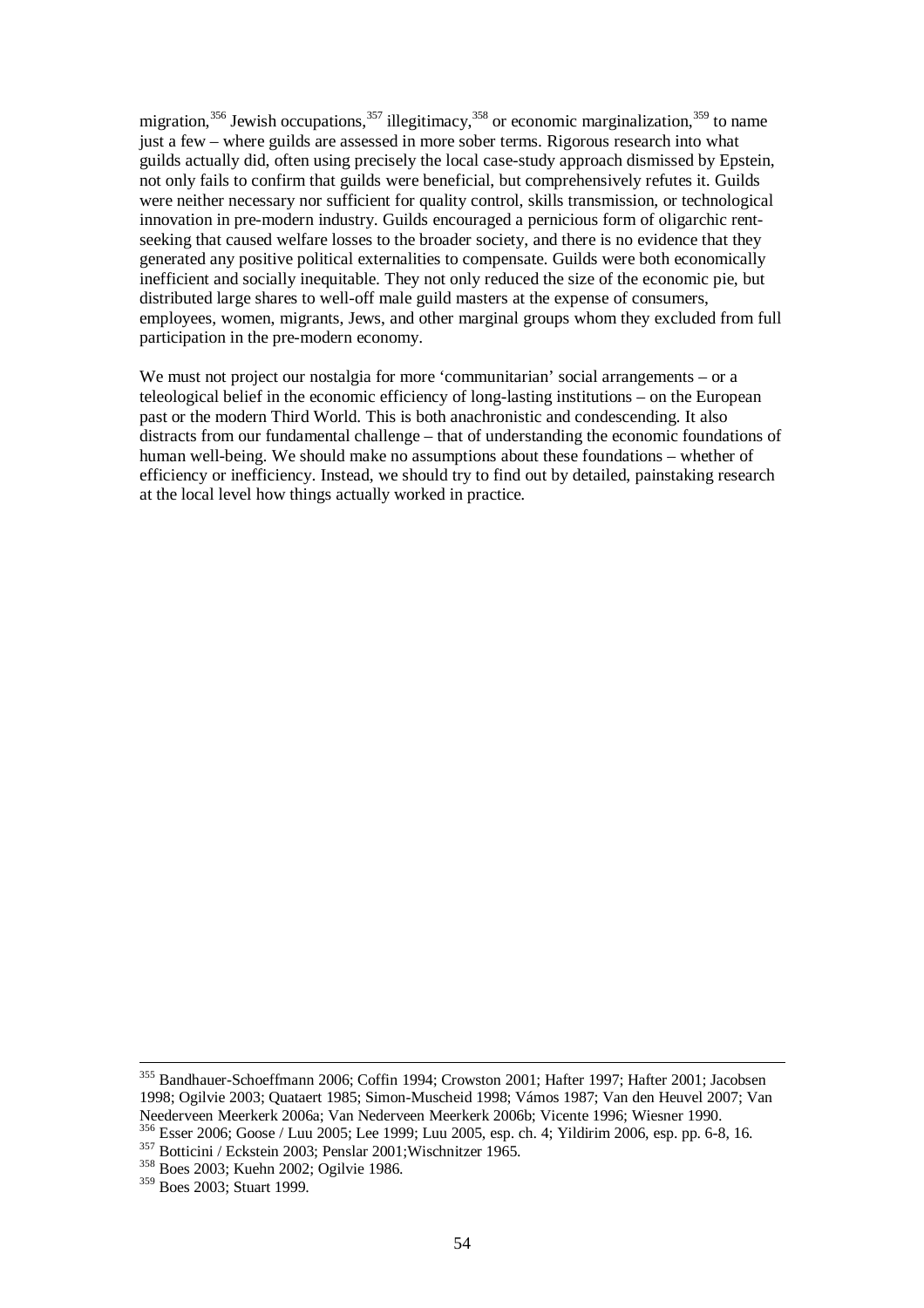## Bibliography

- Acemoglu, D., S. Johnson, and J. A. Robinson (2005). "Institutions as a fundamental cause of long-run growth." *Handbook of economic growth*. Eds. P. Aghion and S. Durlauf. Amsterdam / London. 1A**:** 385-472.
- Bandhauer-Schoeffmann, I. (2006). "Widows and daughters: Austrian business women and their status in family firms in the 19th and 20th centuries." Paper delivered to the 14th International Economic History Congress, Helsinki, 20-25 August. [http://www.helsinki.fi/iehc2006/papers1/Bandhauer.pdf]
- Ben-Amos, I. K. (1991). "Failure to become freemen: urban apprentices in early modern England." *Social history* 16: 155-172.
- Boes, M. R. (2003). " 'Dishonourable' youth, guilds and the changes world view of sex, illegitimacy and women in late-sixteenth-century Germany." *Continuity and change* 18(3).
- Botticini, M. and Z. Eckstein (2003). "From farmers to merchants: a human capital interpretation of Jewish economic history." *Centre for household, income, labour, and demographic economics working papers* [http://www.child-centre.it/papers /child12\_2002.pdf].
- Boulton, J. (1987). *Neighbourhood and society: a London suburb in the seventeenth century*. Cambridge.
- Bräuer, H. (1993/4). "Entwicklungstendenzen und Perspektiven der Erforschung sächsischer Zunfthandwerksgeschichte." *Jahrbuch für Regionalgeschichte und Landeskunde* 19: 35-65.
- Brewer, J. (1989). *The sinews of power: war, money and the English state, 1688-1783*. London.
- Carlos, A. M. and S. Nicholas (1988). " 'Giants of an earlier capitalism': the chartered trading companies as an analogue of the modern multinational." *Business history review* 26(3): 398-419.
- Carlos, A. M. and S. Nicholas (1990). "Agency problems in early chartered companies: the case of the Hudson's Bay Company." *Journal of economic history* 50(4): 853-875.
- Carrigan, W. D. and C. Webb (2003). "The lynching of persons of Mexican origin or descent in the United States, 1848 to 1928." *Journal of social history* 37(2): 411-438.
- Carus, A. W. and S. Ogilvie (2005). "Turning qualitative into quantitative evidence: a wellused method made explicit." Cambridge working papers in economics 0512. [http://www.econ.cam.ac.uk/faculty/ogilvie/Q&Q-cwpe0512.pdf]
- Carus, A. W. and S. Ogilvie (forthcoming 2008). "Turning qualitative into quantitative evidence: a well-used method made explicit." *Economic history review* 61.
- Casado Alfonso, H. (2004). "Guilds, technical progress and economic development in preindustrial Spain." *Dalla corporazione al mutuo soccorso. Organizzazione e tutela del lavoro tra XVI e XX secolo*. Eds. P. Massa and A. Moioli. Milan.
- Clark, G. N. (1936). "Early capitalism and invention." *Economic history review* 6(2): 143- 156.
- Clark, P. and P. Slack (1976). *English towns in transition 1500-1700*. Oxford.
- Coffin, J. G. (1994). "Gender and the guild order: the garment trades in eighteenth-century Paris." *Journal of economic history* 54(4): 768-793.
- Coleman, D. C. (1969). "An innovation and its diffusion: the "New Draperies"." *Economic history review* 2nd ser., 32: 417-429.
- Coleman, D. C. (1977). *The economy of England 1450-1750*. Oxford.
- Crowston, C. H. (2001). *Fabricating women: the seamstresses of Old Regime France, 1675- 1791*. Durham.
- Crowston, C. H. (2005). "An industrious revolution in late seventeenth-century Paris: new vocational training for adolescent girls and the creation of female labor markets." *Secret gardens, satanic mills: placing girls in European history, 1750 - 1960*. Eds. M. J. Maynes, B. Søland and C. Benninghaus. Bloomington.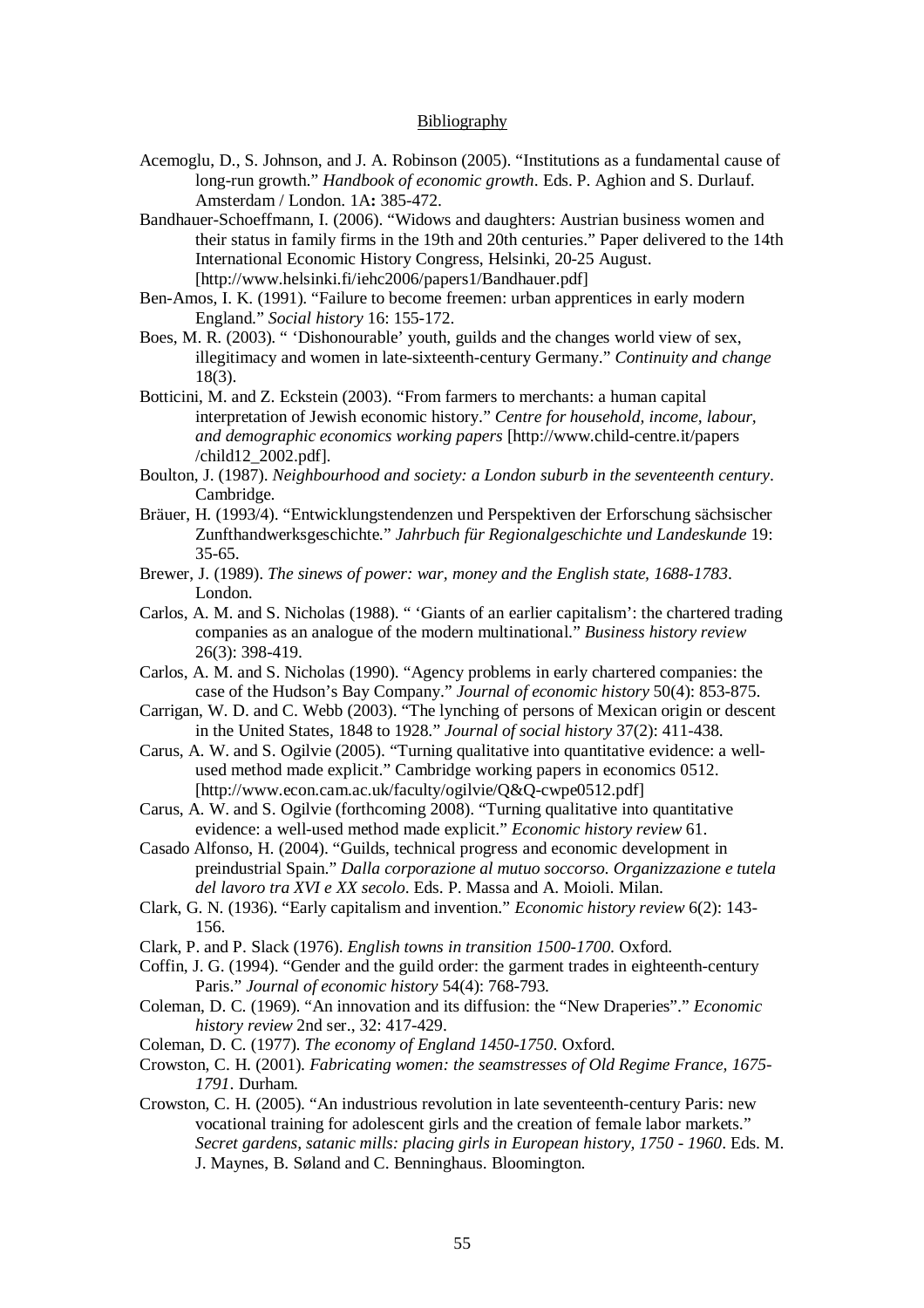- Crowston, C. H. (2006). "Women, gender and guilds in early modern Europe." Paper delivered to the conference on 'The Return of the Guilds', Utrecht, 5-7 October. [http://www.iisg.nl/hpw/papers/guilds-crowston.pdf]
- Dahlman, C. J. (1979). "The problem of externality." *Journal of law and economics* 22: 141- 162.
- Dasgupta, P. (2003). "Social capital and economic progress: analytics." *Social capital: a reader*. Eds. E. Ostrom and T. K. Ahn. Cheltenham.
- David, P. A. (2004). "Patronage, reputation and common agency contracting in the Scientific Revolution: from keeping "nature's secrets" to the institutionalization of "open science"." *Stanford Institute for Economic Policy Research discussion paper*. [http://www-econ.stanford.edu/faculty/workp/swp00025.pdf]
- Davids, C. A. (1996). "Neringen, hallen en gilden. Kapitalisten, kleine ondernemers en stedelijke overheid in de tijd van de Republiek." *Kapitaal, ondernemerschap en beleid. Studies over economie en politiek in Nederland, Europa en Azië van 1500 tot heden*. Eds. K. Davids, W. Fritschy and L. A. van der Valk. Amsterdam**:** 95-121.
- Davids, C. A. (2000). "Patents and patentees in the Dutch Republic between c.1580 and c.1720." *History and technology* 16: 263-283.
- Davids, C. A. (2003). "Guilds, guildsmen and technological innovation in early modern Europe: the case of the Dutch Republic." *Economy and Society of the Low Countries working papers* 2003-2. [http://www.lowcountries.nl/2003-2.pdf]
- Davis, N. Z. (1971). "The reasons of misrule: youth groups and charivaris in sixteenthcentury France." *Past and present* 50: 41-75.
- De Munck, B., P. Lourens, et al. (2006). "The establishment and distribution of craft guilds in the Low Countries: 1000-1800." *Craft guilds in the early modern Low Countries: work, power, and representation*. Eds. M. Prak, C. Lis, J. Lucassen and H. Soly. Aldershot**:** 32-73.
- De Soto, H. (1989). *The other path: the invisible revolution in the Third World*. New York.
- De Toqueville, A. (1835/1840). *De la démocratie en Amérique*. Paris.
- De Vries, J. (1976). *The economy of Europe in an age of crisis, 1600-1750*. Cambridge.
- De Vries, J. and A. Van der Woude (1997). *The first modern economy: success, failure, and perseverance of the Dutch economy, 1500-1815*. Cambridge.
- Deane, P. (1957). "The output of the British woolen industry in the eighteenth century." *Journal of economic history* 17: 207-223.
- Dennison, T. K. (2004). "Apprenticeship in 19th-century Russia: evidence from Yaroslavl province." Paper presented at the European Social Science History Conference, Berlin, March 2004.
- Dennison, T. K. and S. Ogilvie (2007). "Serfdom and social capital in Bohemia and Russia." *Economic history review* 60(3): 513-544.
- Dessí, R. and S. Ogilvie (2003). "Social capital and collusion: the case of merchant guilds." *CESifo working papers* 1037.
- Djankov, S., R. LaPorta, et al. (2003). "Courts." *Quarterly journal of economics* 118: 453- 517.
- Ehmer, J. (1998). "Traditionelles Denken und neue Fragestellungen zur Geschichte von Handwerk und Zunft." *Handwerk, Hausindustrie und die historische Schule der Nationalökonomie: wissenschafts- und gewerbegeschichteliche Perspektiven*. Ed. F. Lenger. Bielefeld**:** 19-77.
- Eibl, E.-M. (1995). "Frauen als "Karrieremittel" im Zunfthandwerk der Frühen Neuzeit." *Jahrbuch für Regionalgeschichte und Landeskunde* 20: 51-70.
- Epstein, S. R. (1998). "Craft guilds, apprenticeship, and technological change in preindustrial Europe." *Journal of economic history* 58: 684-713.
- Epstein, S. R. (1999). "Review of *Metropolitan communities: trade guilds, identity, and change in early modern London*, by Joseph P. Ward." *English historical review* 114(458): 986-987.
- Epstein, S. R. (2004a). "Craft guilds." *Oxford encyclopedia of economic history*. Ed. J. Mokyr. Oxford**:** 76-81.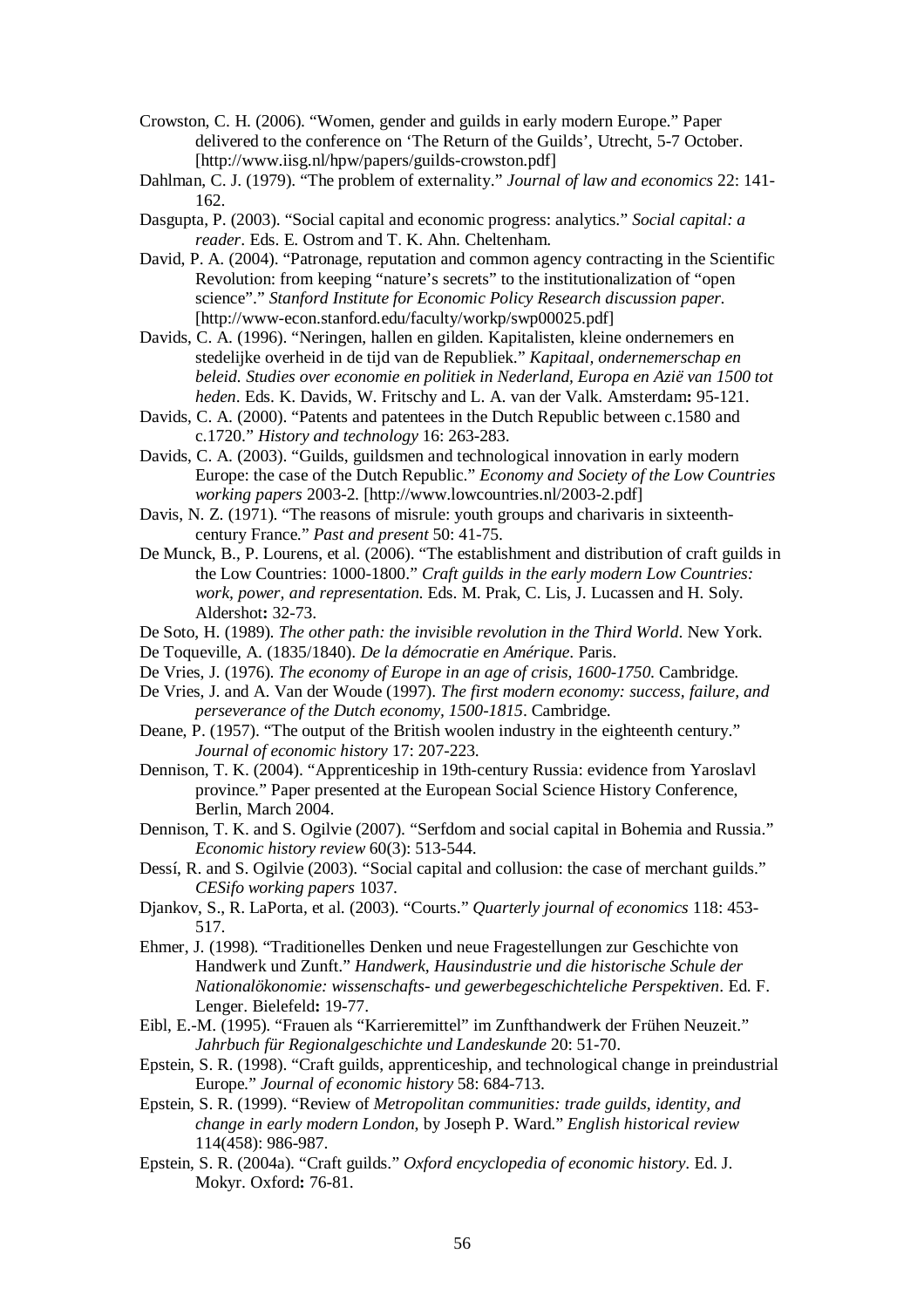- Epstein, S. R. (2004b). "Property rights to technical knowledge in premodern Europe, 1300- 1800." *American economic review: papers and proceedings* 94(2): 382-387.
- Epstein, S. R. (2004c). "The generation and transmission of technical knowledge in premodern Europe, c.1200-c.1800." Department of Economic History, London School of Economics, working paper.
- Epstein, S. R. (2005). "Transferring technical knowledge and innovating in Europe, c. 1300 c. 1800." *LSE research online* [http://eprints.lse.ac.uk/archive/00000377/01/51- TransferringTechnicalKnowledge.pdf].
- Epstein, S. R. (2006). "Transferring technical knowledge and innovating in Europe, c. 1300 c. 1800." Paper delivered to the Fourteenth International Economic History Congress, Helsinki, Finland, 21-25 August. [http://www.helsinki.fi/iehc2006/papers3/ Epstein122.pdf]
- Epstein, S. R. (forthcoming 2008). "Craft guilds in the premodern economy: a discussion." *Economic history review* 61.
- Esser, R. (2006). "Citizenship and immigration in 16th and early 17th-century England." *Citizenship in historical perspective*. Eds. S. G. Ellis, G. Hálfdanarson and A. K. Isaacs. 237-253.
- Farr, J. R. (2000). *Artisans in Europe, 1300-1914*. Cambridge.
- Feldman, R. (2005). "Recruitment, training and knowledge transfer in the London Dyers' Company, 1649-1826." Ph.D. dissertation, London School of Economics.
- Finkenwirth, K. (1910). *Urkundliche Geschichte der Gera-Greizer Wollwarenindustrie von 1572 bis zur Neuzeit*. Weida.
- Forberger, R. (1962). "Zur Auseinandersetzung über das Problem des Übergangs von der Manufaktur zur Fabrik." *Beiträge zur deutschen Wirtschafts- und Sozialgeschichte des 18. und 19. Jahrhunderts*. Eds. E. Giersiepen and D. Lösche. Berlin-DDR: 171- 188.
- Forbes, J. (2002). "Search, immigration and the Goldsmith's Company: a study in the decline of its powers." *Guilds, society, and economy in London, 1450-1800*. Eds. I. A. Gadd and P. Wallis. London.
- Freudenberger, H. (1966). "Three mercantilist protofactories." *Business history review* 40(2): 167-189.
- Freudenberger, H. (1997). "Die Pottendorfer Garn-Manufaktur." *Mitteilungen des Österreichischen Staatsarchivs Sonderband* 3: 111-132.
- Gayot, G. (1995). *De la pluralité des mondes industriels, la manufacture royale de draps de Sedan, 1646-1870*. Paris.
- Goose, N. R. (2003). "Review of *Guilds, society and economy in London 1450-1800*, eds. Gadd and Wallis." *Institute of Historical Research online reviews* [http://www.history.ac.uk/reviews/paper/gooseN2.html].
- Goose, N. R. and L. Luu, Eds. (2005). *Immigrants in Tudor and early Stuart England*. Brighton / Portland.
- Greif, A. (2006). *Institutions and the path to the modern economy: lessons from medieval trade*. Cambridge.
- Greif, A., P. Milgrom, et al. (1994). "Coordination, commitment, and enforcement: the case of the merchant guild." *Journal of political economy* 102(4): 912-950.
- Gustafsson, B. (1987). "The rise and economic behavior of medieval craft guilds: an economic-theoretical interpretation." *Scandinavian economic history review* 35: 1-40.
- Hafter, D. M. (1995). "Women who wove in the eighteenth-century silk industry of Lyon." *European women and preindustrial craft*. Ed. D. M. Hafter. Bloomington / Indianapolis**:** 42-64.
- Hafter, D. M. (1997). "Female masters in the ribbonmaking guild of eighteenth-century Rouen." *French historical studies* 20(1): 1-14.
- Hafter, D. M. (2001). "Women in the underground business of eighteenth-century Lyon." *Enterprise and society* 2: 11-40.
- Hamilton, G. (1995). "Enforcement in apprenticeship contracts: were runaways a serious problem? Evidence from Montreal." *Journal of economic history* 55(3).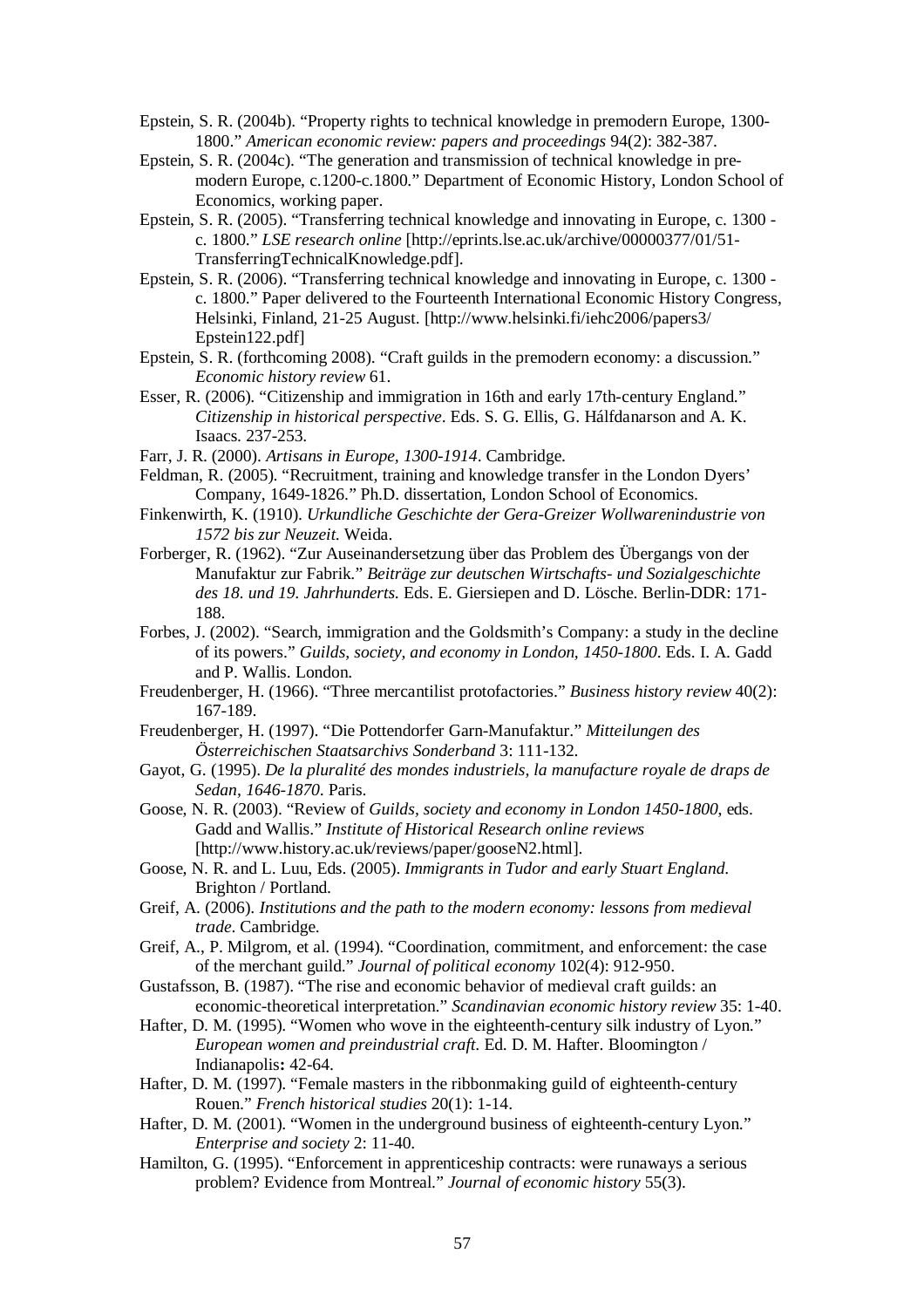Hamilton, G. (2000). "The decline of apprenticeship in North America: evidence from Montreal." *Journal of economic history* 60.

- Hanawalt, B. A. (1993). *Growing up in medieval London: the experience of childhood in history.* New York / Oxford.
- Harte, N. B., Ed. (1997). *The New Draperies in the Low Countries and England*. Oxford.
- Haupt, H.-G., ed. (2002). *Das Ende der Zünfte. Ein europäischer Vergleich*. Göttingen.
- Heaton, H. (1965). *The Yorkshire woollen and worsted industries from earliest times to the industrial revolution*. Oxford.
- Hickson, C. R. and E. A. Thompson (1991). "A new theory of guilds and European economic development." *Explorations in economic history* 28: 127-168.
- Hill, C. (1964). *Society and puritanism in pre-Reformation England*. London.
- Hine, K. D. (1998). "Vigilantism revisited: an economic analysis of the law of extra-judicial self-help or why can't Dick shoot Henry for stealing Jane's truck." *American university law review* 47: 1221-1255.
- Hofmann, V. (1920). "Beiträge zur neueren Wirtschaftsgeschichte. Die Wollenzeugfabrik zu Linz an der Donau." *Archiv für österreichische Geschichte* 108: 345-778.
- Holderness, B. A. (1976). *Pre-industrial England: economy and society, 1500-1750*. London.
- Homer, R. F. (2002). "The Pewterers Company's country searches and the Company's regulation of prices." *Guilds, society, and economy in London, 1450-1800*. Eds. I. A. Gadd and P. Wallis. London, 101-113.
- Hood, A. D. (2003). *The weaver's craft: cloth, commerce, and industry in early Pennsylvania*. Philadelphia.
- Humphries, J. (2003). "English apprenticeship: a neglected factor in the first Industrial Revolution." *The economic future in historical perspective*. Eds. P. A. David and M. Thomas. Oxford**:** 73-101.
- International Labour Office Mission (1989). "The informal sector." *Leading issues in economic development*. Ed. G. M. Meier. Oxford**:** 147-151.
- Jacobsen, G. (1998). "Gesetz und Realität in der Geschichte von Handwerkerinnen." *Was nützt die Schusterin dem Schmied?' Frauen und Handwerk vor der Industrialisierung*. Ed. K. Simon-Muscheid. Frankfurt / New York**:** 53-66.
- Jacoby, D. (2001). "Apprenticeship in the United States." *EH.Net encyclopedia*. Ed. R. Whaples. [http://eh.net/encyclopedia/article/jacoby.apprenticeship.us].
- Jenkins, D. (2003). *The Cambridge history of western textiles*. Cambridge.
- Kaplan, S. L. (1988). "Les corporations, les " faux ouvriers " et le faubourg Saint-Antoine au XVIIIe siècle." *Annales ESC* 43(2): 353-378.
- Kay, J. A. (1983). "A general equilibrium approach to the measurement of monopoly welfare loss*." International journal of industrial organization* 1: 317-331.
- Kellett, J. R. (1958). "The breakdown of guild and corporation control of the handicraft and retail trades in London." *Economic history review* NS 10(3): 381-394.
- Knight, J. (1992). *Institutions and social conflict*. Cambridge.
- Knowles, S., P. K. Lorgelly, et al. (2002). "Are educational gender gaps a break on economic development? Some cross-country empirical evidence." *Oxford economic papers* 54: 118-149.
- Kramer, S. (1905). *The English craft guilds and the government : an examination of the accepted theory regarding the decay of the craft gilds*. New York / London.
- Kramer, S. (1927). *The English craft guilds: studies in their progress and decline*. New York.
- Kriedte, P., H. Medick, and J. Schlumbohm. (1977). *Industrialisierung vor der Industrialisierung. Gewerbliche Warenproduktion auf dem Land in der Formationsperiode des Kapitalismus*. Göttingen.
- Kuehn, T. (2002). *Illegitimacy in Renaissance Florence*. Ann Arbor.
- Lee, R. (1999). "Urban labor markets, in-migration, and demographic growth: Bremen, 1815- 1914." *Journal of interdisciplinary history* 30(3): 437-473.
- Little, C. B. and C. P. Sheffield (1983). "Frontiers and criminal justice." *American sociological review* 48: 796-808.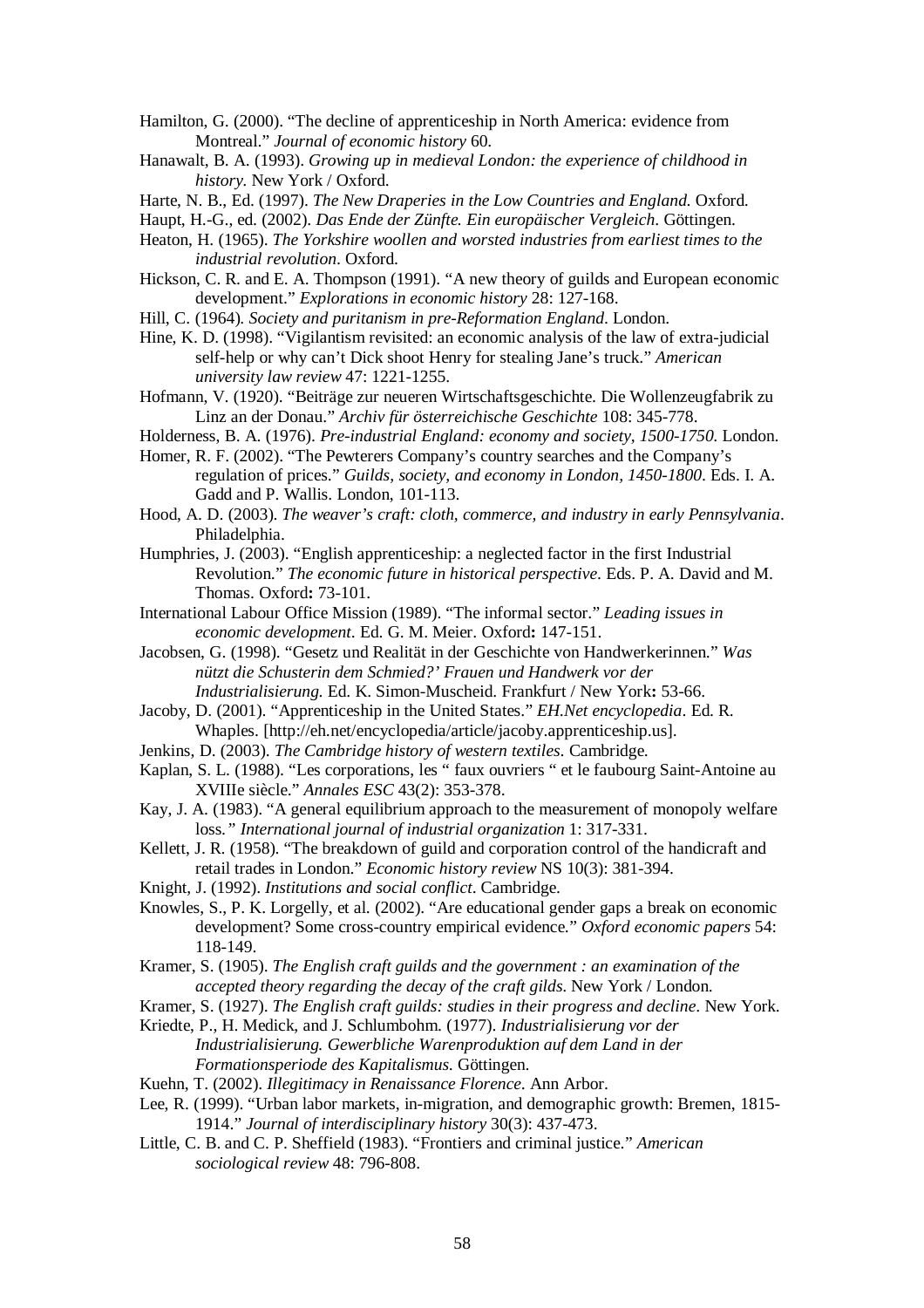- Lourens, P. and J. Lucassen (1999). "Gilden und Wanderung: die Niederlände." *Handwerk in Europa vom Spätmittelalter bis zur Frühen Neuzeit*. Eds. K. Schulz and E. Müller-Luckner. Munich**:** 65-79.
- Luu, L. B. (2005). *Immigrants and the industries of London, 1500-1700*. Aldershot, Ashgate.
- McCloskey, D. (1976). "English open fields as behavior towards risk." *Research in economic history* 1: 124-170.
- McCloskey, D. (1991). "The prudent peasant: new findings on open fields." *Journal of economic history* 51: 343-355.
- Medick, H. (1982). ""Freihandel für die Zunft": ein Kapitel aus der Geschichte der Presikämpfe im württembergischen Leinengewerbe des 18. Jahrhunderts." *Mentalitäten und Lebensverhältnisse. Beispiele aus der Sozialgeschichte der Neuzeit*. Ed. R. Vierhaus. Göttingen: 277-294.
- Medick, H. (1996). *Weben und Überleben in Laichingen 1650-1900. Untersuchungen zur Sozial-, Kultur- und Wirtschaftsgeschichte aus der Perspektive einer lokalen Gesellschaft im frühneuzeitlichen Württemberg*. Göttingen.
- Mendels, F. F. (1972). "Proto-industrialization: the first phase of the industrialization process." *Journal of economic history* 32: 241-261.
- Mocarelli, L. (2006). "The guilds reappraised: Italy in the early modern period." Paper presented to the conference on "The Return of the Guilds", Utrecht, 5-7 October 2006. [http://www.iisg.nl/hpw/papers/guilds-mocarelli.pdf]
- Mokyr, J. (1999). "The industrial revolution and the Netherlands: why did it not happen?" Paper presented to the 150th anniversary conference of organized by the Royal Dutch Economic Association, 10-11 Dec. [http://faculty.wcas.northwestern.edu /~jmokyr/amsterdam.pdf]
- Mokyr, J. (2002). *The gifts of Athena: historical origins of the knowledge society*. Princeton.
- Mokyr, J. (2005a). "The intellectual origins of modern economic growth." *Journal of economic history* 65(2).
- Mokyr, J. (2005b). "The intellectual origins of modern economic growth." *Research and technological innovation: the challenge for a new Europe*. Eds. A. Q. Curzio and M. Fortis.
- Mokyr, J. (2005c). "Long term economic growth and the history of technology." *Handbook of economic growth*. Eds. P. Aghion and S. Durlauf. Amsterdam / London. 1A**:** 385- 472.
- Mokyr, J. (2007). "The ambiguities of technology." *History and theory* 46(1): 59-65.
- Moser, P. (2005). "How do patent laws influence innovation? Evidence from nineteenthcentury world fairs." *American economic review* 95(4): 1214-1236.
- Mueller, D. C. (2003). *Public choice*. Cambridge.
- Nicholas, D. (1995). "Child and adolescent labour in the late medieval city: a Flemish model in regional perspective." *English historical review* 110(439): 1103-1131.
- North, D. C. (1971). "Institutional change and economic growth." *Journal of economic history* 31: 118-125.
- North, D. C. (1990). *Institutions, institutional change and economic performance*. Cambridge.
- North, D. C. and R. P. Thomas (1970). "An economic theory of the growth of the western world." *Economic history review* 2nd ser. 23: 1-18.
- North, D. C. and R. P. Thomas (1971). "The rise and fall of the manorial system." *Journal of economic history* 31.
- North, D. C. and R. P. Thomas (1973). *The rise of the western world*. Cambridge.
- North, D. C., J. J. Wallis, and B. R. Weingast (2006). "A conceptual framework for interpreting recorded human history." *NBER working paper series* 12795. [http://www.nberg.org/papers/w12795]
- Nugent, J. B. and N. Sanchez (1989). "The efficiency of the Spanish Mesta reconsidered: a parable." *Explorations in economic history* 26: 261-284.
- Ogilvie, S. (1986). "Coming of age in a corporate society: capitalism, pietism and family authority in rural Württemberg, 1590-1740." *Continuity and change* 1: 279-331.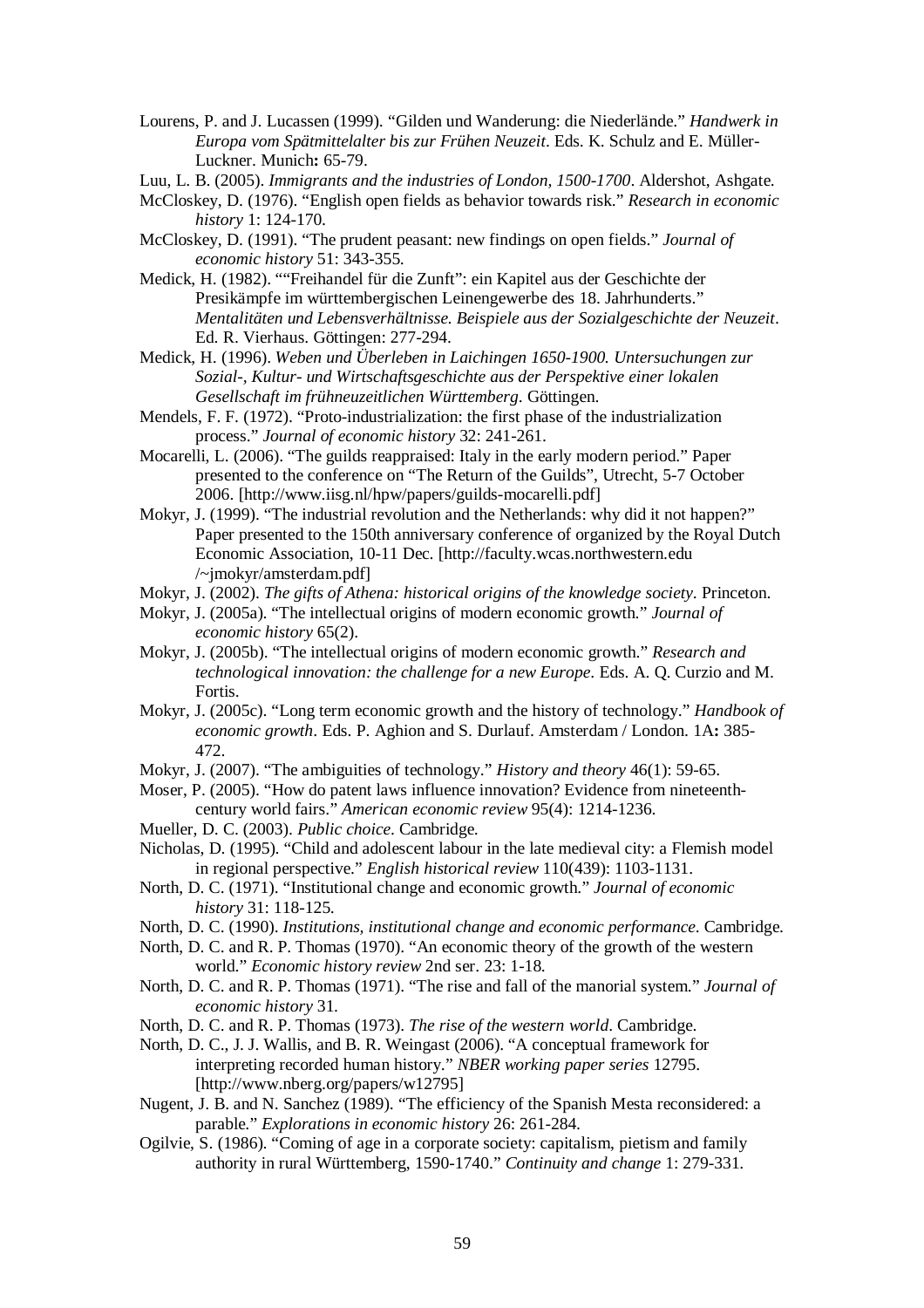- Ogilvie, S. (1990). "Women and proto industrialisation in a corporate society: Württemberg textile manufacture, 1590-1790." *Women's work, family income and the structure of the family in historical perspective*. Eds. W. R. Lee and P. Hudson. Manchester**:** 76- 103.
- Ogilvie, S. (1992). "Germany and the seventeenth-century crisis." *Historical journal* 35: 417- 441.
- Ogilvie, S. (1995). "Institutions and economic development in early modern Central Europe: proto-industrialization in Württemberg, 1580-1797." *Transactions of the Royal Historical Society* 6th series, vol. 5: 221-250.
- Ogilvie, S. (1996a). "Social institutions and proto-industrialization." *European protoindustrialization*. Eds. S. Ogilvie and M. Cerman. Cambridge**:** 23-37.
- Ogilvie, S. (1996b). "The beginnings of industrialization." *Germany: a new social and economic history*, Vol. II: *1630-1800*. Ed. S. Ogilvie. London, Edward Arnold: 263- 308.
- Ogilvie, S. (1997). *State corporatism and proto-industry: the Württemberg Black Forest, 1580-1797.* Cambridge.
- Ogilvie, S. (1999a). "The German state: a non-Prussian view." *Rethinking Leviathan: the eighteenth-century state in Britain and Germany*. Eds. E. Hellmuth and J. Brewer. Oxford**:** 167-202.
- Ogilvie, S. (1999b). "The European economy in the eighteenth century." *The short Oxford history of Europe, Vol. XII: The eighteenth century: Europe 1688-1815*. Ed. T. W. C. Blanning. Oxford: 91-130.
- Ogilvie, S. (2003). *A bitter living: women, markets, and social capital in early modern Germany*. Oxford.
- Ogilvie, S. (2004a). "Guilds, efficiency and social capital: evidence from German protoindustry." *Economic history review* 57: 286-333.
- Ogilvie, S. (2004b). "How does social capital affect women? Guilds and communities in early modern Germany." *American historical review* 109(2): 325-359.
- Ogilvie, S. (2004c). "Women and labour markets in early modern Germany." *Jahrbuch für Wirtschaftsgeschichte* 2004:2: 25-60.
- Ogilvie, S. (2005a). "Communities and the "second serfdom" in early modern Bohemia*." Past and present* 187: 69-119.
- Ogilvie, S. (2005b). "The use and abuse of trust: the deployment of social capital by early modern guilds." *Jahrbuch für Wirtschaftsgeschichte* 2005:1.
- Ogilvie, S. (2006a). "'Eine sauere Nahrung'. Frauen, Märkte, und soziales Kapital im frühmodernen Deutschland [Kuczynski Prize Lecture]." *Jahrbuch für Regionalgeschichte* 24: 13-36.
- Ogilvie, S. (2006b). " 'So that every subject knows how to behave': social disciplining in early modern Bohemia." *Comparative studies in society and history* 48(1): 38-78.
- Ogilvie, S. (2007). " 'Whatever is, is right'? Economic institutions in pre-industrial Europe." *Economic history review* 60.
- Ogilvie, S. (forthcoming 2008). "Rehabilitating the guilds: a reply." *Economic history review* 61.
- Ogilvie, S. and M. Cerman (1996). "Proto-industrialization, economic development and social change in early modern Europe." *European proto-industrialization*. Eds. S. Ogilvie and M. Cerman. Cambridge**:** 227-239.
- Ogilvie, S. and J. S. S. Edwards (2000). "Women and the "second serfdom": evidence from early modern Bohemia." *Journal of economic history* 60(4): 961-994.
- Penslar, D. J. (2001). *Shylock's children: economics and Jewish identity in modern Europe.* Berkeley and Los Angeles.
- Persson, K. G. (1988). *Pre-industrial economic growth: social organization and technological progress in Europe.* Oxford.
- Pfister, U. (1998). "Craft guilds and proto-industrialization in Europe, 16th to 18th centuries." *Guilds, economy and society*. Eds. Epstein, H. G. Haupt, C. Poni and H. Soly. Seville**:**  11-24.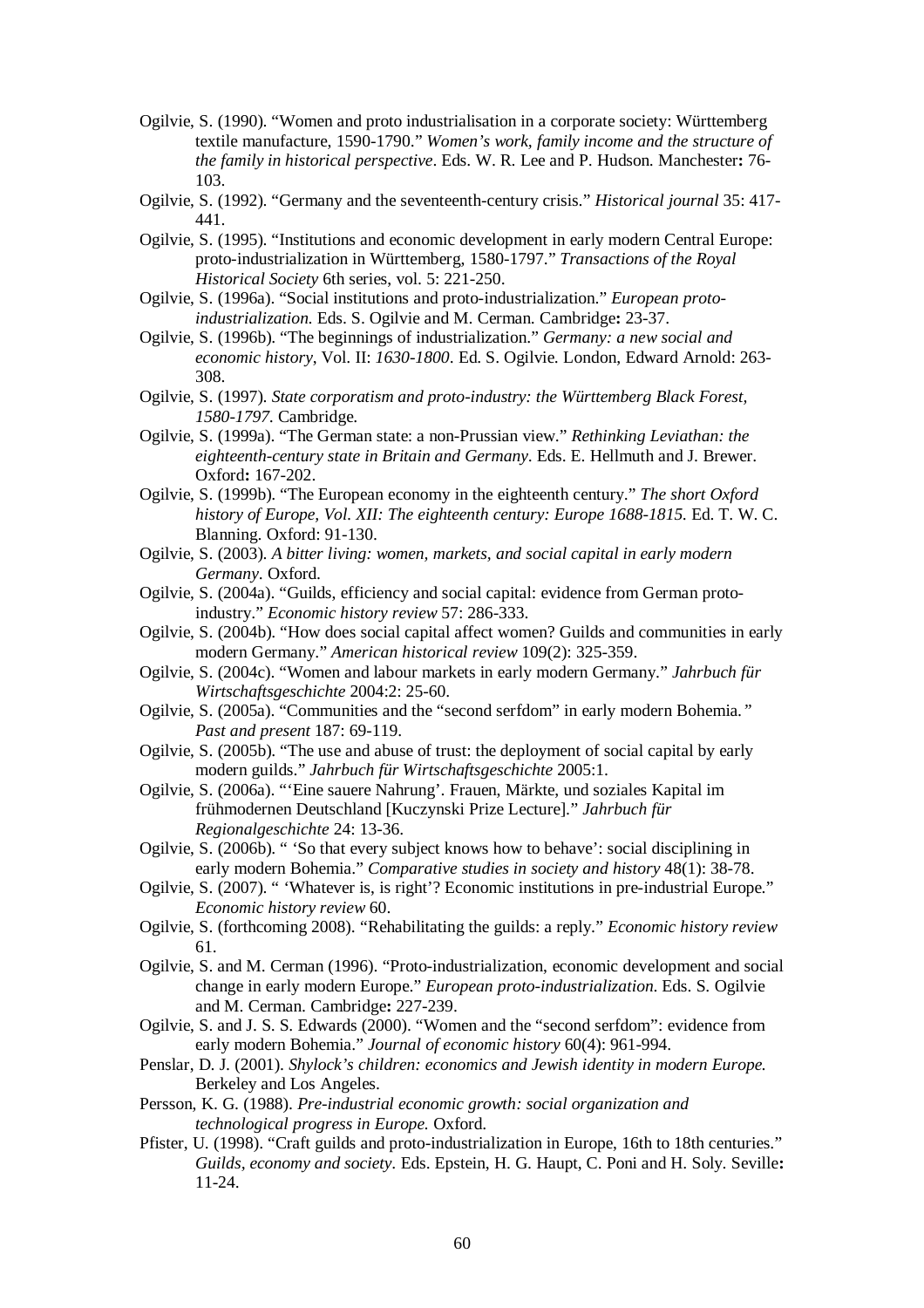Posthumus, N. W. (1937). "De neringen in de Republiek." *Mededelingen van de Koninklijke Nederlandse Akademie van Wetenschappen Afdeling Letterkunde* 84 serie B1.

Power, E. (1919). "English craft gilds in the Middle Ages." *History* 4: 212-214.

- Prak, M. (2006). "Craft guilds in north-western Europe (England, France, Low Countries)." Paper presented to the conference on "The Return of the Guilds", Utrecht, 5-7 October. [http://www.iisg.nl/hpw/papers/guilds-prak.pdf].
- Prak, M., C. Lis, J. Lucassen, and H. Soly, eds. (2006). *Craft guilds in the early modern low countries: work, power, and representation.* Aldershot.
- Putnam, R. D., R. Leonardi, and R. Y. Nanetti (1993). *Making democracy work: civic traditions in modern Italy*. Princeton, NJ.
- Quataert, J. H. (1985). "The shaping of women's work in manufacturing: guilds, households and the state in Central Europe, 1648-1870." *American historical review* 90: 1122- 1148.
- Raiser, M. (2001). "Informal institutions, social capital and economic transition." *Transition and institutions: the experience of gradual and late reformers*. Eds. G. A. Cornia and V. Popov. Oxford: 218-239.
- Randall, A. (1988). "The industrial moral economy of the Gloucestershire weavers in the eighteenth century." *British trade unionism, 1750-1850: the formative years*. Ed. J. Rule. London**:** 29-51.
- Rappaport, S. (1989). *Worlds within worlds: structures of life in sixteenth-century London*. Cambridge.
- Reeves, C. A. and D. A. Bednar (1994). "Defining quality: alternatives and implications." *Academy of Management review* 19(3): 419-445.
- Reith, R. (1986). "Zünftisches Handwerk, technologische Innovation und protoindustrielle Konkurrenz. - Die Einführung der Bandmühle und der Niedergang des Augsburger Bortenmacherhandwerks vor der Industrialisierung." *Aufbruch ins Industriezeitalter, vol. 2: Aufsätze zur Wirtschafts- und Sozialgeschichte Bayerns 1750-1850*. Eds. R. A. Müller and M. Henker. München.
- Reith, R. (1989). "Arbeitsmigration und Gruppenkultur deutscher Handwerksgesellen vom 18. bis ins frühe 19. Jahrhundert." *Scripta Mercaturae. Zeitschrift für Wirtschaftsund Sozialgeschichte* 23: 1-35.
- Reith, R. (2000). "Technische Innovation im Handwerk der frühen Neuzeit? Traditionen, Probleme und Perspektiven der Forschung." *Stadt und Handwerk in Mittelalter und Früher Neuzeit*. Eds. K. H. Kaufhold and W. Reininghaus. Cologne**:** 21-60.

Richardson, G. (2000). "Brand names before the Industrial Revolution." University of *California Irvine School of Social Sciences working papers* 00-01-09. [http://ideas.repec.org/p/fth/calirv/00-01-09.html]

- Richardson, G. (2001). "A tale of two theories: monopolies and craft guilds in medieval England and modern imagination." *Journal of the history of economic thought* 23(2): 217-242.
- Richardson, G. (2004). "Guilds, laws, and markets for manufactured merchandise in latemedieval England." *Explorations in economic history* 41(1): 1-25.
- Richardson, G. (2005a). "Craft guilds and Christianity in late-medieval England: a rational choice analysis." *Rationality and society* 17: 139-189.
- Richardson, G. (2005b). "Medieval guilds." *EH.Net encyclopedia*. Ed. R. Whaples., EH.Net**:**  [http://eh.net/encyclopedia/article/richardson.guilds].
- Schneider, F. (2006). "Shadow economies and corruption all over the world: what do we really know?" *IZA discussion paper* 2315.
- Simon-Muscheid, K. (1998). "Frauenarbeit und Männerehre. Der Geschlechterdiscurs im Handwerk." *Was nützt die Schusterin dem Schmied?' Frauen und Handwerk vor der Industrialisierung*. Ed. K. Simon-Muscheid. Frankfurt / New York**:** 13-34.
- Simonton, D. (1991). "Apprenticeship, training and gender in eighteenth-century England." *Markets and manufacture in early industrial Europe*. Ed. M. Berg. London / New York**:** 227-238.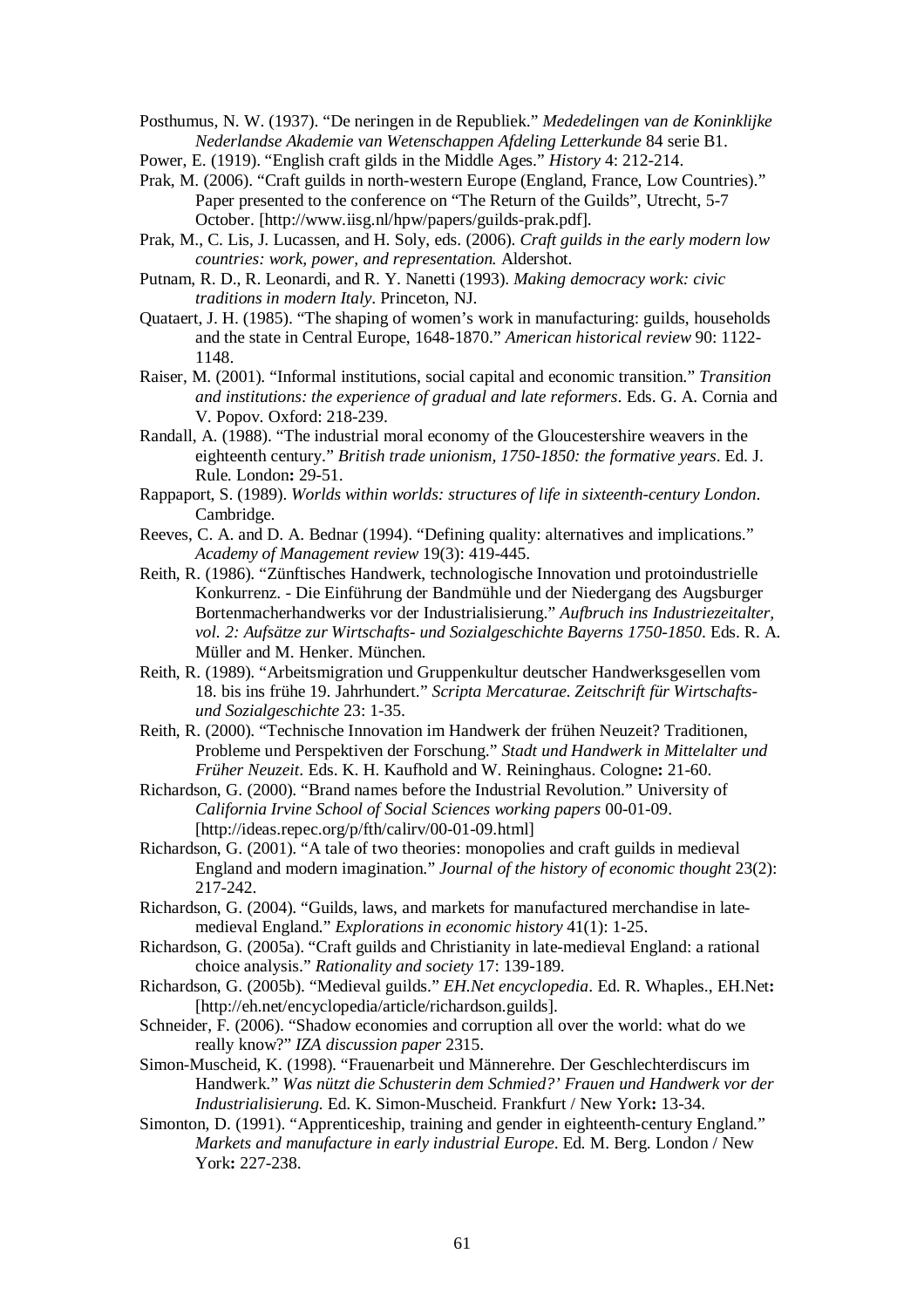- Smith, S. R. (1973). "The social and geographical origins of the London apprentices, 1630- 1660." *Guildhall miscellany* 4: 195-206.
- Smith, S. D. (2005). "Women's admission to guilds in early modern England: the case of the York Merchant Tailors, 1693-1776." *Gender and history* 17(1): 99-126.
- Smith, S. D. (2006). "Inexorable decline or successful adaptation? The York Merchant Taylors' Company, 1662-1776." *The Merchant Taylors of York: a history of the craft and company from the fourteenth to twentieth centuries*. Eds. R. B. Dobson and D. M. Smith. York**:** 73-138.
- Snell, K. D. M. (1985). *Annals of the labouring poor: social change and agrarian England 1660-1900*. Cambridge.
- Soly, H. (2006). "The political economy of European craft guilds: power relations and economic strategies of merchants and master artisans in medieval and early modern textile industries." Paper delivered to the conference on "The Return of the Guilds", Utrecht, 5-7 October. [http://www.iisg.nl/hpw/papers/guilds-soly.pdf]
- Stolte, K. M. (2006). "How early did Anglo-American trademark law begin? An answer to Schechter's conundrum." *Fordham intellectual property, media and entertainment law journal* 8(2): 505-547.
- Stuart, K. (1999). *Defiled trades and social outcasts: honor and ritual pollution in early modern Germany.* Cambridge.
- Thrupp, S. L. (1942). "Medieval gilds reconsidered." *Journal of economic history* 2(2): 164- 173.
- Troeltsch, W. (1897). *Die Calwer Zeughandlungskompagnie und ihre Arbeiter: Studien zur Gewerbe- und Sozialgeschichte Altwürttembergs*. Jena.
- United Nations Economic and Social Commission for Asia and the Pacific (2007). *Economic and social survey of Asia and the Pacific: surging ahead in uncertain times.* New York.
- Unwin, G. (1908). *The gilds and companies of London*.
- Unwin, J. (1995). "Apprenticeships and freedoms: the computer analysis of the records of the Cutlers' Company in Sheffield." *Local historian* 25(4).
- Vámos, É. (1987). "The appearance of women masters as an accompanying phenomenon of the beginning disintegration of the guild system in Hungary." *III. Internationales Handwerksgeschichtliches Symposium Veszprém 18.-24.10.1986*. Eds. P. Nagybákay and G. Németh. Veszprém**:** 167-174.
- Van den Heuvel, D. (2006). *Female traders in the Dutch Republic. Retailers in eighteenthcentury 's-Hertogenbosch: a case study*. Paper presented at the Quantitative Economic History Seminar, Cambridge, January 2006.
- Van den Heuvel, D. (2007). *Women and entrepreneurship: female traders in the Northern Netherlands, c. 1580-1815*. Amsterdam.
- Van Nederveen Meerkerk, E. (2006a). *De draad in eigen handen. Vrouwen in loonarbeid in de Nederlandse textielnijverheid, 1581-1810*. Amsterdam.
- Van Nederveen Meerkerk, E. (2006b). "Segmentation in the pre-industrial labour market: women's work in the Dutch textile industry, 1581–1810." *International review of social history* 51: 189-216.
- Van Zanden, J. L. (2004a). "Common workmen, philosophers and the birth of the European knowledge economy: about the price and the production of useful knowledge in Europe 1350-1800." Paper presented at the GEHN conference on Useful Knowledge, Leiden, September 2004; revised 12 October. [http://www.iisg.nl/research/jvzknowledge\_economy.pdf]
- Van Zanden, J. L. (2004b). "The skill premium and the "Great Divergence." Paper presented at the conference 'Towards a Global History of Prices and Wages', Utrecht 2004. [http://www.iisg.nl/hpw/papers/vanzanden.pdf]
- Vicente, M. V. (1996). "Images and realities of work: women and guilds in early modern Barcelona." *Spanish women in the golden age: images and realities*. Eds. M. S. Sanchez and A. Saint-Saens. Westport / Connecticut / London**:** 127-139.